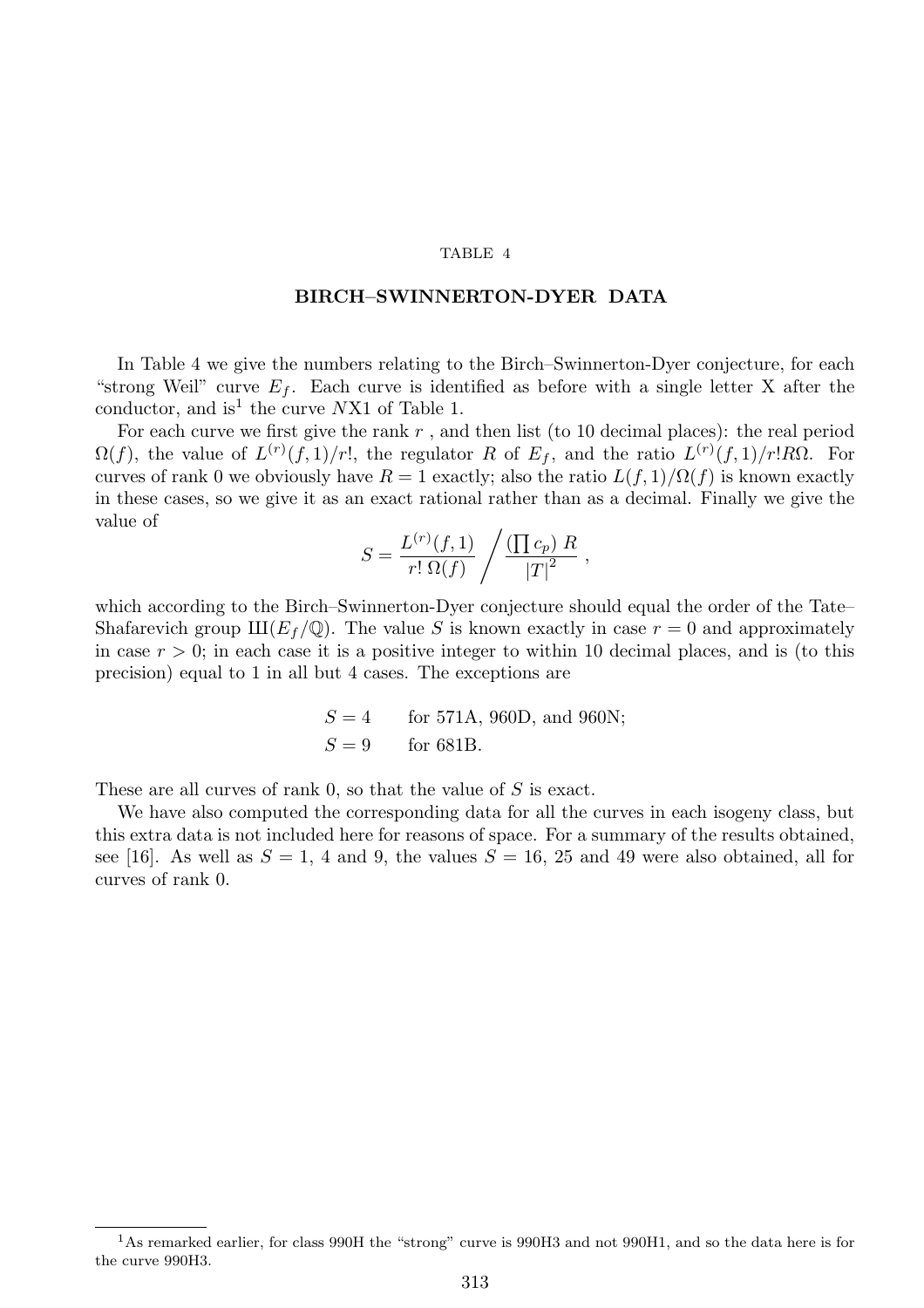| Curve                                | $\,r$                                                                    | $\Omega$                                                     | $L^{(r)}(1)/r!$                                              | $\boldsymbol{R}$                                  | $L^{(r)}(1)/r!\Omega R$                                 | S                                                                 |
|--------------------------------------|--------------------------------------------------------------------------|--------------------------------------------------------------|--------------------------------------------------------------|---------------------------------------------------|---------------------------------------------------------|-------------------------------------------------------------------|
| 11A(B)                               | $\boldsymbol{0}$                                                         | 1.2692093043                                                 | 0.2538418609                                                 | $\,1$                                             | $\frac{1/5}{1/6}$<br>$\frac{1/8}{1/4}$                  | $\mathbf 1$                                                       |
| 14A(C)                               | $\boldsymbol{0}$                                                         | 1.9813419561                                                 | 0.3302236593                                                 | $\mathbf 1$                                       |                                                         | $\overline{1}$                                                    |
| 15A(C)                               | $\boldsymbol{0}$                                                         | 2.8012060847                                                 | 0.3501507606                                                 | $\mathbf 1$                                       |                                                         | $\overline{1}$                                                    |
| 17A(C)                               | $\overline{0}$                                                           | 1.5470797536                                                 | 0.3867699384                                                 | $\mathbf 1$                                       |                                                         | $\overline{1}$                                                    |
| 19A(B)<br>20A(B)<br>21A(B)<br>24A(B) | $\overline{0}$<br>$\overline{0}$<br>$\boldsymbol{0}$<br>$\overline{0}$   | 1.3597597335<br>2.8243751420<br>3.6089232431<br>4.3130312950 | 0.4532532445<br>0.4707291903<br>0.4511154054<br>0.5391289119 | 1<br>1<br>1<br>$\overline{1}$                     | 1/3<br>1/6<br>$\frac{1/8}{1/8}$                         | $\mathbf 1$<br>$\overline{1}$<br>$\overline{1}$<br>$\overline{1}$ |
| 26A(B)                               | $\overline{0}$                                                           | 1.5467299538                                                 | 0.5155766513                                                 | 1                                                 | $\begin{array}{c} 1/3 \\ 1/7 \\ 1/3 \\ 1/6 \end{array}$ | $\mathbf{1}$                                                      |
| 26B(D)                               | $\boldsymbol{0}$                                                         | 4.3467574468                                                 | 0.6209653495                                                 | 1                                                 |                                                         | $\mathbf 1$                                                       |
| 27A(B)                               | $\boldsymbol{0}$                                                         | 1.7666387503                                                 | 0.5888795834                                                 | $\mathbf 1$                                       |                                                         | $\mathbf 1$                                                       |
| 30A(A)                               | $\overline{0}$                                                           | 3.3519482592                                                 | 0.5586580432                                                 | 1                                                 |                                                         | $\mathbf 1$                                                       |
| 32A(B)<br>33A(B)<br>34A(A)<br>35A(B) | $\overline{0}$<br>$\overline{0}$<br>$\overline{0}$<br>$\overline{0}$     | 2.6220575543<br>2.9893565910<br>4.4956633263<br>2.1087337174 | 0.6555143886<br>0.7473391477<br>0.7492772211<br>0.7029112391 | 1<br>1<br>1<br>1                                  | $\frac{1/4}{1/6}$<br>1/3                                | 1<br>$\mathbf{1}$<br>$\mathbf{1}$<br>$\mathbf{1}$                 |
| 36A(A)                               | $\overline{0}$                                                           | 4.2065463160                                                 | 0.7010910527                                                 | 1                                                 | 1/6                                                     | $\mathbf 1$                                                       |
| 37A(A)                               | 1                                                                        | 5.9869172925                                                 | 0.3059997738                                                 | 0.0511114082                                      | 1.0000000000                                            | 1.0                                                               |
| 37B(C)                               | $\overline{0}$                                                           | 2.1770431858                                                 | 0.7256810619                                                 | 1                                                 | 1/3                                                     | $\mathbf 1$                                                       |
| 38A(D)                               | $\overline{0}$                                                           | 1.8906322299                                                 | 0.6302107433                                                 | $\mathbf 1$                                       | 1/3                                                     | $\mathbf{1}$                                                      |
| 38B(A)<br>39A(B)<br>40A(B)<br>42A(A) | $\boldsymbol{0}$<br>$\overline{0}$<br>$\boldsymbol{0}$<br>$\overline{0}$ | 4.0962281653<br>3.3067514027<br>2.9688249468<br>3.4754474575 | 0.8192456331<br>0.8266878507<br>0.7422062367<br>0.8688618644 | 1<br>$\mathbf 1$<br>$\mathbf 1$<br>$\overline{1}$ | 1/5<br>$\frac{1}{4}$<br>$\frac{1}{4}$<br>1/4            | $\mathbf 1$<br>$\mathbf{1}$<br>$\mathbf{1}$<br>$\overline{1}$     |
| 43A(A)                               | 1                                                                        | 5.4686895300                                                 | 0.3435239746                                                 | 0.0628165071                                      | 1.0000000000                                            | 1.0                                                               |
| 44A(A)                               | $\overline{0}$                                                           | 2.4139388627                                                 | 0.8046462876                                                 | 1                                                 | 1/3                                                     | $\mathbf 1$                                                       |
| 45A(A)                               | $\boldsymbol{0}$                                                         | 1.8431817533                                                 | 0.9215908766                                                 | $\mathbf 1$                                       | 1/2                                                     | $\overline{1}$                                                    |
| 46A(A)                               | $\overline{0}$                                                           | 1.3218082226                                                 | 0.6609041113                                                 | 1                                                 | 1/2                                                     | $\mathbf{1}$                                                      |
| 48A(B)<br>49A(A)<br>50A(E)<br>50B(A) | $\overline{0}$<br>$\boldsymbol{0}$<br>$\boldsymbol{0}$<br>$\overline{0}$ | 3.3715007096<br>1.9333117056<br>2.1394949443<br>4.7840561329 | 0.8428751774<br>0.9666558528<br>0.7131649814<br>0.9568112266 | 1<br>1<br>1<br>1                                  | 1/4<br>$\frac{1}{2}$<br>1/5                             | $\mathbf{1}$<br>$\overline{1}$<br>$\mathbf{1}$<br>$\mathbf{1}$    |
| 51A(A)<br>52A(B)<br>53A(A)<br>54A(E) | $\boldsymbol{0}$<br>$\boldsymbol{0}$<br>1<br>$\overline{0}$              | 2.5801770484<br>1.6909664173<br>4.6876410489<br>2.1047244760 | 0.8600590161<br>0.8454832086<br>0.4358638242<br>0.7015748253 | 1<br>0.0929814846<br>1                            | 1/3<br>1/2<br>1.0000000000<br>1/3                       | 1<br>1.0<br>1                                                     |
| 54B(A)                               | $\overline{0}$                                                           | 3.0915655491                                                 | 1.0305218497                                                 | 1                                                 | 1/3                                                     | 1                                                                 |
| 55A(B)                               | $\boldsymbol{0}$                                                         | 4.1146794247                                                 | 1.0286698562                                                 | 1                                                 | 1/4                                                     | 1                                                                 |
| 56A(C)                               | $\boldsymbol{0}$                                                         | 3.4981932568                                                 | 0.8745483142                                                 | 1                                                 | 1/4                                                     | $\mathbf 1$                                                       |
| 56B(A)                               | $\overline{0}$                                                           | 1.8960382312                                                 | 0.9480191156                                                 | 1                                                 | 1/2                                                     | $\mathbf 1$                                                       |
| 57A(E)                               | 1                                                                        | 5.5555045214                                                 | 0.4174916397                                                 | 0.0375745927                                      | 2.0000000000                                            | 1.0                                                               |
| 57B(B)                               | $\boldsymbol{0}$                                                         | 4.3412090891                                                 | 1.0853022723                                                 | 1                                                 | 1/4                                                     | 1                                                                 |
| $57C$ (F)                            | $\boldsymbol{0}$                                                         | 1.4662739791                                                 | 0.5865095917                                                 | 1                                                 | 2/5                                                     | 1                                                                 |
| 58A(A)                               | 1                                                                        | 5.4655916989                                                 | 0.4637041648                                                 | 0.0424203078                                      | 2.0000000000                                            | 1.0                                                               |
| 58B(B)                               | $\overline{0}$                                                           | 2.5830187734                                                 | 1.0332075094                                                 | $\mathbf{1}$                                      | 2/5                                                     | $\mathbf{1}$                                                      |
| 61A(A)                               | $\mathbf 1$                                                              | 6.1331931484                                                 | 0.4856736514                                                 | 0.0791877314                                      | 1.0000000000                                            | 1.0                                                               |
| 62A(A)                               | $\boldsymbol{0}$                                                         | 4.4349626414                                                 | 1.1087406604                                                 | 1                                                 | 1/4                                                     | $\mathbf 1$                                                       |
| 63A(A)                               | $\theta$                                                                 | 2.2066209287                                                 | 1.1033104643                                                 | 1                                                 | 1/2                                                     | $\mathbf 1$                                                       |
| 64A(B)                               | $\boldsymbol{0}$                                                         | 3.7081493546                                                 | 0.9270373387                                                 | 1                                                 | 1/4                                                     | 1                                                                 |
| 65A(A)                               | 1                                                                        | 5.3828534706                                                 | 0.5053343423                                                 | 0.3755140987                                      | 0.2500000000                                            | 1.0                                                               |
| 66A(A)                               | $\boldsymbol{0}$                                                         | 4.7825487441                                                 | 0.7970914573                                                 | 1                                                 | 1/6                                                     | 1                                                                 |
| 66B(E)                               | $\overline{0}$                                                           | 4.4087701205                                                 | 1.1021925301                                                 | $\mathbf 1$                                       | 1/4                                                     | $\mathbf{1}$                                                      |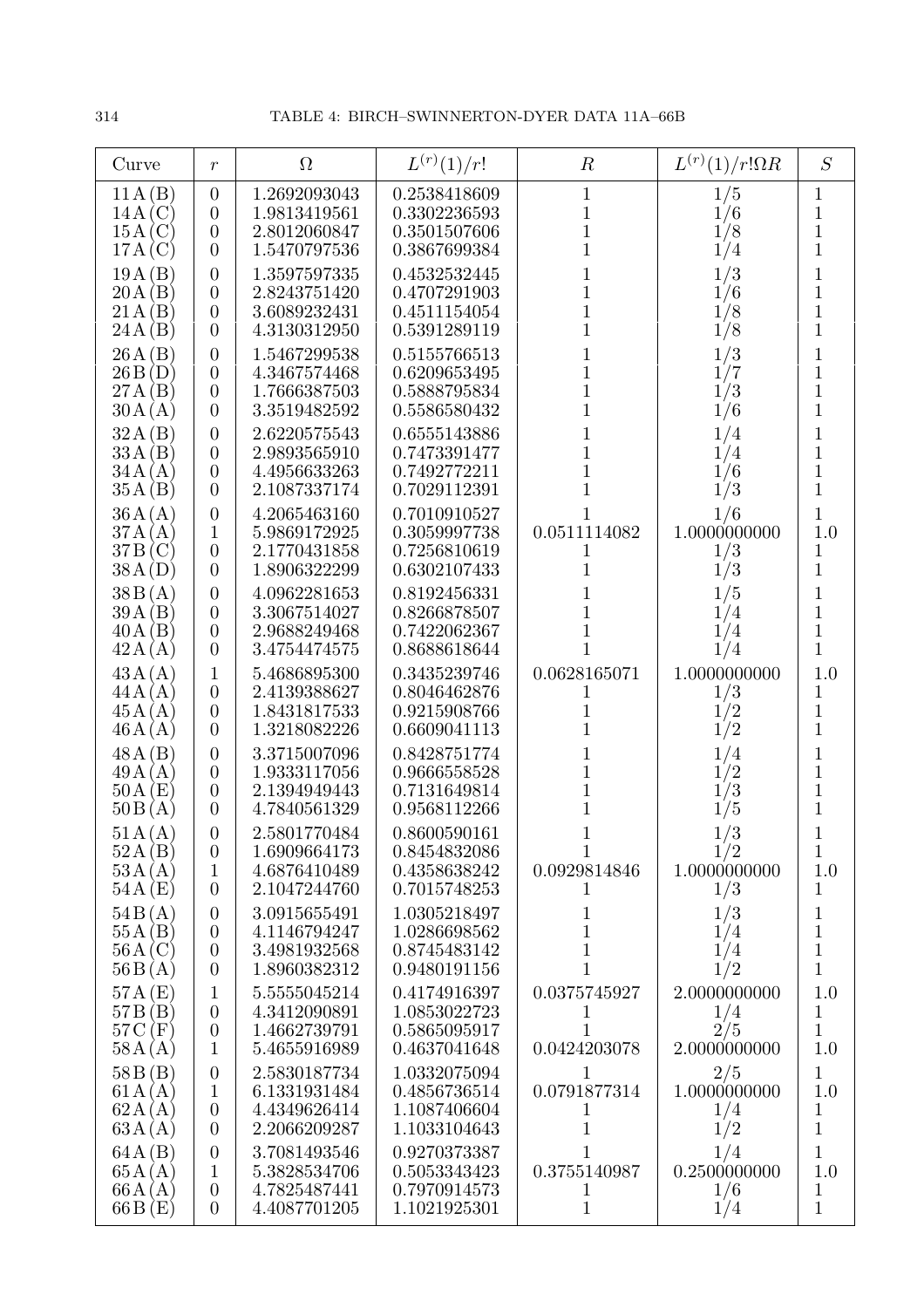| Curve                                       | $\boldsymbol{r}$                                                   | $\Omega$                                                     | $L^{(r)}(1)/r!$                                              | $\boldsymbol{R}$                                  | $L^{(r)}(1)/r!\Omega R$                              | $\cal S$                                                     |
|---------------------------------------------|--------------------------------------------------------------------|--------------------------------------------------------------|--------------------------------------------------------------|---------------------------------------------------|------------------------------------------------------|--------------------------------------------------------------|
| $66C$ (I)<br>67A(A)<br>69A(A)<br>70A(A)     | $\theta$<br>$\overline{0}$<br>$\theta$<br>$\overline{0}$           | 2.3832296312<br>1.2737700365<br>2.4058638676<br>2.3606086931 | 1.1916148156<br>1.2737700365<br>1.2029319338<br>1.1803043466 | 1<br>1<br>$\mathbf 1$<br>$\overline{1}$           | 1/2<br>$\frac{1}{2}$                                 | 1<br>$\mathbf{1}$<br>$\mathbf 1$<br>$\overline{1}$           |
| 72A(A)<br>73A(B)<br>75A(A)<br>75B(E)        | $\boldsymbol{0}$<br>$\boldsymbol{0}$<br>$\theta$<br>$\theta$       | 1.9465368423<br>2.3653209345<br>1.4025399402<br>2.5054748897 | 0.9732684211<br>1.1826604672<br>1.4025399402<br>1.2527374449 | 1<br>$\overline{1}$<br>$\overline{1}$<br>1        | 1/2<br>1/2<br>1/2                                    | $\mathbf 1$<br>$\mathbf{1}$<br>$\mathbf{1}$<br>$\mathbf{1}$  |
| 75C(C)<br>76A(A)<br>$77A$ (F)<br>77B(D)     | $\theta$<br>$\theta$<br>1<br>$\overline{0}$                        | 3.1361746475<br>1.1104197465<br>3.1997813616<br>1.5489100656 | 0.6272349295<br>1.1104197465<br>0.6273362019<br>1.0326067104 | 0.0980279793                                      | 1/5<br>2.0000000000<br>2/3                           | $\mathbf 1$<br>$\mathbf{1}$<br>1.0<br>1                      |
| 77C(A)<br>78A(A)<br>79A(A)<br>$80A$ (F)     | $\boldsymbol{0}$<br>$\boldsymbol{0}$<br>$\mathbf 1$<br>$\theta$    | 2.6516148585<br>1.4504359262<br>5.9508003526<br>4.0378116400 | 1.3258074292<br>0.7252179631<br>0.5811802159<br>1.0094529100 | 0.0976642101                                      | 1/2<br>1/2<br>1.0000000000<br>1/4                    | 1<br>1<br>1.0<br>1                                           |
| 80B(B)<br>82A(A)<br>83 A (A)<br>84 A (C)    | $\boldsymbol{0}$<br>1<br>1<br>$\theta$                             | 2.2741651990<br>5.1889950404<br>3.3744689001<br>2.1903171092 | 1.1370825995<br>0.5830015595<br>0.5982673327<br>1.0951585546 | L<br>0.2247069249<br>0.1772922941<br>1            | 1/2<br>0.5000000000<br>1.0000000000<br>1/2           | 1<br>1.0<br>1.0<br>$\mathbf 1$                               |
| 84B(A)<br>85 A (A)<br>88 A (A)<br>89 A (C)  | $\boldsymbol{0}$<br>0<br>1<br>1                                    | 1.9449239505<br>2.7953844365<br>4.2525295331<br>5.5526265646 | 0.9724619753<br>1.3976922183<br>0.6849015939<br>0.6224765415 | 0.0402643643<br>0.1121048812                      | 1/2<br>1/2<br>4.0000000000<br>1.0000000000           | 1<br>$\overline{1}$<br>1.0<br>1.0                            |
| 89B(A)<br>90A(M)<br>90B(A)<br>90C(E)        | $\boldsymbol{0}$<br>$\boldsymbol{0}$<br>$\theta$<br>$\overline{0}$ | 2.8446096585<br>2.4599353712<br>3.9710942585<br>1.3375959946 | 1.4223048292<br>0.8199784571<br>1.3236980862<br>1.3375959946 | $\overline{1}$<br>1<br>1                          | 1/2<br>1/3<br>1/3                                    | $\mathbf 1$<br>$\mathbf 1$<br>$\mathbf{1}$<br>$\overline{1}$ |
| 91A(A)<br>91B(B)<br>92A(A)<br>92B(C)        | 1<br>1<br>$\theta$<br>1                                            | 3.8972609371<br>6.0394915365<br>3.4103924343<br>4.7070877612 | 0.5549393665<br>0.7108113038<br>1.1367974781<br>0.7033574920 | 0.1423921507<br>1.0592450864<br>1<br>0.0498083973 | 1.0000000000<br>0.11111111111<br>1/3<br>3.0000000000 | 1.0<br>1.0<br>1<br>1.0                                       |
| 94A(A)<br>96A(E)<br>96B(A)<br>98A(B)        | $\overline{0}$<br>$\theta$<br>$\theta$<br>$\theta$                 | 2.7134690132<br>4.6856803366<br>4.0043095218<br>1.0019771958 | 1.3567345066<br>1.1714200841<br>1.0010773805<br>1.0019771958 | 1<br>1<br>1                                       | 1/2<br>1/4<br>$\frac{1}{4}$                          | 1<br>$\mathbf{1}$<br>$\mathbf{1}$<br>$\mathbf{1}$            |
| 99A(A)<br>99B(H)<br>99C(F)<br>99D(C)        | 1<br>$\theta$<br>$\theta$<br>$\theta$                              | 4.4984528866<br>3.1692296155<br>2.7285845914<br>1.6844963330 | 0.6805515591<br>0.7923074039<br>1.3642922957<br>1.6844963330 | 0.3025713846<br>1<br>$\mathbf 1$                  | 0.5000000000<br>1/4<br>1/2                           | 1.0<br>1<br>$\mathbf 1$<br>1                                 |
| 100A(A)<br>101A(A)<br>102A(E)<br>102B(G)    | $\boldsymbol{0}$<br>1<br>1<br>$\overline{0}$                       | 2.5261979246<br>4.5902472119<br>4.7278638235<br>2.9593558556 | 1.2630989623<br>0.7560295657<br>0.6772848980<br>1.4796779278 | 1<br>0.1647034529<br>0.1432538929<br>T            | 1/2<br>1.0000000000<br>1.0000000000<br>1/2           | 1<br>1.0<br>1.0<br>1                                         |
| 102C(A)<br>104A(A)<br>105A(A)<br>106A(B)    | $\theta$<br>$\theta$<br>$\theta$<br>$\overline{0}$                 | 2.7860649844<br>1.1836111473<br>5.8634534537<br>3.7857830586 | 0.9286883281<br>1.1836111473<br>1.4658633634<br>1.2619276862 | 1<br>$\mathbf 1$<br>$\mathbf 1$<br>1              | 1/3<br>1<br>1/4<br>1/3                               | 1<br>$\mathbf 1$<br>$\mathbf{1}$<br>$\mathbf{1}$             |
| 106B(A)<br>$106C$ (E)<br>106D(D)<br>108A(A) | 1<br>$\theta$<br>$\overline{0}$<br>$\overline{0}$                  | 5.0128820343<br>0.5717994122<br>1.0421614431<br>3.3387380236 | 0.6909022751<br>1.5247984324<br>1.0421614431<br>1.1129126745 | 0.0689126804<br>1<br>1<br>$\mathbf{1}$            | 2.0000000000<br>8/3<br>1<br>1/3                      | 1.0<br>1<br>$\overline{1}$<br>$\mathbf{1}$                   |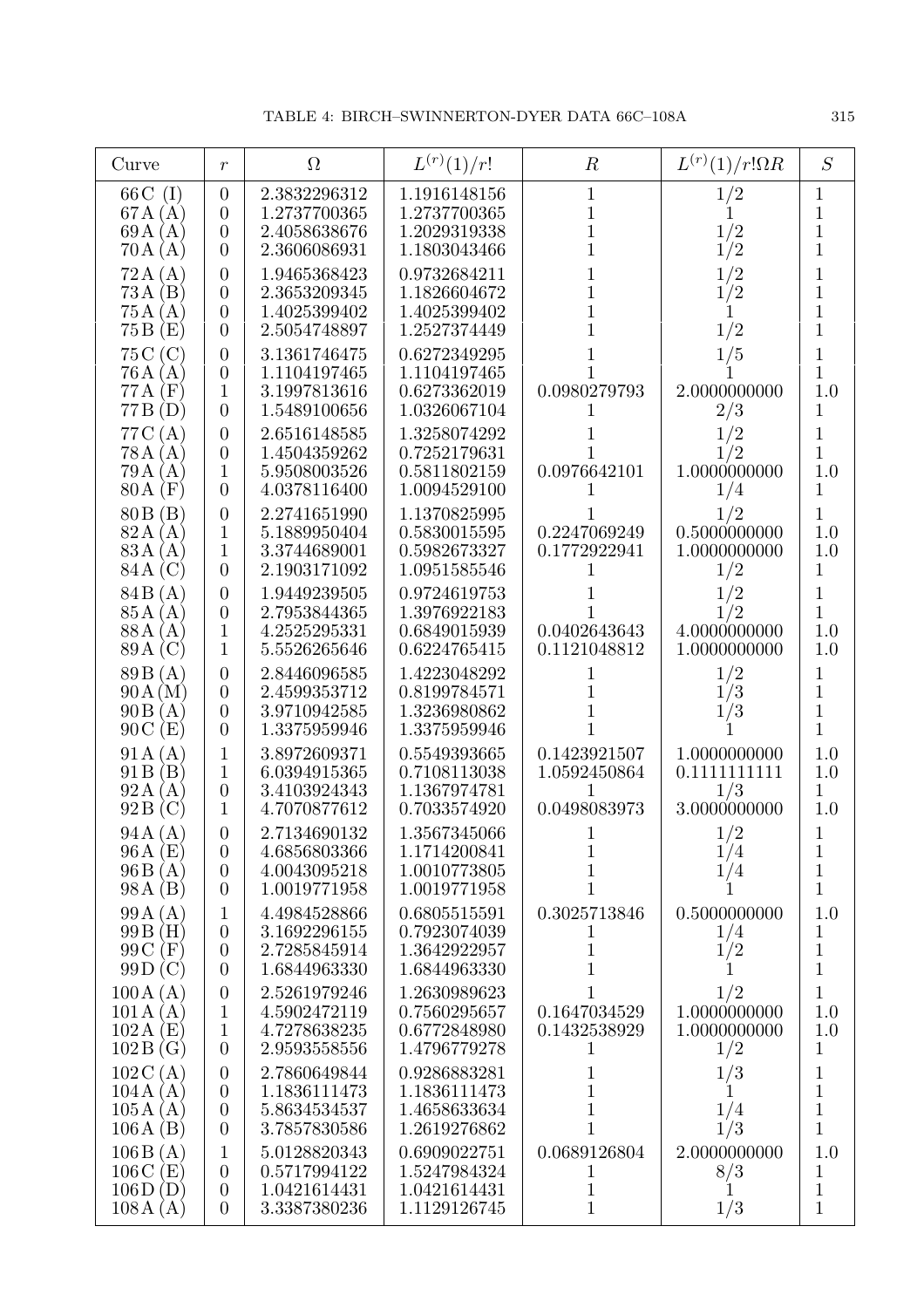| Curve                                                               | $\boldsymbol{r}$                                                       | $\Omega$                                                     | $L^{(r)}(1)/r!$                                              | $\boldsymbol{R}$                       | $L^{(r)}(1)/r!\Omega R$                               | S                                                                |
|---------------------------------------------------------------------|------------------------------------------------------------------------|--------------------------------------------------------------|--------------------------------------------------------------|----------------------------------------|-------------------------------------------------------|------------------------------------------------------------------|
| 109A(A)<br>110A<br>$\left( \mathrm{C}\right)$<br>110B(A)<br>110C(E) | $\overline{0}$<br>$\overline{0}$<br>$\boldsymbol{0}$<br>$\overline{0}$ | 1.4110259162<br>1.3595418147<br>4.6222420328<br>2.8261738995 | 1.4110259162<br>1.3595418147<br>1.5407473443<br>0.9420579665 | $\mathbf{1}$<br>1<br>1                 | 1<br>1<br>1/3<br>1/3                                  | $\mathbf{1}$<br>$\mathbf{1}$<br>$\mathbf{1}$<br>$\mathbf{1}$     |
| 112A(K)<br>112B(A)<br>112C(E)<br>113A(B)                            | $\mathbf{1}$<br>$\boldsymbol{0}$<br>$\boldsymbol{0}$<br>$\overline{0}$ | 3.3732121966<br>2.2962114575<br>1.3254912397<br>2.0183698932 | 0.8093007286<br>1.1481057287<br>1.3254912397<br>1.0091849466 | 0.2399198987                           | 1.0000000000<br>1/2<br>1<br>1/2                       | 1.0<br>$\mathbf{1}$<br>$\mathbf{1}$<br>$\overline{1}$            |
| 114A(A)<br>114B(E)<br>114C(G)<br>115A(A)                            | $\overline{0}$<br>$\overline{0}$<br>$\overline{0}$<br>$\overline{0}$   | 3.1488707131<br>1.5271441130<br>1.1101789855<br>1.8080388810 | 1.5744353566<br>0.7635720565<br>1.3877237318<br>1.8080388810 |                                        | 1/2<br>1/2<br>5/4                                     | $\overline{1}$<br>$\mathbf{1}$<br>$\mathbf{1}$<br>$\overline{1}$ |
| 116A(E)<br>116B(A)<br>116C(D)<br>117A(A)                            | $\overline{0}$<br>$\overline{0}$<br>$\overline{0}$<br>1                | 0.2863256792<br>3.8294768331<br>2.6462381980<br>2.6403251263 | 0.8589770377<br>1.2764922777<br>1.3231190990<br>0.7461133887 | 1.1303356262                           | 3<br>1/3<br>1/2<br>0.2500000000                       | $\mathbf{1}$<br>$\mathbf{1}$<br>$\overline{1}$<br>$1.0\,$        |
| 118A(A)<br>118B(B)<br>118C(D)<br>118D(E)                            | $\mathbf{1}$<br>$\overline{0}$<br>$\boldsymbol{0}$<br>$\overline{0}$   | 4.1584572190<br>3.4884515797<br>1.6840974200<br>1.0990077472 | 0.7311083080<br>1.3953806319<br>1.6840974200<br>1.0990077472 | 0.0879061957<br>1                      | 2.0000000000<br>2/5                                   | 1.0<br>$\mathbf 1$<br>$\overline{1}$<br>$\mathbf{1}$             |
| 120A(E)<br>120B(A)<br>121A(H)<br>121B(D)                            | $\overline{0}$<br>$\overline{0}$<br>$\overline{0}$<br>1                | 5.0779771119<br>2.4898202911<br>1.0197948618<br>4.8024213220 | 1.2694942780<br>1.2449101455<br>1.0197948618<br>0.8623722967 | 1<br>0.0897851562                      | 1/4<br>1/2<br>2.0000000000                            | $\mathbf{1}$<br>$\mathbf{1}$<br>$\overline{1}$<br>1.0            |
| 121C(F)<br>121D(A)<br>122A(A)<br>123A(A)                            | $\overline{0}$<br>$\boldsymbol{0}$<br>1<br>1                           | 1.6661569204<br>0.8796995193<br>2.9660992729<br>3.9950826936 | 1.6661569204<br>1.7593990387<br>0.7168659467<br>0.6715905138 | 0.1208432154<br>0.8405214175           | $\overline{2}$<br>2.0000000000<br>0.2000000000        | $\mathbf{1}$<br>$\overline{1}$<br>1.0<br>1.0                     |
| 123B(C)<br>124A(B)<br>124B(A)<br>126A(A)                            | 1<br>1<br>$\overline{0}$<br>$\overline{0}$                             | 2.9874191593<br>4.9333272334<br>1.1755295616<br>1.5305454481 | 0.8720710560<br>0.8559827493<br>1.1755295616<br>1.5305454481 | 0.2919145287<br>0.5205306939           | 1.0000000000<br>0.3333333333                          | 1.0<br>1.0<br>$\mathbf 1$<br>$\overline{1}$                      |
| 126B(G)<br>128A(C)<br>128B(F)<br>128C(A)                            | $\overline{0}$<br>$\mathbf{1}$<br>$\overline{0}$<br>$\overline{0}$     | 0.9104737369<br>4.0364616539<br>1.9426724598<br>2.7473537399 | 0.9104737369<br>0.8725440838<br>0.9713362299<br>1.3736768699 | 0.4323311646                           | 0.5000000000<br>1/2<br>1/2                            | 1.0<br>$\mathbf{1}$<br>$\mathbf{1}$                              |
| 128D(G)<br>129A(E)<br>129B(B)<br>130A(E)                            | $\overline{0}$<br>1<br>$\boldsymbol{0}$<br>$\mathbf{1}$                | 2.8542094075<br>4.4728045672<br>2.1455286131<br>3.7842289994 | 1.4271047037<br>0.8941955093<br>1.6091464598<br>0.7382173988 | 0.0999591527<br>1<br>1.1704641536      | 1/2<br>2.0000000000<br>3/4<br>0.1666666667            | $\mathbf{1}$<br>1.0<br>$\mathbf 1$<br>1.0                        |
| 130B(A)<br>130C(J)<br>131A(A)<br>132A(A)                            | $\overline{0}$<br>$\boldsymbol{0}$<br>$\mathbf 1$<br>$\boldsymbol{0}$  | 3.1294275088<br>0.8865474519<br>4.1716092763<br>2.6563291575 | 1.5647137544<br>1.7730949038<br>0.9014647353<br>1.3281645788 | 1<br>0.2160951987<br>1                 | 1/2<br>$\overline{2}$<br>1.0000000000<br>1/2          | $\mathbf 1$<br>$\mathbf{1}$<br>1.0<br>$\mathbf{1}$               |
| 132B(C)<br>135A(A)<br>135B(B)<br>136A(A)                            | $\boldsymbol{0}$<br>$\mathbf{1}$<br>$\boldsymbol{0}$<br>$\mathbf{1}$   | 2.1888884346<br>3.7814246602<br>0.9833356547<br>3.8871054798 | 1.0944442173<br>0.6703486968<br>1.9666713094<br>0.8998959875 | 0.0295456852<br>1<br>0.2315079928      | 1/2<br>6.0000000000<br>$\overline{2}$<br>1.0000000000 | $\mathbf{1}$<br>1.0<br>$\mathbf{1}$<br>1.0                       |
| 136B(C)<br>138A(E)<br>138B(G)<br>138C(A)                            | $\overline{0}$<br>1<br>$\boldsymbol{0}$<br>$\overline{0}$              | 2.8672616758<br>4.4583602683<br>3.0602034222<br>2.9754615368 | 1.4336308379<br>0.7907712971<br>1.0200678074<br>1.4877307684 | 1<br>0.1773681913<br>1<br>$\mathbf{1}$ | 1/2<br>1.0000000000<br>1/3<br>1/2                     | $\mathbf{1}$<br>1.0<br>$\mathbf{1}$<br>$\mathbf{1}$              |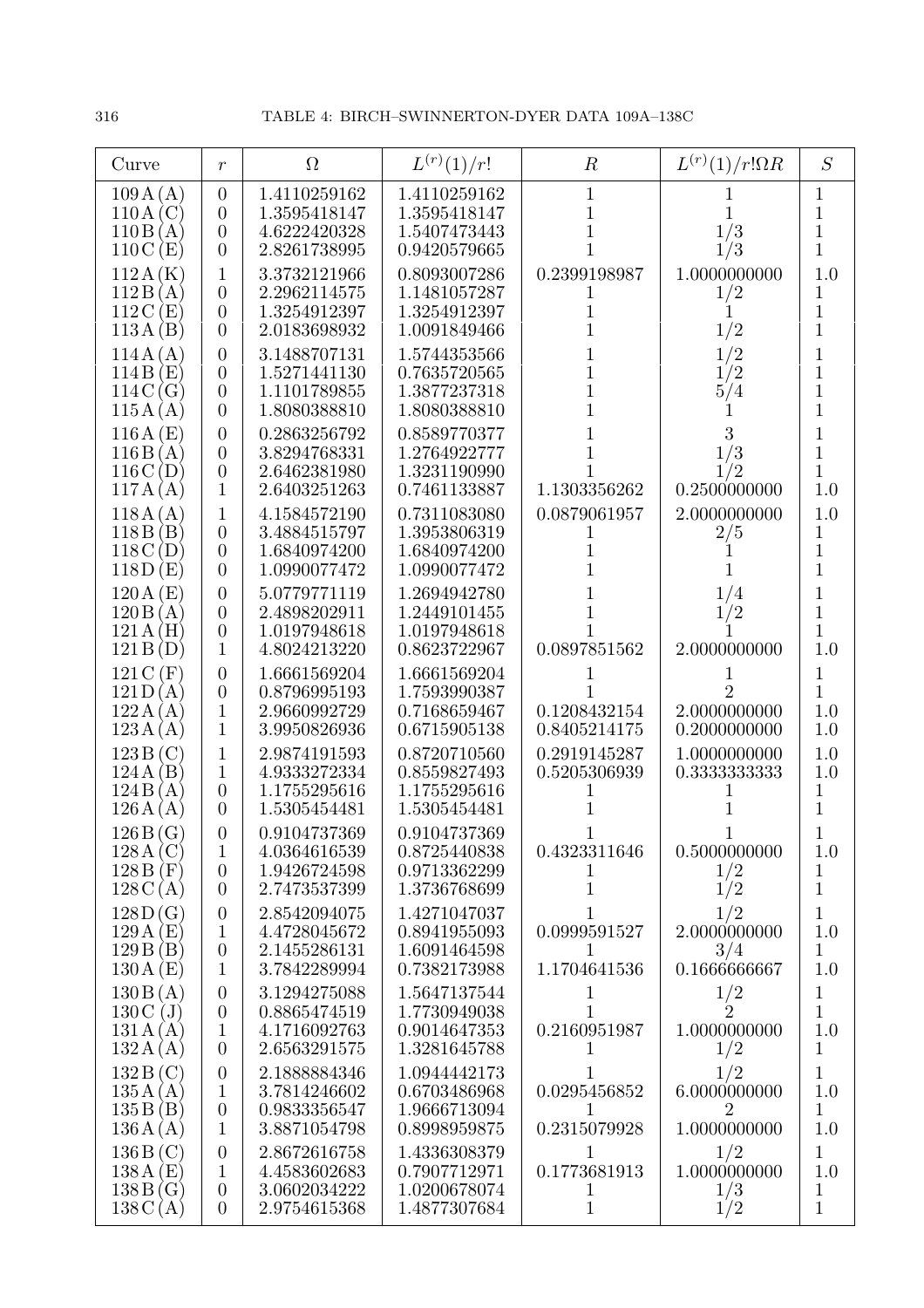| Curve                                         | $\boldsymbol{r}$                                                       | $\Omega$                                                     | $L^{(r)}(1)/r!$                                              | $\boldsymbol{R}$                                  | $L^{(r)}(1)/r!\Omega R$                             | S                                                      |
|-----------------------------------------------|------------------------------------------------------------------------|--------------------------------------------------------------|--------------------------------------------------------------|---------------------------------------------------|-----------------------------------------------------|--------------------------------------------------------|
| 139A(A)<br>140A(A)<br>140B(C)<br>141A(E)      | $\overline{0}$<br>$\overline{0}$<br>$\boldsymbol{0}$<br>1              | 1.7396869770<br>1.3443015422<br>1.5555116321<br>2.9765040248 | 1.7396869770<br>1.3443015422<br>1.5555116321<br>0.7185501725 | $\mathbf{1}$<br>1<br>0.0344867750                 | 7.0000000000                                        | 1<br>$\mathbf{1}$<br>$\mathbf 1$<br>1.0                |
| 141B(G)<br>141C(A)<br>141D<br>(I)<br>141E(H)  | $\overline{0}$<br>$\overline{0}$<br>1<br>$\overline{0}$                | 1.3805576056<br>3.8499118765<br>4.7295280333<br>2.1075355786 | 0.6902788028<br>0.9624779691<br>0.9387887853<br>2.1075355786 | 0.1984952365                                      | 1/2<br>1/4<br>1.0000000000                          | $\mathbf 1$<br>$\overline{1}$<br>1.0<br>1              |
| 142A(F)<br>142B(E)<br>142C(A)<br>142D(C)      | 1<br>1<br>$\overline{0}$<br>$\overline{0}$                             | 3.4643325948<br>4.4304737755<br>1.8851444898<br>5.2000441497 | 1.0535114537<br>0.8015334521<br>0.9425722449<br>1.7333480499 | 0.0337891426<br>0.1809137110<br>1                 | 9.0000000000<br>1.0000000000<br>1/2<br>1/3          | 1.0<br>1.0<br>1<br>$\mathbf{1}$                        |
| 142E(G)<br>143A(A)<br>144A<br>(A)<br>144B(E)  | $\overline{0}$<br>$\mathbf 1$<br>$\overline{0}$<br>$\overline{0}$      | 1.3008551919<br>1.9699231646<br>2.4286506479<br>2.4901297792 | 1.3008551919<br>0.9456964112<br>1.2143253239<br>1.2450648896 | 0.2400338318                                      | 2.0000000000<br>1/2<br>1/2                          | $\overline{1}$<br>1.0<br>$\mathbf 1$<br>$\overline{1}$ |
| 145A(A)<br>147A(C)<br>147 B<br>(I)<br>147C(A) | 1<br>$\overline{0}$<br>$\boldsymbol{0}$<br>$\overline{0}$              | 5.6915790981<br>1.4445724908<br>2.1340337345<br>1.9200537453 | 0.8316217075<br>0.7222862454<br>2.1340337345<br>1.9200537453 | 0.5844576299                                      | 0.2500000000<br>1/2                                 | 1.0<br>1<br>$\mathbf{1}$<br>$\mathbf 1$                |
| 148A(A)<br>150A(A)<br>150B(G)<br>150C<br>(I)  | 1<br>$\overline{0}$<br>$\overline{0}$<br>$\overline{0}$                | 3.3849941577<br>1.7692592483<br>0.7912367898<br>1.4990368329 | 0.9773274900<br>1.7692592483<br>0.7912367898<br>1.4990368329 | 0.0962411794                                      | 3.0000000000                                        | 1.0<br>1<br>$\overline{1}$<br>$\mathbf{1}$             |
| 152A(A)<br>152B(B)<br>153A(C)<br>153B(A)      | 1<br>$\boldsymbol{0}$<br>1<br>1                                        | 3.6456468990<br>1.3670652145<br>5.0866355584<br>2.2547575497 | 0.9539180658<br>1.3670652145<br>0.7068417367<br>1.0181559607 | 0.0654148696<br>1<br>0.0694802811<br>0.1128897385 | 4.0000000000<br>1<br>2.0000000000<br>4.0000000000   | 1.0<br>$\mathbf 1$<br>1.0<br>1.0                       |
| 153C(E)<br>153D(D)<br>154A(C)<br>154B(E)      | $\overline{0}$<br>$\boldsymbol{0}$<br>1<br>0                           | 3.1705064379<br>1.0383987258<br>3.5423530689<br>1.1263920237 | 1.5852532190<br>2.0767974516<br>0.8716922254<br>1.6895880356 | 0.2460771720<br>1                                 | 1/2<br>$\overline{2}$<br>1.0000000000<br>3/2        | $\mathbf 1$<br>$\mathbf{1}$<br>1.0<br>1                |
| 154C(A)<br>155A(D)<br>155B(A)<br>155C(C)      | $\overline{0}$<br>1<br>$\overline{0}$<br>1                             | 1.2199842863<br>2.2165110787<br>2.1141393763<br>5.3453690009 | 1.2199842863<br>0.6715528888<br>1.0570696881<br>0.9843172157 | 1.5148872822<br>1<br>0.1841439226                 | 0.2000000000<br>1/2<br>1.0000000000                 | 1.0<br>$\mathbf{1}$<br>1.0                             |
| 156A(E)<br>156B(A)<br>158A(E)<br>158B(D)      | 1<br>$\boldsymbol{0}$<br>1<br>1                                        | 4.5382403755<br>2.7522991873<br>3.5817087725<br>5.3375846274 | 1.0035030550<br>1.3761495936<br>1.1172146322<br>0.8451399432 | 0.1474144120<br>1<br>0.0389902803<br>0.0791687629 | 1.5000000000<br>1/2<br>8.0000000000<br>2.0000000000 | 1.0<br>$\mathbf{1}$<br>1.0<br>1.0                      |
| 158C(H)<br>158D(B)<br>$158E$ (F)<br>160A(D)   | $\overline{0}$<br>$\boldsymbol{0}$<br>$\boldsymbol{0}$<br>$\mathbf{1}$ | 1.9304530479<br>1.6852937385<br>3.8328305468<br>5.4517057364 | 1.5443624383<br>1.1235291590<br>1.9164152734<br>0.9777440810 | 1<br>$\mathbf{1}$<br>1<br>0.3586929040            | 4/5<br>2/3<br>1/2<br>0.5000000000                   | $\mathbf 1$<br>$\overline{1}$<br>$\mathbf{1}$<br>1.0   |
| 160B(A)<br>161A(B)<br>162A(K)<br>162B(G)      | $\boldsymbol{0}$<br>$\boldsymbol{0}$<br>1<br>$\theta$                  | 3.0115524554<br>3.4513373072<br>4.3954427629<br>5.0519074124 | 1.5057762277<br>0.8628343268<br>0.8964795141<br>1.6839691375 | 1<br>0.3059348839<br>1                            | 1/2<br>1/4<br>0.6666666667<br>1/3                   | $\mathbf{1}$<br>$\mathbf{1}$<br>1.0<br>1               |
| 162C(A)<br>162D(E)<br>163A(A)<br>166A(A)      | $\theta$<br>$\boldsymbol{0}$<br>$\mathbf 1$<br>$\mathbf{1}$            | 2.8006777426<br>2.6051702504<br>5.5180730712<br>4.7801672708 | 0.9335592475<br>1.7367801669<br>1.0479330218<br>0.8600170155 | 1<br>1<br>0.1899092325<br>0.0899567909            | 1/3<br>2/3<br>1.0000000000<br>2.0000000000          | 1<br>$\overline{1}$<br>1.0<br>1.0                      |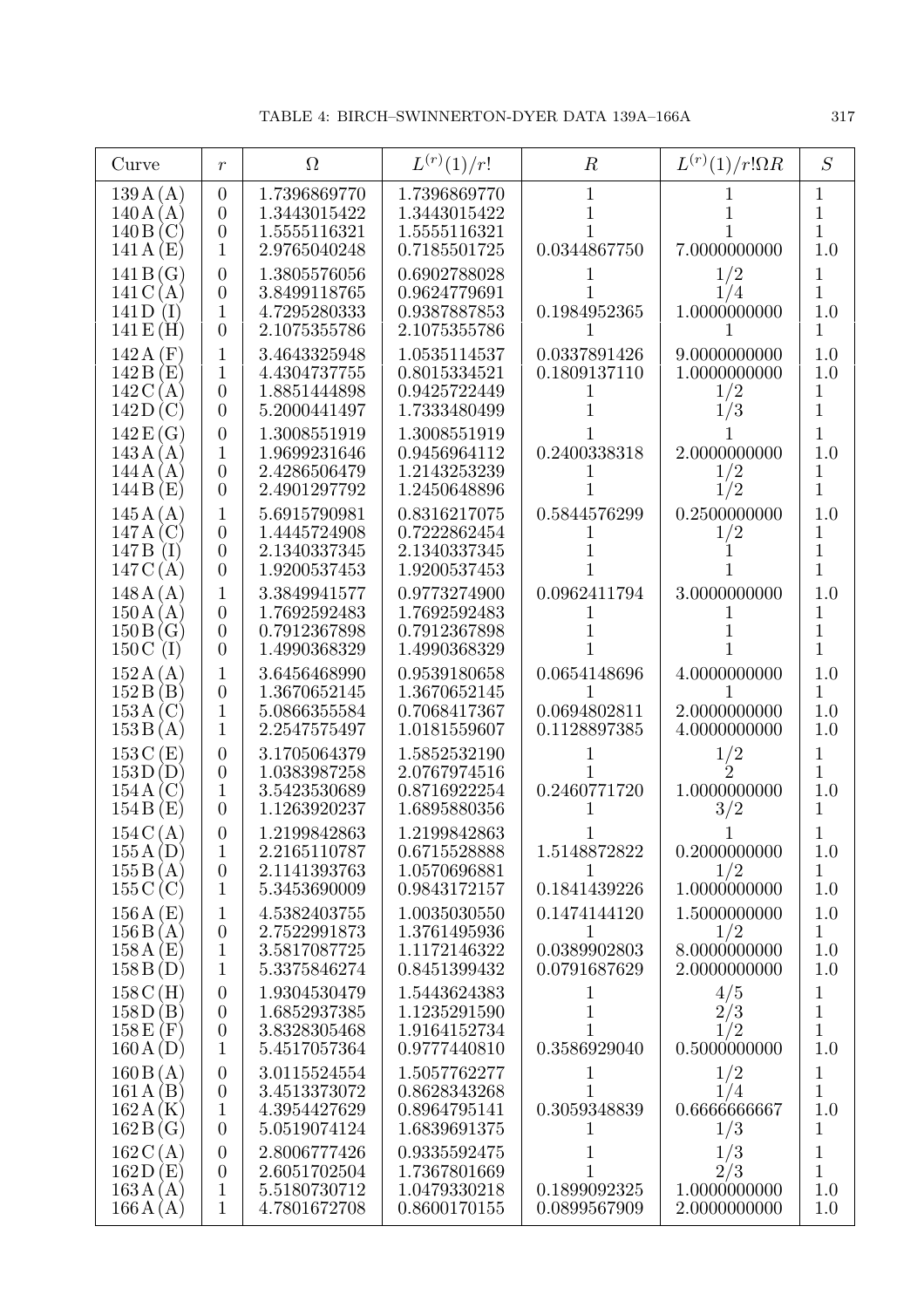| Curve                                                    | $\boldsymbol{r}$                                                           | $\Omega$                                                     | $L^{(r)}(1)/r!$                                              | $\boldsymbol{R}$                                  | $L^{(r)}(1)/r!\Omega R$                                        | S                                                                 |
|----------------------------------------------------------|----------------------------------------------------------------------------|--------------------------------------------------------------|--------------------------------------------------------------|---------------------------------------------------|----------------------------------------------------------------|-------------------------------------------------------------------|
| 168A(B)<br>168B(E)<br>170A(A)<br>170B(H)                 | $\overline{0}$<br>$\boldsymbol{0}$<br>1<br>$\overline{0}$                  | 2.9025247409<br>2.3215093041<br>4.0409291005<br>1.9117819746 | 1.4512623705<br>1.1607546520<br>0.8289341482<br>0.6372606582 | $\mathbf{1}$<br>1<br>0.2051345440<br>1            | 1/2<br>1/2<br>1.0000000000<br>1/3                              | $\mathbf{1}$<br>$\mathbf{1}$<br>1.0<br>1                          |
| 170C (F)<br>170D(D)<br>170E(C)<br>171A(D)                | $\overline{0}$<br>$\overline{0}$<br>$\overline{0}$<br>$\overline{0}$       | 0.7915291521<br>3.3291061788<br>1.3360256749<br>3.4734453619 | 1.8469013550<br>1.1097020596<br>1.3360256749<br>0.8683613405 |                                                   | 7/3<br>1/3<br>1/4                                              | $\mathbf 1$<br>$\overline{1}$<br>$\overline{1}$<br>$\overline{1}$ |
| 171B(A)<br>171 C<br>$(\mathrm{I})$<br>171D(H)<br>172A(A) | 1<br>$\boldsymbol{0}$<br>$\boldsymbol{0}$<br>1                             | 2.3827779033<br>1.0700870190<br>1.1075480554<br>4.0096273260 | 1.0768577238<br>2.1401740379<br>2.2150961108<br>1.0159589215 | 0.2259668688<br>1<br>0.7601396630                 | 2.0000000000<br>2<br>$\overline{2}$<br>0.3333333333            | 1.0<br>$\mathbf 1$<br>$\mathbf{1}$<br>1.0                         |
| 174A<br>(I)<br>174B(G)<br>174C (F)<br>174D(A)            | $\overline{0}$<br>$\overline{0}$<br>$\overline{0}$<br>$\overline{0}$       | 0.4362942674<br>1.8598039585<br>1.5847007717<br>2.2764447598 | 1.0180199573<br>1.8598039585<br>1.5847007717<br>1.1382223799 | $\perp$<br>1                                      | 7/3<br>1<br>1/2                                                | 1<br>$\mathbf{1}$<br>$\overline{1}$<br>$\overline{1}$             |
| 174E(E)<br>175A(B)<br>175B(C)<br>$175C$ (F)              | $\boldsymbol{0}$<br>$\mathbf 1$<br>1<br>$\theta$                           | 0.8687758077<br>2.6245205399<br>2.8291631631<br>1.1737212671 | 0.8687758077<br>0.6977340315<br>1.0476202635<br>2.3474425342 | 0.1329259994<br>0.0925733338<br>1                 | 2.0000000000<br>4.0000000000<br>2                              | $\mathbf{1}$<br>1.0<br>1.0<br>1                                   |
| 176A(C)<br>176B(D)<br>176C(A)<br>178A(A)                 | $\boldsymbol{0}$<br>$\overline{0}$<br>$\mathbf 1$<br>$\overline{0}$        | 1.6554236532<br>1.4588166169<br>3.0540697209<br>1.4760248421 | 1.6554236532<br>1.4588166169<br>1.0693142864<br>1.9680331227 | 0.1750638303<br>1                                 | 2.0000000000<br>4/3                                            | 1<br>$\overline{1}$<br>1.0<br>$\mathbf{1}$                        |
| 178B(C)<br>179A(A)<br>180A(A)<br>182A(E)                 | $\overline{0}$<br>$\overline{0}$<br>$\theta$<br>$\overline{0}$             | 2.5803848480<br>2.2601982547<br>2.6259797797<br>0.7188679094 | 1.2901924240<br>2.2601982547<br>1.3129898898<br>1.7971697734 |                                                   | 1/2<br>1/2<br>5/2                                              | $\mathbf{1}$<br>$\mathbf{1}$<br>$\mathbf{1}$<br>$\mathbf{1}$      |
| 182B(A)<br>182C<br>(J)<br>182D(D)<br>$182E$ (I)          | $\overline{0}$<br>$\boldsymbol{0}$<br>$\boldsymbol{0}$<br>$\boldsymbol{0}$ | 1.9204065876<br>1.2089756349<br>2.1353664019<br>1.3931977005 | 1.9204065876<br>1.2089756349<br>2.1353664019<br>1.3931977005 | 1<br>1                                            |                                                                | $\mathbf 1$<br>$\overline{1}$<br>$\overline{1}$<br>$\overline{1}$ |
| 184A(C)<br>184B(B)<br>184C(D)<br>184D(A)                 | 1<br>1<br>$\boldsymbol{0}$<br>$\boldsymbol{0}$                             | 4.4163757466<br>5.3243221525<br>2.5979495920<br>0.8765533735 | 1.0875847398<br>1.0975263443<br>1.2989747960<br>1.7531067469 | 0.1231309112<br>0.1030672368<br>$\mathbf{1}$      | 2.0000000000<br>2.0000000000<br>$\frac{1}{2}$                  | 1.0<br>1.0<br>1<br>$\mathbf{1}$                                   |
| 185A(D)<br>185B(A)<br>185C(B)<br>186A(D)                 | 1<br>1<br>1<br>$\theta$                                                    | 3.5930803975<br>4.8983715401<br>3.4935106383<br>0.7823354594 | 0.8196298176<br>1.0803747090<br>1.2447948639<br>0.7823354594 | 0.1140567044<br>0.1102789672<br>1.4252652907<br>1 | 2.0000000000<br>2.0000000000<br>0.2500000000<br>1              | 1.0<br>1.0<br>1.0<br>1                                            |
| 186B(B)<br>186C(A)<br>187A(A)<br>187B(C)                 | $\theta$<br>$\overline{0}$<br>$\boldsymbol{0}$<br>$\overline{0}$           | 1.9528976690<br>1.1823572975<br>2.1146369273<br>2.3270976414 | 1.9528976690<br>1.1823572975<br>1.4097579516<br>2.3270976414 | 1<br>1<br>1<br>1                                  | 1<br>1<br>2/3                                                  | $\mathbf{1}$<br>$\overline{1}$<br>$\mathbf{1}$<br>$\overline{1}$  |
| 189A(A)<br>189B(C)<br>189C (F)<br>189D(B)                | 1<br>1<br>$\boldsymbol{0}$<br>$\boldsymbol{0}$                             | 4.0550955533<br>5.4604576374<br>3.7360320500<br>2.2649180731 | 0.7689943976<br>1.1304624983<br>1.2453440167<br>2.2649180731 | 0.0632121888<br>1.8632435522<br>1<br>1            | 3.0000000000<br>0.1111111111<br>1/3                            | 1.0<br>1.0<br>$\mathbf 1$<br>$\mathbf 1$                          |
| 190A(D)<br>190B(C)<br>190C(A)<br>192A(Q)                 | $\mathbf 1$<br>1<br>$\boldsymbol{0}$<br>$\mathbf{1}$                       | 2.7276120737<br>3.4751792755<br>0.9862313357<br>3.3132763405 | 1.2342342404<br>0.9162065638<br>1.9724626715<br>1.1195591687 | 0.0205680115<br>0.1318214819<br>1<br>1.3516037344 | 22.000000000<br>2.0000000000<br>$\overline{2}$<br>0.2500000000 | 1.0<br>1.0<br>1<br>1.0                                            |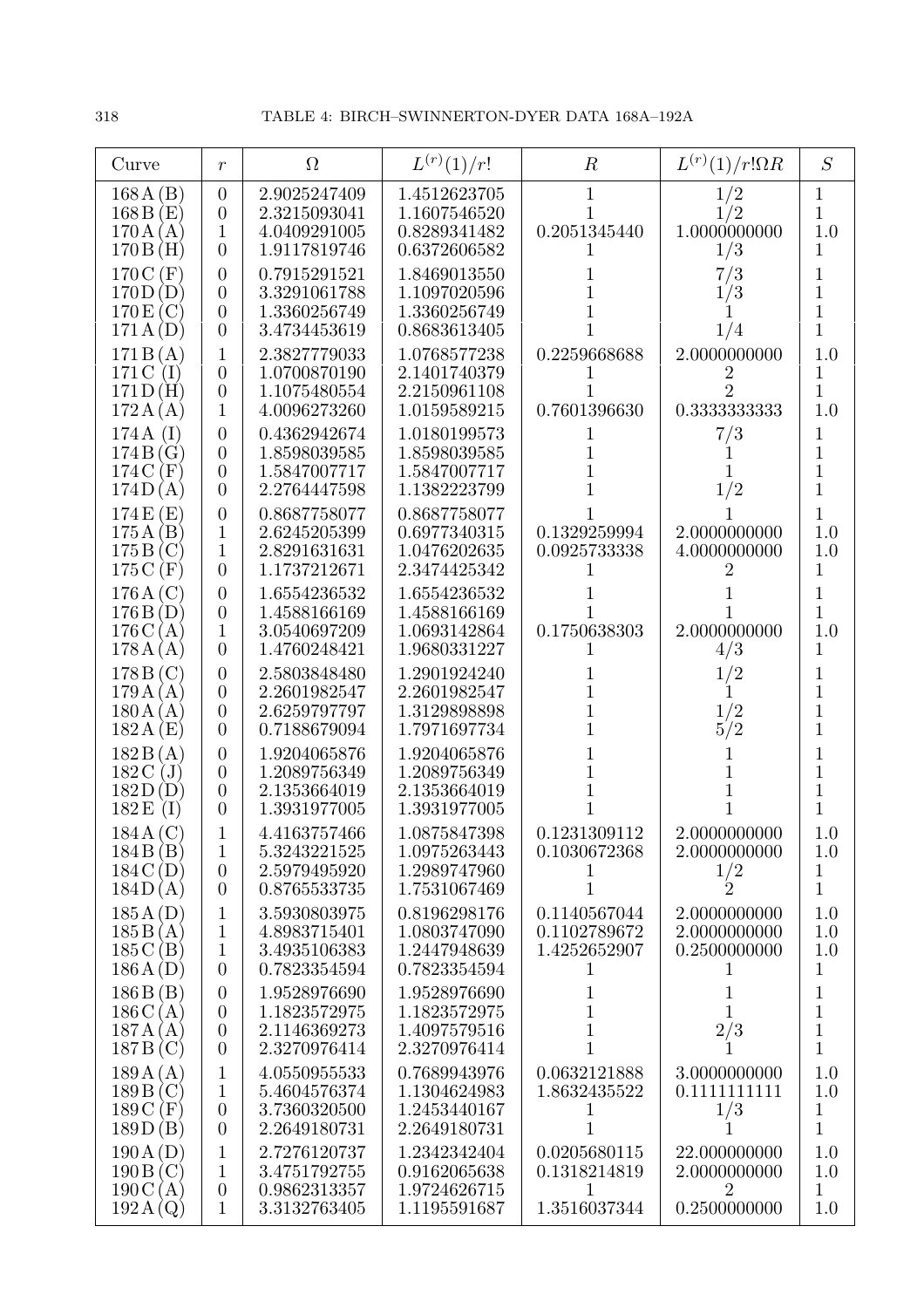| Curve                                                                   | $\mathfrak{r}$                                                         | $\Omega$                                                     | $L^{(r)}(1)/r!$                                              | $\boldsymbol{R}$                                             | $L^{(r)}(1)/r!\Omega R$                               | S                                                       |
|-------------------------------------------------------------------------|------------------------------------------------------------------------|--------------------------------------------------------------|--------------------------------------------------------------|--------------------------------------------------------------|-------------------------------------------------------|---------------------------------------------------------|
| 192B(A)<br>192C<br>(K)<br>192D<br>(E)<br>194A(A)                        | $\boldsymbol{0}$<br>$\overline{0}$<br>$\theta$<br>$\theta$             | 5.6629488337<br>3.0497736762<br>2.3840110146<br>3.7750977496 | 1.4157372084<br>1.5248868381<br>1.1920055073<br>1.8875488748 | 1<br>1                                                       | 1/4<br>1/2<br>1/2<br>1/2                              | 1<br>$\mathbf 1$<br>$\mathbf 1$<br>$\overline{1}$       |
| 195A(A)<br>195B<br>(I)<br>195C(K)<br>195D<br>$\mathrm{(J)}$             | $\overline{0}$<br>$\overline{0}$<br>$\boldsymbol{0}$<br>$\overline{0}$ | 4.0228485413<br>2.4793554937<br>0.8075282392<br>2.1212032775 | 1.0057121353<br>2.4793554937<br>2.4225847175<br>2.1212032775 | 1<br>1                                                       | 1/4<br>3                                              | 1<br>$\overline{1}$<br>$\overline{1}$<br>$\overline{1}$ |
| 196A(A)<br>196B(C)<br>197A(A)<br>198A<br>(I)                            | 1<br>$\boldsymbol{0}$<br>$\mathbf{1}$<br>$\mathbf{1}$                  | 4.3609185288<br>1.5672749721<br>5.6695604223<br>2.5334819295 | 1.1255807768<br>1.5672749721<br>0.7873204700<br>0.9882757884 | 0.0860354510<br>1<br>0.1388679918<br>0.1950429914            | 3.0000000000<br>1.0000000000<br>2.0000000000          | 1.0<br>1<br>1.0<br>1.0                                  |
| 198B(E)<br>198C(M)<br>198D<br>(A)<br>198E(Q)                            | $\overline{0}$<br>$\overline{0}$<br>$\overline{0}$<br>$\overline{0}$   | 1.8053975906<br>2.7073977438<br>2.9230911893<br>1.0857413665 | 1.8053975906<br>1.8049318292<br>0.9743637298<br>1.0857413665 | 1                                                            | 1<br>2/3<br>1/3                                       | 1<br>$\overline{1}$<br>$\overline{1}$<br>$\overline{1}$ |
| 200A(B)<br>(C)<br>200B<br>$200\,\mathrm{C}$<br>$\rm (G)$<br>200D<br>(E) | $\boldsymbol{0}$<br>$\mathbf{1}$<br>$\boldsymbol{0}$<br>$\overline{0}$ | 0.8086102703<br>3.7121152732<br>2.6553977578<br>1.6601084182 | 0.8086102703<br>1.0884331301<br>1.3276988789<br>1.6601084182 | 0.2932110266<br>1                                            | 1.0000000000<br>1/2                                   | 1<br>1.0<br>1<br>$\overline{1}$                         |
| 200E(A)<br>201 A<br>201 B<br>201 C                                      | $\boldsymbol{0}$<br>1<br>1<br>1                                        | 1.8081075317<br>3.4396827280<br>3.9730794904<br>3.1413000178 | 1.8081075317<br>0.7311199568<br>1.0237848640<br>1.3514120376 | 0.1062772376<br>0.0858934794<br>0.4302078853                 | 2.0000000000<br>3.0000000000<br>1.0000000000          | 1<br>1.0<br>1.0<br>1.0                                  |
| 202A<br>203A<br>203B<br>203C                                            | $\overline{0}$<br>$\overline{0}$<br>1<br>$\overline{0}$                | 1.0396665953<br>1.7527085873<br>2.1960815500<br>4.1972127996 | 1.0396665953<br>0.3505417175<br>0.9130968311<br>2.0986063998 | 1<br>1<br>0.2078922869                                       | 1/5<br>2.0000000000<br>1/2                            | 1<br>$\mathbf 1$<br>1.0<br>1                            |
| 204A<br>204B<br>205A<br>205B                                            | $\overline{0}$<br>$\overline{0}$<br>1<br>$\overline{0}$                | 0.3761481280<br>1.5198335215<br>4.8982345731<br>2.2297855138 | 1.1284443840<br>1.5198335215<br>0.9812396964<br>1.1148927569 | 1.6026013973<br>1                                            | 0.1250000000<br>1/2                                   | 1<br>1<br>1.0<br>1                                      |
| 205C<br>$206\,\mathrm{A}$<br>207A<br>208 A                              | $\theta$<br>$\overline{0}$<br>$\mathbf{1}$<br>$\mathbf{1}$             | 4.1540692640<br>2.8621154666<br>2.7562368184<br>1.7396717417 | 2.0770346320<br>1.4310577333<br>0.9785571203<br>1.1571474716 | 1<br>0.3550337597<br>0.1662881916                            | 1/2<br>1/2<br>1.0000000000<br>4.0000000000            | $\mathbf 1$<br>1.0<br>1.0                               |
| 208 <sub>B</sub><br>208C<br>208D<br>209A                                | $\mathbf 1$<br>$\boldsymbol{0}$<br>$\boldsymbol{0}$<br>$\mathbf{1}$    | 3.7085476616<br>2.8023148363<br>0.9020285967<br>2.8242928435 | 1.1687186183<br>1.4011574181<br>1.8040571934<br>1.2523241408 | 0.0787854657<br>$\perp$<br>$\mathbf{1}$<br>0.6651173640      | 4.0000000000<br>1/2<br>$\overline{2}$<br>0.6666666667 | 1.0<br>1<br>$\mathbf{1}$<br>1.0                         |
| 210A<br>210 <sub>B</sub><br>210C<br>210D                                | $\theta$<br>$\overline{0}$<br>$\boldsymbol{0}$<br>$\mathbf{1}$         | 1.9904248604<br>2.3533261493<br>1.6773824351<br>3.5846020263 | 1.9904248604<br>1.1766630746<br>1.6773824351<br>0.9546630067 | 1<br>$\mathbf 1$<br>0.5326465810                             | $\mathbf{1}$<br>$\frac{1}{2}$<br>0.5000000000         | 1<br>$\overline{1}$<br>$\overline{1}$<br>1.0            |
| 210E<br>212A<br>212B<br>213A                                            | $\theta$<br>$\mathbf{1}$<br>$\boldsymbol{0}$<br>$\overline{0}$         | 1.0259330100<br>3.5702124333<br>1.1700042516<br>3.8962324367 | 2.0518660200<br>1.1728370526<br>1.7550063774<br>1.9481162183 | $\mathbf{1}$<br>0.1095020791<br>1<br>$\mathbf{1}$            | $\overline{2}$<br>3.0000000000<br>$\frac{3}{2}$       | $\mathbf{1}$<br>1.0<br>$\,1$<br>$\overline{1}$          |
| 214A<br>214B<br>214C<br>214D                                            | 1<br>1<br>1<br>$\overline{0}$                                          | 3.9012468358<br>3.4346780132<br>3.2209151387<br>3.0714435058 | 1.3657652583<br>0.8945585519<br>1.0782012651<br>2.0476290039 | 0.0500120425<br>0.2604490285<br>0.1673749880<br>$\mathbf{1}$ | 7.0000000000<br>1.0000000000<br>2.0000000000<br>2/3   | 1.0<br>1.0<br>1.0<br>$\mathbf{1}$                       |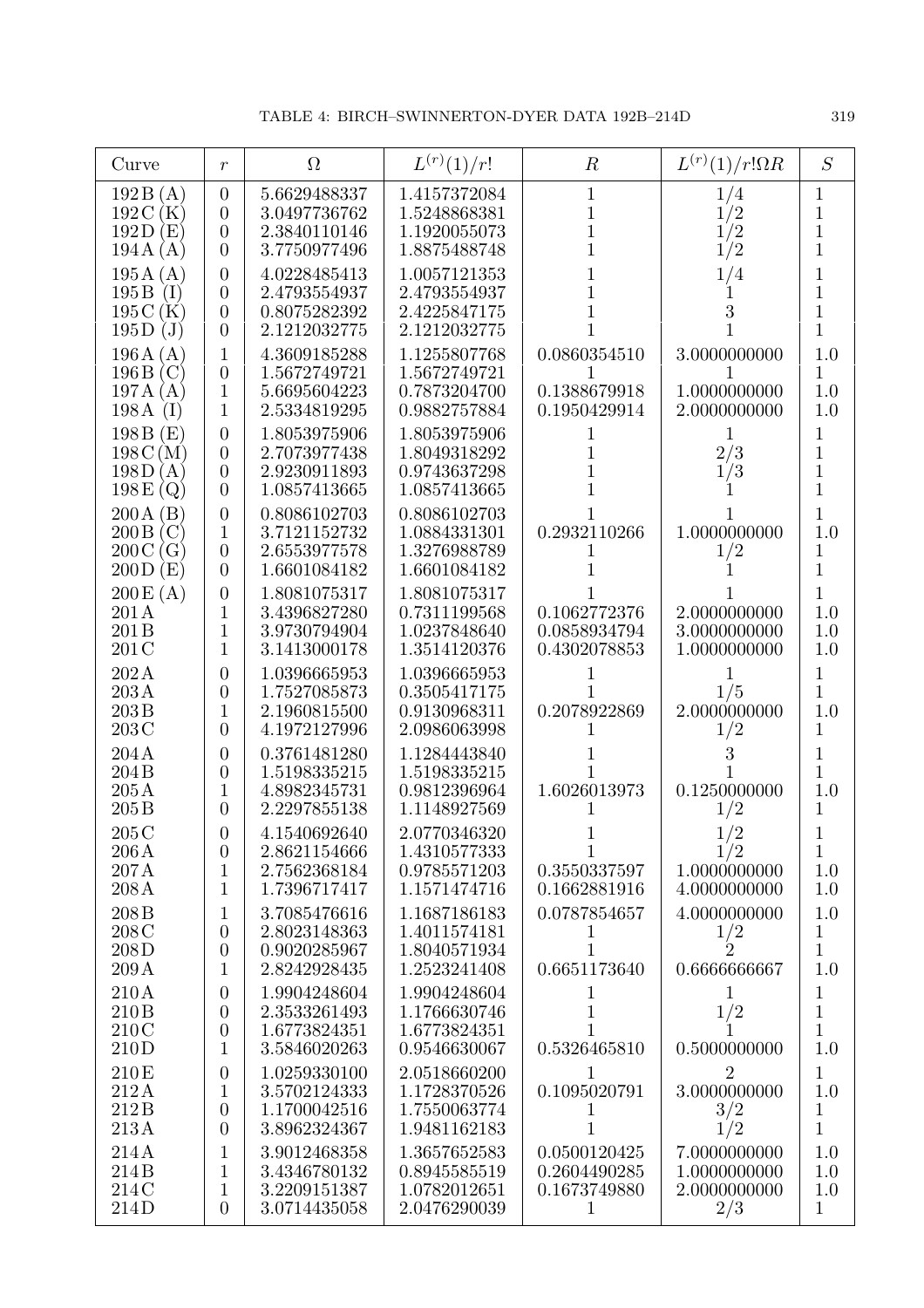| Curve                                      | $\boldsymbol{r}$                                                       | $\Omega$                                                     | $L^{(r)}(1)/r!$                                              | $\, R \,$                                         | $L^{(r)}(1)/r!\Omega R$                             | S                               |
|--------------------------------------------|------------------------------------------------------------------------|--------------------------------------------------------------|--------------------------------------------------------------|---------------------------------------------------|-----------------------------------------------------|---------------------------------|
| 215A<br>216A<br>216 <sub>B</sub><br>216 C  | $\mathbf{1}$<br>1<br>$\overline{0}$<br>$\overline{0}$                  | 1.3878357096<br>3.3065764467<br>1.3100970703<br>1.3892474299 | 1.2136934223<br>1.2396536502<br>1.3100970703<br>1.3892474299 | 0.4372612024<br>0.0312421238<br>1                 | 2.0000000000<br>12.000000000                        | 1.0<br>1.0<br>1<br>1            |
| 216D<br>218A<br>219A<br>219 <sub>B</sub>   | $\overline{0}$<br>1<br>1<br>1                                          | 0.7284172462<br>3.6044066451<br>5.6338346986<br>3.0575161484 | 1.4568344924<br>1.3776391764<br>0.7445712952<br>1.2803214992 | 0.5733145475<br>0.1321606570<br>1.2562368639      | 0.6666666667<br>1.0000000000<br>0.3333333333        | 1<br>1.0<br>1.0<br>1.0          |
| 219 C<br>220A<br>220 B<br>221 A            | 1<br>1<br>$\overline{0}$<br>$\overline{0}$                             | 1.5909301236<br>3.1205498611<br>3.4764596611<br>1.9250249682 | 1.4044028079<br>1.1411181831<br>1.7382298305<br>0.9625124841 | 1.7655116175<br>0.7313571222<br>1<br>1            | 0.5000000000<br>0.5000000000<br>1/2<br>1/2          | 1.0<br>1.0<br>1<br>1            |
| 221B<br>222A<br>222B<br>222C               | $\overline{0}$<br>$\overline{0}$<br>$\overline{0}$<br>$\overline{0}$   | 4.3522001524<br>2.0529956743<br>1.6808078275<br>1.7930022995 | 2.1761000762<br>2.0529956743<br>1.6808078275<br>0.8965011497 | 1<br>1<br>1<br>1                                  | 1/2<br>1/2                                          | 1<br>1<br>1<br>1                |
| 222D<br>222 E<br>224A<br>224B              | $\overline{0}$<br>$\boldsymbol{0}$<br>$\mathbf{1}$<br>$\overline{0}$   | 1.2987881634<br>0.6807637973<br>2.9056796324<br>3.4350375032 | 1.2987881634<br>0.6807637973<br>1.1435250754<br>1.7175187516 | 1<br>0.7870964594                                 | 0.5000000000<br>1/2                                 | $\overline{1}$<br>1<br>1.0<br>1 |
| 225A<br>225B<br>225C<br>225D               | $\mathbf 1$<br>$\overline{0}$<br>$\overline{0}$<br>$\overline{0}$      | 4.0529757590<br>1.8125458617<br>0.8242959390<br>1.2056681714 | 1.2453986751<br>1.2083639078<br>0.8242959390<br>2.4113363427 | 0.1536400350                                      | 2.0000000000<br>2/3<br>2                            | 1.0<br>1<br>1<br>1              |
| 225 E<br>226A<br>228 A<br>228 <sub>B</sub> | 1<br>1<br>$\overline{0}$<br>1                                          | 2.6959559895<br>3.6884308015<br>2.4763879622<br>2.6951042086 | 0.8278123885<br>1.3960301214<br>1.2381939811<br>1.2048427141 | 0.0255880905<br>0.2523259342<br>1<br>0.0745081093 | 12.000000000<br>1.5000000000<br>1/2<br>6.0000000000 | 1.0<br>1.0<br>1<br>1.0          |
| 229A<br>231 A<br>232A<br>232B              | 1<br>$\boldsymbol{0}$<br>$\mathbf{1}$<br>$\overline{0}$                | 4.0779758306<br>4.6583108957<br>2.1738325628<br>0.7973190120 | 1.0708644692<br>0.5822888620<br>1.2149825685<br>1.5946380240 | 0.2625970613<br>1<br>0.2794563365                 | 1.0000000000<br>1/8<br>2.0000000000                 | 1.0<br>1<br>1.0<br>1            |
| 233A<br>234 A<br>234 B<br>234 C            | $\overline{0}$<br>$\overline{0}$<br>$\overline{0}$<br>$\mathbf{1}$     | 2.7842671971<br>1.0415729062<br>0.9776832784<br>3.8376981202 | 1.3921335986<br>1.0415729062<br>1.9553665569<br>1.0636553091 | 1<br>0.2771597129                                 | 1/2<br>$\overline{2}$<br>1.0000000000               | 1<br>$\mathbf 1$<br>1.0         |
| 234D<br>234 E<br>235A<br>$235\,\mathrm{B}$ | $\boldsymbol{0}$<br>$\boldsymbol{0}$<br>$\mathbf{1}$<br>$\overline{0}$ | 0.4593769991<br>2.0087998968<br>3.8526221204<br>0.6184601660 | 1.8375079963<br>2.0087998968<br>0.9646622016<br>0.6184601660 | 1<br>1<br>0.0834636923<br>$\perp$                 | $\overline{4}$<br>1<br>3.0000000000                 | 1<br>$\mathbf 1$<br>1.0<br>1    |
| 235 C<br>236A<br>236B<br>238A              | $\boldsymbol{0}$<br>$\boldsymbol{0}$<br>1                              | 2.8253354850<br>4.3419651590<br>4.9840035894<br>1.9151889279 | 2.8253354850<br>1.2389727062<br>1.6613345298<br>1.4310007528 | 0.0951161253<br>1<br>0.1067407377                 | 3.0000000000<br>1/3<br>7.0000000000                 | 1<br>1.0<br>1<br>1.0            |
| 238 B<br>238 C<br>238D<br>238 E            | 1<br>$\boldsymbol{0}$<br>$\boldsymbol{0}$<br>$\overline{0}$            | 3.3407446902<br>3.9826564062<br>2.3178772183<br>1.5219415283 | 1.0723237703<br>1.9913282031<br>2.3178772183<br>1.5219415283 | 0.6419669084<br>T<br>1<br>1                       | 0.5000000000<br>1/2<br>1                            | 1.0<br>1<br>$\mathbf 1$<br>1    |
| 240 A<br>240 B<br>240C<br>240 D            | $\boldsymbol{0}$<br>$\boldsymbol{0}$<br>1<br>$\overline{0}$            | 2.4128899940<br>1.1583921113<br>2.7966571710<br>1.5962422221 | 1.2064449970<br>1.1583921113<br>1.2467793271<br>1.5962422221 | 1<br>0.8916211397<br>$\mathbf{1}$                 | 1/2<br>0.5000000000<br>1                            | 1<br>1<br>1.0<br>1              |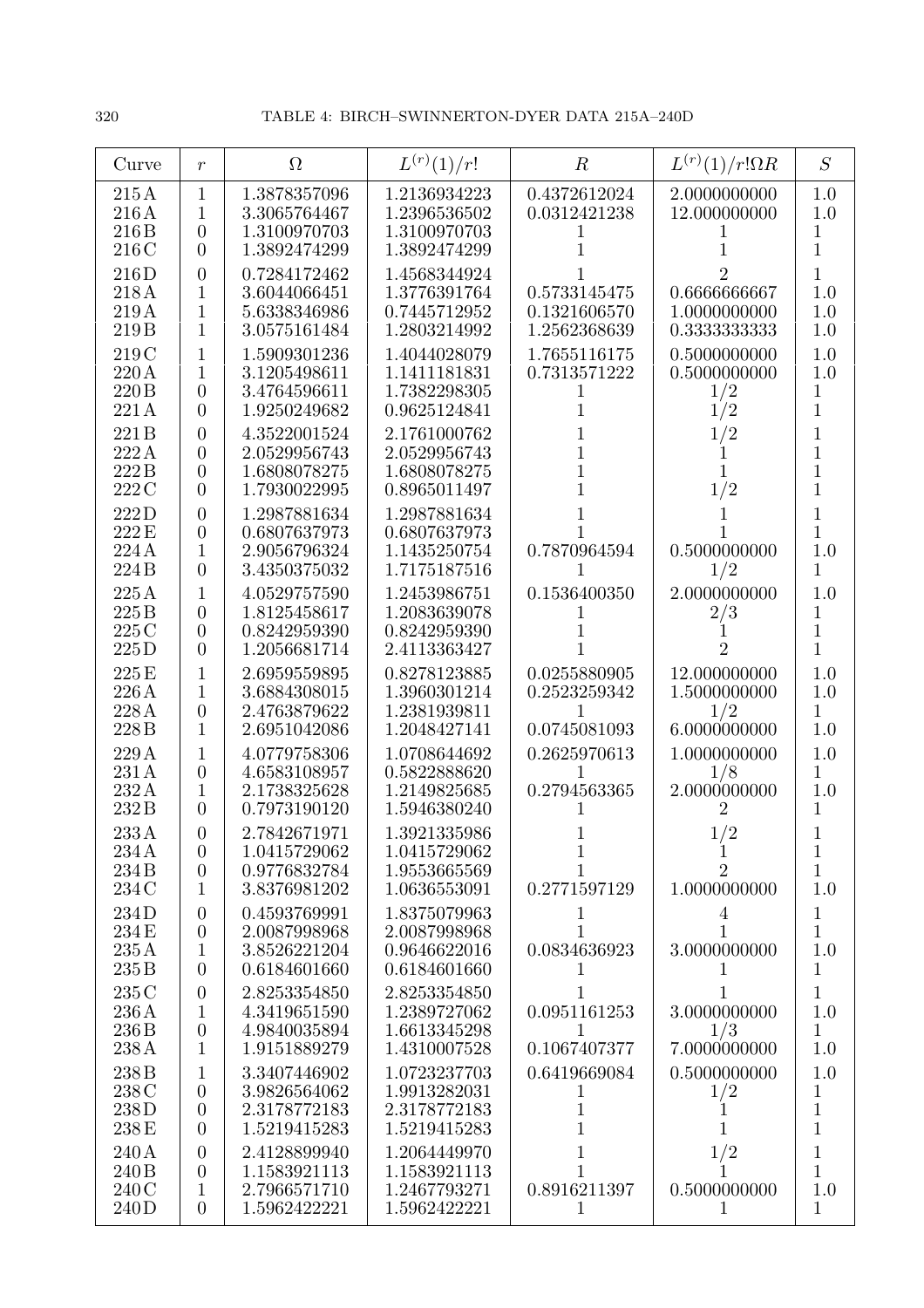| Curve                                                   | $\,r$                                                                    | $\Omega$                                                     | $L^{(r)}(1)/r!$                                              | $\, R \,$                                                     | $L^{(r)}(1)/r!\Omega R$                             | S                                        |
|---------------------------------------------------------|--------------------------------------------------------------------------|--------------------------------------------------------------|--------------------------------------------------------------|---------------------------------------------------------------|-----------------------------------------------------|------------------------------------------|
| 242 A<br>242 B<br>243 A<br>243 B                        | 1<br>$\overline{0}$<br>1<br>$\overline{0}$                               | 2.9307853161<br>0.8024848730<br>2.5479339785<br>3.6747566856 | 1.4486447784<br>0.5349899154<br>1.2901905904<br>1.2249188952 | 0.1235713829<br>1<br>0.5063673554<br>1                        | 4.0000000000<br>2/3<br>1.0000000000<br>1/3          | 1.0<br>1<br>1.0<br>1                     |
| 244 A<br>245 A<br>245 B<br>245 C                        | 1<br>1<br>$\overline{0}$<br>1                                            | 3.0228752686<br>3.2744322569<br>0.5312987757<br>0.8334283978 | 1.3210444110<br>0.6333450086<br>1.0625975514<br>1.2247323722 | 0.1456719507<br>0.0322368866<br>0.3673778022                  | 3.0000000000<br>6.0000000000<br>2<br>4.0000000000   | 1.0<br>1.0<br>1<br>1.0                   |
| 246 A<br>246 B<br>246 C<br>246D                         | $\overline{0}$<br>$\overline{0}$<br>$\overline{0}$<br>1                  | 0.5888594615<br>0.4325831931<br>0.1839332913<br>3.1765117809 | 1.7665783844<br>2.1629159655<br>1.1035997477<br>1.0083093657 | 1<br>0.3174266098                                             | 3<br>1.0000000000                                   | 1<br>1<br>1<br>1.0                       |
| 246 E<br>246 F<br>246G<br>248 A                         | $\overline{0}$<br>$\overline{0}$<br>$\overline{0}$<br>1                  | 4.1719564061<br>3.9949562396<br>0.9386205914<br>4.2937936508 | 2.0859782030<br>1.3316520799<br>0.9386205914<br>1.2011105983 | 0.1398658967                                                  | 1/2<br>1/3<br>2.0000000000                          | 1<br>1<br>1<br>1.0                       |
| 248 <sub>B</sub><br>248 C<br>249 A<br>249 B             | $\overline{0}$<br>1<br>1<br>1                                            | 2.1235184936<br>2.6434410671<br>4.4420811152<br>3.5061259800 | 1.0617592468<br>1.3306506590<br>0.9837596203<br>1.5162589107 | 1<br>0.2516891100<br>0.2214636777<br>0.4324599057             | 1/2<br>2.0000000000<br>1.0000000000<br>1.0000000000 | 1<br>1.0<br>1.0<br>1.0                   |
| 252A<br>252B<br>254 A<br>254B                           | $\overline{0}$<br>1<br>1<br>$\overline{0}$                               | 1.3797968090<br>2.2699063939<br>3.4367838321<br>3.0580721852 | 1.3797968090<br>1.3316363642<br>1.4824320446<br>1.5290360926 | 0.0977746900<br>0.4313428243<br>1                             | 6.0000000000<br>1.0000000000<br>1/2                 | 1<br>1.0<br>1.0<br>1                     |
| 254 C<br>254D<br>$256\,\mathrm{A}$<br>256 B             | 1<br>$\overline{0}$<br>1<br>1                                            | 3.1765169064<br>2.6996100272<br>5.0378540936<br>4.4097575960 | 1.1103341928<br>2.0247075204<br>1.2094018572<br>1.3421296388 | 0.3495445564<br>1<br>0.4801257975<br>0.6087090320             | 1.0000000000<br>3/4<br>0.5000000000<br>0.5000000000 | 1.0<br>1<br>1.0<br>1.0                   |
| 256 C<br>256D<br>258A<br>258 B                          | $\overline{0}$<br>$\overline{0}$<br>1<br>$\overline{0}$                  | 3.1181694995<br>3.5623007922<br>2.0851846863<br>1.5081807103 | 1.5590847498<br>1.7811503961<br>1.0523025616<br>0.7540903551 | 0.2523283833<br>1                                             | 1/2<br>1/2<br>2.0000000000<br>1/2                   | 1<br>1<br>1.0<br>1                       |
| 258 C<br>258D<br>258 E<br>258F                          | $\overline{0}$<br>$\overline{0}$<br>$\overline{0}$                       | 3.5120735391<br>2.2171216802<br>0.9267300968<br>1.0680841434 | 1.1803278628<br>1.6628412601<br>1.8534601936<br>2.1361682868 | 0.0336077206<br>$\mathbf 1$<br>$\overline{1}$<br>$\mathbf{1}$ | 10.000000000<br>$\frac{3}{4}$<br>$\overline{2}$     | 1.0<br>1<br>$\mathbf 1$<br>$\mathbf{1}$  |
| $258\,\mathrm{G}$<br>259 A<br>$260\,\mathrm{A}$<br>262A | $\boldsymbol{0}$<br>$\boldsymbol{0}$<br>$\boldsymbol{0}$<br>$\mathbf{1}$ | 4.4942612748<br>1.2860376931<br>3.5288383291<br>2.4323576003 | 2.2471306374<br>1.9290565397<br>1.7644191645<br>1.5125639330 | 1<br>1<br>0.0565319064                                        | 1/2<br>3/2<br>1/2<br>11.000000000                   | $\mathbf 1$<br>$\mathbf{1}$<br>1<br>1.0  |
| 262 B<br>264A<br>264 B<br>264 C                         | 1<br>$\boldsymbol{0}$<br>$\boldsymbol{0}$<br>$\boldsymbol{0}$            | 5.2733474636<br>3.2306740713<br>2.5539883833<br>3.0763437704 | 1.1340473415<br>1.6153370356<br>1.2769941916<br>1.5381718852 | 0.2150526491<br>1<br>$\mathbf 1$<br>$\mathbf{1}$              | 1.0000000000<br>1/2<br>1/2<br>1/2                   | 1.0<br>1<br>$\mathbf{1}$<br>$\mathbf{1}$ |
| 264D<br>$265\,\mathrm{A}$<br>267A<br>267 B              | $\boldsymbol{0}$<br>$\mathbf{1}$<br>$\boldsymbol{0}$<br>$\overline{0}$   | 0.5045516422<br>3.9017641877<br>4.2548896082<br>1.1529749720 | 1.7659307477<br>1.0720624179<br>1.4182965361<br>1.1529749720 | 1<br>1.0990540344<br>1<br>1                                   | 7/2<br>0.2500000000<br>1/3<br>1                     | $\mathbf 1$<br>1.0<br>1<br>$\mathbf{1}$  |
| 268 A<br>269 A<br>270 A<br>270 B                        | $\boldsymbol{0}$<br>1<br>$\boldsymbol{0}$<br>$\overline{0}$              | 1.9329143630<br>4.1094064150<br>2.9614322886<br>1.1639830028 | 1.9329143630<br>1.3612506241<br>0.9871440962<br>1.9399716713 | 1<br>0.3312523724<br>1<br>$\mathbf 1$                         | 1<br>1.0000000000<br>1/3<br>5/3                     | 1<br>1.0<br>1<br>$\overline{1}$          |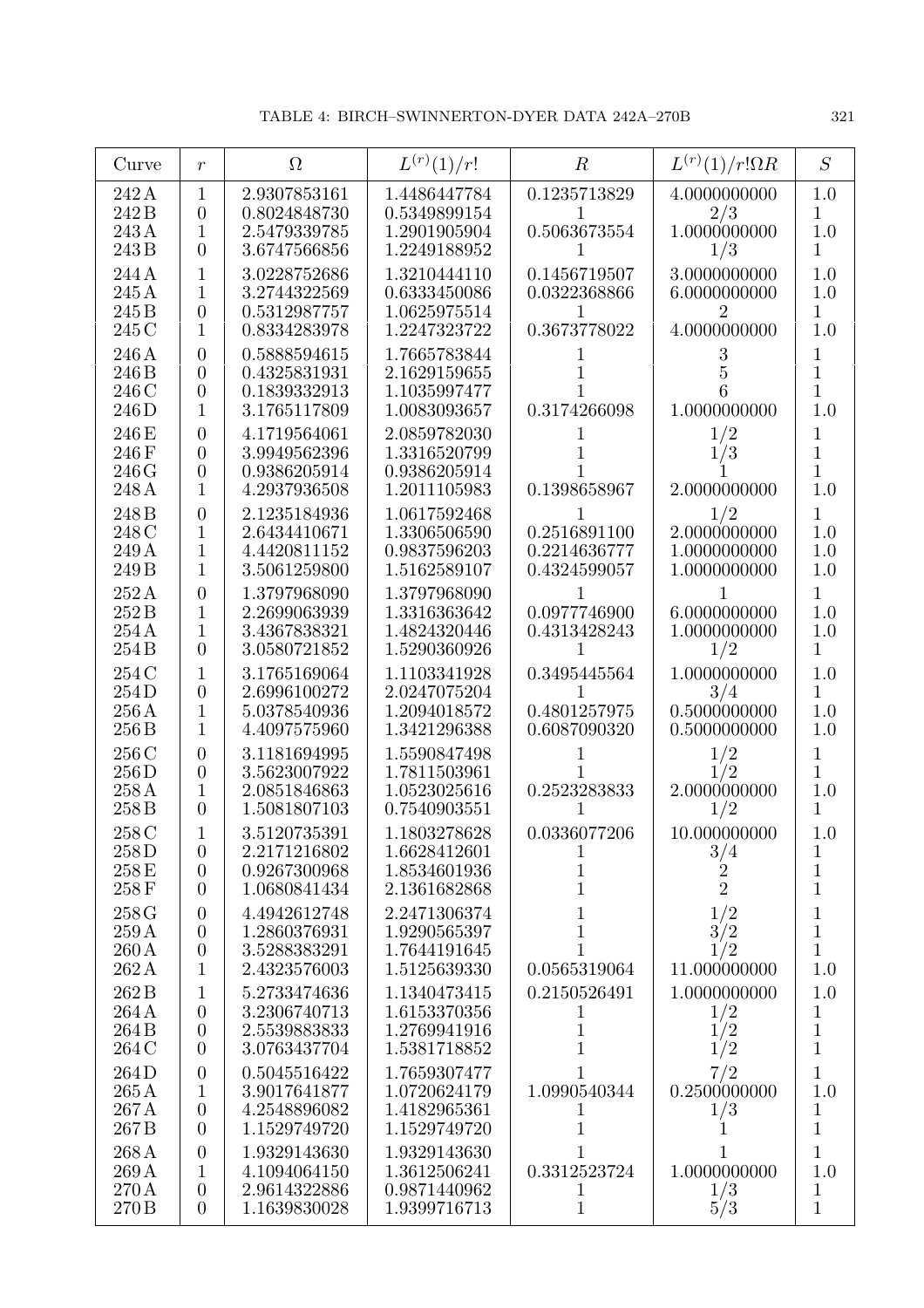| Curve                                       | $\boldsymbol{r}$                                                         | $\Omega$                                                     | $L^{(r)}(1)/r!$                                              | $\boldsymbol{R}$                                             | $L^{(r)}(1)/r!\Omega R$                                        | S                                                |
|---------------------------------------------|--------------------------------------------------------------------------|--------------------------------------------------------------|--------------------------------------------------------------|--------------------------------------------------------------|----------------------------------------------------------------|--------------------------------------------------|
| 270 C<br>270 D<br>272A<br>272B              | $\theta$<br>$\overline{0}$<br>1<br>1                                     | 2.0452697337<br>3.2587738278<br>3.6319660374<br>2.7457391181 | 2.0452697337<br>1.0862579426<br>1.2387792395<br>1.3977853806 | 1<br>0.3410767685<br>0.5090743587                            | 1<br>1/3<br>1.0000000000<br>1.0000000000                       | $\mathbf 1$<br>$\mathbf{1}$<br>1.0<br>1.0        |
| 272 C<br>272D<br>273A<br>273B               | $\overline{0}$<br>$\overline{0}$<br>1<br>$\overline{0}$                  | 3.4730634628<br>1.8641750575<br>2.9063397998<br>0.3565960398 | 1.7365317314<br>1.8641750575<br>0.7937029426<br>2.8527683184 | 0.0455156082                                                 | 1/2<br>6.0000000000<br>8                                       | 1<br>$\overline{1}$<br>1.0<br>$\mathbf 1$        |
| 274 A<br>274B<br>274 C<br>$275\,\mathrm{A}$ | 1<br>1<br>1<br>1                                                         | 3.6347902471<br>2.3854034454<br>4.1119537843<br>1.8401405799 | 1.5350419553<br>1.1270779102<br>1.1574087493<br>1.0969494293 | 0.0603313240<br>0.4724894283<br>0.5629483258<br>2.3844904924 | 7.0000000000<br>1.0000000000<br>0.5000000000<br>0.2500000000   | 1.0<br>1.0<br>1.0<br>1.0                         |
| 275B<br>277 A<br>278 A<br>278 B             | $\overline{0}$<br>1<br>1<br>$\overline{0}$                               | 2.8380382820<br>2.6649848531<br>2.9825516172<br>1.1816539317 | 2.8380382820<br>1.5289849020<br>1.5630333549<br>0.7877692878 | 0.5737311791<br>0.0655073891                                 | 1.0000000000<br>8.0000000000<br>2/3                            | $\mathbf{1}$<br>1.0<br>1.0<br>1                  |
| 280 A<br>280 B<br>282A<br>282B              | 1<br>1<br>$\boldsymbol{0}$<br>$\mathbf{1}$                               | 3.4289082752<br>1.7288713940<br>1.2412727555<br>3.1689198047 | 1.3363376683<br>1.1698436166<br>1.8619091332<br>1.6378344218 | 0.0974317159<br>0.0112775269<br>1<br>0.1292107818            | 4.0000000000<br>60.000000000<br>3/2<br>4.0000000000            | 1.0<br>1.0<br>$\mathbf{1}$<br>1.0                |
| 285A<br>285 B<br>285 C<br>286A              | 1<br>1<br>$\overline{0}$<br>$\overline{0}$                               | 1.7646479001<br>1.5380021359<br>1.0845657569<br>2.3766175169 | 1.1896124823<br>1.6159662807<br>1.6268486353<br>0.7922058390 | 0.2696543559<br>2.1013836627<br>1                            | 2.5000000000<br>0.5000000000<br>3/2<br>1/3                     | 1.0<br>1.0<br>1<br>1                             |
| 286 B<br>286 C<br>286D<br>286 E             | 1<br>1<br>$\overline{0}$<br>$\overline{0}$                               | 1.7061664868<br>4.0135805233<br>0.9232396695<br>0.8172352255 | 1.6606489871<br>1.0773574603<br>1.8464793390<br>2.4517056765 | 0.0374354527<br>0.1342140084                                 | 26.000000000<br>2.0000000000<br>$\mathbf 2$<br>3               | 1.0<br>1.0<br>1<br>$\mathbf{1}$                  |
| 286F<br>288 A<br>288B<br>288C               | $\boldsymbol{0}$<br>1<br>1<br>$\overline{0}$                             | 2.5074142997<br>2.8175842074<br>2.3118891803<br>2.7052788037 | 2.5074142997<br>1.4121235928<br>1.4337635566<br>1.3526394018 | 0.5011823920<br>1.2403393457<br>1                            | 1.0000000000<br>0.5000000000<br>1/2                            | 1<br>1.0<br>1.0<br>1                             |
| 288D<br>288E<br>289A<br>$290\,\mathrm{A}$   | $\overline{0}$<br>$\boldsymbol{0}$<br>$\mathbf{1}$<br>$\mathbf{1}$       | 3.0276912696<br>1.6267330006<br>1.5008878200<br>1.6518740857 | 1.5138456348<br>1.6267330006<br>1.1388947570<br>1.1736436288 | $\mathbf 1$<br>3.0352561777<br>1.4209843703                  | 1/2<br>0.2500000000<br>0.5000000000                            | $\mathbf{1}$<br>1.0<br>1.0                       |
| 291 A<br>291 B<br>291 C<br>291D             | $\boldsymbol{0}$<br>$\boldsymbol{0}$<br>$\mathbf 1$<br>$\overline{0}$    | 0.6260093262<br>1.9049982068<br>4.6468112382<br>2.4120051562 | 0.6260093262<br>0.4762495517<br>1.0274509269<br>2.4120051562 | 1<br>1<br>0.4422176302<br>1                                  | 1<br>1/4<br>0.5000000000<br>T                                  | $\mathbf{1}$<br>$\mathbf 1$<br>1.0<br>1          |
| 294 A<br>294 B<br>294 C<br>294D             | $\boldsymbol{0}$<br>$\overline{0}$<br>$\boldsymbol{0}$<br>$\overline{0}$ | 1.8280004280<br>2.2120648950<br>0.5960449739<br>1.3860857439 | 1.8280004280<br>2.2120648950<br>2.3841798957<br>1.3860857439 | $\mathbf{1}$<br>$\mathbf{1}$<br>$\mathbf 1$<br>$\mathbf{1}$  | 1<br>$\mathbf{1}$<br>$\bf 4$<br>$\mathbf{1}$                   | 1<br>$\mathbf{1}$<br>$\mathbf 1$<br>$\mathbf{1}$ |
| 294 E<br>294F<br>294G<br>296 A              | $\boldsymbol{0}$<br>$\boldsymbol{0}$<br>$\mathbf{1}$<br>$\mathbf{1}$     | 0.6693039984<br>0.5279473056<br>2.3005218481<br>3.9715557928 | 0.6693039984<br>1.0558946111<br>1.2377532023<br>1.3559367025 | $\mathbf 1$<br>0.1345078730<br>0.0853529935                  | $\mathbf{1}$<br>$\overline{2}$<br>4.0000000000<br>4.0000000000 | $\mathbf 1$<br>$\mathbf{1}$<br>1.0<br>1.0        |
| 296 B<br>297A<br>297 <sub>B</sub><br>297 C  | $\mathbf{1}$<br>$\mathbf{1}$<br>$\mathbf{1}$<br>$\mathbf{1}$             | 4.1037703943<br>2.5629322349<br>3.6511448387<br>1.6944590385 | 1.3782253637<br>0.8902546662<br>1.1489951990<br>1.7349705760 | 0.1679218415<br>0.0578929773<br>0.3146944999<br>0.3413027475 | 2.0000000000<br>6.0000000000<br>1.0000000000<br>3.0000000000   | 1.0<br>1.0<br>1.0<br>1.0                         |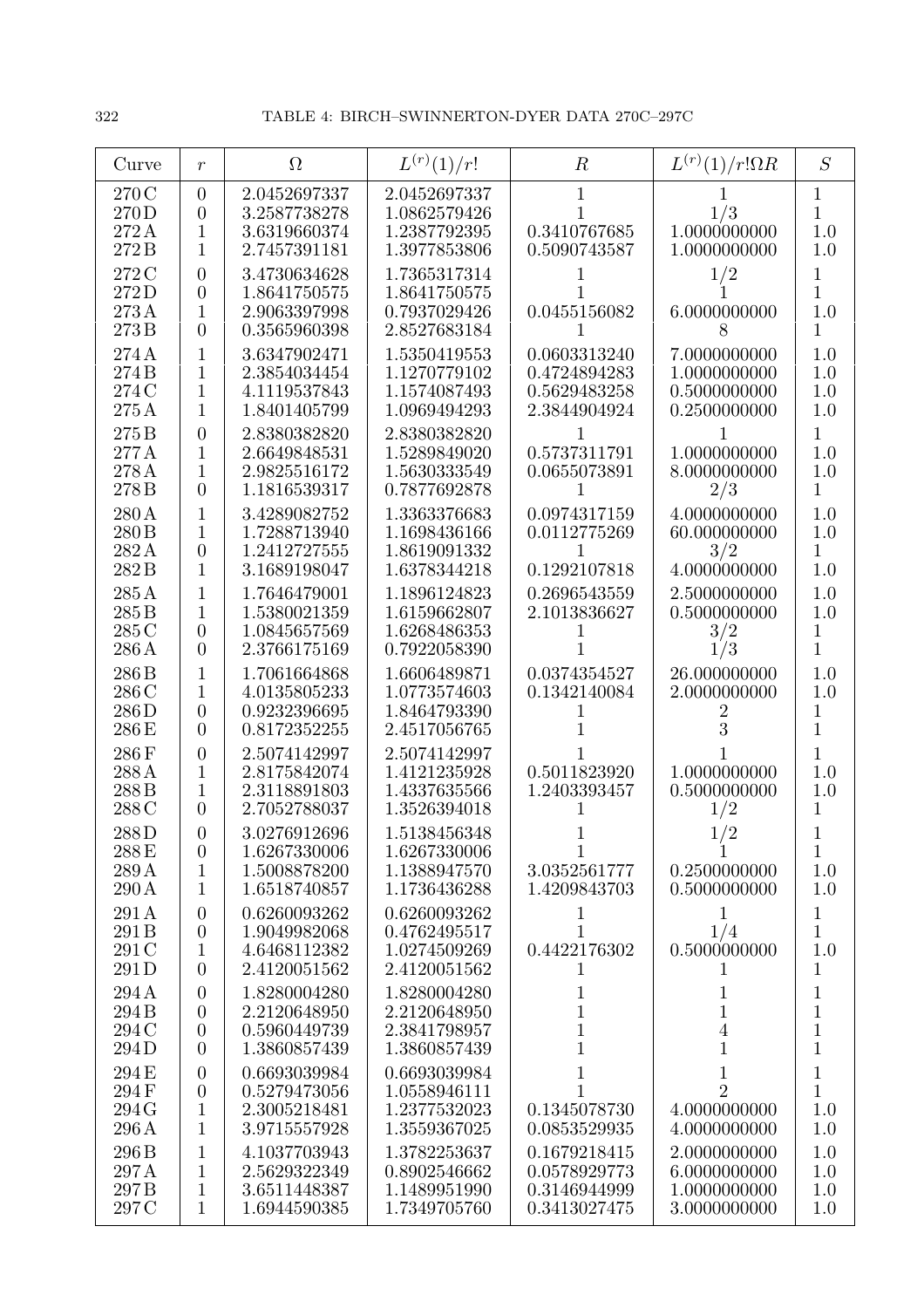| Curve                                                 | $\boldsymbol{r}$                                                     | $\Omega$                                                     | $L^{(r)}(1)/r!$                                              | $\boldsymbol{R}$                                  | $L^{(r)}(1)/r!\Omega R$                             | S                                        |
|-------------------------------------------------------|----------------------------------------------------------------------|--------------------------------------------------------------|--------------------------------------------------------------|---------------------------------------------------|-----------------------------------------------------|------------------------------------------|
| 297D<br>298A<br>298 <sub>B</sub><br>$300\,\mathrm{A}$ | $\overline{0}$<br>1<br>1<br>$\overline{0}$                           | 1.3749252643<br>3.3567106288<br>2.7479579664<br>1.2133770573 | 2.7498505287<br>1.6025685289<br>1.1527590057<br>1.2133770573 | 0.0530469229<br>0.4194965934                      | 9.0000000000<br>1.0000000000                        | $\mathbf 1$<br>1.0<br>1.0<br>1           |
| 300B<br>300C<br>300D<br>302A                          | $\overline{0}$<br>$\boldsymbol{0}$<br>$\mathbf 1$<br>1               | 0.5426387165<br>1.7025229104<br>3.8069569608<br>2.4415192618 | 1.6279161494<br>1.7025229104<br>1.3840260497<br>1.6931432719 | 0.1211839328<br>1.1557989721                      | 3<br>3.0000000000<br>0.6000000000                   | 1<br>1<br>$1.0\,$<br>1.0                 |
| 302B<br>302 C<br>303A<br>303B                         | $\overline{0}$<br>1<br>1<br>1                                        | 3.1902035597<br>3.3905862727<br>1.3761905514<br>3.8524410972 | 1.5951017799<br>1.5310645332<br>1.4855694061<br>1.0003648583 | 0.0903126722<br>0.0771056743<br>0.0649175960      | 1/2<br>5.0000000000<br>14.000000000<br>4.0000000000 | 1<br>1.0<br>1.0<br>1.0                   |
| 304A<br>304 <sub>B</sub><br>304 C<br>304D             | 1<br>$\overline{0}$<br>1<br>$\overline{0}$                           | 1.1779812107<br>0.6013138790<br>3.3697463259<br>1.8637144373 | 1.5451623821<br>1.2026277580<br>1.3932747404<br>1.8637144373 | 0.3279259398<br>1<br>0.1033664411                 | 4.0000000000<br>2<br>4.0000000000                   | 1.0<br>1<br>1.0<br>1                     |
| 304E<br>304F<br>306 A<br>306 <sub>B</sub>             | $\overline{0}$<br>1<br>$\boldsymbol{0}$<br>1                         | 2.0635461959<br>4.3504123451<br>0.6894353592<br>2.1525639425 | 2.0635461959<br>1.2842245406<br>2.0683060777<br>1.2110949196 | 0.1475980251<br>1<br>0.5626290098                 | 2.0000000000<br>3<br>1.0000000000                   | 1<br>1.0<br>1<br>1.0                     |
| 306C<br>306D<br>307A<br>307 <sub>B</sub>              | $\overline{0}$<br>$\overline{0}$<br>$\overline{0}$<br>$\overline{0}$ | 1.1471740369<br>2.2491921794<br>1.4189146241<br>2.3490923578 | 1.1471740369<br>2.2491921794<br>1.4189146241<br>2.3490923578 | 1<br>1<br>1<br>1                                  |                                                     | 1<br>1<br>1<br>1                         |
| 307 C<br>307D<br>308 A<br>309A                        | $\overline{0}$<br>$\overline{0}$<br>1<br>1                           | 2.8002613258<br>3.1747546988<br>3.1762112278<br>3.4344206940 | 2.8002613258<br>3.1747546988<br>1.3891063820<br>1.2276894797 | 0.0728911630<br>0.0714932496                      | 6.0000000000<br>5.0000000000                        | 1<br>1<br>1.0<br>1.0                     |
| 310A<br>310 B<br>312A<br>312 B                        | $\overline{0}$<br>1<br>$\boldsymbol{0}$<br>1                         | 0.8355225373<br>2.5186376495<br>1.6605942610<br>3.6898752967 | 2.5065676119<br>1.6415121933<br>1.6605942610<br>1.4061524822 | 0.9776191071<br>0.3810840121                      | 3<br>0.6666666667<br>1.0000000000                   | 1<br>1.0<br>1<br>1.0                     |
| 312 C<br>312D<br>312 E<br>312F                        | 0<br>$\boldsymbol{0}$<br>$\boldsymbol{0}$<br>1                       | 3.5553735765<br>4.5800008728<br>1.4416548405<br>2.5056872215 | 1.7776867882<br>1.1450002182<br>1.4416548405<br>1.5607603031 | 1<br>1<br>0.2076290408                            | 1/2<br>1/4<br>3.0000000000                          | 1<br>$\mathbf 1$<br>$\mathbf{1}$<br>1.0  |
| 314A<br>315A<br>315 B<br>316A                         | 1<br>$\boldsymbol{0}$<br>1<br>$\boldsymbol{0}$                       | 1.8289592463<br>1.2730829064<br>2.1956280654<br>1.3028108436 | 1.2254919999<br>1.2730829064<br>1.1391577593<br>1.3028108436 | 0.3350244141<br>1<br>1.0376600456<br>1            | 2.0000000000<br>0.5000000000                        | 1.0<br>1<br>1.0<br>1                     |
| 316 B<br>318A<br>318 B<br>318 C                       | 1<br>$\overline{0}$<br>$\overline{0}$<br>1                           | 3.1195572511<br>1.8177609136<br>3.9710894510<br>1.7722504261 | 1.2203951480<br>1.8177609136<br>1.3236964837<br>1.1170141948 | 0.1304026020<br>$\perp$<br>0.3151400554           | 3.0000000000<br>T<br>1/3<br>2.0000000000            | 1.0<br>1<br>1<br>1.0                     |
| 318D<br>318E<br>319 A<br>320 A                        | 1<br>$\boldsymbol{0}$<br>$\boldsymbol{0}$<br>$\overline{0}$          | 2.4120272485<br>1.0987950980<br>0.9677788808<br>2.8551639918 | 1.7453725128<br>1.0987950980<br>1.9355577615<br>1.4275819959 | 0.0328914668<br>1<br>1<br>$\overline{1}$          | 22.000000000<br>$\perp$<br>$\overline{2}$<br>1/2    | 1.0<br>1<br>1<br>$\mathbf{1}$            |
| 320 B<br>320 C<br>320D<br>320 E                       | 1<br>$\overline{0}$<br>$\boldsymbol{0}$<br>$\overline{0}$            | 4.1985525041<br>3.9942696310<br>3.8549380952<br>2.1294891631 | 1.5161085153<br>1.9971348155<br>1.9274690476<br>1.0647445816 | 0.7222053381<br>1<br>$\mathbf{1}$<br>$\mathbf{1}$ | 0.5000000000<br>1/2<br>1/2<br>1/2                   | 1.0<br>1<br>$\mathbf{1}$<br>$\mathbf{1}$ |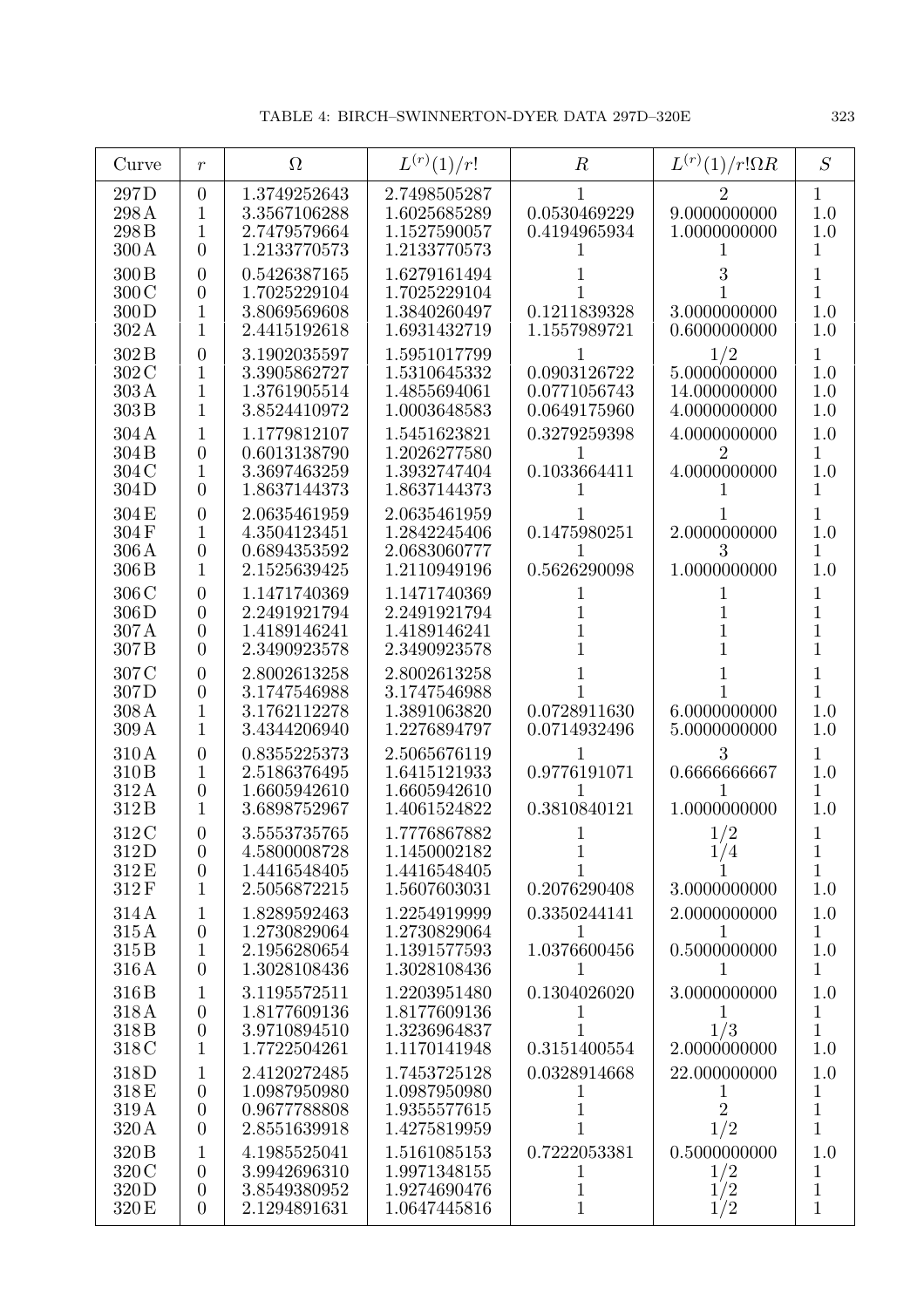| Curve                                       | $\boldsymbol{r}$                                                      | $\Omega$                                                     | $L^{(r)}(1)/r!$                                              | $\boldsymbol{R}$                                  | $L^{(r)}(1)/r!\Omega R$                               | S                                                         |
|---------------------------------------------|-----------------------------------------------------------------------|--------------------------------------------------------------|--------------------------------------------------------------|---------------------------------------------------|-------------------------------------------------------|-----------------------------------------------------------|
| 320F<br>322A<br>322B                        | $\mathbf{1}$<br>$\mathbf{1}$<br>$\theta$                              | 3.2161552676<br>2.4232379290<br>1.4602213361                 | 1.3296773088<br>1.2132690207<br>1.4602213361                 | 0.8268738280<br>0.1668936434                      | 0.5000000000<br>3.0000000000                          | 1.0<br>1.0<br>1                                           |
| 322 C<br>322D                               | $\overline{0}$<br>1                                                   | 4.9916139661<br>2.8164413550                                 | 2.4958069830<br>1.6590507174                                 | 0.2356236837                                      | 1/2<br>2.5000000000                                   | $\mathbf 1$<br>1.0                                        |
| 323A<br>324A<br>324 <sub>B</sub>            | $\overline{0}$<br>$\overline{0}$<br>$\overline{0}$                    | 1.8660949120<br>4.8202741093<br>1.6541764509                 | 1.8660949120<br>1.6067580364<br>1.6541764509                 |                                                   | 1/3                                                   | 1<br>1<br>$\mathbf{1}$                                    |
| 324 C<br>324D<br>325 A<br>325 B             | 1<br>$\overline{0}$<br>$\mathbf{1}$<br>$\mathbf{1}$                   | 3.8631214144<br>3.8507505887<br>2.3706727615<br>5.3009854472 | 1.4974408733<br>1.2835835296<br>1.5716909753<br>1.3630614806 | 0.3876245949<br>1<br>1.9889176619<br>0.2571336017 | 1.0000000000<br>1/3<br>0.3333333333<br>1.0000000000   | 1.0<br>$\mathbf 1$<br>1.0<br>1.0                          |
| 325 C<br>325D<br>325 E<br>326A              | $\overline{0}$<br>$\overline{0}$<br>$\overline{0}$<br>1               | 2.4072852546<br>1.0054544996<br>2.2482646094<br>1.5955523534 | 2.4072852546<br>3.0163634989<br>0.4496529219<br>1.2315028128 | 1<br>0.7718347882                                 | 3<br>1/5<br>1.0000000000                              | 1<br>$\overline{1}$<br>$\overline{1}$<br>1.0              |
| 326 <sub>B</sub><br>326 C<br>327 A<br>328 A | 1<br>$\boldsymbol{0}$<br>$\mathbf{1}$<br>1                            | 4.0636363622<br>1.3118305721<br>2.2027451583<br>2.6783928660 | 1.6801606398<br>0.4372768574<br>1.2543242932<br>1.5196480443 | 0.0826924700<br>1<br>0.1423592158<br>1.1347461857 | 5.0000000000<br>1/3<br>4.0000000000<br>0.5000000000   | 1.0<br>$\mathbf{1}$<br>1.0<br>1.0                         |
| 328 <sub>B</sub><br>329 A<br>330 A<br>330 B | $\overline{0}$<br>$\overline{0}$<br>$\theta$<br>$\overline{0}$        | 4.0075079103<br>0.7968920264<br>0.7813961756<br>2.4188689938 | 2.0037539552<br>0.7968920264<br>0.7813961756<br>2.4188689938 | 1<br>1                                            | 1/2                                                   | $\mathbf 1$<br>$\mathbf 1$<br>$\mathbf 1$<br>$\mathbf{1}$ |
| 330 C<br>330D<br>330 E<br>331 A             | $\overline{0}$<br>$\overline{0}$<br>$\mathbf{1}$<br>1                 | 0.9389804493<br>0.5190109186<br>2.2164710033<br>5.4083773317 | 1.8779608987<br>1.8165382150<br>1.1562800329<br>0.9790098108 | 0.5216761380<br>0.1810172905                      | $\overline{2}$<br>7/2<br>1.0000000000<br>1.0000000000 | 1<br>$\overline{1}$<br>1.0<br>1.0                         |
| 333A<br>333B<br>333C<br>333D                | 1<br>1<br>1<br>$\overline{0}$                                         | 2.0410609926<br>2.0333288908<br>2.5034325770<br>2.8306206392 | 1.4792994921<br>1.8286710385<br>1.2023832503<br>2.8306206392 | 0.7247698611<br>1.7986967546<br>0.9605876837      | 1.0000000000<br>0.5000000000<br>0.5000000000          | 1.0<br>1.0<br>1.0<br>1                                    |
| 334 A<br>335A<br>336 A<br>336 B             | 0<br>$\mathbf{1}$<br>$\overline{0}$<br>$\theta$                       | 2.2906969318<br>4.2194745615<br>2.3898781774<br>5.4362515690 | 2.2906969318<br>1.4976179639<br>1.1949390887<br>1.3590628923 | 0.1774649831<br>1                                 | 2.0000000000<br>1/2<br>1/4                            | 1.0<br>1<br>1                                             |
| 336 C<br>336D<br>336 E<br>336F              | $\boldsymbol{0}$<br>$\boldsymbol{0}$<br>$\mathbf 1$<br>$\overline{0}$ | 1.1982307057<br>0.7884933856<br>1.9109897808<br>3.9315932027 | 1.7973460585<br>1.5769867712<br>1.4261701612<br>1.9657966013 | 1<br>1<br>0.3731496043<br>1                       | $\frac{3}{2}$<br>2.0000000000<br>1/2                  | $\mathbf 1$<br>$\mathbf 1$<br>1.0<br>$\mathbf{1}$         |
| 338A<br>338B<br>338 C<br>338D               | 1<br>$\theta$<br>$\theta$<br>$\overline{0}$                           | 3.7619828722<br>1.0433863187<br>1.2869571133<br>0.5396273391 | 1.2776773619<br>2.0867726374<br>2.5739142267<br>1.0792546783 | 0.1698143513<br>1<br>1<br>1                       | 2.0000000000<br>2<br>$\sqrt{2}$<br>$\overline{2}$     | 1.0<br>1<br>$\mathbf 1$<br>$\overline{1}$                 |
| 338 E<br>338F<br>339 A<br>339 B             | 1<br>$\mathbf 1$<br>$\mathbf{1}$<br>$\overline{0}$                    | 1.9456540409<br>1.2055736044<br>2.5311158528<br>2.6056637603 | 1.7940807919<br>0.9530562430<br>1.5850840591<br>2.6056637603 | 0.1536827509<br>0.1976354325<br>0.0695821374<br>1 | 6.0000000000<br>4.0000000000<br>9.0000000000<br>1     | 1.0<br>1.0<br>1.0<br>$\mathbf{1}$                         |
| 339 C<br>340 A<br>342 A<br>342 B            | 1<br>1<br>$\boldsymbol{0}$<br>$\overline{0}$                          | 3.9967355775<br>4.7549194562<br>0.6943374598<br>2.1705272030 | 1.0125851133<br>1.5553431744<br>2.0830123794<br>2.1705272030 | 0.0844510137<br>0.4361358627<br>1<br>$\mathbf 1$  | 3.0000000000<br>0.7500000000<br>$\boldsymbol{3}$<br>1 | 1.0<br>1.0<br>1<br>$\mathbf{1}$                           |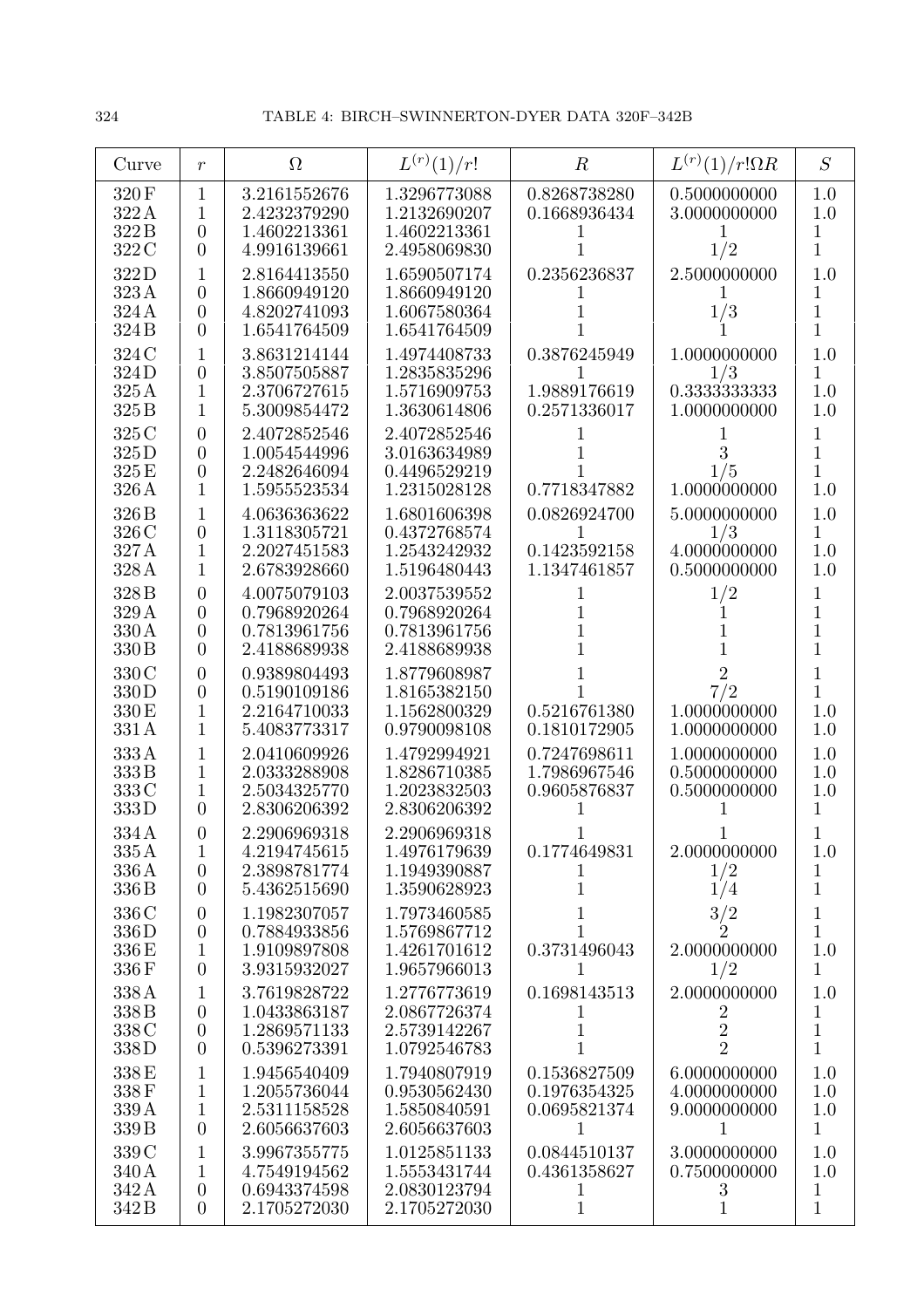| Curve                                                  | $\boldsymbol{r}$                                                       | $\Omega$                                                     | $L^{(r)}(1)/r!$                                              | $\boldsymbol{R}$                                            | $L^{(r)}(1)/r!\Omega R$                               | S                                                |
|--------------------------------------------------------|------------------------------------------------------------------------|--------------------------------------------------------------|--------------------------------------------------------------|-------------------------------------------------------------|-------------------------------------------------------|--------------------------------------------------|
| 342 C<br>342D<br>342 E<br>342F                         | 1<br>$\overline{0}$<br>1<br>$\theta$                                   | 1.7816724980<br>2.2375637156<br>3.9793483508<br>0.9193234687 | 1.2648109168<br>2.2375637156<br>1.2390587277<br>0.9193234687 | 0.3549504520<br>0.3113722696                                | 2.0000000000<br>1.0000000000                          | 1.0<br>1<br>1.0<br>1                             |
| 342 G<br>344 A<br>345 A<br>345 B                       | $\overline{0}$<br>1<br>$\overline{0}$<br>1                             | 1.3602155382<br>2.7525869611<br>0.4590292151<br>4.2977618837 | 1.3602155382<br>1.5494621523<br>0.9180584301<br>1.5964898077 | 0.2814556223<br>0.1857350234                                | 2.0000000000<br>2<br>2.0000000000                     | 1<br>1.0<br>1<br>1.0                             |
| 345 C<br>345 D<br>345 E<br>345 F                       | $\overline{0}$<br>$\overline{0}$<br>$\overline{0}$<br>1                | 0.8426900245<br>2.1209719918<br>1.2779994655<br>2.0934610738 | 2.1067250613<br>1.0604859959<br>2.5559989310<br>1.0776581097 | 0.0214488924                                                | 5/2<br>1/2<br>$\dot 2$<br>24.000000000                | 1<br>1<br>1<br>1.0                               |
| 346 A<br>346 B<br>347 A<br>348 A                       | $\overline{0}$<br>1<br>1<br>1                                          | 2.3864267831<br>3.2277857995<br>3.0596247368<br>3.3700624663 | 2.3864267831<br>1.8161375715<br>1.0692572441<br>1.4721036783 | 0.0803796288<br>0.3494733296<br>0.1456059735                | 7.0000000000<br>1.0000000000<br>3.0000000000          | 1<br>1.0<br>1.0<br>1.0                           |
| 348 <sub>B</sub><br>348 C<br>348D<br>$350\,\mathrm{A}$ | $\overline{0}$<br>$\overline{0}$<br>1<br>$\overline{0}$                | 1.8569948187<br>1.1001223703<br>2.7246446828<br>1.0556963012 | 1.8569948187<br>1.1001223703<br>1.6385158325<br>1.0556963012 | 0.0286366013                                                | 21.000000000                                          | 1<br>1<br>1.0<br>1                               |
| 350 <sub>B</sub><br>350 C<br>350D<br>350 E             | $\overline{0}$<br>1<br>$\overline{0}$<br>$\overline{0}$                | 1.2015896516<br>2.6868361419<br>2.6582491803<br>0.8585438894 | 2.4031793031<br>1.1698407546<br>2.6582491803<br>1.7170877788 | 0.2176985668                                                | 2.0000000000<br>2                                     | 1<br>1.0<br>1<br>1                               |
| 350F<br>352A<br>352B<br>352 C                          | 1<br>$\overline{0}$<br>1<br>1                                          | 1.9197624983<br>0.9197112746<br>2.6902393719<br>3.6135445187 | 1.6277461855<br>1.8394225491<br>1.6620028340<br>1.4943761442 | 0.0128468084<br>1<br>0.3088949726<br>0.2067742817           | 66.000000000<br>2<br>2.0000000000<br>2.0000000000     | 1.0<br>$\mathbf 1$<br>1.0<br>1.0                 |
| 352D<br>352 E<br>352F<br>353A                          | 1<br>$\overline{0}$<br>1<br>$\overline{0}$                             | 1.7453844567<br>1.1446739244<br>1.8476278580<br>2.7058312639 | 1.4403302305<br>2.2893478489<br>1.2616805128<br>1.3529156319 | 0.4126111657<br>0.1138108438<br>1                           | 2.0000000000<br>$\overline{2}$<br>6.0000000000<br>1/2 | 1.0<br>1<br>1.0<br>1                             |
| 354A<br>354 B<br>354 C<br>354D                         | $\overline{0}$<br>$\overline{0}$<br>$\mathbf{1}$<br>$\overline{0}$     | 3.6819566662<br>1.8675548347<br>2.5265851358<br>1.9702699829 | 1.8409783331<br>1.2450365565<br>1.1762556419<br>0.9851349914 | 1<br>0.2327757781<br>T                                      | 1/2<br>2/3<br>2.0000000000<br>1/2                     | $\mathbf{1}$<br>1.0<br>1                         |
| 354 E<br>354F<br>355A<br>356 A                         | $\boldsymbol{0}$<br>1<br>$\boldsymbol{0}$<br>1                         | 0.3856294396<br>3.0155788594<br>2.2892784269<br>1.9261487706 | 2.1209619178<br>1.8179484925<br>0.7630928090<br>1.4738366671 | 1<br>0.0430608748<br>0.2550576033                           | 11/2<br>14.000000000<br>1/3<br>3.0000000000           | $\mathbf{1}$<br>1.0<br>1<br>1.0                  |
| 357A<br>357 <sub>B</sub><br>357 C<br>357D              | $\boldsymbol{0}$<br>1<br>$\boldsymbol{0}$<br>1                         | 0.5059809459<br>1.3908121474<br>1.5730848489<br>2.5259384793 | 1.0119618919<br>1.4226357062<br>3.1461696978<br>1.0297863326 | 1<br>0.2557203194<br>1<br>0.0291203318                      | $\overline{2}$<br>4.0000000000<br>2<br>14.000000000   | $\mathbf 1$<br>1.0<br>1<br>1.0                   |
| 358 A<br>358 B<br>359 A<br>359 B                       | $\overline{0}$<br>$\boldsymbol{0}$<br>$\mathbf{1}$<br>$\mathbf{1}$     | 1.4369776837<br>4.8020823416<br>5.2576534953<br>5.4008701535 | 1.4369776837<br>1.6006941139<br>1.6996723486<br>1.2244318944 | $\mathbf{1}$<br>1<br>0.3232758397<br>0.2267101152           | $\mathbf{1}$<br>1/3<br>1.0000000000<br>1.0000000000   | $\mathbf{1}$<br>$\mathbf{1}$<br>1.0<br>1.0       |
| 360 A<br>360 B<br>360 C<br>360D                        | $\overline{0}$<br>$\overline{0}$<br>$\boldsymbol{0}$<br>$\overline{0}$ | 1.3930826876<br>1.4341648133<br>1.5689797603<br>1.6146507705 | 1.3930826876<br>1.4341648133<br>1.5689797603<br>1.6146507705 | $\mathbf 1$<br>$\mathbf{1}$<br>$\mathbf{1}$<br>$\mathbf{1}$ | 1<br>$\mathbf 1$<br>$\overline{1}$<br>$\mathbf{1}$    | 1<br>$\mathbf{1}$<br>$\mathbf 1$<br>$\mathbf{1}$ |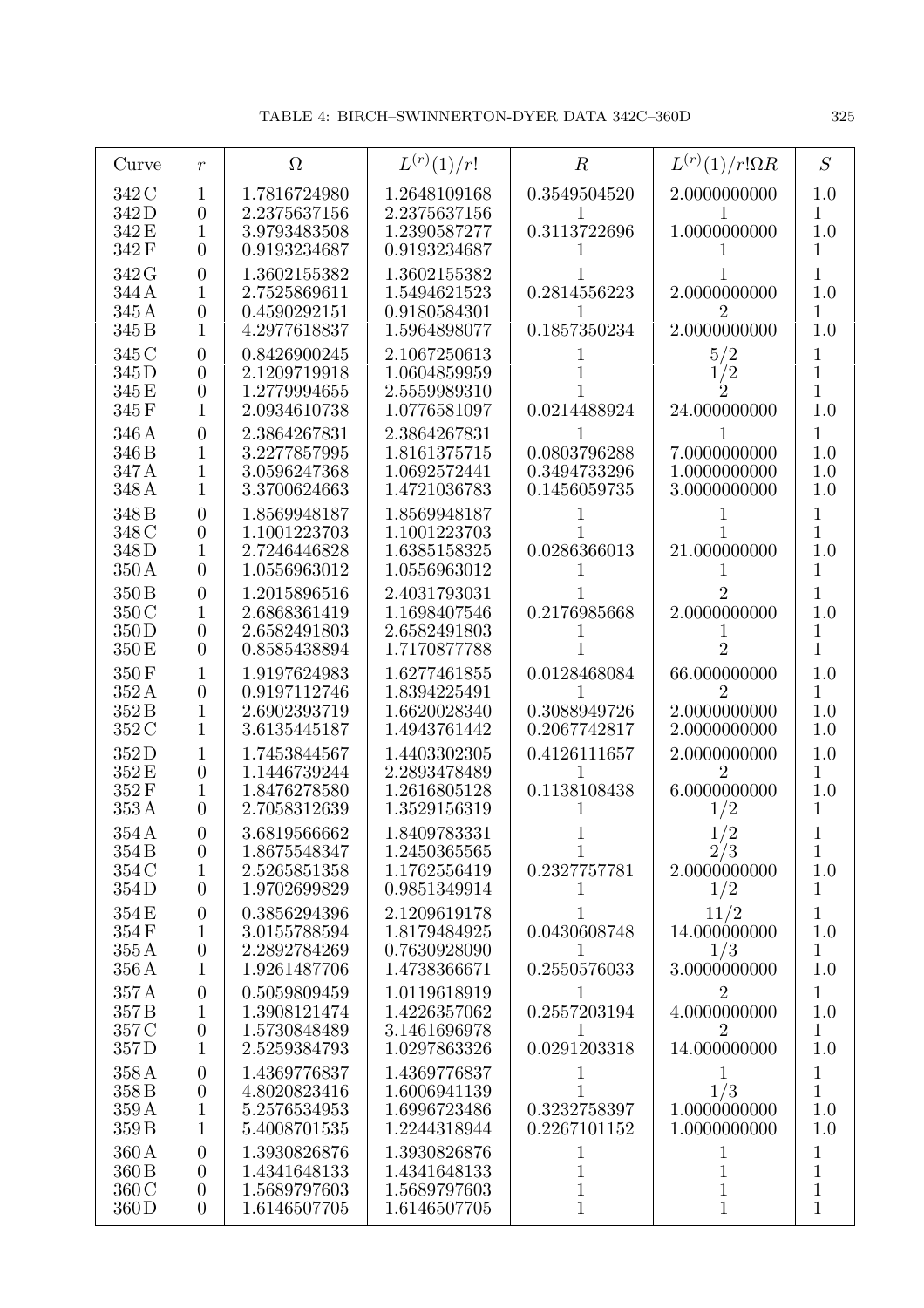| Curve                                      | $\boldsymbol{r}$                                        | $\Omega$                                                     | $L^{(r)}(1)/r!$                                              | $\boldsymbol{R}$                                  | $L^{(r)}(1)/r!\Omega R$                             | S                                        |
|--------------------------------------------|---------------------------------------------------------|--------------------------------------------------------------|--------------------------------------------------------------|---------------------------------------------------|-----------------------------------------------------|------------------------------------------|
| 360 E<br>361A<br>361 B                     | $\mathbf{1}$<br>$\mathbf{1}$<br>$\overline{0}$          | 2.3312316373<br>4.1905500198<br>0.9468199298                 | 1.5940059578<br>1.5194236564<br>1.8936398596                 | 0.6837612927<br>0.1812916740                      | 1.0000000000<br>2.0000000000<br>2                   | 1.0<br>1.0<br>$\mathbf 1$                |
| 362A<br>362B                               | 1<br>1                                                  | 5.3424976181<br>2.4995552224                                 | 1.2148757892<br>1.8658498774                                 | 0.2273984709<br>0.1066389652                      | 1.0000000000<br>7.0000000000                        | 1.0<br>1.0                               |
| 363A<br>363B<br>363 C                      | $\overline{0}$<br>$\theta$<br>$\theta$                  | 1.6550761880<br>2.7390143163<br>0.7861735761                 | 0.4137690470<br>2.7390143163<br>0.7861735761                 | $\mathbf{I}$                                      | 1/4                                                 | 1<br>$\overline{1}$<br>$\overline{1}$    |
| 364A<br>364 B<br>366 A<br>366 B            | 1<br>1<br>$\overline{0}$<br>$\theta$                    | 1.9913710109<br>3.4220544534<br>0.6308411291<br>2.4635740364 | 1.5755626644<br>1.3982710251<br>2.5233645163<br>2.4635740364 | 0.0527463292<br>0.1362019068                      | 15.000000000<br>3.0000000000<br>4                   | 1.0<br>1.0<br>1<br>1                     |
| 366 C<br>366D<br>366 E<br>366F             | $\theta$<br>$\theta$<br>$\theta$<br>1                   | 0.4340530637<br>0.2600804041<br>1.5897058463<br>2.7041672516 | 1.3021591910<br>1.8205628289<br>0.7948529232<br>1.3650563331 | 0.3785979766                                      | 3<br>1/2<br>1.3333333333                            | 1<br>1<br>1<br>1.0                       |
| 366G<br>368 A<br>368 B<br>368 C            | 1<br>1<br>$\theta$<br>$\overline{0}$                    | 2.8119685919<br>1.9950448236<br>1.8184117667<br>1.6505359739 | 1.8579940284<br>1.6292204503<br>1.8184117667<br>1.6505359739 | 0.0330372472<br>0.8166335067                      | 20.000000000<br>1.0000000000                        | 1.0<br>1.0<br>1<br>$\overline{1}$        |
| 368D<br>368E<br>368F<br>368 G              | 1<br>1<br>$\theta$<br>1                                 | 2.3725142889<br>3.0187971397<br>2.1965830501<br>4.9462587640 | 1.6792666204<br>1.5065697188<br>2.1965830501<br>1.2657315052 | 0.7078004243<br>0.4990629211<br>0.2558967425      | 1.0000000000<br>1.0000000000<br>1.0000000000        | 1.0<br>1.0<br>1<br>1.0                   |
| 369A<br>369 <sub>B</sub><br>370 A<br>370 B | 1<br>$\overline{0}$<br>1<br>$\theta$                    | 2.4151226244<br>0.7651091552<br>4.2831069879<br>1.5799277405 | 1.5724499828<br>3.0604366208<br>1.2956210363<br>1.5799277405 | 0.3255424728<br>0.6049912085                      | 2.0000000000<br>0.5000000000                        | 1.0<br>1<br>1.0<br>1                     |
| 370 C<br>370D<br>371 A<br>371B             | $\overline{0}$<br>$\overline{0}$<br>1<br>$\overline{0}$ | 1.6518622652<br>1.6806015939<br>0.9763159406<br>1.0113136188 | 0.5506207551<br>1.6806015939<br>1.8303154738<br>3.0339408564 | 0.9373581839<br>1                                 | 1/3<br>2.0000000000<br>3                            | 1<br>1<br>1.0<br>1                       |
| 372A<br>372B<br>372 C<br>372D              | $\overline{0}$<br>$\theta$<br>1                         | 4.2046190818<br>3.3409804579<br>0.3199701361<br>3.0344782146 | 1.4965237117<br>1.6704902290<br>1.9198208165<br>1.6984822680 | 0.0593206219<br>1<br>1<br>0.0466439958            | 6.0000000000<br>1/2<br>12.000000000                 | 1.0<br>1<br>$\overline{1}$<br>1.0        |
| 373A<br>374 A<br>377A<br>378 A             | 1<br>1<br>$\mathbf{1}$<br>$\overline{0}$                | 3.9392451210<br>2.1703306562<br>5.3853739690<br>2.1727069014 | 1.1341580880<br>1.3150843335<br>1.9439778472<br>2.1727069014 | 0.2879125450<br>0.6059373164<br>1.4438944136<br>1 | 1.0000000000<br>1.0000000000<br>0.2500000000<br>T   | 1.0<br>$1.0\,$<br>1.0<br>$\mathbf{1}$    |
| 378 B<br>378 C<br>378D<br>378E             | $\theta$<br>$\boldsymbol{0}$<br>1<br>$\overline{0}$     | 3.2456774250<br>1.1058292241<br>3.3687530822<br>1.1994469958 | 1.0818924750<br>2.2116584483<br>1.3035890492<br>2.3988939916 | 0.0644941426<br>1                                 | $1/3 \over 2$<br>6.0000000000<br>$\overline{2}$     | 1<br>$\overline{1}$<br>1.0<br>1          |
| 378F<br>378 G<br>378H<br>380 A             | 1<br>$\overline{0}$<br>$\overline{0}$<br>1              | 4.3724105667<br>0.4860952950<br>0.7591617028<br>2.9974122712 | 1.2660299663<br>2.4304764752<br>0.7591617028<br>1.6365169446 | 1.3029734425<br>T<br>1<br>1.0919531893            | 0.2222222222<br>$\overline{5}$<br>1<br>0.5000000000 | 1.0<br>1<br>$\overline{1}$<br>1.0        |
| 380 B<br>381 A<br>381 B<br>384 A           | $\theta$<br>1<br>$\boldsymbol{0}$<br>$\overline{0}$     | 1.3073814431<br>2.6366565023<br>3.3176310732<br>3.5791319964 | 1.9610721647<br>1.6669090042<br>3.3176310732<br>1.7895659982 | 1<br>0.1264411199<br>1<br>$1\,$                   | 3/2<br>5.0000000000<br>$\perp$<br>1/2               | $\mathbf{1}$<br>1.0<br>1<br>$\mathbf{1}$ |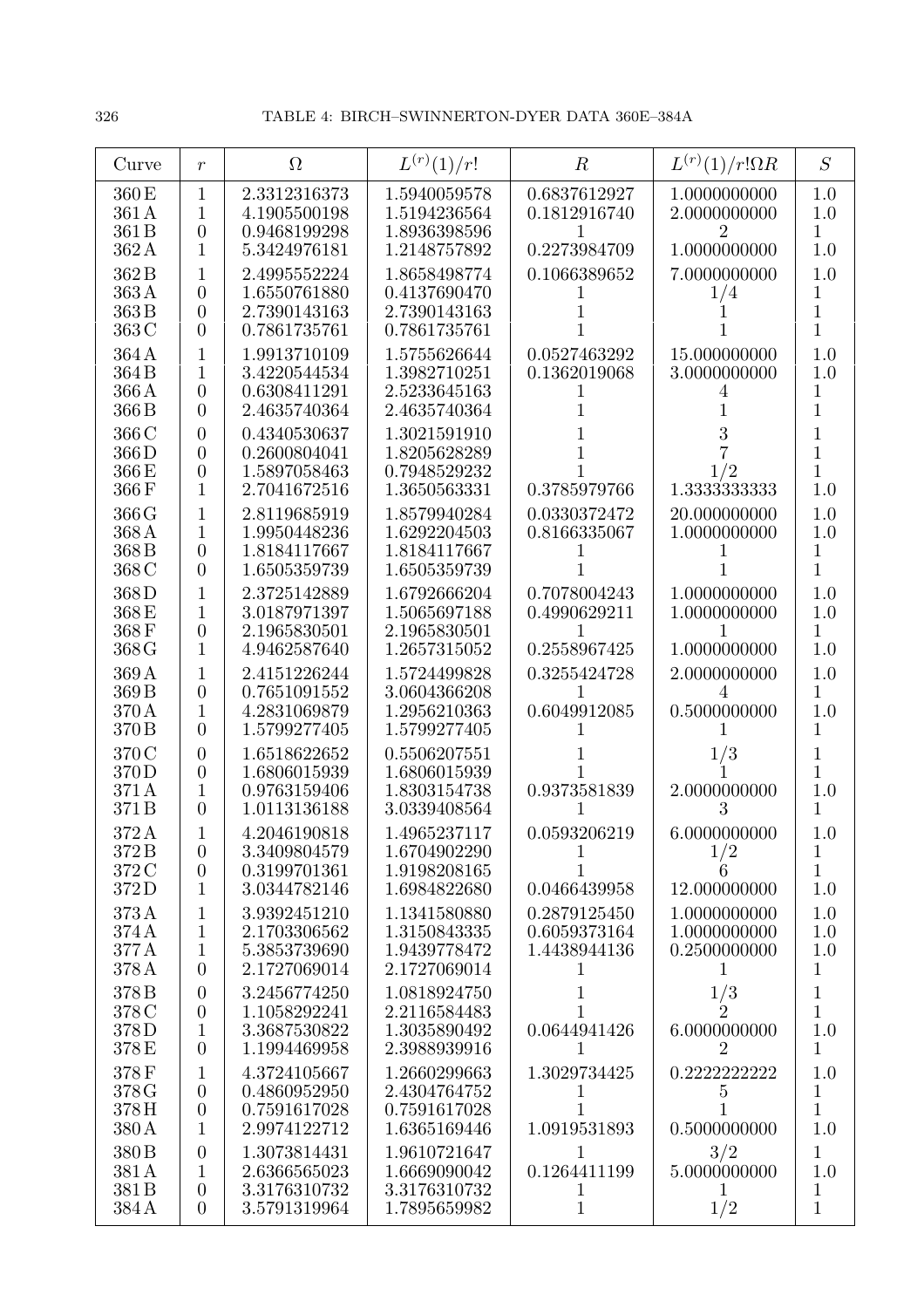| Curve                                                  | $\boldsymbol{r}$                                                       | $\Omega$                                                     | $L^{(r)}(1)/r!$                                              | $\boldsymbol{R}$                                       | $L^{(r)}(1)/r!\Omega R$                               | S                                          |
|--------------------------------------------------------|------------------------------------------------------------------------|--------------------------------------------------------------|--------------------------------------------------------------|--------------------------------------------------------|-------------------------------------------------------|--------------------------------------------|
| 384 B<br>384 C<br>384D<br>384 E                        | $\theta$<br>$\overline{0}$<br>1<br>$\overline{0}$                      | 2.5308285054<br>3.3922393877<br>4.7973509489<br>1.3847627016 | 1.2654142527<br>1.6961196939<br>1.5338705503<br>2.0771440525 | 1<br>0.6394656412<br>1                                 | 1/2<br>1/2<br>0.5000000000<br>3/2                     | 1<br>$\overline{1}$<br>1.0<br>1            |
| 384F<br>384 G<br>384H<br>385 A                         | $\overline{0}$<br>$\boldsymbol{0}$<br>1<br>1                           | 2.9677994642<br>1.9583501933<br>4.1971022527<br>2.3974795614 | 1.4838997321<br>0.9791750967<br>1.7104633501<br>1.2551027987 | 0.2716895685<br>1.0470185598                           | 1/2<br>1/2<br>1.5000000000<br>0.5000000000            | 1<br>$\mathbf{1}$<br>1.0<br>1.0            |
| 385 <sub>B</sub><br>387A<br>387B<br>387 C              | 1<br>$\boldsymbol{0}$<br>1<br>1                                        | 3.0431080851<br>0.6570811277<br>1.1323623368<br>4.3310513612 | 1.0141520788<br>1.3141622553<br>1.9788330815<br>1.2498477542 | 0.3332619317<br>0.8737632016<br>0.1442891864           | 1.0000000000<br>2<br>2.0000000000<br>2.0000000000     | 1.0<br>1<br>1.0<br>1.0                     |
| 387D<br>387 E<br>389 A<br>390 A                        | $\overline{0}$<br>$\overline{0}$<br>$\sqrt{2}$<br>1                    | 2.7905613828<br>1.5740674722<br>4.9804251217<br>4.0725001283 | 0.6976403457<br>3.1481349443<br>0.7593165003<br>1.1966774321 | 0.1524601779<br>0.2938434363                           | 1/4<br>$\dot{2}$<br>1.0000000000<br>1.0000000000      | 1<br>1<br>1.0<br>1.0                       |
| 390 B<br>390 C<br>390D<br>390 E                        | $\boldsymbol{0}$<br>$\overline{0}$<br>$\overline{0}$<br>$\overline{0}$ | 1.9598275838<br>2.4442145217<br>0.4686191249<br>1.8466374169 | 1.9598275838<br>2.4442145217<br>1.4058573748<br>1.8466374169 | 1<br>1                                                 | 1<br>3                                                | 1<br>1<br>$\overline{1}$<br>1              |
| 390F<br>390 G<br>392 A<br>392 B                        | $\overline{0}$<br>$\overline{0}$<br>1<br>$\overline{0}$                | 0.8835342653<br>1.3107516519<br>0.8678863534<br>0.9021374286 | 0.8835342653<br>1.3107516519<br>1.6420053999<br>1.8042748572 | 1.8919590029                                           | 1.0000000000<br>2                                     | 1<br>1<br>1.0<br>1                         |
| 392 C<br>392D<br>392 E<br>392F                         | $\mathbf{1}$<br>$\boldsymbol{0}$<br>$\boldsymbol{0}$<br>1              | 3.5611188974<br>1.2749543703<br>1.1107639394<br>5.0380294438 | 1.5286009201<br>1.2749543703<br>2.2215278788<br>1.3056845741 | 0.0715412283<br>0.1295828646                           | 6.0000000000<br>2<br>2.0000000000                     | 1.0<br>1<br>1<br>1.0                       |
| 395A<br>395 <sub>B</sub><br>395 C<br>396 A             | $\overline{0}$<br>$\overline{0}$<br>$\overline{0}$<br>$\overline{0}$   | 3.2068928320<br>0.9401374803<br>3.1249773129<br>0.4597228734 | 0.8017232080<br>1.4102062205<br>0.6249954626<br>1.3791686201 |                                                        | 1/4<br>3/2<br>/5<br>3                                 | 1<br>1<br>1<br>1                           |
| 396 <sub>B</sub><br>396 C<br>398 A<br>399 A            | 1<br>$\boldsymbol{0}$<br>$\overline{0}$<br>$\mathbf{1}$                | 1.7552831658<br>1.7632679755<br>2.7300308931<br>1.3293482923 | 1.6410582466<br>1.7632679755<br>1.3650154466<br>1.8881722279 | 0.3116416919<br>$\mathbf{1}$<br>1<br>2.8407487170      | 3.0000000000<br>$\mathbf{1}$<br>1/2<br>0.5000000000   | 1.0<br>$\mathbf{1}$<br>$\mathbf{1}$<br>1.0 |
| 399 <sub>B</sub><br>399 C<br>$400\,\mathrm{A}$<br>400B | 1<br>$\boldsymbol{0}$<br>1<br>$\overline{0}$                           | 2.5299798485<br>2.6662366521<br>1.8057642615<br>0.8930706751 | 1.1285450388<br>1.3331183261<br>1.6854886296<br>1.7861413502 | 0.8921375713<br>1<br>0.9333935030<br>1                 | 0.5000000000<br>1/2<br>1.0000000000<br>$\overline{2}$ | 1.0<br>1<br>1.0<br>1                       |
| 400C<br>400D<br>400 E<br>400F                          | 1<br>$\overline{0}$<br>$\boldsymbol{0}$<br>$\boldsymbol{0}$            | 1.9969667383<br>4.1418019047<br>2.0340751908<br>1.8522701217 | 1.5552187610<br>2.0709009524<br>1.0170375954<br>0.9261350608 | 0.0648992099<br>$\perp$<br>$\mathbf 1$<br>$\mathbf{1}$ | 12.000000000<br>1/2<br>1/2<br>1/2                     | 1.0<br>1<br>$\mathbf{1}$<br>$\mathbf{1}$   |
| 400G<br>400H<br>402A<br>402B                           | $\boldsymbol{0}$<br>$\mathbf{1}$<br>$\mathbf{1}$<br>$\overline{0}$     | 1.1310974387<br>2.5292107621<br>1.5449271648<br>2.8944959015 | 2.2621948774<br>1.2987503631<br>1.2440174086<br>1.4472479508 | 1<br>0.1283750629<br>0.4026136108<br>1                 | $\overline{2}$<br>4.0000000000<br>2.0000000000<br>1/2 | $\mathbf{1}$<br>1.0<br>1.0<br>1            |
| 402 C<br>402D<br>404A<br>404 B                         | $\boldsymbol{0}$<br>1<br>$\mathbf{1}$<br>$\overline{0}$                | 4.1774362503<br>2.1211176461<br>3.3748684624<br>3.7312884804 | 2.0887181252<br>1.4143116144<br>1.6772917538<br>1.2437628268 | 1<br>0.3333883005<br>0.1656649015<br>1                 | 1/2<br>2.0000000000<br>3.0000000000<br>1/3            | 1<br>1.0<br>1.0<br>$\mathbf{1}$            |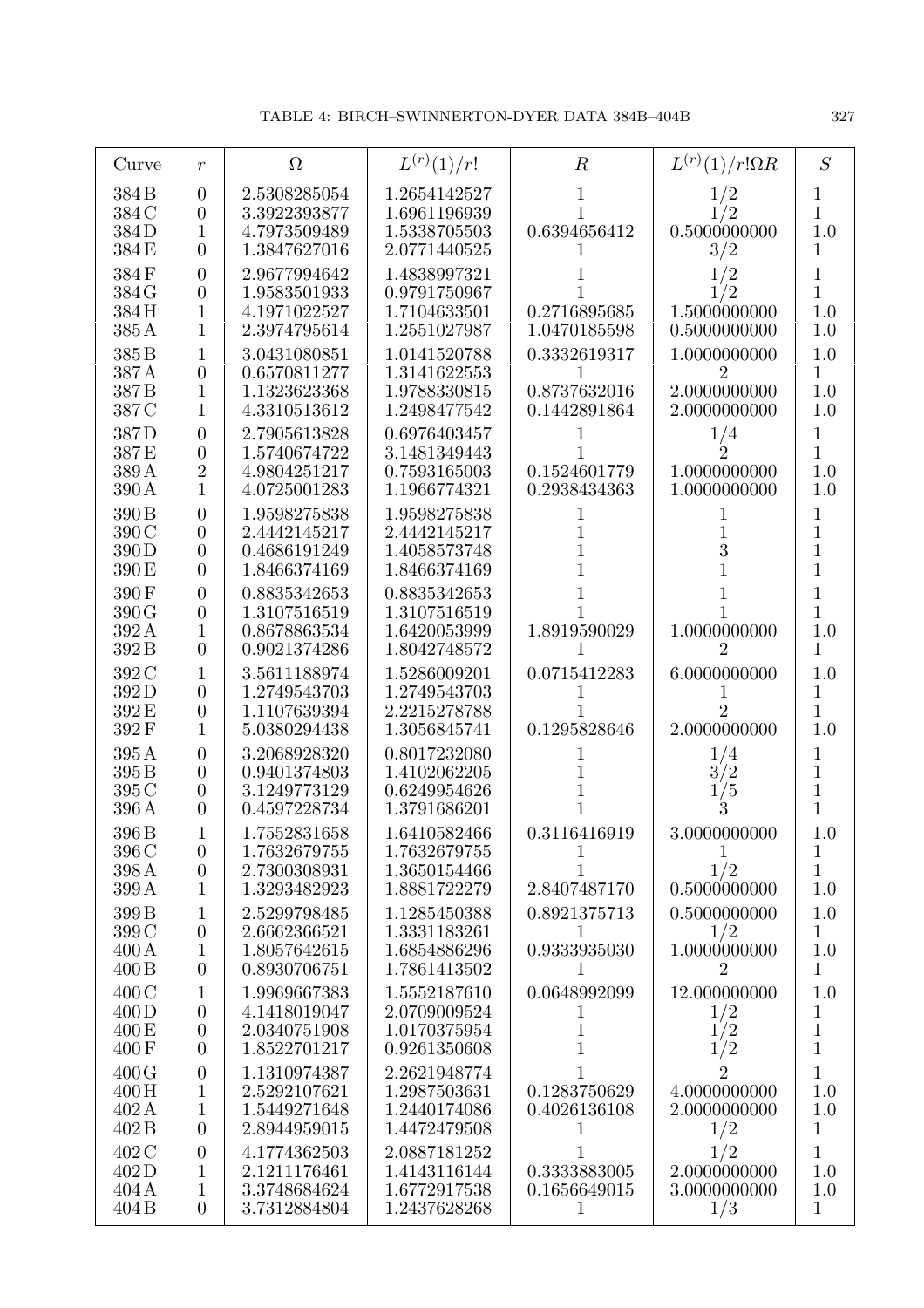| Curve                                       | $\boldsymbol{r}$                                                     | $\Omega$                                                     | $L^{(r)}(1)/r!$                                              | $\boldsymbol{R}$                                             | $L^{(r)}(1)/r!\Omega R$                                      | S                                              |
|---------------------------------------------|----------------------------------------------------------------------|--------------------------------------------------------------|--------------------------------------------------------------|--------------------------------------------------------------|--------------------------------------------------------------|------------------------------------------------|
| $405\,\mathrm{A}$<br>405B<br>405 C<br>405D  | $\overline{0}$<br>1<br>1<br>1                                        | 4.0159643401<br>4.4575296500<br>4.3122245542<br>1.3820485348 | 1.3386547800<br>1.5847069791<br>2.0170136488<br>1.2688418437 | 1.0665371429<br>0.4677431853<br>0.3060292534                 | 1/3<br>0.3333333333<br>1.0000000000<br>3.0000000000          | 1<br>1.0<br>1.0<br>1.0                         |
| 405E<br>405F<br>406A<br>406 <sub>B</sub>    | $\overline{0}$<br>1<br>1<br>1                                        | 2.9578666342<br>3.6601877915<br>1.6875693147<br>1.7971708524 | 2.9578666342<br>0.9965850007<br>1.3611714716<br>1.4272791044 | 0.2722770135<br>0.8065870004<br>0.5956358166                 | 1.0000000000<br>1.0000000000<br>1.3333333333                 | 1<br>1.0<br>1.0<br>1.0                         |
| 406 C<br>406D<br>408A<br>408B               | 1<br>$\overline{0}$<br>$\boldsymbol{0}$<br>$\overline{0}$            | 3.0327084838<br>0.3392055689<br>1.8120385466<br>3.6474030320 | 1.9468317637<br>1.6960278446<br>1.8120385466<br>1.8237015160 | 0.0401215566<br>ı                                            | 16.000000000<br>5<br>1/2                                     | 1.0<br>1<br>1<br>1                             |
| 408 C<br>408D<br>410A<br>410 <sub>B</sub>   | $\overline{0}$<br>1<br>1<br>$\overline{0}$                           | 0.7343586417<br>2.4678501327<br>3.2967108102<br>0.7852065211 | 1.4687172834<br>1.7688362275<br>1.3868548095<br>2.3556195632 | 0.0358375941<br>0.4206783335                                 | 2<br>20.000000000<br>1.0000000000<br>3                       | 1<br>1.0<br>1.0<br>1                           |
| 410C<br>410D<br>414 A<br>414B               | $\overline{0}$<br>1<br>$\boldsymbol{0}$<br>$\overline{0}$            | 2.2878165418<br>2.6404517311<br>0.5627606669<br>1.1633580465 | 0.7626055139<br>1.8491499415<br>2.2510426675<br>2.3267160931 | 0.1750789382                                                 | 1/3<br>4.0000000000<br>4<br>$\overline{2}$                   | 1<br>1.0<br>1<br>$\overline{1}$                |
| 414 C<br>414D<br>415A<br>416 A              | 1<br>1<br>$\overline{0}$<br>$\overline{0}$                           | 1.3905616429<br>2.0997210460<br>0.7384429369<br>1.9071354957 | 1.3266055581<br>2.0793639154<br>2.9537717476<br>1.9071354957 | 0.4770035060<br>0.0990304840                                 | 2.0000000000<br>10.000000000                                 | 1.0<br>1.0<br>1<br>1                           |
| 416 B<br>417A<br>418A<br>418B               | 1<br>$\overline{0}$<br>$\boldsymbol{0}$<br>1                         | 3.3952295292<br>1.7339868091<br>4.8048009610<br>1.2722415997 | 1.5990341270<br>1.7339868091<br>2.4024004805<br>1.9863516582 | 0.2354824782<br>0.0600500257                                 | 2.0000000000<br>1/2<br>26.000000000                          | 1.0<br>$\mathbf 1$<br>$\overline{1}$<br>1.0    |
| 418C<br>420A<br>420 B<br>420C               | $\overline{0}$<br>$\overline{0}$<br>$\overline{0}$<br>$\overline{0}$ | 1.5273830792<br>0.7540181380<br>2.6795163333<br>3.4562422219 | 3.0547661583<br>1.1310272070<br>1.3397581666<br>1.7281211110 | 1<br>1                                                       | $\overline{2}$<br>3/2<br>1/2<br>1/2                          | 1<br>$\mathbf 1$<br>$\mathbf 1$<br>$\mathbf 1$ |
| 420D<br>422A<br>423A<br>423B                | $\overline{0}$<br>1<br>$\mathbf{1}$<br>$\overline{0}$                | 3.6614886666<br>2.1324420574<br>2.9332316212<br>1.9670814874 | 1.8307443333<br>1.4027291428<br>1.6367929761<br>1.9670814874 | 0.3289020534<br>0.1395042386<br>$\mathbf{I}$                 | 1/2<br>2.0000000000<br>4.0000000000                          | 1.0<br>1.0<br>$\mathbf{1}$                     |
| 423 C<br>423D<br>423 E<br>423F              | 1<br>$\boldsymbol{0}$<br>$\boldsymbol{0}$<br>1                       | 1.0527165607<br>1.5929150000<br>1.5476958786<br>3.1909530365 | 2.0430649788<br>3.1858300000<br>3.0953917572<br>1.0465381336 | 1.9407550475<br>T<br>0.1639851984                            | 1.0000000000<br>2<br>$\overline{2}$<br>2.0000000000          | 1.0<br>1<br>$\mathbf{1}$<br>1.0                |
| 423 G<br>425A<br>425 B<br>425 C             | 1<br>$\mathbf{1}$<br>1<br>$\mathbf{1}$                               | 4.8510516054<br>2.7675003964<br>2.2952233022<br>5.1322753273 | 0.9620915002<br>2.0769440878<br>1.9443756342<br>1.4080433297 | 0.0991631896<br>1.5009530553<br>0.2823800241<br>0.2743507002 | 2.0000000000<br>0.5000000000<br>3.0000000000<br>1.0000000000 | 1.0<br>1.0<br>1.0<br>1.0                       |
| 425D<br>426 A<br>426 B<br>426 C             | 1<br>$\boldsymbol{0}$<br>$\mathbf{1}$<br>$\overline{0}$              | 1.2501339247<br>2.6994377236<br>1.9951714954<br>0.9108770414 | 1.0183803087<br>2.6994377236<br>1.2152039603<br>1.5181284024 | 1.6292339382<br>$\mathbf{1}$<br>0.6090724347<br>$\mathbf{I}$ | 0.5000000000<br>$\mathbf{1}$<br>1.0000000000<br>5/3          | 1.0<br>$\mathbf{1}$<br>1.0<br>1                |
| 427 A<br>427 <sub>B</sub><br>427 C<br>428 A | $\boldsymbol{0}$<br>1<br>1<br>$\boldsymbol{0}$                       | 2.1028874777<br>5.3267648633<br>2.0761302548<br>0.6740067866 | 2.1028874777<br>2.1617002677<br>1.4102148914<br>2.0220203597 | 1<br>0.4058186016<br>0.6792516453<br>1                       | 1.0000000000<br>1.0000000000<br>3                            | 1<br>1.0<br>1.0<br>$\mathbf{1}$                |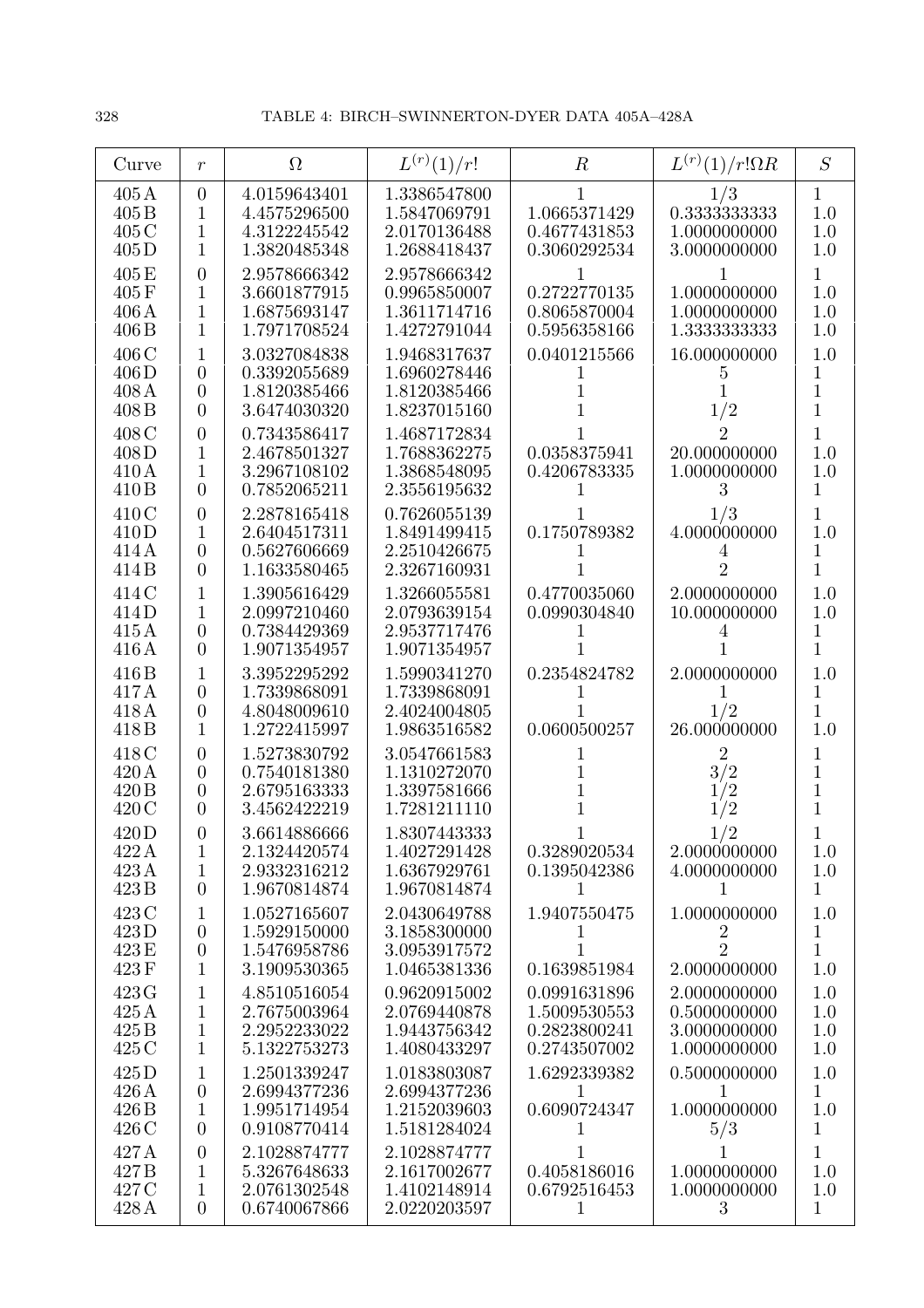| Curve                                       | $\boldsymbol{r}$                                                | $\Omega$                                                     | $L^{(r)}(1)/r!$                                              | $\boldsymbol{R}$                                             | $L^{(r)}(1)/r!\Omega R$                                        | S                                            |
|---------------------------------------------|-----------------------------------------------------------------|--------------------------------------------------------------|--------------------------------------------------------------|--------------------------------------------------------------|----------------------------------------------------------------|----------------------------------------------|
| 428 B<br>429 A<br>429 B<br>430 A            | 1<br>1<br>1<br>1                                                | 2.6164175615<br>3.2842888785<br>2.5841361086<br>4.7241011000 | 1.6383190525<br>1.1462496668<br>1.3666547477<br>1.3745515859 | 0.2087229343<br>0.6980200032<br>1.0577265982<br>0.2909657429 | 3.0000000000<br>0.5000000000<br>0.5000000000<br>1.0000000000   | 1.0<br>1.0<br>1.0<br>1.0                     |
| 430 B<br>430 C<br>430D<br>431 A             | 1<br>1<br>1<br>$\overline{1}$                                   | 1.7919479982<br>2.4806272616<br>1.3842895617<br>2.4239283338 | 1.4065602885<br>1.8882295645<br>1.9231655442<br>1.4372881309 | 0.1569867306<br>0.7611903625<br>0.0185237308<br>0.5929581790 | 5.0000000000<br>1.0000000000<br>75.000000000<br>1.0000000000   | 1.0<br>1.0<br>1.0<br>1.0                     |
| 431 B<br>432 A<br>432B<br>432 C             | $\overline{0}$<br>$\overline{0}$<br>1<br>$\overline{0}$         | 1.3899255898<br>1.5299540371<br>1.9276212967<br>0.7563848962 | 1.3899255898<br>1.5299540371<br>1.7360954879<br>1.5127697924 | 0.4503206856<br>1                                            | 2.0000000000<br>2                                              | 1<br>1<br>1.0<br>1                           |
| 432D<br>432 E<br>432F<br>432 G              | 1<br>$\overline{0}$<br>1<br>$\overline{0}$                      | 2.4062471328<br>0.8924581010<br>1.8227448642<br>1.9090528016 | 1.7185974478<br>1.7849162020<br>1.6865597223<br>1.9090528016 | 0.0595185973<br>0.2313214202                                 | 12.000000000<br>4.0000000000                                   | 1.0<br>1<br>1.0<br>1                         |
| 432H<br>433A<br>434 A<br>434 B              | $\overline{0}$<br>$\overline{2}$<br>1<br>$\overline{0}$         | 1.2616556796<br>4.2147101930<br>2.9955292798<br>2.8187709466 | 1.2616556796<br>0.9470207809<br>1.3951818152<br>2.8187709466 | 0.2246941634<br>0.9315093827                                 | 1.0000000000<br>0.5000000000                                   | 1<br>1.0<br>1.0<br>1                         |
| 434 C<br>434D<br>434 E<br>435A              | $\overline{0}$<br>1<br>$\overline{0}$<br>$\overline{0}$         | 3.0097830443<br>1.8196638478<br>0.3423513497<br>4.4008169706 | 3.0097830443<br>1.8789054223<br>1.0270540490<br>1.4669389902 | 0.2065112658                                                 | 5.0000000000<br>3<br>1/3                                       | 1<br>1.0<br>1<br>1                           |
| 435 <sub>B</sub><br>435 C<br>435D<br>437 A  | $\overline{0}$<br>$\overline{0}$<br>$\overline{0}$<br>1         | 0.8094965277<br>4.7719988507<br>2.0907731352<br>1.7599083319 | 0.8094965277<br>2.3859994254<br>1.0453865676<br>1.8940046259 | 0.2690487612                                                 | 1/2<br>1/2<br>4.0000000000                                     | 1<br>1<br>1<br>1.0                           |
| 437 <sub>B</sub><br>438 A<br>438 B<br>438 C | $\overline{0}$<br>$\overline{0}$<br>$\overline{0}$<br>1         | 1.8460399927<br>0.8715299494<br>2.5149090457<br>3.3565130070 | 3.6920799854<br>2.6145898483<br>2.5149090457<br>1.2587504610 | 1<br>0.3750173047                                            | 2<br>3<br>1.0000000000                                         | 1<br>1<br>1<br>1.0                           |
| 438D<br>438 E<br>438F<br>438 G              | $\boldsymbol{0}$<br>$\mathbf 1$<br>$\mathbf 1$                  | 1.4530902095<br>1.4191115085<br>3.0391118606<br>3.3567264352 | 1.5258264643<br>1.4191115085<br>2.0220564891<br>1.4368065918 | 1.5750843832<br>1<br>0.6653445420<br>0.2140190182            | 0.6666666667<br>1<br>1.0000000000<br>2.0000000000              | 1.0<br>$\mathbf{1}$<br>1.0<br>1.0            |
| 440 A<br>440 B<br>440 C<br>440 D            | 1<br>1<br>$\boldsymbol{0}$<br>$\overline{0}$                    | 1.9276140142<br>2.1964080283<br>2.2356730543<br>0.8303368442 | 1.7340332813<br>1.7346746206<br>1.6767547907<br>2.4910105327 | 0.8995749504<br>0.7897779457<br>1<br>$\mathbf 1$             | 1.0000000000<br>1.0000000000<br>3/4<br>$\ddot{3}$              | 1.0<br>1.0<br>$\mathbf{1}$<br>$\overline{1}$ |
| 441 A<br>441B<br>441 C<br>441 <sub>D</sub>  | $\boldsymbol{0}$<br>1<br>1<br>$\mathbf 1$                       | 0.6045886821<br>2.7705733999<br>0.7875316161<br>2.9531824110 | 1.2091773641<br>1.6517711259<br>2.0779091177<br>1.2945586181 | 1<br>0.8942757802<br>1.3192544116<br>0.4383605338            | $\overline{2}$<br>0.6666666667<br>2.0000000000<br>1.0000000000 | $\mathbf 1$<br>1.0<br>1.0<br>1.0             |
| 441 E<br>441F<br>442 A<br>442 B             | $\overline{0}$<br>$\mathbf 1$<br>$\overline{0}$<br>$\mathbf{1}$ | 0.4189900774<br>3.2597903746<br>2.4942559031<br>1.3616952016 | 0.8379801549<br>0.9944972960<br>2.4942559031<br>2.1459321167 | $\mathbf{1}$<br>0.0762700344<br>1<br>0.1313272428            | $\overline{2}$<br>4.0000000000<br>1<br>12.000000000            | $\overline{1}$<br>1.0<br>$\mathbf{1}$<br>1.0 |
| 442 C<br>442D<br>442 E<br>443 A             | $\overline{0}$<br>$\overline{0}$<br>$\boldsymbol{0}$<br>1       | 1.7613965761<br>2.7807390608<br>0.2845834364<br>3.9135658341 | 1.7613965761<br>2.7807390608<br>3.1304178002<br>1.7609825329 | 1<br>$1\,$<br>1<br>0.4499688028                              | 1<br>$\mathbf 1$<br>11<br>1.0000000000                         | 1<br>$\overline{1}$<br>$\overline{1}$<br>1.0 |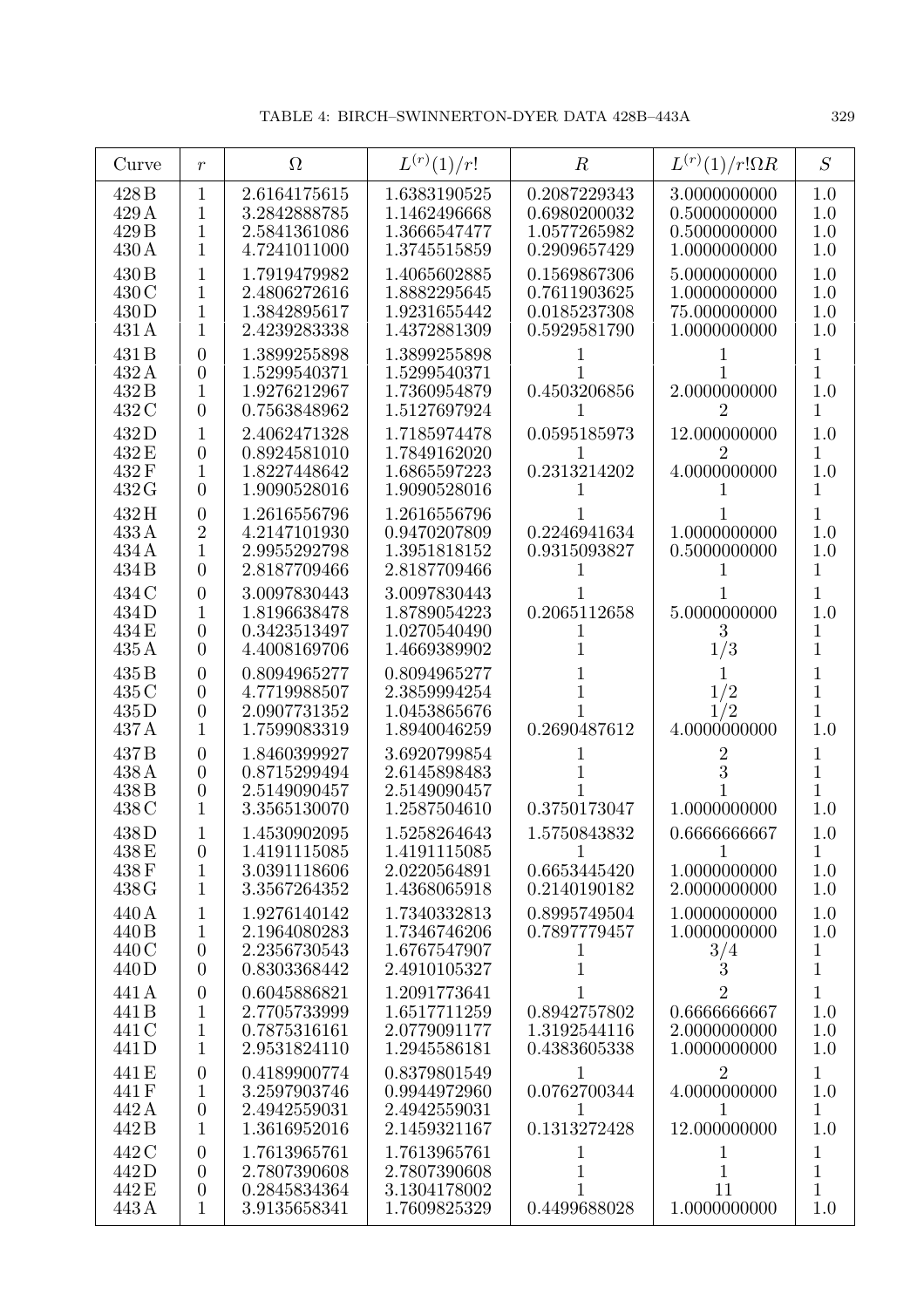| Curve                   | $\,r$                                              | $\Omega$                                     | $L^{(r)}(1)/r!$                              | $\boldsymbol{R}$             | $L^{(r)}(1)/r!\Omega R$        | S                     |
|-------------------------|----------------------------------------------------|----------------------------------------------|----------------------------------------------|------------------------------|--------------------------------|-----------------------|
| 443 B<br>443 C<br>444 A | $\mathbf{1}$<br>$\overline{0}$<br>$\boldsymbol{0}$ | 3.6564568242<br>1.5792505220<br>2.5015053363 | 1.0212452670<br>1.5792505220<br>1.2507526681 | 0.2792991456                 | 1.0000000000<br>1/2            | 1.0<br>1<br>1         |
| 444 B                   | 1                                                  | 3.1314379361                                 | 1.8584060832                                 | 0.1978224404                 | 3.0000000000                   | 1.0                   |
| 446 A<br>446 B          | 1<br>1                                             | 3.9771573679<br>2.0484809659                 | 1.2749242492<br>2.0453212377                 | 0.1602808402<br>0.0713183947 | 2.0000000000<br>14.000000000   | 1.0<br>1.0            |
| 446 C                   | $\overline{0}$                                     | 1.9305232636                                 | 2.8957848955                                 |                              | 3/2                            | 1                     |
| 446D<br>448 A           | $\overline{2}$<br>1                                | 4.8297343529<br>2.4735961738                 | 0.9402826047<br>1.7234498942                 | 0.0973430976<br>0.6967385835 | 2.0000000000<br>1.0000000000   | 1.0<br>1.0            |
| 448B                    | 1                                                  | 1.6236666926                                 | 1.7358759869                                 | 1.0691085768                 | 1.0000000000                   | 1.0                   |
| 448 C<br>448D           | $\overline{0}$<br>$\overline{0}$                   | 2.1015304995<br>2.0546257720                 | 2.1015304995<br>2.0546257720                 |                              |                                | 1<br>1                |
| 448 E                   | $\overline{0}$                                     | 2.3852212186                                 | 2.3852212186                                 |                              |                                | 1                     |
| 448F<br>448 G           | $\overline{0}$<br>1                                | 0.9372638440<br>2.4289383121                 | 0.9372638440<br>1.4865234745                 | 0.6120054458                 | 1.0000000000                   | $\overline{1}$<br>1.0 |
| 448H                    | $\overline{0}$                                     | 1.3407014907                                 | 1.3407014907                                 |                              |                                | 1                     |
| 450 A<br>450 B          | $\overline{0}$<br>$\boldsymbol{0}$                 | 1.1492430291<br>2.3058985678                 | 2.2984860582<br>2.3058985678                 |                              |                                | 1<br>$\overline{1}$   |
| 450 C                   | 1                                                  | 2.5697855357                                 | 1.4111308701                                 | 0.1372809959                 | 4.0000000000                   | 1.0                   |
| 450 D                   | $\overline{0}$                                     | 1.0312291894                                 | 1.0312291894                                 |                              |                                | 1                     |
| 450 E<br>450 F          | $\overline{0}$<br>1                                | 1.1001165420<br>1.7759273414                 | 2.2002330841<br>1.4100767515                 | 0.1984986546                 | 4.0000000000                   | 1<br>1.0              |
| 450G                    | $\overline{0}$                                     | 0.5981911141                                 | 1.1963822281                                 |                              | 2                              | 1                     |
| 451 A<br>455A           | 1<br>1                                             | 2.8355647891<br>2.3100747043                 | 1.7563718021<br>2.1253916593                 | 0.3097040507<br>1.8401064307 | 2.0000000000<br>0.5000000000   | 1.0<br>1.0            |
| 455B                    | 1                                                  | 4.2935157508                                 | 1.3274338885                                 | 2.4733742054                 | 0.1250000000                   | 1.0                   |
| 456 A<br>456 B          | $\overline{0}$<br>$\overline{0}$                   | 3.3984495514<br>1.3176900889                 | 1.6992247757<br>1.9765351334                 |                              | 1/2<br>3/2                     | 1<br>$\overline{1}$   |
| 456 C                   | 1                                                  | 2.4058503309                                 | 1.8547501445                                 | 0.0321222210                 | 24.000000000                   | 1.0                   |
| 456D<br>458 A           | 1<br>1                                             | 1.4353571813<br>4.4546212951                 | 1.6586130651<br>1.0227700195                 | 0.0962950248<br>0.1147987620 | 12.000000000<br>2.0000000000   | 1.0<br>1.0            |
| 458 B                   | 1                                                  | 2.5233506473                                 | 2.0857010259                                 | 0.0826560125                 | 10.000000000                   | 1.0                   |
| 459 A<br>459 B          | $\mathbf{1}$                                       | 2.3708814092<br>2.1438415359                 | 2.1304937413<br>0.9525608247                 | 0.8986083121<br>0.2221621348 | 1.0000000000<br>2.0000000000   | 1.0<br>1.0            |
| 459 C                   | $\overline{0}$                                     | 1.5234809750                                 | 1.5234809750                                 |                              |                                | 1                     |
| 459D                    | $\overline{0}$                                     | 2.8921721983                                 | 2.8921721983                                 | 1                            | 1                              | 1                     |
| 459 E<br>459 F          | $\boldsymbol{0}$<br>$\boldsymbol{0}$               | 1.6822303161<br>3.0444866762                 | 3.3644606323<br>1.0148288921                 | 1                            | $\overline{2}$<br>1/3          | 1<br>$\mathbf{1}$     |
| 459 G                   | $\boldsymbol{0}$                                   | 0.9552159908                                 | 0.9552159908                                 |                              |                                | $\mathbf 1$           |
| 459H<br>460 A           | $\mathbf{1}$<br>$\boldsymbol{0}$                   | 2.4618961763<br>1.3854698570                 | 1.3287697414<br>1.3854698570                 | 0.1799114241<br>1            | 3.0000000000<br>1              | 1.0<br>$\mathbf{1}$   |
| 460 B                   | $\boldsymbol{0}$                                   | 1.1935074150                                 | 2.3870148301                                 |                              | $\overline{2}$                 | $\mathbf{1}$          |
| 460C<br>460 D           | 1<br>1                                             | 1.5839825779<br>4.0282816130                 | 1.9113524379<br>1.6666314043                 | 0.6033375823<br>0.0689554325 | 2.0000000000<br>6.0000000000   | 1.0<br>1.0            |
| 462A                    | $\mathbf{1}$                                       | 1.4946342423                                 | 1.2866215632                                 | 0.4304135175                 | 2.0000000000                   | 1.0                   |
| 462B<br>462 C           | $\boldsymbol{0}$<br>$\mathbf{1}$                   | 1.0018600266<br>2.4613024381                 | 1.0018600266<br>1.2390297777                 | 1<br>1.0068082317            | 1<br>0.5000000000              | $\mathbf{1}$<br>1.0   |
| 462D                    | $\overline{0}$                                     | 0.3229321592                                 | 1.2917286370                                 | 1                            | 4                              | $\mathbf{1}$          |
| 462 E<br>462F           | 1<br>$\theta$                                      | 1.2302485152<br>1.3789297070                 | 2.0363867119<br>2.7578594140                 | 0.0394110599                 | 42.000000000<br>$\overline{2}$ | 1.0<br>$\mathbf 1$    |
| 462G                    | $\boldsymbol{0}$                                   | 1.3136031374                                 | 2.6272062748                                 | 1                            | $\overline{2}$                 | $\overline{1}$        |
| 464 A                   | $\mathbf{1}$                                       | 2.2740483412                                 | 1.8709794251                                 | 0.4113763527                 | 2.0000000000                   | 1.0                   |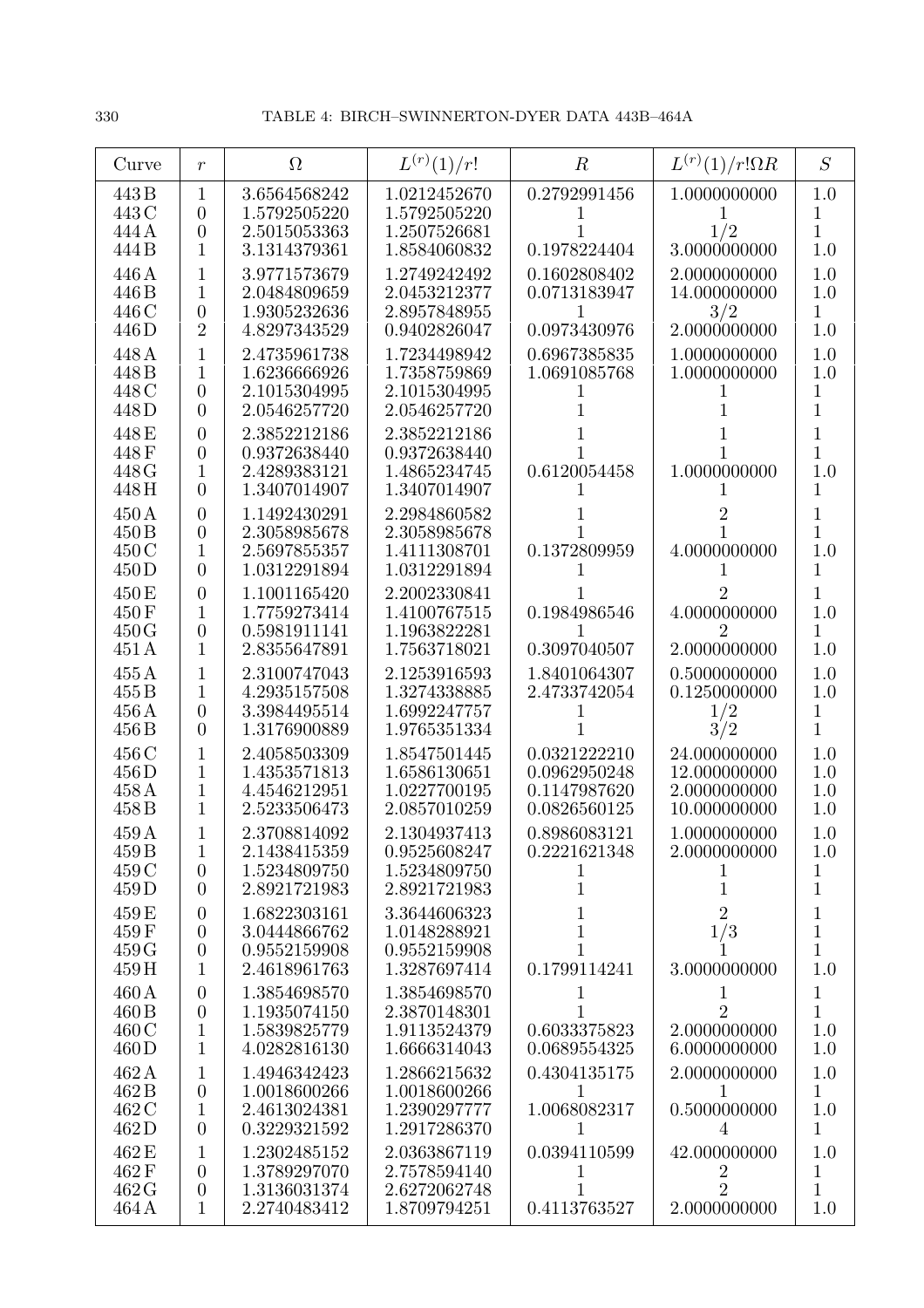| Curve                                       | $\boldsymbol{r}$                                                     | $\Omega$                                                     | $L^{(r)}(1)/r!$                                              | $\boldsymbol{R}$                                    | $L^{(r)}(1)/r!\Omega R$                             | S                                          |
|---------------------------------------------|----------------------------------------------------------------------|--------------------------------------------------------------|--------------------------------------------------------------|-----------------------------------------------------|-----------------------------------------------------|--------------------------------------------|
| 464 B<br>464 C<br>464D                      | $\mathbf 1$<br>$\overline{0}$<br>$\boldsymbol{0}$                    | 3.6733647241<br>0.9667176524<br>1.5984880757                 | 1.6722315624<br>1.9334353048<br>1.5984880757                 | 0.2276157812<br>1<br>1                              | 2.0000000000<br>$\mathbf 2$<br>1                    | 1.0<br>1<br>$\mathbf{1}$                   |
| 464 E<br>464F                               | $\overline{0}$<br>$\overline{0}$                                     | 1.3661402106<br>2.5655588249                                 | 0.6830701053<br>2.5655588249                                 | 1                                                   | 1/2                                                 | 1<br>1                                     |
| 464 G<br>$465\,\mathrm{A}$<br>465B          | $\overline{0}$<br>1<br>1                                             | 1.1118048150<br>2.9030659041<br>2.6840015689                 | 2.2236096300<br>2.0294354736<br>1.4675682335                 | 1.3981325541<br>2.1871346879                        | $\overline{2}$<br>0.5000000000<br>0.2500000000      | $\mathbf{1}$<br>1.0<br>1.0                 |
| 466 A<br>466 B<br>467 A<br>468 A            | $\overline{0}$<br>$\overline{0}$<br>1<br>$\overline{0}$              | 3.1242578300<br>3.9592169668<br>5.1775927316<br>0.6621220594 | 1.5621289150<br>2.6394779779<br>1.2788013566<br>1.9863661783 | 0.2469876298                                        | 1/2<br>2/3<br>1.0000000000                          | $\mathbf 1$<br>1<br>1.0<br>1               |
| 468B<br>468 C<br>468D<br>468E               | $\overline{0}$<br>1<br>$\overline{0}$<br>$\overline{0}$              | 1.2989007218<br>3.2358344502<br>1.5799514360<br>1.8269518880 | 1.2989007218<br>1.7484928207<br>1.5799514360<br>1.8269518880 | 0.1801176634<br>$\mathbf{I}$                        | 3.0000000000                                        | 1<br>1.0<br>1<br>1                         |
| 469 A<br>469 <sub>B</sub><br>470 A<br>470 B | 1<br>1<br>1<br>$\overline{0}$                                        | 1.6007144150<br>5.2760385039<br>3.5287956897<br>2.0374386103 | 2.2667465654<br>0.9096891283<br>1.5542574208<br>1.3582924069 | 1.4160843084<br>0.1724189707<br>0.2202249092<br>1   | 1.0000000000<br>1.0000000000<br>2.0000000000<br>2/3 | 1.0<br>1.0<br>1.0<br>$\mathbf{1}$          |
| 470 C<br>470 D<br>470 E<br>470 F            | 1<br>$\overline{0}$<br>1<br>1                                        | 2.1318477419<br>3.9537193611<br>4.4113118028<br>1.6512381529 | 1.3213107468<br>2.6358129074<br>2.1138922125<br>1.8346862509 | 0.0442711443<br>0.1197995238<br>0.0264546976        | 14.000000000<br>2/3<br>4.0000000000<br>42.000000000 | 1.0<br>1<br>1.0<br>1.0                     |
| 471 A<br>472 A<br>472B<br>472 C             | 1<br>1<br>$\boldsymbol{0}$<br>$\overline{0}$                         | 3.5535684064<br>3.2876310754<br>0.5854786616<br>2.3105577484 | 1.1344335682<br>1.3378014267<br>1.1709573233<br>2.3105577484 | 0.1596189293<br>0.2034597855                        | 2.0000000000<br>2.0000000000                        | 1.0<br>1.0<br>1<br>$\mathbf{1}$            |
| 472D<br>472 E<br>473 A<br>474 A             | $\boldsymbol{0}$<br>1<br>1<br>1                                      | 1.1381594447<br>2.7652148704<br>2.3797197308<br>1.1990226570 | 2.2763188895<br>1.6407951896<br>1.1745884799<br>1.3453488048 | 0.1483424676<br>0.2467913479<br>0.5610189253        | 2<br>4.0000000000<br>2.0000000000<br>2.0000000000   | 1<br>1.0<br>1.0<br>1.0                     |
| 474 B<br>475 A<br>475B<br>475 C             | $\boldsymbol{0}$<br>$\mathbf{1}$<br>$\mathbf{1}$                     | 3.0414875397<br>1.8243091183<br>1.6025344539<br>3.5833759752 | 1.5313917147<br>1.8243091183<br>2.1875734114<br>1.3360934191 | 0.0503500900<br>1<br>2.7301421271<br>0.7457176854   | 10.000000000<br>1<br>0.5000000000<br>0.5000000000   | 1.0<br>$\mathbf{1}$<br>1.0<br>1.0          |
| 477 A<br>480 A<br>480 B<br>480 C            | $\mathbf{1}$<br>$\mathbf 1$<br>$\boldsymbol{0}$<br>$\overline{0}$    | 1.7789208762<br>3.1797233168<br>2.6833296776<br>3.4874928122 | 2.1819346902<br>1.6466507576<br>1.3416648388<br>1.7437464061 | 1.2265496006<br>1.0357195225<br>1<br>$\mathbf{1}$   | 1.0000000000<br>0.5000000000<br>1/2<br>1/2          | 1.0<br>1.0<br>$\mathbf 1$<br>$\mathbf{1}$  |
| 480 D<br>480 E<br>480F<br>480 G             | $\boldsymbol{0}$<br>$\boldsymbol{0}$<br>1<br>$\overline{0}$          | 1.2325760765<br>2.0939543480<br>3.2610572384<br>3.8220157083 | 1.8488641147<br>1.0469771740<br>1.6836136414<br>1.9110078541 | $\mathbf{1}$<br>$\overline{1}$<br>1.0325569399<br>1 | 3/2<br>1/2<br>0.5000000000<br>1/2                   | $\mathbf 1$<br>$\overline{1}$<br>1.0<br>1  |
| 480H<br>481 A<br>482 A<br>483 A             | $\boldsymbol{0}$<br>$\mathbf{1}$<br>$\mathbf{1}$<br>$\boldsymbol{0}$ | 2.0395949022<br>2.6783175658<br>0.9101999656<br>0.7534884814 | 2.0395949022<br>2.1620581228<br>1.1364955128<br>3.7674424072 | 1<br>3.2289794914<br>0.6243108964<br>1              | 1<br>0.2500000000<br>2.0000000000<br>5              | $\mathbf{1}$<br>1.0<br>1.0<br>$\mathbf{1}$ |
| 483B<br>484 A<br>485A<br>$485\,\mathrm{B}$  | $\boldsymbol{0}$<br>1<br>$\boldsymbol{0}$<br>$\mathbf{1}$            | 3.4388742008<br>0.9208366680<br>1.5708346942<br>4.5625314551 | 3.4388742008<br>1.9006792135<br>0.5236115647<br>1.7297914316 | 1<br>0.5160196372<br>1<br>0.3791297547              | 1<br>4.0000000000<br>1/3<br>1.0000000000            | $\mathbf{1}$<br>1.0<br>$\mathbf{1}$<br>1.0 |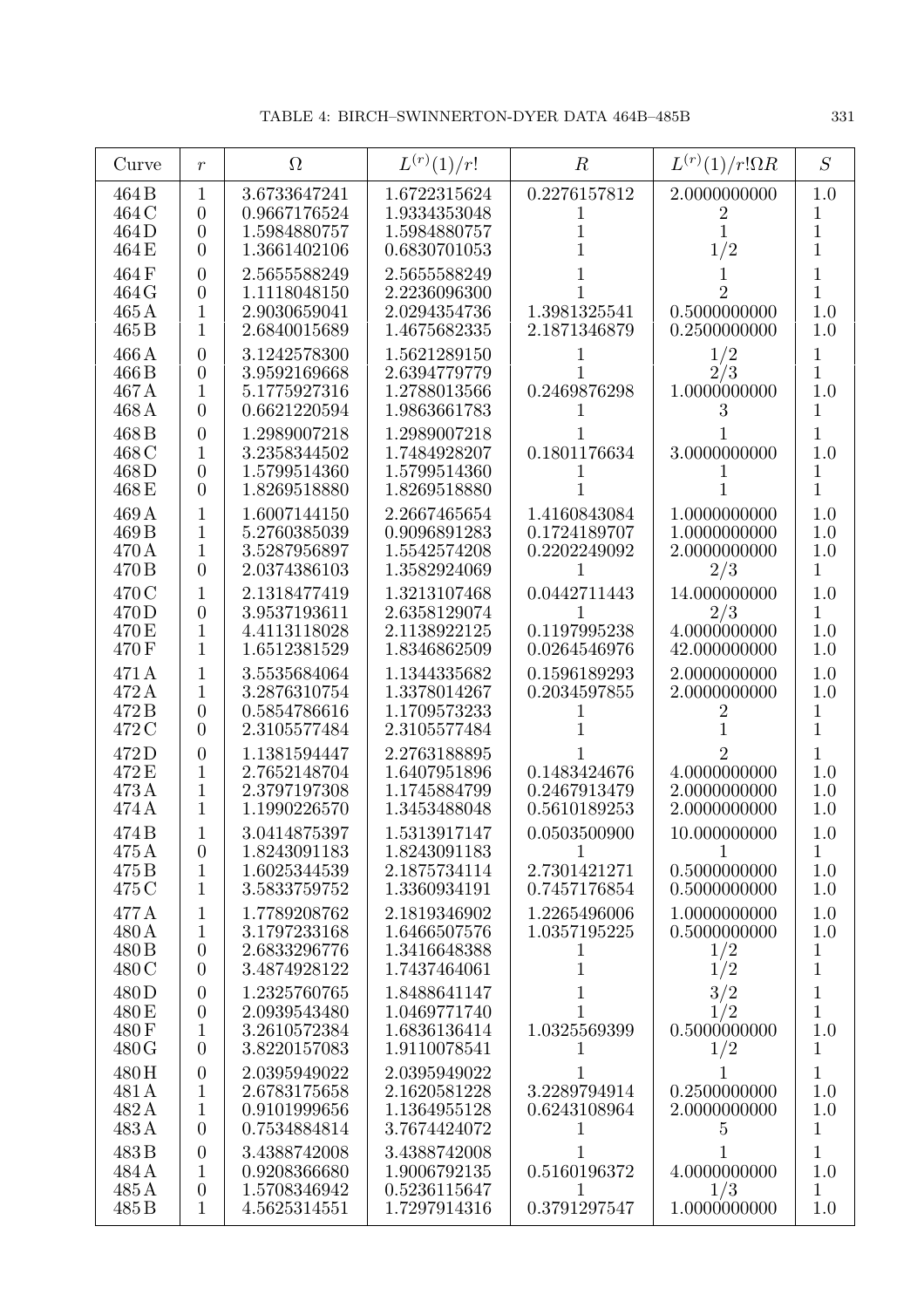| Curve                                      | $\boldsymbol{r}$                                                    | $\Omega$                                                     | $L^{(r)}(1)/r!$                                              | $\, R \,$                                    | $L^{(r)}(1)/r!\Omega R$                             | S                                 |
|--------------------------------------------|---------------------------------------------------------------------|--------------------------------------------------------------|--------------------------------------------------------------|----------------------------------------------|-----------------------------------------------------|-----------------------------------|
| 486 A<br>486 <sub>B</sub><br>486 C<br>486D | $\mathbf{1}$<br>1<br>$\overline{0}$<br>$\overline{0}$               | 2.8478067545<br>3.0412502685<br>3.7142083977<br>1.1331617992 | 1.4572284936<br>1.3830920358<br>1.2380694659<br>2.2663235984 | 0.2558510143<br>0.4547774480<br>T            | 2.0000000000<br>1.0000000000<br>1/3                 | 1.0<br>1.0<br>1<br>1              |
| 486 E<br>486F<br>490A<br>490 B             | $\overline{0}$<br>1<br>1<br>$\overline{0}$                          | 2.6410373364<br>2.4821083008<br>1.1268749665<br>1.4955620274 | 2.6410373364<br>2.2536351937<br>1.5859684246<br>1.4955620274 | 0.3026506664<br>2.1111061188                 | 3.0000000000<br>0.6666666667                        | 1<br>1.0<br>1.0<br>1              |
| 490 C<br>490 D<br>490 E<br>490 F           | $\overline{0}$<br>1<br>$\boldsymbol{0}$<br>$\overline{0}$           | 0.7299718606<br>2.9268743131<br>1.5212992086<br>1.6419298285 | 0.7299718606<br>1.3457322218<br>1.5212992086<br>3.2838596569 | 0.2298923831<br>T                            | 2.0000000000<br>$\overline{2}$                      | 1<br>1.0<br>1<br>1                |
| 490 G<br>490H<br>490 I<br>490 J            | 1<br>$\overline{0}$<br>$\overline{0}$<br>$\overline{0}$             | 2.2143485488<br>1.1848208922<br>1.0309311849<br>0.3071649459 | 1.9926925955<br>2.3696417844<br>3.0927935547<br>3.0716494587 | 0.0899900152<br>$\mathbf{I}$                 | 10.000000000<br>2<br>3<br>10                        | 1.0<br>1<br>1<br>1                |
| 490K<br>492 A<br>492B<br>493 A             | $\overline{0}$<br>1<br>1<br>$\overline{0}$                          | 0.7046660037<br>3.5983226104<br>1.3947922133<br>0.4817702232 | 1.4093320074<br>1.6799595493<br>1.9348232249<br>0.4817702232 | 0.1556243220<br>0.0513769139                 | $\overline{2}$<br>3.0000000000<br>27.000000000      | 1<br>1.0<br>1.0<br>$\mathbf 1$    |
| 493B<br>494 A<br>494 B<br>494 C            | 1<br>1<br>$\boldsymbol{0}$<br>$\overline{0}$                        | 2.2243974247<br>2.0578845874<br>2.7476356194<br>0.8534817324 | 0.9092472733<br>1.3430728091<br>1.3738178097<br>1.7069634647 | 0.0681268601<br>0.3263236474                 | 6.0000000000<br>2.0000000000<br>$\frac{1}{2}$       | 1.0<br>1.0<br>1<br>1              |
| 494D<br>495A<br>496 A<br>496 B             | 1<br>1<br>1<br>$\overline{0}$                                       | 1.3176510859<br>1.9875553780<br>3.7499429781<br>2.3224405828 | 2.1566805189<br>1.3104268430<br>1.7858094939<br>2.3224405828 | 0.0209841213<br>1.3186317800<br>0.4762231064 | 78.000000000<br>0.5000000000<br>1.0000000000        | 1.0<br>1.0<br>1.0<br>1            |
| 496 C<br>496D<br>496 E<br>496F             | $\overline{0}$<br>$\overline{0}$<br>1<br>1                          | 2.3037511398<br>1.8977267714<br>5.2038879824<br>1.1195541660 | 2.3037511398<br>1.8977267714<br>1.8742408437<br>1.7961902528 | 0.3601616426<br>1.6043799463                 | 1.0000000000<br>1.0000000000                        | 1<br>1<br>1.0<br>1.0              |
| 497 A<br>498 A<br>498 B<br>501A            | $\boldsymbol{0}$<br>$\mathbf{1}$<br>$\theta$                        | 1.5344348416<br>3.2946394322<br>2.6505109415<br>2.6222246447 | 2.0670876478<br>1.6473197161<br>1.5703804737<br>1.3111123223 | 0.2694265787<br>$\perp$<br>0.0592482170<br>L | 5.0000000000<br>1/2<br>10.000000000<br>1/2          | 1.0<br>1<br>1.0<br>$\mathbf{1}$   |
| 503A<br>503B<br>503C<br>504A               | $\mathbf 1$<br>$\boldsymbol{0}$<br>$\boldsymbol{0}$<br>$\mathbf{1}$ | 1.0074334168<br>2.9188966226<br>0.6270525696<br>3.5009394562 | 2.3519086984<br>2.9188966226<br>0.6270525696<br>1.8034162571 | 2.3345549783<br>$\perp$<br>1<br>0.2575617602 | 1.0000000000<br>1<br>2.0000000000                   | 1.0<br>1<br>$\mathbf 1$<br>1.0    |
| 504 <sub>B</sub><br>504 C<br>504D<br>504 E | $\overline{0}$<br>$\overline{0}$<br>$\boldsymbol{0}$<br>1           | 1.7758299335<br>1.3257183031<br>0.8492127775<br>4.3429909590 | 1.7758299335<br>1.3257183031<br>1.6984255550<br>1.8193359362 | 1<br>0.4189131300                            | 1<br>$\overline{2}$<br>1.0000000000                 | 1<br>1<br>$\overline{1}$<br>1.0   |
| 504F<br>504G<br>504H<br>$505\,\mathrm{A}$  | 1<br>$\overline{0}$<br>$\boldsymbol{0}$<br>$\mathbf{1}$             | 3.1386213067<br>0.6917988205<br>1.9475249698<br>5.2536146481 | 1.8042640647<br>1.3835976409<br>1.9475249698<br>2.2232482832 | 1.1497175915<br>1<br>1<br>1.6927379963       | 0.5000000000<br>$\overline{2}$<br>1<br>0.2500000000 | 1.0<br>1<br>$\overline{1}$<br>1.0 |
| 506A<br>506B<br>506C<br>$506\,\mathrm{D}$  | 1<br>$\boldsymbol{0}$<br>$\boldsymbol{0}$<br>$\mathbf{1}$           | 1.8186526896<br>0.8951608921<br>3.2096550026<br>1.8611497781 | 1.2018688781<br>0.8951608921<br>1.0698850009<br>1.4567809076 | 0.6608567348<br>1<br>1<br>0.1565463376       | 1.0000000000<br>1<br>1/3<br>5.0000000000            | 1.0<br>1<br>1<br>1.0              |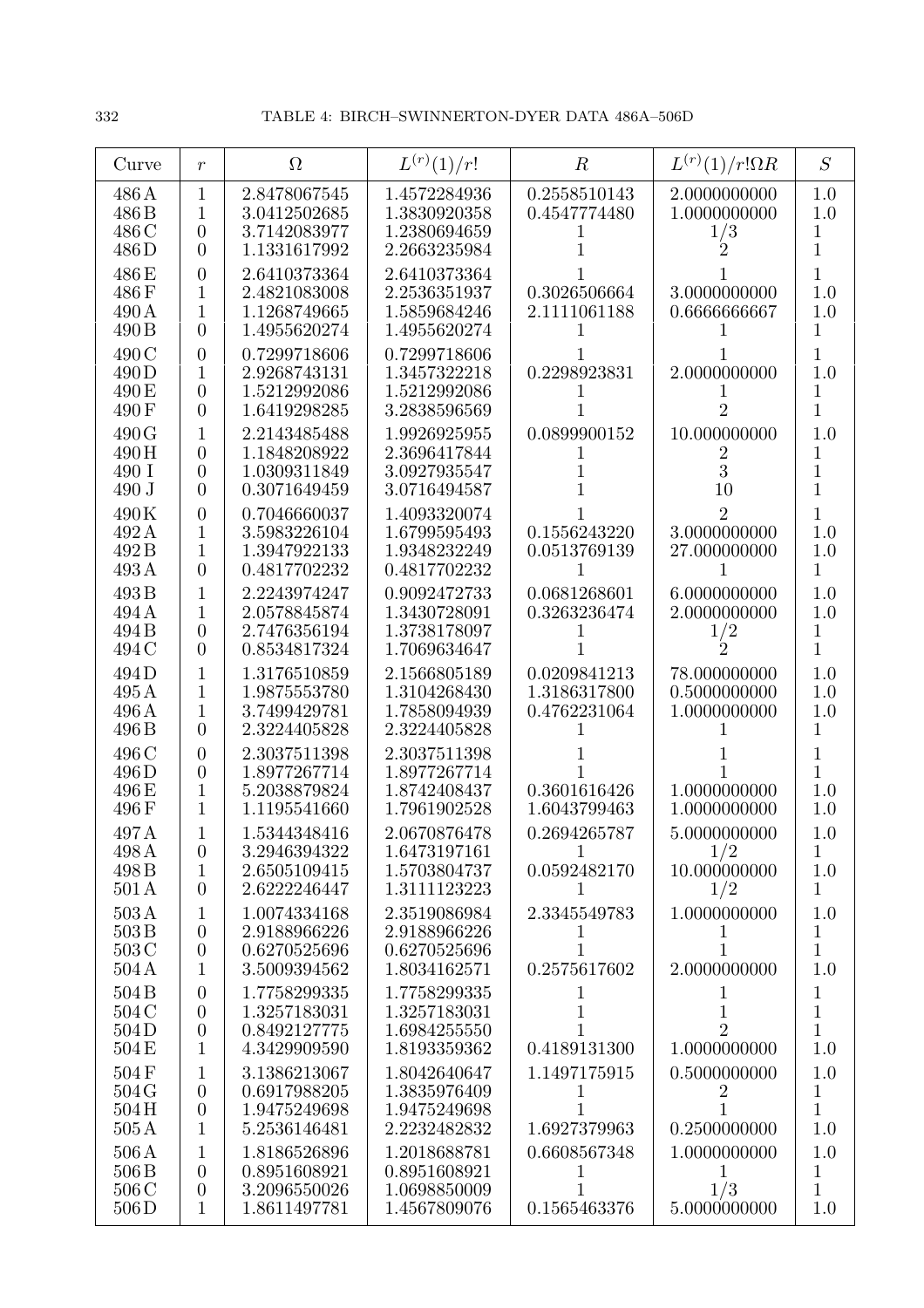| Curve                            | $\boldsymbol{r}$                                                           | $\Omega$                                                     | $L^{(r)}(1)/r!$                                              | $\boldsymbol{R}$                                             | $L^{(r)}(1)/r!\Omega R$                                      | S                                                               |
|----------------------------------|----------------------------------------------------------------------------|--------------------------------------------------------------|--------------------------------------------------------------|--------------------------------------------------------------|--------------------------------------------------------------|-----------------------------------------------------------------|
| 506 E<br>506 F<br>507 A          | 1<br>1<br>1                                                                | 3.5504735863<br>2.6021500295<br>1.3267718509                 | 2.2952032476<br>2.0097923473<br>2.0594887788                 | 0.2154832956<br>0.0594121821<br>0.2587092344                 | 3.0000000000<br>13.000000000<br>6.0000000000                 | 1.0<br>1.0<br>1.0                                               |
| 507 <sub>B</sub>                 | 1                                                                          | 4.7837439392                                                 | 1.2172344104                                                 | 0.1272261252                                                 | 2.0000000000                                                 | 1.0                                                             |
| 507 C<br>510 A<br>510 B<br>510 C | 1<br>$\overline{0}$<br>$\boldsymbol{0}$<br>$\overline{0}$                  | 0.9171278260<br>0.8377889603<br>0.4600038552<br>1.9361123184 | 1.1623161893<br>0.8377889603<br>1.3800115656<br>1.9361123184 | 5.0693748738                                                 | 0.2500000000<br>3                                            | 1.0<br>1<br>1<br>1                                              |
| 510 D<br>510 E<br>510 F<br>510 G | 1<br>$\overline{0}$<br>$\overline{0}$<br>$\overline{0}$                    | 2.1234819095<br>2.0809871839<br>2.5858436071<br>0.9466241610 | 2.1812264077<br>2.0809871839<br>2.5858436071<br>2.8398724830 | 0.3423977694                                                 | 3.0000000000<br>3                                            | 1.0<br>1<br>1<br>1                                              |
| 513 A<br>513 B<br>514 A<br>514 B | 1<br>1<br>1<br>1                                                           | 0.9183260617<br>4.0784452383<br>1.5692657075<br>3.7592158470 | 2.2618541806<br>1.3431909599<br>2.3372236738<br>2.0083555695 | 2.4630186107<br>0.1097796571<br>1.4893740829<br>0.5342485378 | 1.0000000000<br>3.0000000000<br>1.0000000000<br>1.0000000000 | 1.0<br>1.0<br>1.0<br>1.0                                        |
| 516 A<br>516 B<br>516 C<br>516 D | $\overline{0}$<br>1<br>$\boldsymbol{0}$<br>$\overline{0}$                  | 1.5157563762<br>1.3986133273<br>1.2281719842<br>0.7668761526 | 1.5157563762<br>1.6697886091<br>1.8422579763<br>2.3006284579 | 1<br>0.1989814455<br>1                                       | 6.0000000000<br>3/2<br>3                                     | 1<br>1.0<br>1<br>1                                              |
| 517 A<br>517 B<br>517 C<br>520 A | $\overline{0}$<br>$\overline{0}$<br>1<br>1                                 | 1.5383608886<br>1.1898355917<br>0.5994133999<br>3.9206170977 | 3.0767217772<br>2.3796711833<br>2.6598825791<br>1.8629119109 | 0.3697896671<br>0.9503156592                                 | 2<br>$\mathfrak{D}$<br>12.000000000<br>0.5000000000          | 1<br>1<br>1.0<br>1.0                                            |
| 520 B<br>522 A<br>522 B<br>522 C | $\overline{0}$<br>1<br>$\overline{0}$<br>$\overline{0}$                    | 2.2507080525<br>1.0344899410<br>1.4203697590<br>1.1900744638 | 2.2507080525<br>1.5670842850<br>1.4203697590<br>0.7933829759 | 1<br>0.7574188124                                            | 1<br>2.0000000000<br>1<br>2/3                                | $\overline{1}$<br>1.0<br>1<br>$\overline{1}$                    |
| 522D<br>522 E<br>522 F<br>522 G  | $\overline{0}$<br>1<br>1<br>$\overline{0}$                                 | 0.6150738882<br>2.6723250627<br>1.1162693937<br>0.2048719257 | 1.2301477764<br>1.4761194092<br>1.4521616721<br>2.2535911826 | 0.1380931749<br>0.6504530539                                 | 2<br>4.0000000000<br>2.0000000000<br>11                      | 1<br>1.0<br>1.0<br>1                                            |
| 522 H<br>522 I<br>522 J<br>522K  | $\theta$<br>1<br>$\mathbf 1$<br>$\overline{0}$                             | 3.8963687108<br>2.8948486012<br>1.6391662953<br>2.1298310269 | 2.5975791405<br>2.3142517113<br>2.3288102501<br>2.1298310269 | 0.0799437909<br>0.0273217017<br>1                            | 2/3<br>10.000000000<br>52.000000000                          | 1.0<br>1.0<br>1                                                 |
| 522 L<br>522M<br>524 A<br>525A   | $\theta$<br>$\boldsymbol{0}$<br>1<br>$\mathbf 1$                           | 1.2838016184<br>0.1265100626<br>3.3330958841<br>2.6222161011 | 2.5676032368<br>2.7832213780<br>1.9866907710<br>1.2004647677 | 1<br>1<br>0.5960496908<br>1.8312217169                       | $\overline{2}$<br>22<br>1.0000000000<br>0.2500000000         | 1<br>$\mathbf 1$<br>1.0<br>1.0                                  |
| 525 B<br>525 C<br>525 D<br>528 A | $\boldsymbol{0}$<br>$\mathbf 1$<br>$\mathbf 1$<br>$\mathbf 1$              | 1.6139595394<br>1.6844284064<br>3.7664964200<br>2.9816925531 | 1.6139595394<br>2.1137948119<br>1.5211195389<br>1.7218133021 | $\mathbf 1$<br>2.5098066546<br>0.2692368662<br>0.5774617173  | $\mathbf{1}$<br>0.5000000000<br>1.5000000000<br>1.0000000000 | $\mathbf{1}$<br>1.0<br>1.0<br>1.0                               |
| 528 B<br>528 C<br>528D<br>528 E  | $\boldsymbol{0}$<br>$\boldsymbol{0}$<br>$\boldsymbol{0}$<br>$\overline{0}$ | 1.8534676594<br>1.7314419103<br>4.0963917014<br>3.0402396248 | 0.9267338297<br>1.7314419103<br>2.0481958507<br>1.5201198124 | 1<br>1<br>$\mathbf 1$<br>$\mathbf 1$                         | 1/2<br>1<br>1/2<br>1/2                                       | $\mathbf 1$<br>$\overline{1}$<br>$\mathbf{1}$<br>$\overline{1}$ |
| 528 F<br>528 G<br>528 H<br>528 I | $\boldsymbol{0}$<br>$\mathbf 1$<br>$\mathbf 1$<br>$\overline{0}$           | 0.9402796053<br>1.5635201774<br>2.7446333575<br>0.7962633741 | 0.9402796053<br>1.7226781594<br>1.9892866004<br>1.9906584352 | 1<br>1.1017946454<br>0.2415971269<br>$\mathbf 1$             | 1.0000000000<br>3.0000000000<br>5/2                          | 1<br>1.0<br>1.0<br>$\mathbf{1}$                                 |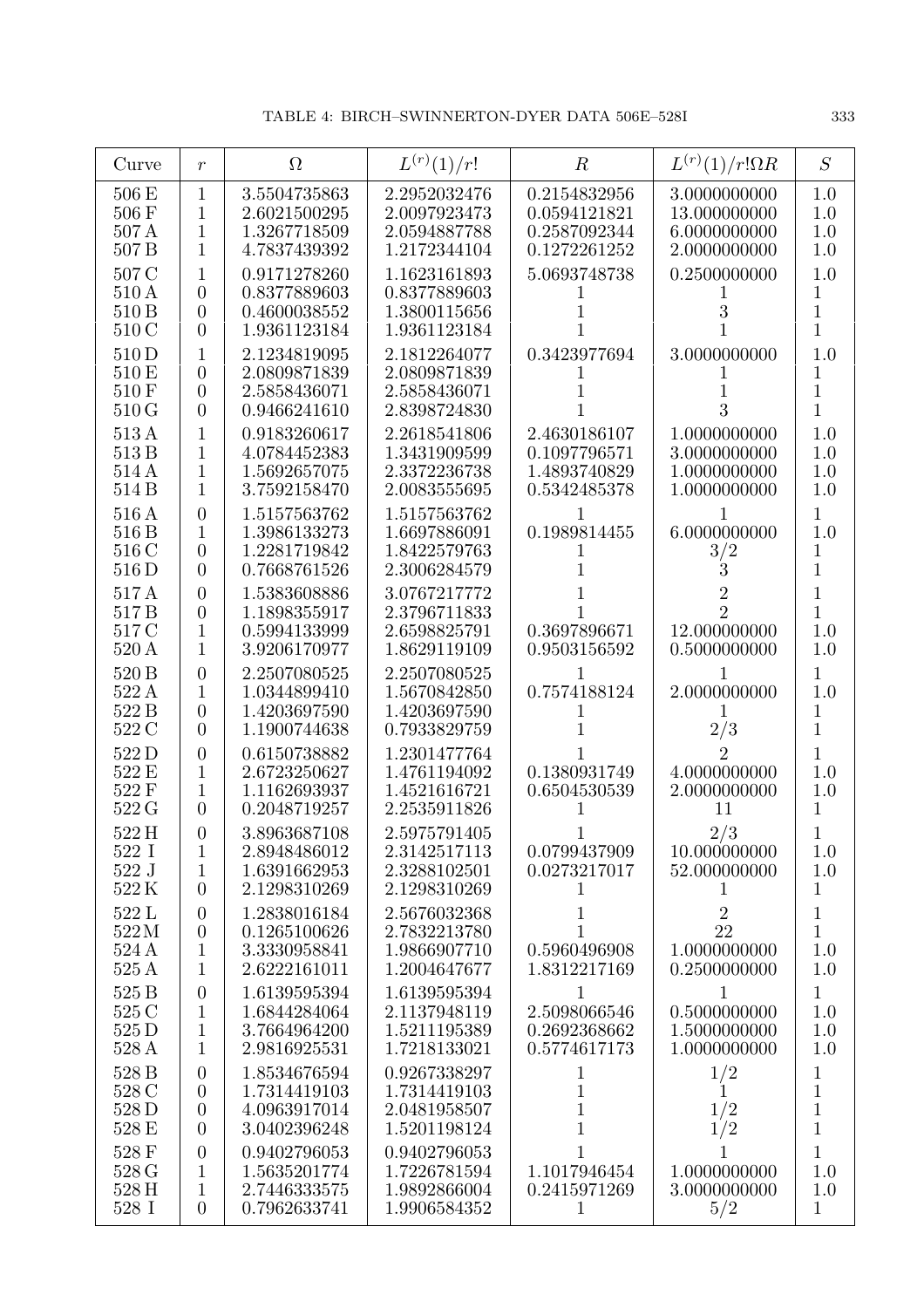| Curve                                      | $\mathfrak{r}$                                                       | $\Omega$                                                     | $L^{(r)}(1)/r!$                                              | $\boldsymbol{R}$                                  | $L^{(r)}(1)/r!\Omega R$                                          | S                                                 |
|--------------------------------------------|----------------------------------------------------------------------|--------------------------------------------------------------|--------------------------------------------------------------|---------------------------------------------------|------------------------------------------------------------------|---------------------------------------------------|
| 528 J<br>530 A<br>530 B<br>530 C           | $\overline{0}$<br>$\theta$<br>1<br>1                                 | 2.1940597110<br>0.9734826979<br>3.5353430676<br>0.6481692597 | 2.1940597110<br>1.2979769306<br>1.5252750504<br>1.0573504270 | 1<br>0.8628724405<br>0.0815643762                 | 4/3<br>0.5000000000<br>20.000000000                              | $\mathbf 1$<br>$\overline{1}$<br>1.0<br>1.0       |
| 530D<br>532A<br>534 A<br>537A              | 1<br>$\boldsymbol{0}$<br>$\mathbf{1}$<br>$\overline{0}$              | 2.2585592113<br>2.7311532120<br>3.3954589269<br>1.5587177967 | 2.2262282010<br>1.3655766060<br>2.2001094030<br>1.5587177967 | 0.0821404264<br>1<br>0.2159854726                 | 12.000000000<br>1/2<br>3.0000000000                              | 1.0<br>1<br>1.0<br>1                              |
| 537 <sub>B</sub><br>537 C<br>537D<br>537E  | $\theta$<br>$\overline{0}$<br>$\theta$<br>$\overline{0}$             | 0.8102552899<br>1.9799268697<br>2.7531352269<br>2.2873633818 | 1.6205105797<br>1.3199512465<br>2.7531352269<br>0.9149453527 | 1<br>1<br>1                                       | $\overline{2}$<br>$2\underset{1}{/3}$<br>2/5                     | 1<br>$\mathbf{1}$<br>1<br>1                       |
| 539A<br>539 B<br>539 C<br>539D             | $\overline{0}$<br>$\theta$<br>$\mathbf{1}$<br>$\mathbf{1}$           | 0.2934722056<br>1.1393038364<br>0.6771987829<br>1.1027617077 | 0.5869444112<br>2.2786076728<br>2.0049171697<br>1.2255668741 | 1.4803018112<br>0.5556807357                      | $\overline{2}$<br>$\overline{2}$<br>2.0000000000<br>2.0000000000 | 1<br>$\mathbf{1}$<br>$1.0\,$<br>1.0               |
| 540 A<br>540 B<br>540 C<br>540D            | $\overline{0}$<br>$\mathbf{1}$<br>$\mathbf{1}$<br>$\mathbf{1}$       | 4.5731234994<br>2.9454449340<br>1.8649915990<br>1.5026305749 | 1.5243744998<br>1.9340458009<br>1.8854414951<br>1.8616866147 | 1<br>0.6566226306<br>0.5054825706<br>1.2389516397 | 1/3<br>1.0000000000<br>2.0000000000<br>1.0000000000              | $\mathbf{1}$<br>1.0<br>1.0<br>1.0                 |
| 540 E<br>540F<br>542 A<br>542B             | $\theta$<br>$\overline{0}$<br>$\overline{0}$<br>$\mathbf{1}$         | 0.8192711081<br>1.7249938232<br>0.9359576219<br>3.4021967825 | 1.6385422162<br>1.7249938232<br>3.2758516767<br>2.2585197861 | 1<br>0.0948345156                                 | $\rm{2}$<br>7/2<br>7.0000000000                                  | 1<br>$\overline{1}$<br>$\overline{1}$<br>1.0      |
| 544 A<br>544B<br>544 C<br>544D             | $\mathbf{1}$<br>$\overline{0}$<br>$\boldsymbol{0}$<br>$\overline{0}$ | 4.7941960623<br>4.8723530805<br>2.1962622352<br>3.2086213244 | 1.9135747397<br>2.4361765402<br>1.0981311176<br>1.6043106622 | 0.7982880611<br>1                                 | 0.5000000000<br>$\frac{1}{2}$<br>1/2                             | 1.0<br>$\mathbf 1$<br>$\mathbf{1}$<br>$\mathbf 1$ |
| 544 E<br>544F<br>545 A<br>546 A            | $\overline{0}$<br>$\overline{0}$<br>1<br>$\overline{0}$              | 4.8633070873<br>3.0166594192<br>3.5241168854<br>0.7389168563 | 2.4316535436<br>1.5083297096<br>2.3342244963<br>0.7389168563 | 0.8831430482<br>1                                 | 1/2<br>1/2<br>0.7500000000                                       | 1<br>1<br>1.0<br>1                                |
| 546 <sub>B</sub><br>546 C<br>546D<br>546 E | $\overline{0}$<br>$\mathbf{1}$<br>$\overline{0}$<br>$\theta$         | 1.4270848853<br>1.7445566571<br>1.6909566492<br>0.1340210485 | 1.4270848853<br>1.6107831676<br>1.6909566492<br>2.2783578242 | 0.6155463285<br>$\mathbf 1$                       | 1.5000000000<br>17                                               | 1.0<br>1<br>$\mathbf 1$                           |
| 546F<br>546 G<br>549 A<br>549 B            | $\theta$<br>$\theta$<br>$\mathbf{1}$<br>$\mathbf{1}$                 | 0.3816525370<br>2.9547312604<br>2.9764069065<br>1.5545806290 | 2.6715677591<br>2.9547312604<br>2.3235893668<br>1.3699084867 | 1.5613385131<br>1.7624154851                      | 7<br>0.5000000000<br>0.5000000000                                | 1<br>$\mathbf 1$<br>1.0<br>1.0                    |
| 549 C<br>550 A<br>550 <sub>B</sub><br>550C | $\overline{0}$<br>$\mathbf{1}$<br>$\boldsymbol{0}$<br>$\overline{0}$ | 1.1514737028<br>2.0671294787<br>0.6080055832<br>0.6304349988 | 2.3029474055<br>1.3714836430<br>1.2160111664<br>0.6304349988 | 1<br>0.1658681347                                 | $\overline{2}$<br>4.0000000000<br>1                              | 1<br>1.0<br>1<br>$\mathbf{1}$                     |
| 550D<br>550 E<br>550F<br>550G              | $\theta$<br>$\boldsymbol{0}$<br>$\mathbf{1}$<br>$\mathbf{1}$         | 1.4466970381<br>0.9764911272<br>0.4639646208<br>3.4565462699 | 0.4822323460<br>1.9529822544<br>1.6665638073<br>1.2030087826 | 1<br>1.7960031139<br>0.3480378067                 | $\frac{1/3}{2}$<br>2.0000000000<br>1.0000000000                  | 1<br>$\mathbf 1$<br>1.0<br>1.0                    |
| 550H<br>550 I<br>550 J<br>550K             | $\overline{0}$<br>1<br>$\mathbf{1}$<br>$\overline{0}$                | 3.2349129201<br>1.2639033911<br>2.1835005398<br>1.0374564312 | 3.2349129201<br>2.2720084494<br>1.9169774850<br>2.0749128624 | 1<br>0.0214001480<br>0.0399062600<br>1            | 1<br>84.000000000<br>22.000000000<br>2                           | $\mathbf{1}$<br>$1.0\,$<br>1.0<br>$\mathbf{1}$    |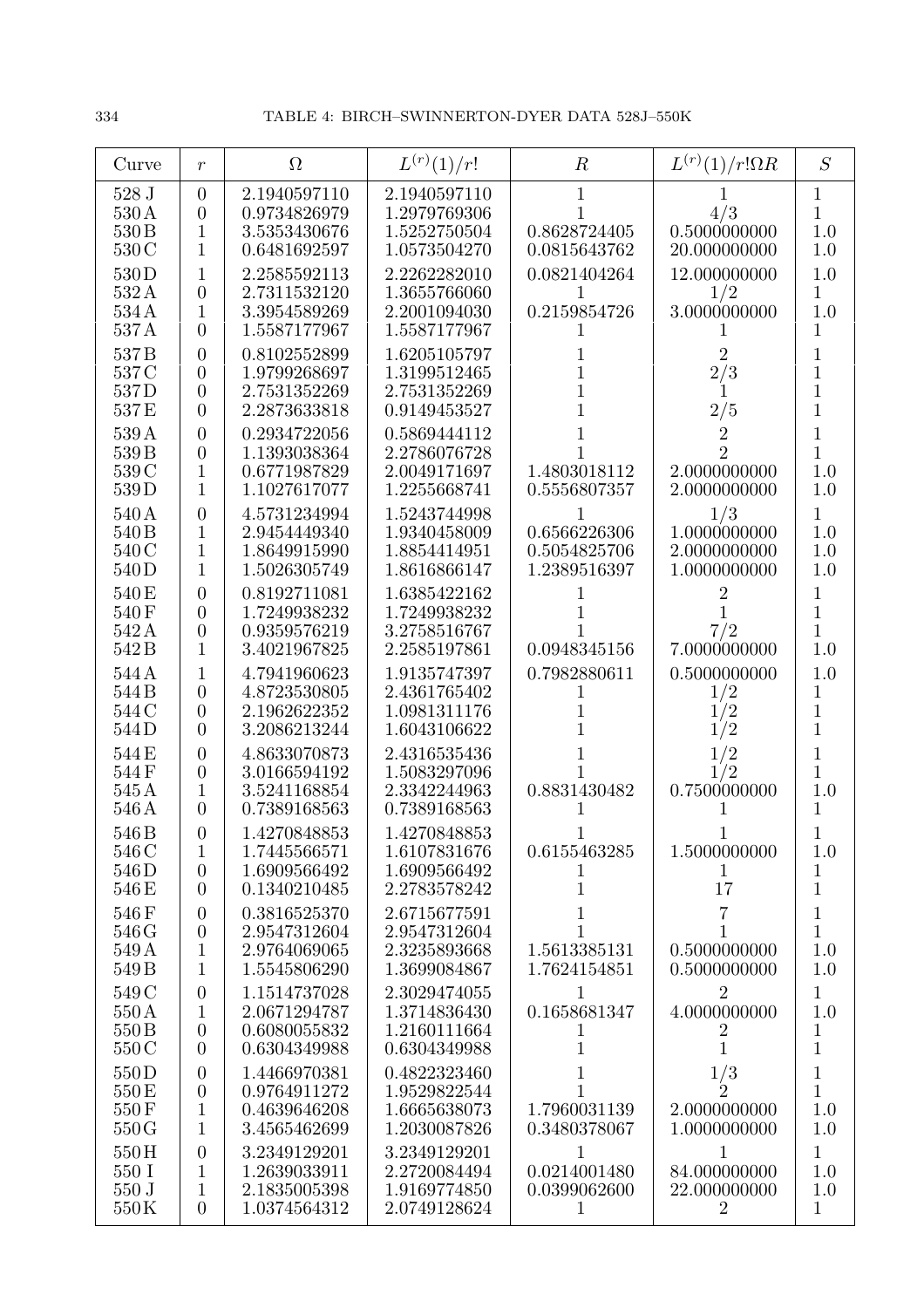| Curve                                       | $\boldsymbol{r}$                                                     | $\Omega$                                                     | $L^{(r)}(1)/r!$                                              | $\boldsymbol{R}$                                       | $L^{(r)}(1)/r!\Omega R$                            | S                                          |
|---------------------------------------------|----------------------------------------------------------------------|--------------------------------------------------------------|--------------------------------------------------------------|--------------------------------------------------------|----------------------------------------------------|--------------------------------------------|
| 550 L<br>550M<br>551 A<br>551 B             | $\theta$<br>$\overline{0}$<br>1<br>1                                 | 1.5458144854<br>0.2819391026<br>1.9602738232<br>3.9902199840 | 3.0916289708<br>3.1013301282<br>2.4701875222<br>1.5318935051 | 1<br>0.6300618549<br>0.1919560214                      | 2<br>11<br>2.0000000000<br>2.0000000000            | 1<br>1<br>1.0<br>1.0                       |
| 551 C<br>551 D<br>552 A<br>552 B            | 1<br>1<br>1<br>$\overline{0}$                                        | 0.3338943271<br>3.7489876608<br>0.8208541864<br>1.1877091685 | 2.6025453385<br>0.7883877278<br>1.7081772832<br>1.1877091685 | 0.5567512849<br>0.1051467488<br>2.0809752957           | 14.000000000<br>2.0000000000<br>1.0000000000       | 1.0<br>1.0<br>1.0<br>1                     |
| 552 C<br>552D<br>552 E<br>555 A             | $\overline{0}$<br>1<br>1<br>$\overline{0}$                           | 1.7517459385<br>1.2581503271<br>2.4465110075<br>1.3704794284 | 1.7517459385<br>1.8063895256<br>2.0234563853<br>1.3704794284 | 2.8715003075<br>0.8270783900                           | 0.5000000000<br>1.0000000000                       | 1<br>1.0<br>1.0<br>1                       |
| 555 B<br>556 A<br>557 A<br>557 <sub>B</sub> | $\overline{0}$<br>1<br>1<br>$\overline{0}$                           | 0.3400020988<br>4.5857844464<br>4.3192896340<br>4.1429400648 | 1.7000104939<br>1.9014122128<br>2.1645043698<br>4.1429400648 | 0.1382106111<br>0.5011250815                           | 5<br>3.0000000000<br>1.0000000000                  | 1<br>1.0<br>1.0<br>1                       |
| 558 A<br>558 B<br>558 C<br>558D             | 1<br>$\overline{0}$<br>$\boldsymbol{0}$<br>$\mathbf{1}$              | 3.8035017777<br>1.8840962993<br>1.2927497983<br>1.0317785645 | 1.5014219878<br>1.2560641995<br>1.2927497983<br>1.4837330244 | 0.1973736409<br>0.3595085892                           | 2.0000000000<br>2/3<br>4.0000000000                | 1.0<br>1<br>$\mathbf 1$<br>1.0             |
| 558 E<br>558 F<br>558 G<br>558 H            | $\overline{0}$<br>1<br>1<br>$\overline{0}$                           | 1.2371828219<br>1.4723271192<br>2.3163764160<br>1.2640616931 | 2.4743656437<br>2.3825303332<br>2.4016041200<br>2.5281233863 | 0.4854621576<br>0.0370283410                           | 2<br>3.3333333333<br>28.000000000<br>2             | 1<br>1.0<br>1.0<br>1                       |
| 560 A<br>560 B<br>560 C<br>560 D            | $\overline{0}$<br>$\overline{0}$<br>$\boldsymbol{0}$<br>$\mathbf{1}$ | 1.7924218478<br>0.5287383956<br>1.1025221381<br>1.5673707144 | 1.7924218478<br>2.6436919780<br>1.1025221381<br>1.9245473164 | 0.6139413282                                           | 5<br>2.0000000000                                  | 1<br>$\mathbf 1$<br>$\mathbf 1$<br>1.0     |
| 560 E<br>560 F<br>561 A<br>561 B            | 1<br>1<br>$\boldsymbol{0}$<br>1                                      | 1.0762429023<br>2.6665625486<br>0.3054651772<br>2.1348844998 | 1.3838587046<br>1.7989783239<br>0.6109303543<br>1.9186947105 | 0.1285823769<br>0.1124405354<br>0.0898734667           | 10.000000000<br>6.0000000000<br>2<br>10.000000000  | 1.0<br>1.0<br>1<br>1.0                     |
| 561 C<br>561 D<br>562 A<br>563 A            | 1<br>$\overline{0}$<br>$\overline{0}$<br>$\overline{2}$              | 3.7556570477<br>5.2004058717<br>3.9206453206<br>5.1752090225 | 1.2558191146<br>1.3001014679<br>1.9603226603<br>1.1345559170 | 0.0835951671<br>$\mathbf{1}$<br>0.2192290035           | 4.0000000000<br>1/4<br>1/2<br>1.0000000000         | 1.0<br>$\mathbf{1}$<br>$\mathbf{1}$<br>1.0 |
| 564 A<br>564 B<br>565 A<br>566 A            | $\mathbf{1}$<br>$\mathbf{1}$<br>$\boldsymbol{0}$<br>$\mathbf{1}$     | 1.2379453765<br>3.0040996567<br>1.1493097892<br>3.8013747648 | 1.7326473476<br>2.0285919557<br>1.1493097892<br>1.5506939100 | 1.3996153469<br>0.6752745207<br>0.2039648819           | 1.0000000000<br>1.0000000000<br>1<br>2.0000000000  | 1.0<br>1.0<br>$\mathbf{1}$<br>1.0          |
| 566 B<br>567 A<br>567 B<br>568 A            | $\overline{0}$<br>1<br>$\mathbf{1}$<br>$\overline{0}$                | 2.5982764742<br>2.0002970970<br>2.0373477589<br>1.6374033064 | 2.5982764742<br>2.3242602526<br>1.4299998225<br>1.6374033064 | 1<br>0.5809787596<br>0.1169821415<br>1                 | 1<br>2.0000000000<br>6.0000000000<br>1             | $\mathbf{1}$<br>1.0<br>1.0<br>$\mathbf{1}$ |
| 570 A<br>570 B<br>570 C<br>570 D            | 1<br>$\boldsymbol{0}$<br>$\mathbf{1}$<br>$\overline{0}$              | 2.1867251701<br>0.7141450332<br>2.2776827930<br>0.2865166301 | 1.3629838038<br>0.7141450332<br>1.4027686580<br>1.4325831504 | 0.6232990878<br>1<br>0.2052917790<br>1                 | 1.0000000000<br>1<br>3.0000000000<br>5.            | 1.0<br>$\mathbf{1}$<br>1.0<br>$\mathbf{1}$ |
| 570 E<br>570 F<br>570 G<br>570 H            | 1<br>$\overline{0}$<br>$\boldsymbol{0}$<br>$\overline{0}$            | 1.7120662755<br>1.5439230957<br>3.8258404870<br>2.0418363509 | 1.7232305643<br>1.5439230957<br>1.9129202435<br>2.0418363509 | 1.0065209443<br>$\perp$<br>$\mathbf 1$<br>$\mathbf{1}$ | 1.0000000000<br>$\perp$<br>$1/2\,$<br>$\mathbf{1}$ | 1.0<br>1<br>$\mathbf{1}$<br>$\mathbf{1}$   |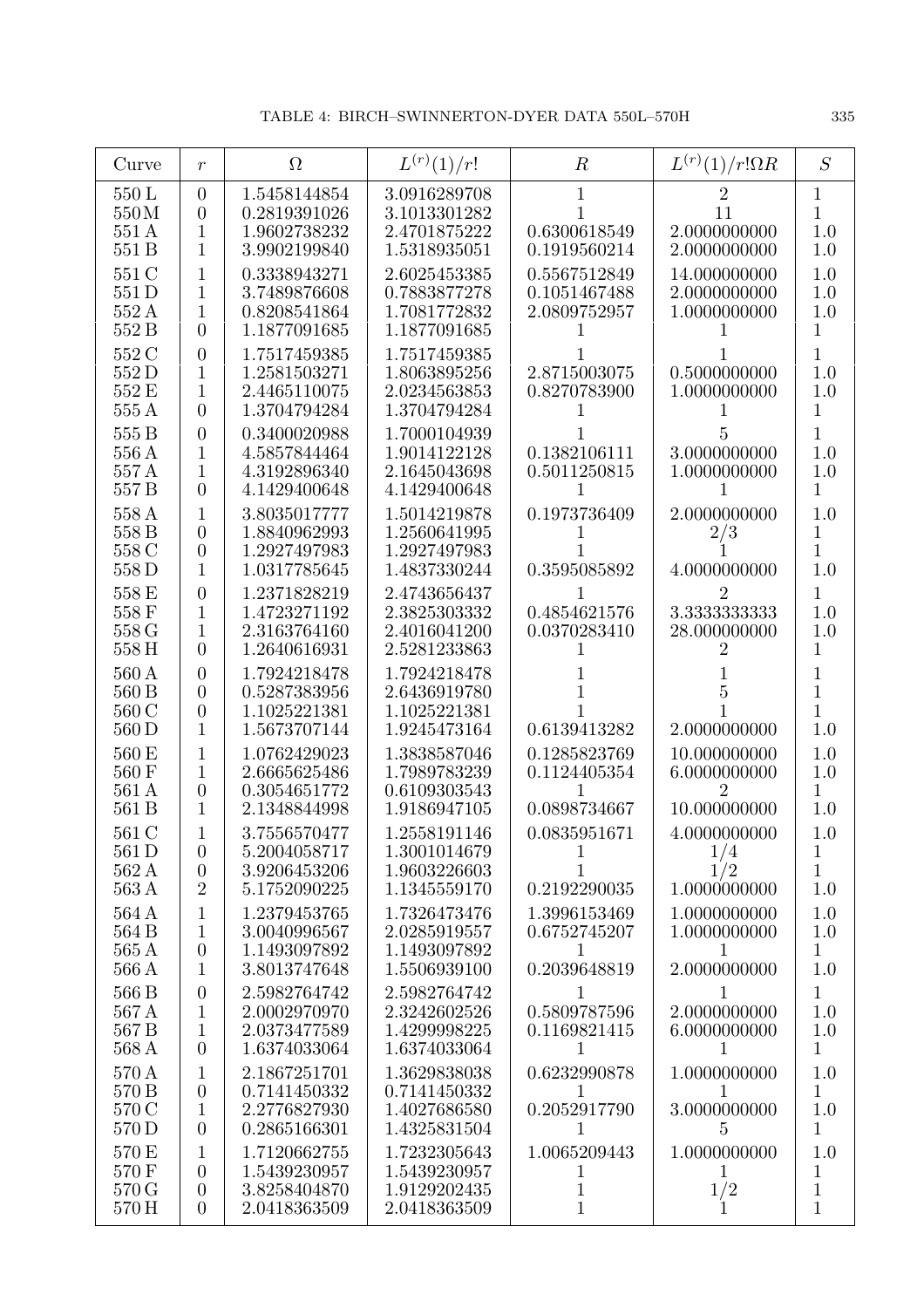| Curve                            | $\mathfrak{r}$                                               | $\Omega$                                                     | $L^{(r)}(1)/r!$                                              | $\boldsymbol{R}$                                             | $L^{(r)}(1)/r!\Omega R$                                      | S                                                  |
|----------------------------------|--------------------------------------------------------------|--------------------------------------------------------------|--------------------------------------------------------------|--------------------------------------------------------------|--------------------------------------------------------------|----------------------------------------------------|
| 570 I<br>570 J<br>570K<br>570 L  | $\overline{0}$<br>$\theta$<br>$\theta$<br>$\theta$           | 1.1330304803<br>0.3863130601<br>0.6858933343<br>0.2800031252 | 2.2660609607<br>2.7041914208<br>2.7435733371<br>2.8000312519 | 1<br>1<br>1<br>1                                             | 2<br>$\overline{7}$<br>4<br>10                               | 1<br>$\mathbf{1}$<br>1<br>1                        |
| 570M<br>571 A<br>571 B<br>572 A  | $\theta$<br>$\theta$<br>$\overline{2}$<br>$\overline{0}$     | 3.0009972891<br>0.4323412563<br>5.0953146197<br>1.1186077536 | 3.0009972891<br>1.7293650251<br>0.9031605170<br>2.2372155072 | 1<br>0.1772531403                                            | 1<br>4<br>1.0000000000                                       | 1<br>$\overline{\mathbf{4}}$<br>1.0<br>1           |
| 573 A<br>573 B<br>573 C<br>574 A | $\overline{0}$<br>$\overline{0}$<br>1<br>1                   | 2.7728744064<br>0.7774083687<br>3.5896805447<br>3.8864860069 | 1.3864372032<br>3.8870418435<br>1.1959599002<br>1.4097851799 | 0.1110553697<br>0.3627403205                                 | 1/2<br>3.0000000000<br>1.0000000000                          | $\mathbf 1$<br>$\mathbf{1}$<br>1.0<br>1.0          |
| 574 B<br>574 C<br>574 D<br>574 E | 1<br>$\theta$<br>$\overline{0}$<br>$\theta$                  | 1.8130899302<br>1.8417870162<br>0.3594839537<br>1.8962043734 | 1.8100407779<br>1.8417870162<br>1.0784518611<br>1.8962043734 | 0.9983182565                                                 | 1.0000000000<br>3                                            | 1.0<br>1<br>$\overline{1}$<br>$\mathbf 1$          |
| 574 F<br>574 G<br>574 H<br>574 I | 1<br>1<br>1<br>1                                             | 2.0605345766<br>2.4854639550<br>2.7772218686<br>0.6002081912 | 1.6140546542<br>2.3048347394<br>2.4117764641<br>1.9219551260 | 2.3499552095<br>0.0843023414<br>0.5789422135<br>1.0673824817 | 0.3333333333<br>11.000000000<br>1.5000000000<br>3.0000000000 | 1.0<br>1.0<br>1.0<br>1.0                           |
| 574 J<br>575 A<br>575 B<br>575 C | $\theta$<br>1<br>1<br>$\theta$                               | 2.1296506458<br>4.5838545934<br>0.8085795688<br>2.0323726487 | 2.1296506458<br>2.3699937601<br>1.1252987905<br>4.0647452974 | 0.5170307460<br>0.3479245686<br>1                            | 1.0000000000<br>4.0000000000<br>$\overline{2}$               | 1<br>1.0<br>1.0<br>$\mathbf 1$                     |
| 575 D<br>575 E<br>576 A<br>576 B | 1<br>1<br>1<br>$\overline{0}$                                | 2.0499620940<br>4.5445233981<br>2.9744774254<br>1.9129209871 | 1.4098509776<br>0.8318833192<br>1.9430318018<br>1.9129209871 | 0.2292483004<br>0.0915259144<br>0.6532346775                 | 3.0000000000<br>2.0000000000<br>1.0000000000                 | 1.0<br>1.0<br>1.0<br>$\mathbf 1$                   |
| 576 C<br>576 D<br>576 E<br>576 F | $\theta$<br>$\theta$<br>$\theta$<br>$\theta$                 | 3.2695050335<br>1.3764094010<br>1.7173153423<br>3.9846657992 | 1.6347525168<br>1.3764094010<br>1.7173153423<br>1.9923328996 | 1<br>1<br>1                                                  | 1/2<br>1/2                                                   | 1<br>$\mathbf 1$<br>$\mathbf 1$<br>$\mathbf 1$     |
| 576 G<br>576 H<br>576 I<br>578 A | $\overline{0}$<br>1<br>$\mathbf{1}$<br>$\overline{0}$        | 2.3005478718<br>2.1409010281<br>1.7607876529<br>1.0903585148 | 1.1502739359<br>1.9024600490<br>1.9003720950<br>3.2710755444 | 1.7772517497<br>0.5396369323                                 | 1/2<br>0.5000000000<br>2.0000000000                          | 1.0<br>1.0<br>1                                    |
| 579 A<br>579 B<br>580 A<br>580 B | $\boldsymbol{0}$<br>1<br>1<br>1                              | 2.9882076413<br>4.0476524302<br>2.8796164808<br>2.0989217355 | 2.9882076413<br>1.5828958511<br>1.9398167218<br>2.0014236886 | 1<br>0.7821303229<br>0.4490914524<br>0.2118996684            | 0.5000000000<br>1.5000000000<br>4.5000000000                 | $\mathbf{1}$<br>1.0<br>1.0<br>1.0                  |
| 582 A<br>582 B<br>582 C<br>582D  | 1<br>$\theta$<br>1<br>$\overline{0}$                         | 2.4268265774<br>0.3248421567<br>2.6532549743<br>2.5584585727 | 1.3742277699<br>1.9490529401<br>2.2748039425<br>2.5584585727 | 0.5662653371<br>1<br>0.1714726978<br>$\mathbf{I}$            | 1.0000000000<br>6<br>5.0000000000                            | 1.0<br>1<br>1.0<br>$\mathbf{1}$                    |
| 583 A<br>583 B<br>583 C<br>585 A | $\overline{0}$<br>$\overline{0}$<br>$\theta$<br>$\mathbf{1}$ | 1.9615186600<br>0.5373731951<br>0.7126191531<br>1.7604418018 | 3.9230373200<br>2.1494927803<br>4.2757149188<br>1.3938971243 | 1<br>1<br>1<br>0.7917882448                                  | $\sqrt{2}$<br>4<br>6<br>1.0000000000                         | $\mathbf 1$<br>$\mathbf{1}$<br>$\mathbf{1}$<br>1.0 |
| 585 B<br>585 C<br>585 D<br>585 E | $\overline{0}$<br>$\theta$<br>1<br>$\overline{0}$            | 1.6235990929<br>1.0680848227<br>3.6227637614<br>0.3703609311 | 1.0823993953<br>2.1361696453<br>1.8522954214<br>0.7407218623 | 1<br>0.7669401913<br>$\mathbf 1$                             | 2/3<br>$\overline{2}$<br>0.6666666667<br>$\overline{2}$      | 1<br>$\mathbf{1}$<br>1.0<br>$\mathbf{1}$           |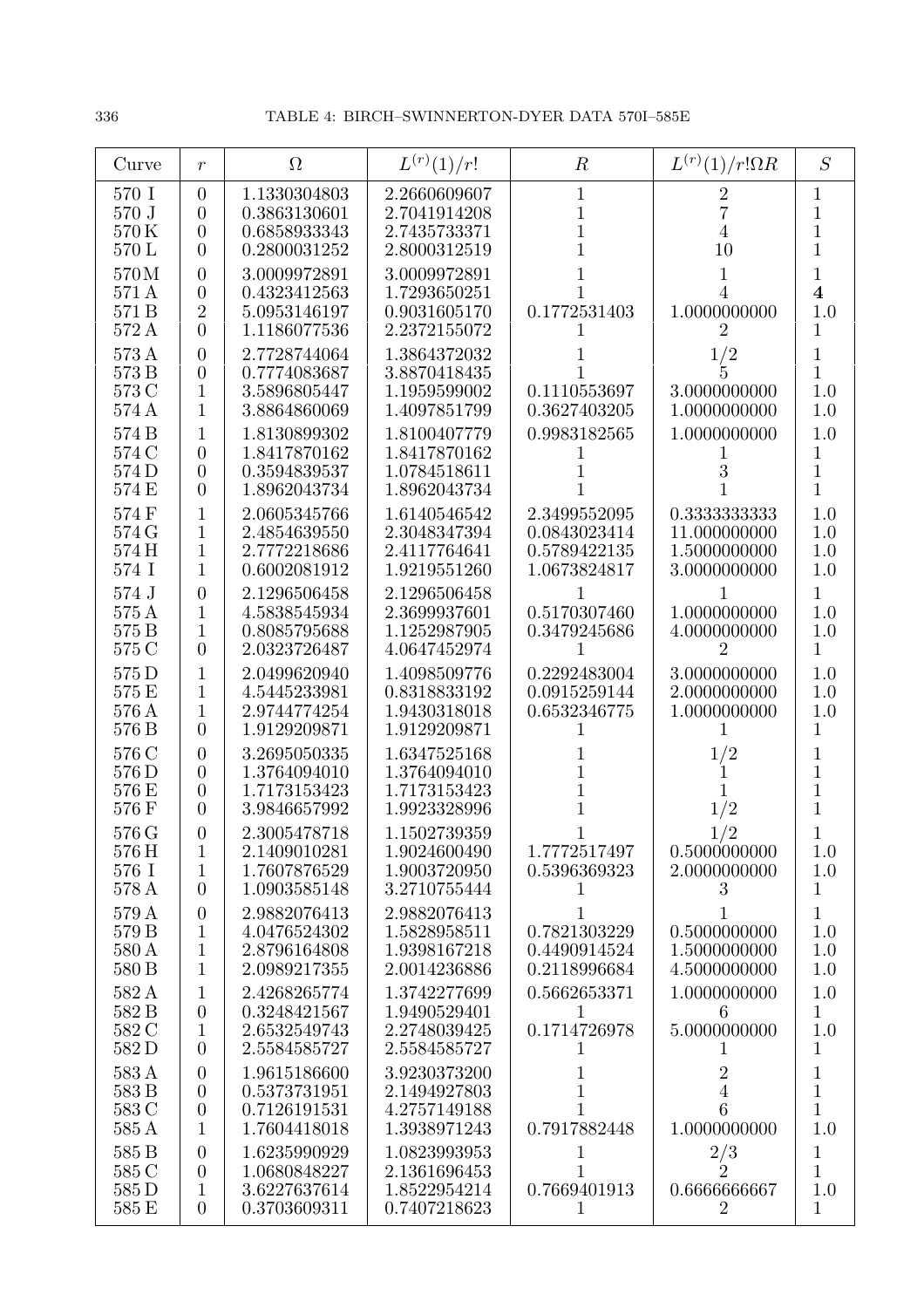| Curve                                      | $\boldsymbol{r}$                                                       | $\Omega$                                                     | $L^{(r)}(1)/r!$                                              | $\boldsymbol{R}$                                             | $L^{(r)}(1)/r!\Omega R$                                                     | S                                                          |
|--------------------------------------------|------------------------------------------------------------------------|--------------------------------------------------------------|--------------------------------------------------------------|--------------------------------------------------------------|-----------------------------------------------------------------------------|------------------------------------------------------------|
| 585F<br>585 G<br>585H<br>585 I             | $\mathbf{1}$<br>1<br>1<br>1                                            | 0.8510814529<br>2.7101707231<br>2.9358589644<br>1.1139515047 | 2.3595617156<br>1.0788350163<br>2.4047265041<br>1.1749876122 | 5.5448552134<br>0.0995172562<br>1.6381757661<br>0.0376711581 | 0.5000000000<br>4.0000000000<br>0.5000000000<br>28.000000000                | 1.0<br>1.0<br>1.0<br>1.0                                   |
| 586A<br>586 <sub>B</sub><br>586 C<br>588 A | $\overline{0}$<br>1<br>1<br>$\overline{0}$                             | 1.9224714698<br>1.5864971379<br>4.2827446200<br>1.0627828254 | 1.9224714698<br>2.3468475653<br>2.2831695064<br>1.0627828254 | 1<br>0.0821813145<br>0.1332772386<br>1                       | 1<br>18.000000000<br>4.0000000000                                           | $\mathbf{1}$<br>1.0<br>1.0<br>$\mathbf{1}$                 |
| 588B<br>588C<br>588D<br>588E               | 1<br>1<br>$\overline{0}$<br>$\overline{0}$                             | 0.9032890459<br>2.7659029546<br>0.4247946359<br>1.4059030758 | 1.8046862614<br>1.7240643602<br>2.1239731795<br>2.1088546137 | 0.6659685401<br>0.4155519044<br>T                            | 3.0000000000<br>1.5000000000<br>5<br>3/2                                    | 1.0<br>1.0<br>1<br>$\overline{1}$                          |
| 588F<br>590 A<br>590 B<br>590 C            | $\overline{0}$<br>$\overline{0}$<br>$\boldsymbol{0}$<br>1              | 1.4860025529<br>1.0745734886<br>2.6948119120<br>3.1049556815 | 1.4860025529<br>0.7163823257<br>1.3474059560<br>1.6137866012 | 1<br>1<br>0.2598727271                                       | 2/3<br>1/2<br>2.0000000000                                                  | 1<br>$\mathbf 1$<br>$\mathbf 1$<br>$1.0\,$                 |
| 590D<br>591 A<br>592A<br>592B              | 1<br>1<br>1<br>$\overline{0}$                                          | 2.1842665685<br>4.2440165034<br>2.7500416450<br>1.9871937616 | 2.1864656914<br>1.6471095314<br>2.1008484303<br>1.9871937616 | 0.0278057445<br>0.1940507925<br>0.7639333150                 | 36.000000000<br>2.0000000000<br>1.0000000000                                | 1.0<br>1.0<br>1.0<br>$\mathbf{1}$                          |
| 592 C<br>592D<br>592E<br>593A              | $\overline{0}$<br>1<br>1<br>1                                          | 2.4513893820<br>3.5284992325<br>1.7676106702<br>4.6326474009 | 2.4513893820<br>2.0579305688<br>1.8129978972<br>2.5297477726 | 0.2916155614<br>1.0256771628<br>0.5460695697                 | 2.0000000000<br>1.0000000000<br>1.0000000000                                | 1<br>1.0<br>1.0<br>1.0                                     |
| 593B<br>594A<br>594 B<br>594 C             | $\overline{0}$<br>1<br>$\overline{0}$<br>$\overline{0}$                | 1.2822317043<br>3.5551559587<br>1.3661755860<br>1.9745189169 | 0.6411158522<br>1.5031473990<br>1.3661755860<br>0.6581729723 | 1<br>0.0704679540<br>T                                       | 1/2<br>6.0000000000<br>1<br>1/3                                             | $\mathbf 1$<br>1.0<br>$\mathbf 1$<br>1                     |
| 594D<br>594E<br>594F<br>594 G              | 1<br>$\overline{0}$<br>$\overline{0}$<br>$\overline{0}$                | 1.0795971017<br>0.3224010209<br>2.4423323193<br>0.6648978941 | 1.4819597787<br>2.5792081669<br>2.4423323193<br>2.6595915765 | 0.1372697070<br>1<br>1<br>1                                  | 10.000000000<br>8                                                           | 1.0<br>1<br>$\mathbf{1}$<br>$\overline{1}$                 |
| 594H<br>595 A<br>595 <sub>B</sub><br>595 C | $\overline{0}$<br>$\boldsymbol{0}$<br>$\overline{0}$<br>$\overline{0}$ | 0.5152499152<br>0.9778986867<br>0.5740270845<br>4.2213530436 | 2.5762495760<br>0.9778986867<br>4.0181895917<br>4.2213530436 | $\mathbf{1}$<br>$\mathbf 1$<br>$\mathbf 1$                   | 5<br>$\mathbf 1$<br>7<br>1                                                  | 1<br>$\mathbf{1}$<br>$\mathbf 1$<br>$\mathbf{1}$           |
| 598 A<br>598 B<br>598 <sub>C</sub><br>598D | 1<br>1<br>$\boldsymbol{0}$<br>1                                        | 2.5667675804<br>1.3807484571<br>1.2303609822<br>0.7246534041 | 1.5698916376<br>0.9723774253<br>2.4607219645<br>2.3415704004 | 0.3058110227<br>0.1760598428<br>1<br>0.0950381483            | 2.0000000000<br>4.0000000000<br>2<br>34.000000000                           | 1.0<br>1.0<br>$\mathbf{1}$<br>1.0                          |
| $600\,\mathrm{A}$<br>600B<br>600C<br>600D  | $\mathbf 1$<br>$\mathbf 1$<br>$\boldsymbol{0}$<br>$\overline{0}$       | 2.2709404021<br>2.2718298778<br>1.3641047525<br>1.9288462329 | 1.8182269343<br>1.7882616021<br>1.3641047525<br>1.9288462329 | 0.8006493401<br>0.1967864781<br>T<br>$\mathbf{1}$            | 1.0000000000<br>4.0000000000<br>T<br>1                                      | 1.0<br>1.0<br>$\mathbf{1}$<br>$\mathbf{1}$                 |
| 600 E<br>600F<br>600G<br>600H              | $\mathbf 1$<br>$\boldsymbol{0}$<br>$\boldsymbol{0}$<br>$\overline{0}$  | 1.6232936555<br>1.1134814845<br>0.7259589922<br>0.6100461910 | 2.1589881844<br>1.1134814845<br>1.4519179844<br>1.8301385731 | 0.0158333892<br>1<br>$\mathbf 1$<br>$\mathbf{1}$             | 84.000000000<br>1<br>$\frac{2}{3}$                                          | 1.0<br>$\mathbf 1$<br>$\mathbf{1}$<br>$\mathbf 1$          |
| 600 I<br>602A<br>602B<br>602 C             | $\overline{0}$<br>$\overline{0}$<br>$\boldsymbol{0}$<br>$\overline{0}$ | 1.0159932080<br>0.6308611400<br>1.0174606853<br>2.1063872057 | 2.0319864160<br>0.6308611400<br>1.0174606853<br>2.1063872057 | $\mathbf 1$<br>$\mathbf{1}$<br>$\mathbf{1}$<br>$1\,$         | $\begin{smallmatrix} 2\\1 \end{smallmatrix}$<br>$\mathbf 1$<br>$\mathbf{1}$ | $\mathbf 1$<br>$\mathbf{1}$<br>$\mathbf 1$<br>$\mathbf{1}$ |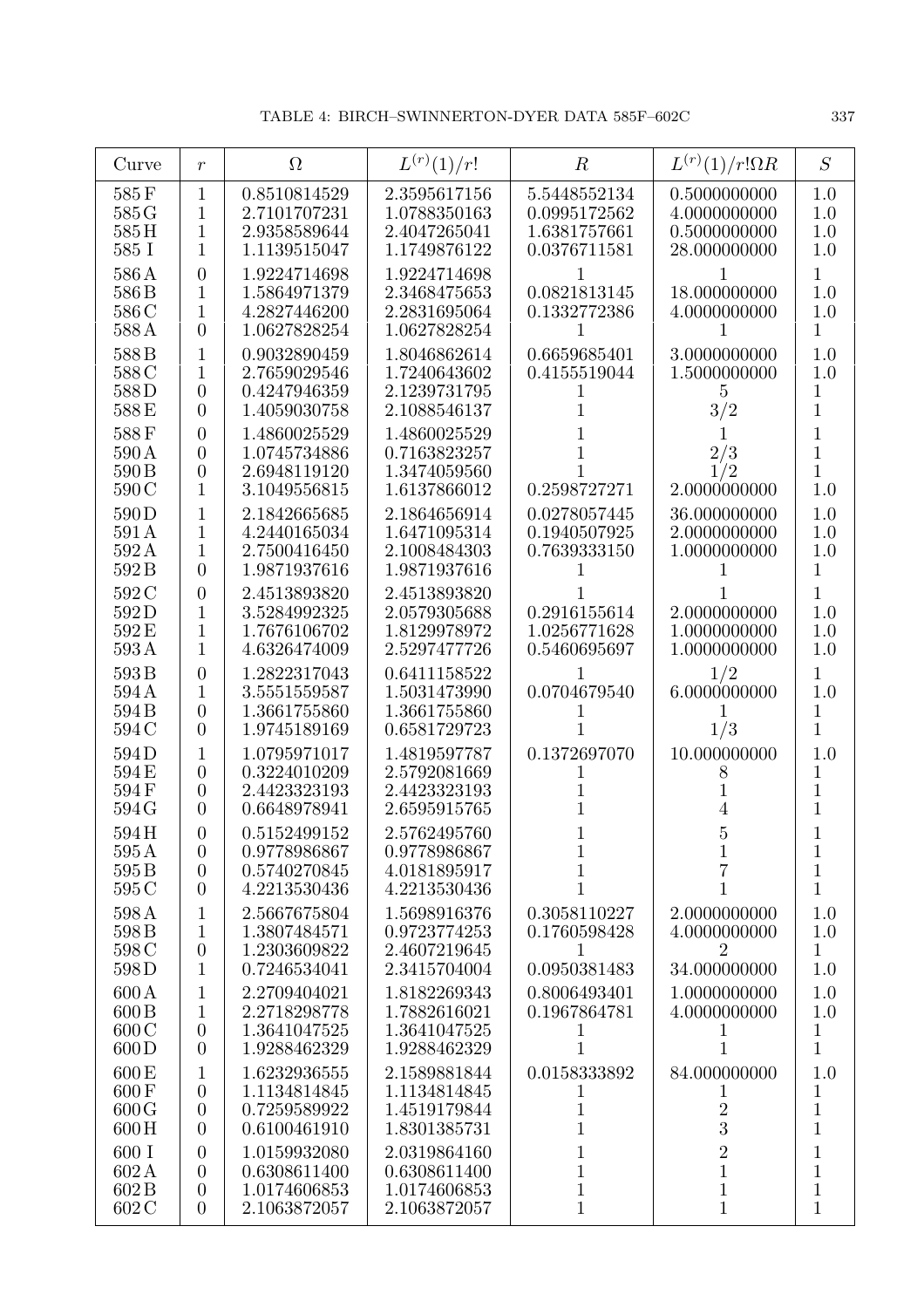| Curve                                     | $\mathfrak{r}$                                                  | $\Omega$                                                     | $L^{(r)}(1)/r!$                                              | $\boldsymbol{R}$                                             | $L^{(r)}(1)/r!\Omega R$                                      | S                                          |
|-------------------------------------------|-----------------------------------------------------------------|--------------------------------------------------------------|--------------------------------------------------------------|--------------------------------------------------------------|--------------------------------------------------------------|--------------------------------------------|
| 603A<br>603B<br>603 C<br>603D             | $\overline{0}$<br>$\theta$<br>$\theta$<br>$\theta$              | 3.7681340880<br>2.3992410444<br>0.2595867981<br>1.5982816107 | 1.8840670440<br>1.1996205222<br>1.0383471925<br>3.1965632214 | 1<br>1<br>1                                                  | 1/2<br>1/2<br>$\overline{2}$                                 | 1<br>1<br>1<br>1                           |
| 603E<br>603F<br>605A<br>605B              | 1<br>1<br>$\mathbf{1}$<br>$\mathbf{1}$                          | 1.1635621891<br>3.4987061444<br>0.3648079087<br>1.0379669438 | 2.4252104008<br>1.0565412255<br>1.8671028100<br>1.4632185424 | 1.0421490246<br>0.1509902778<br>0.3412029117<br>5.6387866729 | 2.0000000000<br>2.0000000000<br>15.000000000<br>0.2500000000 | 1.0<br>1.0<br>1.0<br>1.0                   |
| 605 C<br>606A<br>606 B<br>606C            | $\mathbf{1}$<br>$\theta$<br>$\mathbf{1}$<br>$\theta$            | 2.6758306612<br>1.1774603810<br>2.6663147092<br>0.9957737146 | 0.9214319585<br>1.7661905715<br>1.7325801440<br>1.9915474292 | 0.0688707228<br>0.3249016588                                 | 5.0000000000<br>3/2<br>2.0000000000                          | 1.0<br>1<br>1.0<br>1                       |
| 606D<br>$606\,\mathrm{E}$<br>606F<br>608A | $\overline{0}$<br>1<br>$\overline{0}$<br>$\mathbf{1}$           | 0.3527718822<br>1.9676984559<br>2.8467624701<br>1.3513123907 | 2.4694031751<br>2.6292883984<br>2.8467624701<br>1.9841616741 | 0.0247449124<br>1<br>0.7341609860                            | 54.000000000<br>2.0000000000                                 | 1<br>1.0<br>1<br>1.0                       |
| 608B<br>608 C<br>608D<br>608E             | $\theta$<br>$\theta$<br>$\mathbf{1}$<br>$\mathbf{1}$            | 1.0430839617<br>2.5878393778<br>3.0958399938<br>0.5785570780 | 2.0861679234<br>2.5878393778<br>1.9643514437<br>2.0903172801 | 0.3172566166<br>0.3612983679                                 | 2.0000000000<br>10.000000000                                 | 1<br>1<br>1.0<br>1.0                       |
| 608F<br>609A<br>609B<br>610 A             | 1<br>1<br>1<br>$\theta$                                         | 2.3045386410<br>3.5623621078<br>1.3484815516<br>0.9772220217 | 1.4518436127<br>2.2343678812<br>1.1844590786<br>0.9772220217 | 0.3149965869<br>1.2544305231<br>1.7567301195                 | 2.0000000000<br>0.5000000000<br>0.5000000000                 | 1.0<br>1.0<br>1.0<br>1                     |
| 610 <sub>B</sub><br>610C<br>611A<br>612A  | 1<br>$\overline{0}$<br>$\overline{0}$<br>$\theta$               | 2.6389744505<br>3.2804783161<br>4.4507748026<br>3.0101774280 | 1.6222091650<br>3.2804783161<br>4.4507748026<br>2.0067849520 | 0.4098079754<br>1                                            | 1.5000000000<br>2/3                                          | 1.0<br>1<br>$\overline{1}$<br>$\mathbf{1}$ |
| 612B<br>612C<br>612D<br>614 A             | 1<br>1<br>$\theta$<br>1                                         | 0.8947231692<br>2.1134557877<br>0.9210983643<br>3.8235505367 | 1.9203816974<br>1.9847891382<br>1.8421967286<br>2.5202550314 | 1.0731708776<br>0.0782600212<br>0.1098566636                 | 2.0000000000<br>12.000000000<br>2<br>6.0000000000            | 1.0<br>1.0<br>1<br>1.0                     |
| 614B<br>615A<br>615B<br>616 A             | 1<br>$\mathbf{1}$<br>$\mathbf{1}$<br>$\mathbf{1}$               | 1.6220180852<br>3.1476280915<br>1.0766896496<br>1.2592832385 | 2.1964097812<br>1.2171094498<br>2.0130725659<br>2.0157852699 | 1.0155912261<br>0.3866751136<br>0.1335490665<br>1.6007401736 | 1.3333333333<br>1.0000000000<br>14.000000000<br>1.0000000000 | 1.0<br>1.0<br>1.0<br>1.0                   |
| 616B<br>616 C<br>616D<br>616 E            | $\theta$<br>$\overline{0}$<br>1<br>$\mathbf{1}$                 | 0.4967001346<br>1.2228749426<br>1.7515268442<br>2.1143298453 | 2.4835006732<br>1.2228749426<br>1.7957577414<br>1.9497931917 | 1<br>1<br>0.0427188652<br>1.8443604682                       | $\overline{5}$<br>1<br>24.000000000<br>0.5000000000          | 1<br>$\overline{1}$<br>1.0<br>1.0          |
| 618A<br>618B<br>618 C<br>618D             | 1<br>$\mathbf{1}$<br>$\mathbf{1}$<br>$\mathbf{1}$               | 3.2025259469<br>0.3275850164<br>4.3034232575<br>0.5996924071 | 1.3562810365<br>1.4815330940<br>1.7322241586<br>1.6716285286 | 0.2117517639<br>4.5225911437<br>1.2075671308<br>0.8362429684 | 2.0000000000<br>1.0000000000<br>0.3333333333<br>3.3333333333 | 1.0<br>1.0<br>1.0<br>1.0                   |
| 618E<br>618F<br>618G<br>620 A             | $\mathbf 1$<br>$\mathbf{1}$<br>$\boldsymbol{0}$<br>$\mathbf{1}$ | 3.1261472585<br>1.5379775186<br>0.3846002426<br>3.5636105700 | 2.3263678897<br>2.6608279159<br>3.0768019409<br>2.1477266018 | 0.1488329050<br>0.0224686033<br>1<br>1.8080482362            | 5.0000000000<br>77.000000000<br>8<br>0.3333333333            | 1.0<br>1.0<br>$\mathbf{1}$<br>1.0          |
| 620 B<br>620 C<br>621A<br>621B            | 1<br>1<br>$\boldsymbol{0}$<br>$\mathbf{1}$                      | 1.9747591044<br>2.3002922132<br>2.4706496111<br>2.4850697914 | 2.0518524948<br>1.4718967298<br>2.4706496111<br>1.3566125441 | 0.1385385853<br>0.2132912682<br>1<br>0.5459052091            | 7.5000000004<br>3.0000000000<br>1<br>1.0000000000            | 1.0<br>1.0<br>1<br>1.0                     |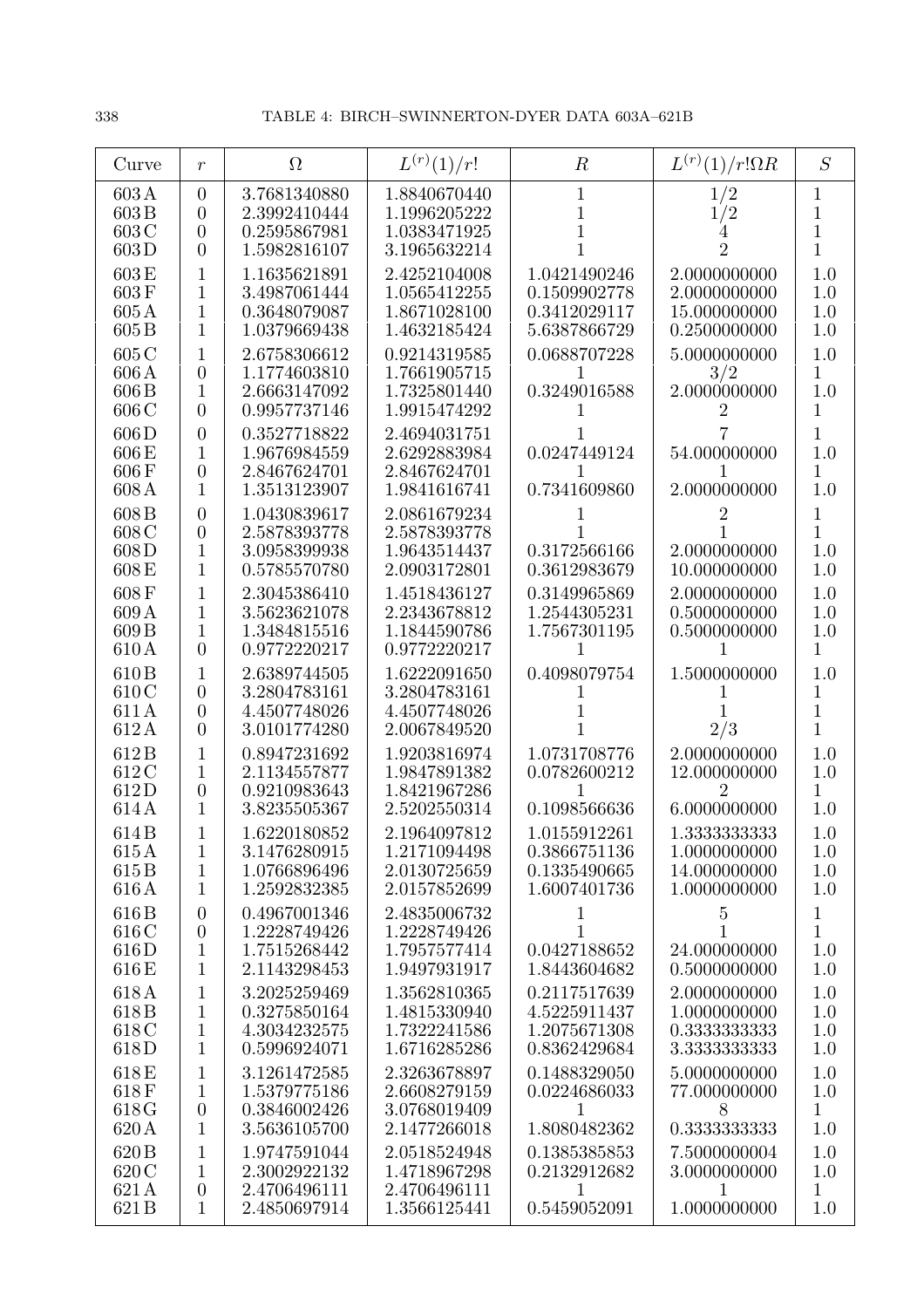| Curve                                                  | $\boldsymbol{r}$                                                     | $\Omega$                                                     | $L^{(r)}(1)/r!$                                              | $\boldsymbol{R}$                                             | $L^{(r)}(1)/r!\Omega R$                                        | S                                            |
|--------------------------------------------------------|----------------------------------------------------------------------|--------------------------------------------------------------|--------------------------------------------------------------|--------------------------------------------------------------|----------------------------------------------------------------|----------------------------------------------|
| 622A<br>623A<br>624 A<br>624 B                         | 1<br>1<br>1<br>1                                                     | 2.0911722409<br>1.6365441158<br>3.6944854092<br>1.7240319882 | 2.4885586945<br>2.2881851242<br>1.8414108744<br>1.7131634804 | 0.1700043535<br>0.2330301907<br>0.9968429540<br>1.9873917563 | 7.0000000000<br>6.0000000000<br>0.5000000000<br>0.5000000000   | 1.0<br>1.0<br>1.0<br>1.0                     |
| 624 C<br>624D<br>624 E<br>624F                         | $\overline{0}$<br>$\overline{0}$<br>$\overline{0}$<br>$\overline{1}$ | 2.9977977348<br>4.1998547381<br>0.9490741088<br>1.9064113550 | 1.4988988674<br>2.0999273690<br>2.3726852720<br>2.1165060726 | 2.2204085882                                                 | 1/2<br>1/2<br>5/2<br>0.5000000000                              | 1<br>$\mathbf{1}$<br>1<br>1.0                |
| 624 G<br>624H<br>624 I<br>624 J                        | 1<br>$\overline{0}$<br>$\overline{0}$<br>$\overline{0}$              | 2.7365561607<br>2.2865886337<br>0.3978321511<br>3.1643734930 | 1.8217793937<br>2.2865886337<br>1.9891607556<br>1.5821867465 | 1.3314394346<br>1                                            | 0.5000000000<br>1/2                                            | 1.0<br>1<br>$\overline{1}$<br>$\overline{1}$ |
| 626 A<br>626 <sub>B</sub><br>627 A<br>627 <sub>B</sub> | 1<br>$\overline{0}$<br>$\overline{0}$<br>$\overline{0}$              | 4.8236248257<br>1.7509727378<br>2.0728597236<br>0.5438530027 | 1.5953820026<br>1.7509727378<br>2.0728597236<br>1.6315590080 | 0.6614867699                                                 | 0.5000000000<br>3                                              | 1.0<br>1<br>$\overline{1}$<br>$\mathbf{1}$   |
| 628 A<br>629 A<br>629B<br>629 C                        | $\overline{0}$<br>1<br>$\overline{0}$<br>1                           | 2.6439246550<br>1.7091284174<br>2.2266969590<br>2.2765689140 | 2.6439246550<br>2.4969954466<br>4.4533939180<br>1.3037797972 | 1.4609759110<br>0.1431737679                                 | 1.0000000000<br>$\overline{2}$<br>4.0000000000                 | $\mathbf 1$<br>1.0<br>1<br>1.0               |
| 629D<br>630 A<br>630 B<br>630 C                        | 1<br>$\overline{0}$<br>$\overline{0}$<br>$\overline{0}$              | 1.3686582300<br>3.1915635134<br>1.1585165872<br>0.4975637810 | 1.5536888031<br>1.0638545045<br>1.1585165872<br>0.9951275620 | 0.2270382436                                                 | 5.0000000000<br>1/3<br>2                                       | 1.0<br>1<br>$\overline{1}$<br>$\mathbf{1}$   |
| 630D<br>630 E<br>630 F<br>630G                         | $\mathbf 1$<br>1<br>$\overline{0}$<br>$\overline{0}$                 | 1.2617923560<br>1.8098438078<br>1.2655347079<br>0.3258351084 | 1.5738501163<br>1.6379676457<br>1.2655347079<br>2.2808457589 | 0.6236565425<br>0.4525162997                                 | 2.0000000000<br>2.0000000000                                   | 1.0<br>1.0<br>1<br>$\mathbf 1$               |
| 630H<br>630 I<br>630 J<br>632A                         | $\theta$<br>$\overline{0}$<br>$\boldsymbol{0}$<br>1                  | 2.5822999144<br>0.5836435418<br>2.5079578706<br>3.2690386003 | 2.5822999144<br>2.3345741671<br>2.5079578706<br>2.1533299446 | 0.3293521747                                                 | 2.0000000000                                                   | 1<br>$\mathbf 1$<br>1<br>1.0                 |
| 633A<br>635 A<br>635B<br>637A                          | 1<br>$\mathbf 1$<br>$\mathbf 1$                                      | 1.0939894596<br>2.6532748870<br>5.1560085835<br>3.6103936643 | 1.1623092920<br>2.1046502583<br>1.0641729808<br>2.4744038023 | 0.5312250871<br>2.3796821076<br>0.2063947264<br>0.6853556793 | 2.0000000000<br>0.3333333333<br>1.0000000000<br>1.0000000000   | 1.0<br>1.0<br>1.0<br>1.0                     |
| 637B<br>637 C<br>637D<br>639 A                         | $\overline{0}$<br>1<br>1<br>1                                        | 0.5482023406<br>0.2804003378<br>1.2618475557<br>1.4159216040 | 2.1928093623<br>2.4750227405<br>1.2952727037<br>1.3874418666 | 1<br>8.8267466432<br>0.5132445269<br>0.9798860775            | $\overline{4}$<br>1.0000000000<br>2.0000000000<br>1.0000000000 | $\mathbf{1}$<br>1.0<br>1.0<br>1.0            |
| 640 A<br>640 B<br>640 C<br>640 D                       | $\mathbf 1$<br>1<br>$\overline{0}$<br>$\overline{0}$                 | 2.5146785012<br>5.1408789950<br>1.7781462207<br>1.1829167593 | 2.0316664632<br>1.9898721132<br>1.7781462207<br>2.3658335187 | 3.2316917845<br>1.5482738381<br>1                            | 0.2500000000<br>0.2500000000<br>$\perp$<br>$\overline{2}$      | 1.0<br>1.0<br>1<br>$\overline{1}$            |
| 640 E<br>640F<br>640 G<br>640H                         | $\boldsymbol{0}$<br>$\boldsymbol{0}$<br>$\mathbf{1}$<br>$\mathbf{1}$ | 4.2937310983<br>1.6728969242<br>3.6351503986<br>3.0361263762 | 2.1468655491<br>0.8364484621<br>2.0751281923<br>1.6979739838 | 0.5708507117<br>0.2796283444                                 | 1/2<br>1/2<br>1.0000000000<br>2.0000000000                     | $\mathbf 1$<br>$\mathbf 1$<br>1.0<br>1.0     |
| 642A<br>642B<br>642 C<br>643 A                         | $\overline{0}$<br>$\overline{0}$<br>1<br>$\overline{2}$              | 2.3935636629<br>0.8833018943<br>1.3096864637<br>5.0103134331 | 1.1967818315<br>1.1777358591<br>2.4034651156<br>1.1482617366 | 1<br>1<br>0.0705825162<br>0.2291796216                       | 1/2<br>4/3<br>26.000000000<br>1.0000000000                     | 1<br>$\mathbf 1$<br>1.0<br>1.0               |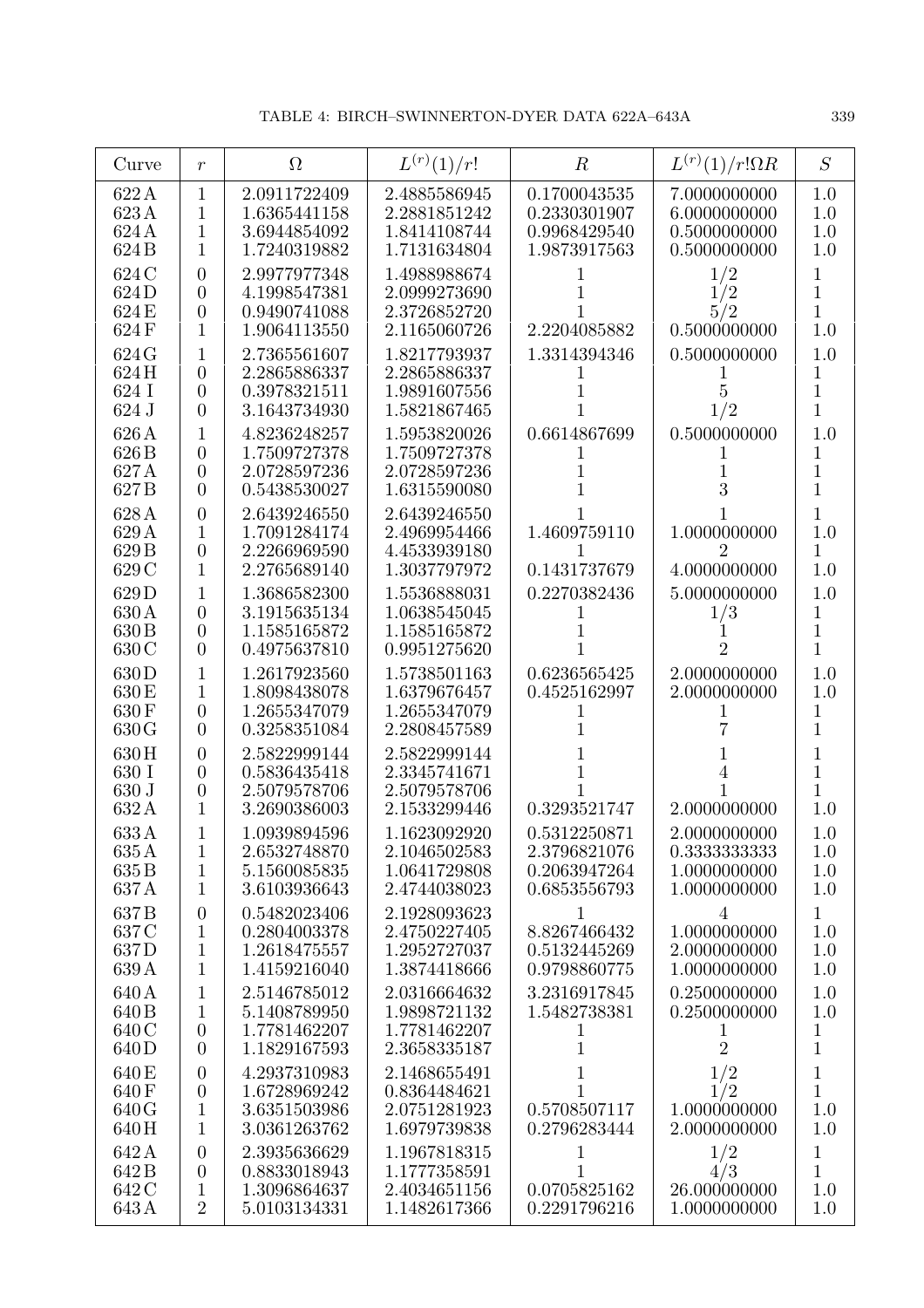| Curve                            | $\boldsymbol{r}$                                                     | $\Omega$                                                     | $L^{(r)}(1)/r!$                                              | $\boldsymbol{R}$                                             | $L^{(r)}(1)/r!\Omega R$                                      | S                                            |
|----------------------------------|----------------------------------------------------------------------|--------------------------------------------------------------|--------------------------------------------------------------|--------------------------------------------------------------|--------------------------------------------------------------|----------------------------------------------|
| 644 A<br>644 B<br>645 A<br>645 B | $\mathbf{1}$<br>1<br>$\overline{0}$<br>$\overline{0}$                | 1.3458310330<br>1.8677219381<br>2.9547633309<br>3.7246680737 | 2.1671360619<br>1.8666034248<br>1.4773816655<br>1.8623340369 | 0.8051293248<br>0.1665668558<br>T                            | 2.0000000000<br>6.0000000000<br>1/2<br>1/2                   | 1.0<br>1.0<br>1<br>$\overline{1}$            |
| 645 C<br>645 D<br>645 E<br>645 F | $\overline{0}$<br>$\overline{0}$<br>1<br>1                           | 0.7287600670<br>0.2060864423<br>0.5418428107<br>2.0680590222 | 2.9150402680<br>0.8243457694<br>2.1123636266<br>1.3395707765 | 0.0406091718<br>0.0539785842                                 | 96.000000000<br>12.000000000                                 | 1<br>1<br>1.0<br>1.0                         |
| 646 A<br>646 B<br>646 C<br>646 D | $\overline{0}$<br>$\overline{0}$<br>$\boldsymbol{0}$<br>$\mathbf{1}$ | 1.4274356437<br>1.7333045886<br>2.3277953903<br>2.1316501109 | 1.4274356437<br>3.4666091772<br>2.3277953903<br>2.5834562462 | 0.2019918930                                                 | 2<br>6.0000000000                                            | 1<br>$\overline{1}$<br>1<br>1.0              |
| 646 E<br>648 A<br>648 B<br>648 C | $\overline{0}$<br>1<br>1<br>$\overline{0}$                           | 1.7417182315<br>2.8579610545<br>3.7739500820<br>0.8564595017 | 1.7417182315<br>2.0264323657<br>1.9947552563<br>1.7129190035 | 0.3545241393<br>0.2642794967<br>T                            | 2.0000000000<br>2.0000000000<br>2                            | 1<br>1.0<br>1.0<br>1                         |
| 648 D<br>649 A<br>650 A<br>650 B | 1<br>1<br>1<br>1                                                     | 2.5144198042<br>3.4660507043<br>1.3995225281<br>0.6941100694 | 2.0822444144<br>1.6065376871<br>1.6156045801<br>1.9367249330 | 0.1380202046<br>0.2317533447<br>1.1543969802<br>1.3951136990 | 6.0000000000<br>2.0000000000<br>1.0000000000<br>2.0000000000 | 1.0<br>1.0<br>1.0<br>1.0                     |
| 650 C<br>650 D<br>650 E<br>650 F | 1<br>$\overline{0}$<br>$\boldsymbol{0}$<br>$\overline{0}$            | 4.1558626857<br>0.7630894957<br>0.3964760735<br>1.9439290266 | 1.0826851427<br>1.5261789915<br>0.7929521471<br>1.9439290266 | 0.1302599754<br>1                                            | 2.0000000000                                                 | 1.0<br>1<br>1<br>1                           |
| 650 G<br>650 H<br>650 I<br>650 J | 1<br>$\overline{0}$<br>$\overline{0}$<br>$\overline{0}$              | 3.6999544999<br>2.0751559918<br>1.6546699551<br>1.6923586570 | 1.2442250387<br>2.0751559918<br>3.3093399101<br>3.3847173140 | 0.5044217593<br>1                                            | 0.6666666667<br>$\overline{2}$<br>$\overline{2}$             | 1.0<br>1<br>$\mathbf 1$<br>1                 |
| 650K<br>650L<br>650M<br>651 A    | 1<br>$\boldsymbol{0}$<br>$\boldsymbol{0}$<br>$\overline{0}$          | 1.7063199854<br>0.3104154598<br>1.8585582941<br>0.2759207512 | 2.4329160966<br>1.8624927590<br>3.7171165882<br>1.3796037560 | 0.0339482478<br>1<br>1                                       | 42.000000000<br>6<br>$\overline{2}$<br>5                     | 1.0<br>1<br>$\overline{1}$<br>$\overline{1}$ |
| 651 B<br>651 C<br>651 D<br>651 E | $\boldsymbol{0}$<br>$\mathbf{1}$<br>$\mathbf{1}$<br>$\overline{0}$   | 4.2374957336<br>2.0362564170<br>1.2854998192<br>1.2556913761 | 2.1187478668<br>2.6338964695<br>1.5714303035<br>1.2556913761 | 1.2934994078<br>1.2224274792<br>1                            | 1/2<br>1.0000000000<br>1.0000000000                          | 1.0<br>1.0<br>1                              |
| 654 A<br>654 B<br>655 A<br>656 A | $\mathbf{1}$<br>$\mathbf{1}$<br>$\sqrt{2}$<br>$\mathbf{1}$           | 2.2676191686<br>1.3654234799<br>4.4879258049<br>3.3657759082 | 1.7461630175<br>2.4192177359<br>0.8881921108<br>2.0060295839 | 0.0481276530<br>0.0553678440<br>0.0989535199<br>0.5960080643 | 16.000000000<br>32.000000000<br>2.0000000000<br>1.0000000000 | 1.0<br>1.0<br>1.0<br>1.0                     |
| 656 B<br>656 C<br>657 A<br>657 B | $\theta$<br>$\overline{0}$<br>$\boldsymbol{0}$<br>$\overline{0}$     | 2.5555950990<br>2.2320363680<br>1.3920168887<br>0.8683578148 | 1.2777975495<br>2.2320363680<br>1.3920168887<br>3.4734312592 | 1<br>$\mathbf 1$<br>$\mathbf 1$<br>$\mathbf 1$               | 1/2<br>1<br>$\overline{4}$                                   | 1<br>1<br>$\overline{1}$<br>$\overline{1}$   |
| 657 C<br>657D<br>658 A<br>658 B  | $\mathbf 1$<br>$\mathbf{1}$<br>$\boldsymbol{0}$<br>$\overline{0}$    | 1.4732708732<br>3.2248295382<br>0.3453570447<br>3.6139800621 | 1.9853109738<br>1.3989934744<br>0.6907140895<br>1.8069900311 | 0.6737766320<br>0.4338193563<br>1<br>1                       | 2.0000000000<br>1.0000000000<br>$\overline{2}$<br>1/2        | 1.0<br>1.0<br>1<br>$\mathbf 1$               |
| 658 C<br>658D<br>658 E<br>658 F  | $\boldsymbol{0}$<br>1<br>1<br>$\mathbf{1}$                           | 2.5856452314<br>1.4893191366<br>0.6112087497<br>4.3216254957 | 1.7237634876<br>2.4281008908<br>2.5417115238<br>2.0088664210 | 1<br>0.1358619089<br>0.1890227227<br>0.1162101172            | 2/3<br>12.000000000<br>22.000000000<br>4.0000000000          | 1<br>1.0<br>1.0<br>1.0                       |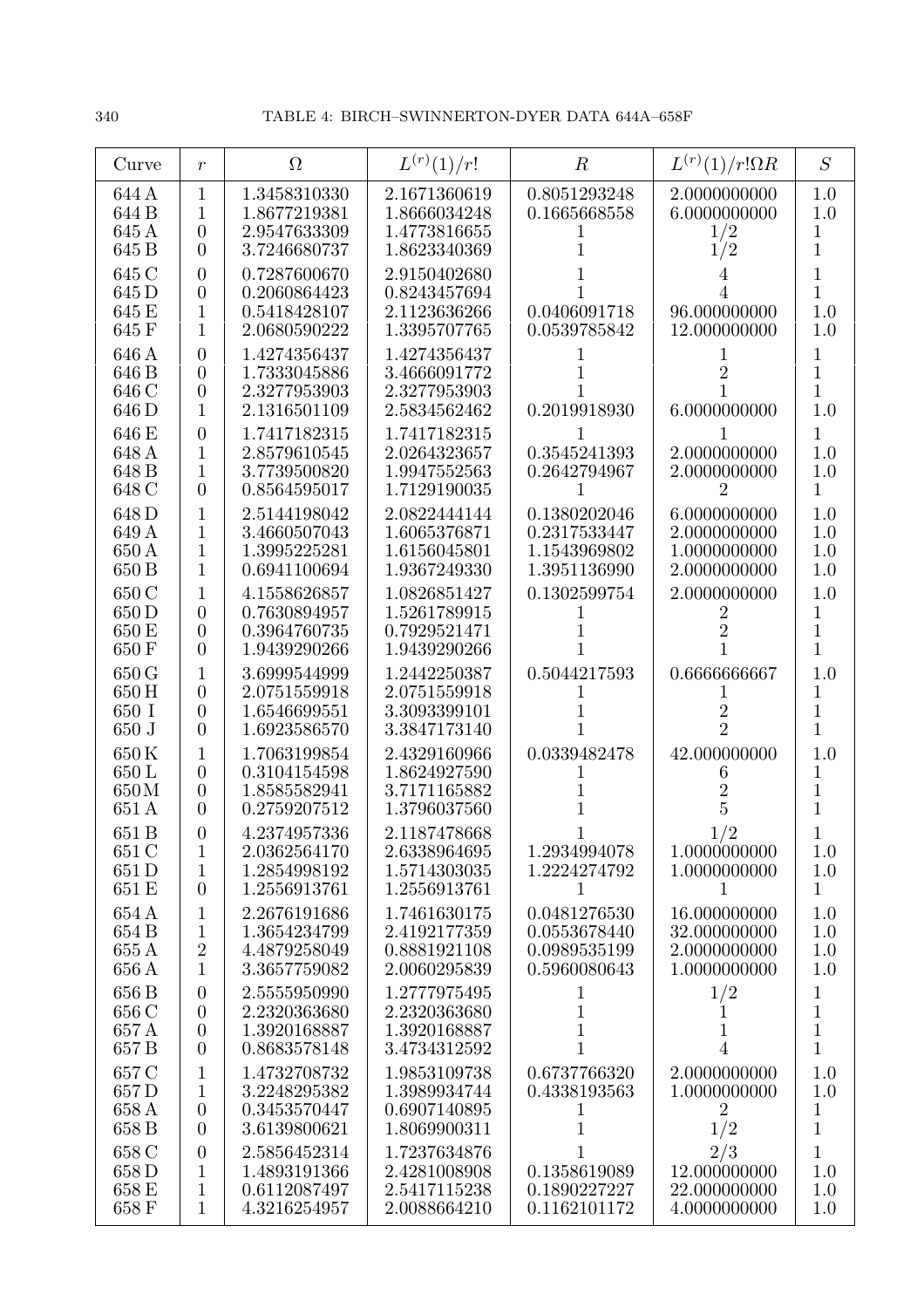| Curve                           | $\boldsymbol{r}$                                                           | $\Omega$                                                     | $L^{(r)}(1)/r!$                                              | $\boldsymbol{R}$                                             | $L^{(r)}(1)/r!\Omega R$                                      | S                                                            |
|---------------------------------|----------------------------------------------------------------------------|--------------------------------------------------------------|--------------------------------------------------------------|--------------------------------------------------------------|--------------------------------------------------------------|--------------------------------------------------------------|
| 659 A<br>659 B                  | 1<br>$\overline{0}$                                                        | 1.5987465961<br>3.9580875305                                 | 2.8102618562<br>3.9580875305                                 | 1.7577906737                                                 | 1.0000000000                                                 | 1.0<br>1                                                     |
| 660A<br>660 <sub>B</sub>        | $\overline{0}$<br>1                                                        | 1.0700232126<br>2.9740851833                                 | 1.0700232126<br>1.8332170918                                 | 0.2054656562                                                 | 3.0000000000                                                 | $\overline{1}$<br>1.0                                        |
| 660 C<br>660D                   | 1<br>$\overline{0}$                                                        | 2.3631542925<br>0.6405269388                                 | 2.2071066960                                                 | 0.9339663953                                                 | 1.0000000000<br>3                                            | 1.0<br>$\mathbf{1}$                                          |
| 662 A<br>663A                   | 1<br>$\overline{0}$                                                        | 1.0766666723<br>1.1861398733                                 | 1.9215808163<br>1.2847762864<br>1.1861398733                 | 0.5966453311                                                 | 2.0000000000                                                 | 1.0<br>$\mathbf{1}$                                          |
| 663B                            | 1                                                                          | 3.2047641001                                                 | 1.1920969618                                                 | 1.4879060356                                                 | 0.2500000000                                                 | 1.0                                                          |
| 663 C<br>664 A<br>664 B         | 1<br>$\overline{2}$<br>1                                                   | 1.9988726759<br>3.5536274747<br>3.6509416469                 | 1.6326154359<br>1.3742026761<br>2.1908129135                 | 0.4083840496<br>0.0966760505<br>0.3000339536                 | 2.0000000000<br>4.0000000000<br>2.0000000000                 | 1.0<br>1.0<br>1.0                                            |
| 664 C<br>665 A<br>665B<br>665 C | 1<br>1<br>1<br>1                                                           | 4.5567302944<br>1.3794131390<br>2.4602431252                 | 1.8865952753<br>1.2423862408<br>2.5513395947<br>2.3451929413 | 0.2070119530<br>0.1801325804<br>4.1481097027<br>0.4880812786 | 2.0000000000<br>5.0000000000<br>0.2500000000<br>1.0000000000 | 1.0<br>1.0<br>1.0<br>1.0                                     |
| 665D                            | 1                                                                          | 4.8049229586<br>1.0294222183                                 | 1.0781458036                                                 | 0.5236655011                                                 | 2.0000000000                                                 | 1.0                                                          |
| 665E<br>666A<br>666B            | $\overline{0}$<br>$\overline{0}$<br>$\overline{0}$                         | 0.7606298483<br>0.6115596244<br>0.6266921957                 | 1.5212596966<br>1.2231192488<br>1.2533843913                 | T                                                            | 2<br>$\overline{2}$<br>$\overline{2}$                        | 1<br>$\mathbf 1$<br>1                                        |
| 666 C<br>666D<br>666 E<br>666F  | 1<br>1<br>1<br>$\overline{0}$                                              | 1.7584042022<br>3.7060696315<br>1.2684154139<br>1.1123286520 | 1.6232934654<br>2.6092064873<br>2.5396068527<br>2.2246573039 | 0.2307907168<br>0.0704036013<br>0.0385036265                 | 4.0000000000<br>10.000000000<br>52.000000000<br>2            | 1.0<br>1.0<br>1.0<br>$\mathbf{1}$                            |
| 666 G                           | $\overline{0}$                                                             | 0.0666962770                                                 | 3.0680287440                                                 |                                                              | 46                                                           | $\mathbf{1}$                                                 |
| 669A<br>670A<br>670 B           | 1<br>1<br>1                                                                | 2.0309614263<br>0.4721151649<br>2.8685877138                 | 2.3967060910<br>1.6886117386<br>1.3009484555                 | 1.1800844960<br>0.3251540503<br>1.3605459397                 | 1.0000000000<br>11.000000000<br>0.3333333333                 | 1.0<br>1.0<br>1.0                                            |
| 670 C<br>670 D<br>672A<br>672B  | 1<br>1<br>1<br>1                                                           | 4.0108342189<br>0.8786739264<br>3.0552339984<br>1.0195945289 | 2.6312306772<br>2.2406781479<br>1.8770484002<br>2.1403725794 | 0.1312061548<br>0.1342140984<br>0.6143714037<br>0.1399492654 | 5.0000000000<br>19.000000000<br>1.0000000000<br>15.000000000 | 1.0<br>1.0<br>1.0<br>1.0                                     |
| 672 C<br>672D<br>672 E<br>672F  | $\overline{0}$<br>$\boldsymbol{0}$<br>$\mathbf{1}$<br>$\mathbf{1}$         | 2.9459785698<br>0.7784733987<br>3.6459594937<br>2.4672111687 | 1.4729892849<br>0.7784733987<br>1.8104178877<br>2.2099943158 | 1<br>0.9931091615<br>1.7914918219                            | 1/2<br>1<br>0.5000000000<br>0.5000000000                     | 1<br>$\mathbf{1}$<br>1.0<br>1.0                              |
| 672G<br>672H<br>674A<br>674B    | $\boldsymbol{0}$<br>$\boldsymbol{0}$<br>$\mathbf{1}$<br>1                  | 1.9947625016<br>2.2280058144<br>2.7092586874<br>4.0104450489 | 1.9947625016<br>2.2280058144<br>1.7379082664<br>2.6033014713 | 1<br>$\mathbf 1$<br>0.6414700355<br>0.6491303184             | 1<br>$\mathbf{1}$<br>1.0000000000<br>1.0000000000            | $\mathbf{1}$<br>$\mathbf{1}$<br>1.0<br>1.0                   |
| 674 C<br>675 A<br>675B<br>675 C | 1<br>1<br>$\mathbf{1}$<br>$\overline{0}$                                   | 0.5759572330<br>2.3701946024<br>3.7197181779<br>3.0994098257 | 1.9868787305<br>1.9226596103<br>1.4725103035<br>1.0331366086 | 0.1112805927<br>0.4055910870<br>0.1319553645<br>1            | 31.000000000<br>2.0000000000<br>3.0000000000<br>1/3          | 1.0<br>1.0<br>1.0<br>$\mathbf 1$                             |
| 675D<br>675E<br>675F<br>675 G   | $\boldsymbol{0}$<br>$\boldsymbol{0}$<br>$\boldsymbol{0}$<br>$\overline{0}$ | 0.8904557232<br>1.3860982121<br>1.9911195281<br>1.6911045184 | 0.8904557232<br>1.3860982121<br>1.9911195281<br>3.3822090368 | 1<br>$\mathbf 1$<br>$\mathbf 1$<br>$\mathbf 1$               | 1<br>$\mathbf 1$<br>$\mathbf{1}$<br>$\overline{2}$           | $\mathbf{1}$<br>$\mathbf{1}$<br>$\mathbf{1}$<br>$\mathbf{1}$ |
| 675H<br>675 I<br>676 A<br>676 B | $\overline{0}$<br>1<br>$\boldsymbol{0}$<br>$\overline{0}$                  | 0.4397610737<br>1.6635085406<br>0.9379794035<br>1.4965418840 | 0.8795221474<br>2.5377208007<br>1.4069691052<br>1.4965418840 | 1<br>0.5085077190<br>1<br>$\,1$                              | $\overline{2}$<br>3.0000000000<br>3/2<br>$\mathbf 1$         | $\mathbf{1}$<br>1.0<br>1<br>$\mathbf{1}$                     |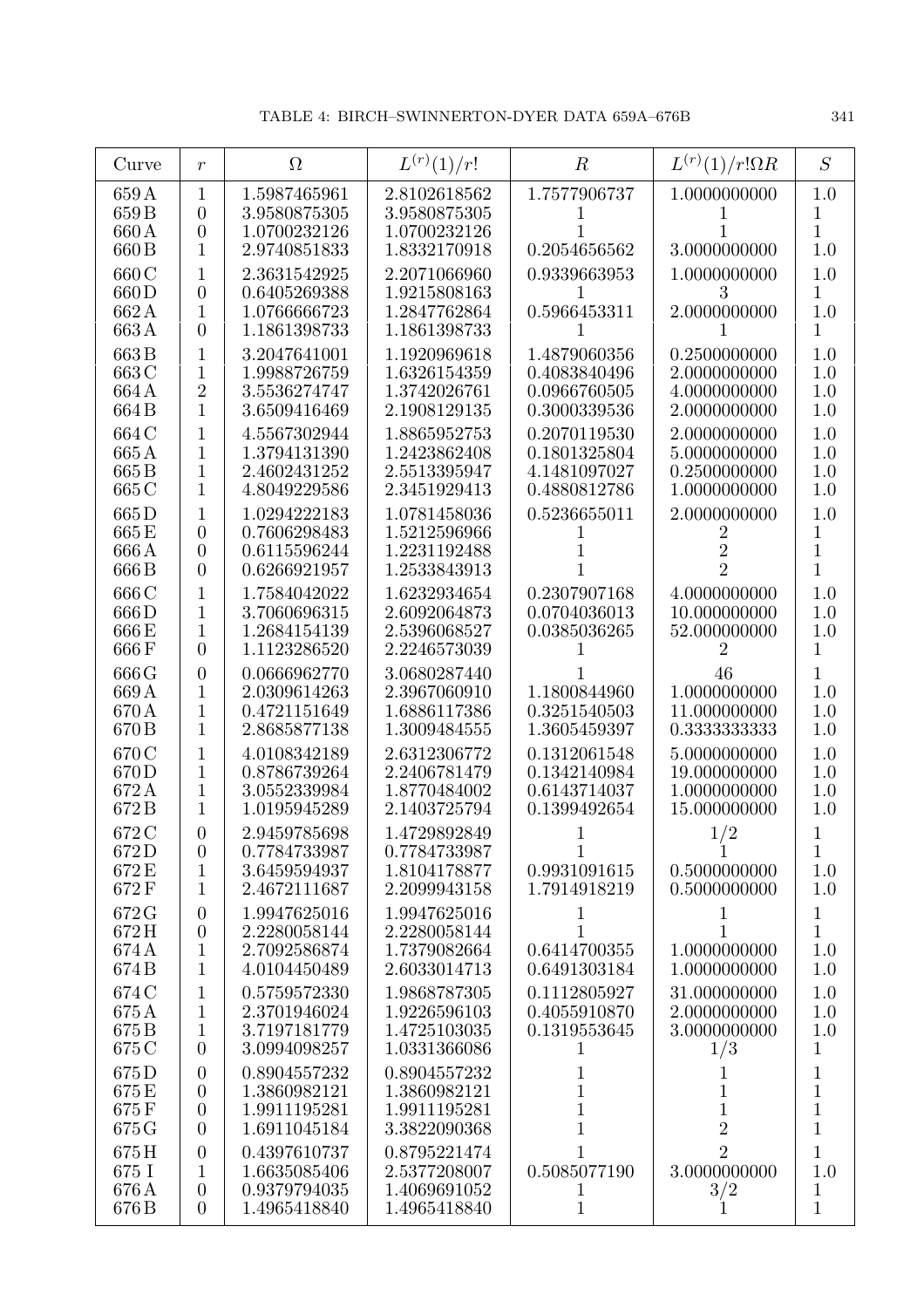| Curve                                      | $\mathfrak{r}$                                                   | $\Omega$                                                     | $L^{(r)}(1)/r!$                                              | $\boldsymbol{R}$                             | $L^{(r)}(1)/r!\Omega R$                                        | S                                           |
|--------------------------------------------|------------------------------------------------------------------|--------------------------------------------------------------|--------------------------------------------------------------|----------------------------------------------|----------------------------------------------------------------|---------------------------------------------|
| 676 C<br>676D<br>676 E<br>677 A            | $\overline{0}$<br>$\overline{0}$<br>$\theta$<br>1                | 0.4150660384<br>2.9442542341<br>0.8165892007<br>2.8368146928 | 0.4150660384<br>2.9442542341<br>2.4497676021<br>1.2893981935 | 1<br>0.4545232358                            | 3<br>1.0000000000                                              | 1<br>1<br>1<br>1.0                          |
| 678 A<br>678B<br>678 C<br>678D             | 1<br>$\mathbf 1$<br>$\mathbf{1}$<br>$\overline{0}$               | 4.8406123729<br>1.5883609701<br>1.4205258825<br>1.3970457314 | 1.5171515354<br>1.7574538605<br>2.4773594939<br>2.7940914629 | 0.1567107030<br>0.1844095783<br>0.2491390713 | 2.0000000000<br>6.0000000000<br>7.0000000000                   | 1.0<br>1.0<br>1.0<br>1                      |
| 678E<br>678F<br>680 A<br>680 B             | $\overline{0}$<br>$\overline{0}$<br>1<br>$\theta$                | 3.1622103101<br>1.2858801950<br>3.2750305235<br>1.4663778907 | 3.1622103101<br>2.5717603900<br>2.0532909813<br>1.4663778907 | 1.2539064699                                 | 2<br>0.5000000000                                              | 1<br>1<br>1.0<br>1                          |
| 680 C<br>681A<br>681 <sub>B</sub><br>681 C | $\overline{0}$<br>1<br>$\theta$<br>$\overline{2}$                | 0.6189257201<br>3.8078769894<br>0.8199178694<br>3.7708461685 | 2.4757028802<br>1.7148309965<br>1.8448152061<br>1.0262711474 | 0.2251689066<br>0.1360796890                 | 2.0000000000<br>9/4<br>2.0000000000                            | 1<br>1.0<br>9<br>1.0                        |
| 681D<br>681E<br>682A<br>682B               | $\overline{0}$<br>$\mathbf{1}$<br>$\mathbf{1}$<br>1              | 0.5238009112<br>2.2367233352<br>3.1826703234<br>0.6115533121 | 2.0952036450<br>2.0523231219<br>2.2812508096<br>2.6265637235 | 0.0917557880<br>0.7167725770<br>0.0753492204 | 4<br>10.000000000<br>1.0000000000<br>57.000000000              | $\mathbf{1}$<br>1.0<br>1.0<br>1.0           |
| 684A<br>684B<br>684 C<br>685A              | 1<br>1<br>$\theta$<br>1                                          | 2.5117117385<br>0.8914338511<br>1.0106719472<br>5.0493985695 | 2.1232510164<br>2.0174937497<br>2.0213438944<br>2.5294065402 | 0.1408900408<br>0.3772001230<br>0.5009322408 | 6.0000000000<br>6.0000000000<br>2<br>1.0000000000              | 1.0<br>1.0<br>1<br>1.0                      |
| 688A<br>688B<br>688 C<br>689A              | $\mathbf{1}$<br>$\overline{0}$<br>$\mathbf{1}$<br>$\mathbf{1}$   | 2.1361539012<br>1.2461451514<br>1.3631824182<br>5.1047223290 | 2.0384041307<br>2.4922903027<br>2.3637294196<br>1.0333048176 | 0.9542402959<br>1.7339788043<br>0.8096854253 | 1.0000000000<br>$\overline{2}$<br>1.0000000000<br>0.2500000000 | 1.0<br>$\mathbf 1$<br>1.0<br>1.0            |
| 690 A<br>690 B<br>690 C<br>690D            | 1<br>$\theta$<br>$\theta$<br>$\theta$                            | 0.7448541864<br>0.9529657858<br>0.1132251968<br>1.2098350005 | 1.3963979050<br>0.9529657858<br>0.9058015746<br>1.2098350005 | 0.9373632655                                 | 2.0000000000                                                   | 1.0<br>1                                    |
| 690 E<br>690 F<br>690 G<br>690H            | $\overline{0}$<br>$\overline{0}$<br>$\mathbf{1}$                 | 0.9634951715<br>3.0827918116<br>0.2784647670<br>2.3108328098 | 1.8051068282<br>1.5413959058<br>1.9492533690<br>2.4704452833 | 0.7493994289<br>1<br>0.1781785678            | 2.5000000000<br>$\frac{1}{2}$<br>6.0000000000                  | 1.0<br>$\mathbf 1$<br>$\overline{1}$<br>1.0 |
| 690 I<br>690 J<br>690K<br>692A             | $\boldsymbol{0}$<br>$\overline{0}$<br>$\theta$<br>$\overline{0}$ | 0.9226753489<br>0.6031690708<br>1.5219655531<br>2.1861975957 | 2.7680260467<br>3.0158453540<br>3.0439311063<br>1.0930987979 | 1<br>1<br>1                                  | $\sqrt{3}$<br>$\overline{5}$<br>$\overline{2}$<br>1/2          | 1<br>$\mathbf 1$<br>$\mathbf 1$<br>1        |
| 693A<br>693B<br>693 C<br>693D              | $\theta$<br>1<br>$\overline{0}$<br>$\overline{0}$                | 1.0344382277<br>1.7403153566<br>0.4482861989<br>1.1413329845 | 1.0344382277<br>1.9629786598<br>0.8965723977<br>2.2826659690 | 0.5639721136<br>T                            | 2.0000000000<br>$\dot{2}$<br>$\overline{2}$                    | 1<br>1.0<br>1<br>$\mathbf{1}$               |
| 696 A<br>696 B<br>696 C<br>696D            | $\mathbf{1}$<br>$\overline{0}$<br>$\mathbf{1}$<br>$\overline{0}$ | 3.8717115384<br>1.6317277401<br>2.0763110581<br>1.2519112526 | 1.8979933552<br>1.6317277401<br>2.2838622912<br>1.2519112526 | 0.2451103777<br>1<br>0.1099961531            | 2.0000000000<br>1<br>10.000000000                              | 1.0<br>$\mathbf{1}$<br>1.0<br>1             |
| 696E<br>696F<br>696 G<br>699A              | $\overline{0}$<br>1<br>$\mathbf 1$<br>$\overline{0}$             | 0.9609707865<br>0.7587994985<br>3.6032980856<br>1.3274184293 | 1.9219415730<br>1.8510015342<br>2.2393010521<br>3.9822552879 | 0.4065635999<br>0.1035764550<br>1            | 2<br>6.0000000000<br>6.0000000000<br>3                         | 1<br>1.0<br>1.0<br>$\mathbf{1}$             |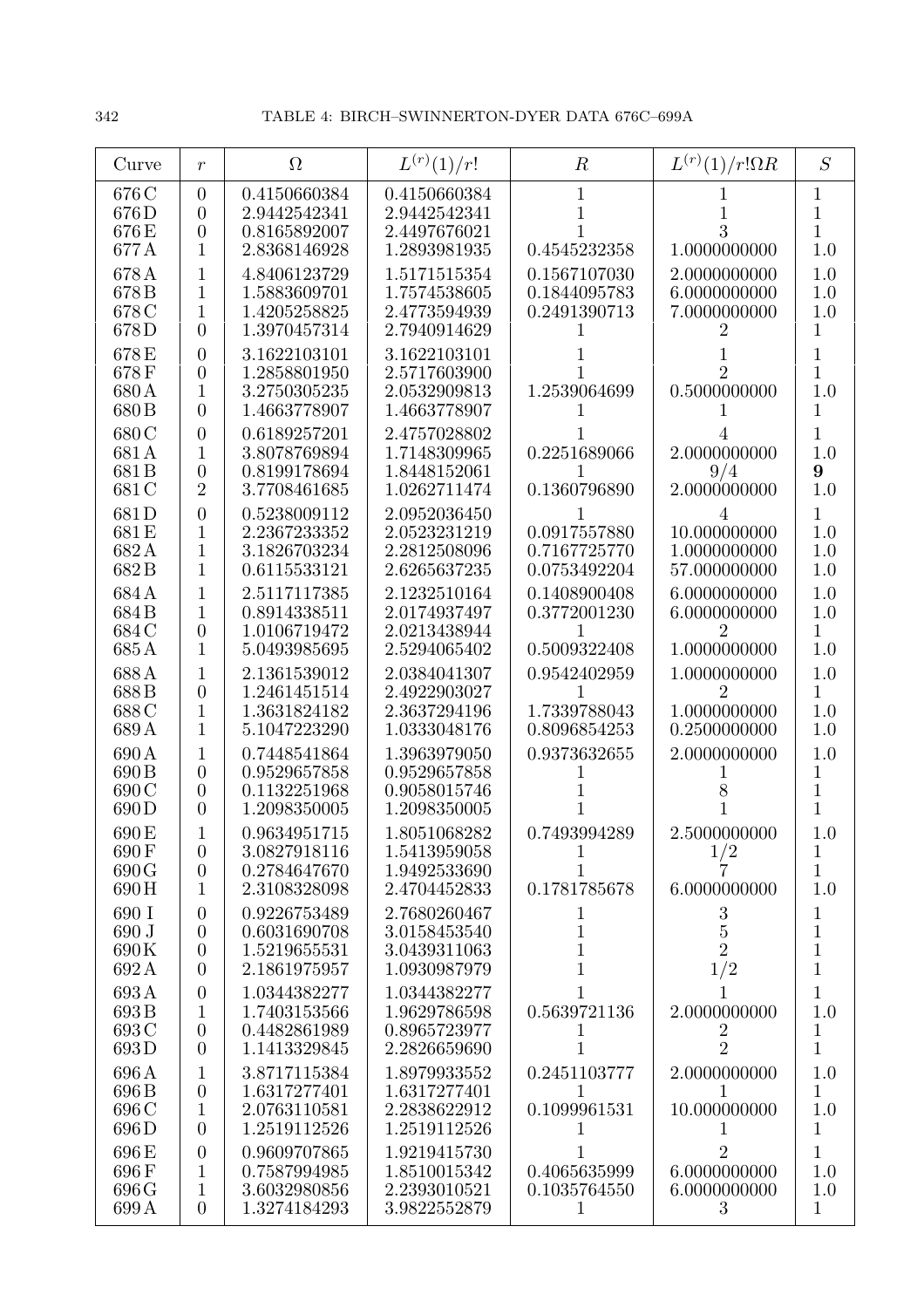| Curve                                        | $\boldsymbol{r}$                                                     | $\Omega$                                                     | $L^{(r)}(1)/r!$                                              | $\boldsymbol{R}$                                             | $L^{(r)}(1)/r!\Omega R$                                      | S                                                  |
|----------------------------------------------|----------------------------------------------------------------------|--------------------------------------------------------------|--------------------------------------------------------------|--------------------------------------------------------------|--------------------------------------------------------------|----------------------------------------------------|
| 700 A<br>700 B<br>700 C<br>700 D             | $\theta$<br>$\overline{0}$<br>1<br>1                                 | 0.6011899261<br>2.2739538827<br>4.3423658689<br>0.6956459498 | 1.2023798523<br>2.2739538827<br>2.1348487950<br>1.5021159277 | 0.1638775466<br>0.0359885161                                 | 3.0000000000<br>60.000000000                                 | 1<br>1<br>1.0<br>1.0                               |
| $700\,\mathrm{E}$<br>700 F<br>700 G<br>700 H | $\mathbf 1$<br>1<br>$\mathbf{1}$<br>$\theta$                         | 0.7139819035<br>1.9419650532<br>3.1315375430<br>1.5965120710 | 2.1110581354<br>2.1076136836<br>1.4807661532<br>1.5965120710 | 0.9855796648<br>0.3617664970<br>0.0788093246                 | 3.0000000000<br>3.0000000000<br>6.0000000000                 | 1.0<br>1.0<br>1.0<br>1                             |
| 700 I<br>700 J<br>701 A<br>702 A             | $\overline{0}$<br>$\overline{0}$<br>$\theta$<br>1                    | 1.0169430919<br>1.4004661640<br>4.5057330241<br>1.2959189179 | 1.0169430919<br>2.8009323281<br>4.5057330241<br>1.6511976366 | 0.6370759828                                                 | $\overline{2}$<br>2.0000000000                               | 1<br>$\overline{1}$<br>$\mathbf{1}$<br>1.0         |
| 702 B<br>702 C<br>702 D<br>702 E             | 1<br>$\theta$<br>$\overline{0}$<br>$\theta$                          | 3.6218545346<br>1.5516100045<br>1.0950637552<br>1.1045333203 | 1.5825343783<br>1.5516100045<br>1.0950637552<br>0.7363555469 | 0.4369403473<br>1                                            | 1.0000000000<br>2/3                                          | 1.0<br>1<br>1<br>1                                 |
| 702 F<br>702 G<br>702 H<br>702 I             | $\overline{0}$<br>$\overline{0}$<br>$\mathbf{1}$<br>$\overline{0}$   | 1.1196604817<br>1.6442531135<br>4.4173331953<br>2.7852340926 | 1.1196604817<br>1.6442531135<br>1.6516890684<br>2.7852340926 | 3.3651981768<br>1                                            | 0.1111111111<br>1                                            | 1<br>1<br>1.0<br>1                                 |
| $702$ J<br>702K<br>702 L<br>702M             | $\overline{0}$<br>1<br>1<br>1                                        | 0.2651042420<br>2.9521289967<br>1.6844372293<br>0.7927472332 | 2.9161466624<br>2.6395534641<br>2.6868354521<br>2.6131420167 | 0.0425770765<br>0.0531697947<br>0.0578300306                 | 11<br>21.000000000<br>30.000000000<br>57.000000000           | 1<br>1.0<br>1.0<br>1.0                             |
| 702 N<br>702 O<br>702 P<br>703 A             | $\theta$<br>$\overline{0}$<br>$\overline{0}$<br>$\theta$             | 2.4387240231<br>2.3848948730<br>0.4731564099<br>1.0265530673 | 2.4387240231<br>2.3848948730<br>2.8389384593<br>2.0531061346 | 1<br>1                                                       | 6<br>$\overline{2}$                                          | 1<br>$\mathbf 1$<br>$\overline{1}$<br>$\mathbf{1}$ |
| 703 B<br>704 A<br>704 B<br>704 C             | 1<br>1<br>1<br>$\overline{0}$                                        | 1.7712720083<br>4.4873325290<br>3.8045730058<br>2.4683463702 | 1.1006854340<br>2.2759885635<br>2.0086088735<br>2.4683463702 | 0.3107048011<br>0.5072030095<br>0.5279459404                 | 2.0000000000<br>1.0000000000<br>1.0000000000                 | 1.0<br>1.0<br>1.0<br>1                             |
| 704D<br>704 E<br>704 F<br>704 G              | $\theta$<br>$\theta$<br>$\theta$<br>$\overline{0}$                   | 1.7069125392<br>3.0069924701<br>2.1595534099<br>1.3006681580 | 1.7069125392<br>3.0069924701<br>2.1595534099<br>1.3006681580 | $\mathbf{1}$<br>$\mathbf 1$<br>$\mathbf 1$                   | $\mathbf 1$<br>$\mathbf 1$<br>$\mathbf 1$                    | $\mathbf{1}$<br>$\mathbf 1$<br>$\mathbf{1}$        |
| 704 H<br>704 I<br>704 J<br>704K              | $\boldsymbol{0}$<br>$\boldsymbol{0}$<br>$\mathbf{1}$<br>$\mathbf{1}$ | 2.6129403750<br>1.1705612909<br>5.1103236666<br>2.0630782447 | 2.6129403750<br>1.1705612909<br>2.2490865778<br>1.8879135472 | $\mathbf 1$<br>1<br>0.4401064834<br>0.9150954658             | $\mathbf 1$<br>1<br>1.0000000000<br>1.0000000000             | 1<br>$\overline{1}$<br>1.0<br>1.0                  |
| 704 L<br>705 A<br>705 B<br>705 C             | $\mathbf 1$<br>$\mathbf{1}$<br>$\mathbf{1}$<br>$\overline{0}$        | 1.6188133885<br>0.8998713610<br>0.7197724152<br>2.2422368953 | 1.4443889285<br>1.6952055621<br>1.2855968706<br>1.4948245969 | 0.2974172191<br>0.9419154979<br>0.1190743855<br>1            | 3.0000000000<br>2.0000000000<br>15.000000000<br>2/3          | 1.0<br>1.0<br>1.0<br>$\mathbf{1}$                  |
| 705 D<br>$705\,\mathrm{E}$<br>705 F<br>706 A | $\mathbf{1}$<br>$\mathbf{1}$<br>$\boldsymbol{0}$<br>$\mathbf{1}$     | 2.3563327671<br>3.5400966154<br>3.3938962532<br>2.4288257338 | 2.7399409039<br>1.6577969123<br>2.5454221899<br>1.9200718399 | 1.1627987957<br>0.0936582863<br>1<br>0.7905350364            | 1.0000000000<br>5.0000000000<br>3/4<br>1.0000000000          | 1.0<br>1.0<br>$\mathbf{1}$<br>1.0                  |
| 706 B<br>706 C<br>706 D<br>707 A             | 1<br>1<br>1<br>$\overline{2}$                                        | 1.2043004068<br>2.9766469907<br>2.6150443165<br>4.3145192962 | 2.6991718144<br>2.6216013820<br>2.3202308347<br>0.9738513460 | 0.0974468626<br>1.7614459425<br>0.3549050117<br>0.1128574563 | 23.000000000<br>0.5000000000<br>2.5000000000<br>2.0000000000 | 1.0<br>1.0<br>1.0<br>1.0                           |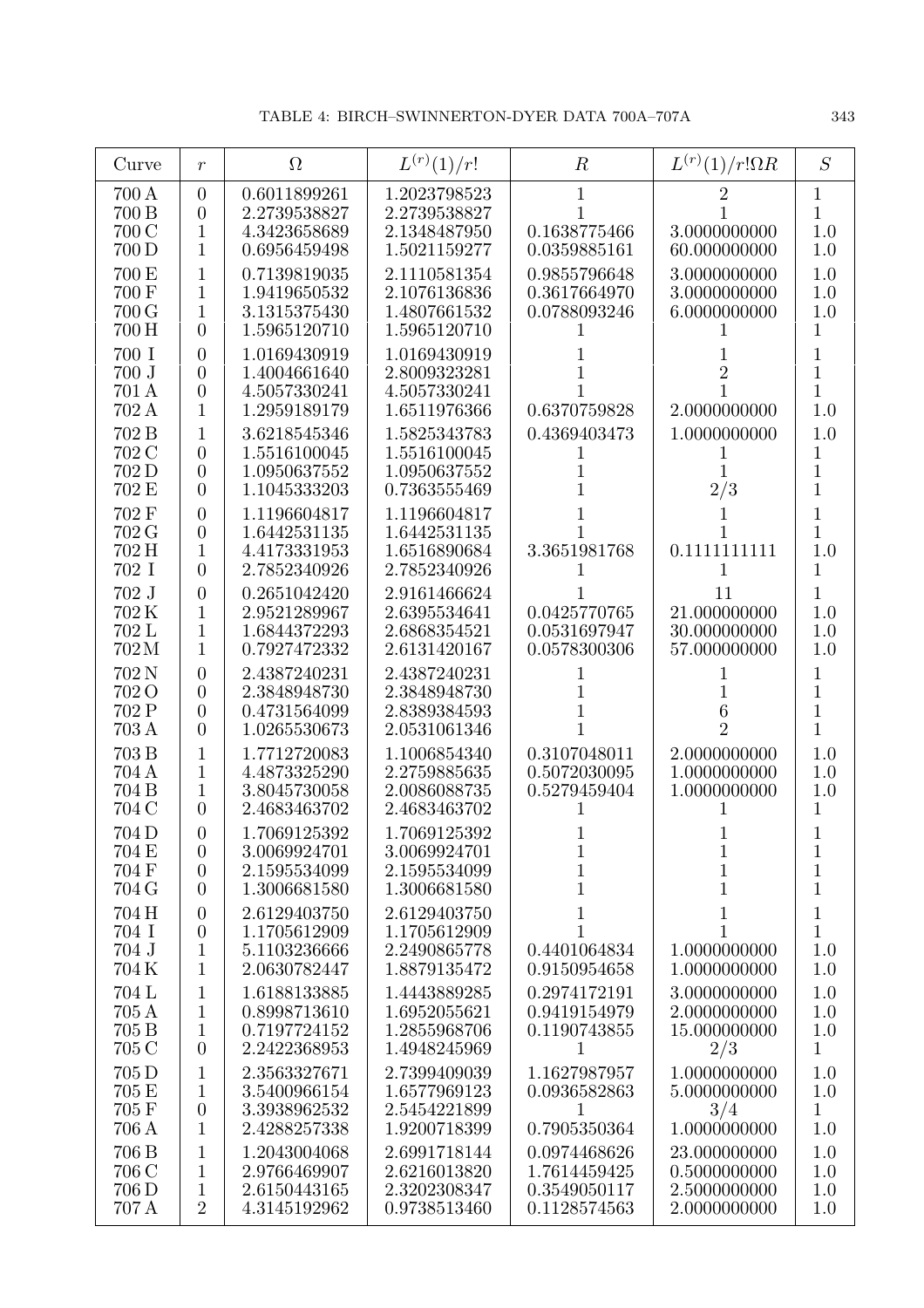| Curve                           | $\,r$                                                                | $\Omega$                                                     | $L^{(r)}(1)/r!$                                              | $\boldsymbol{R}$                                             | $L^{(r)}(1)/r!\Omega R$                                      | S                                          |
|---------------------------------|----------------------------------------------------------------------|--------------------------------------------------------------|--------------------------------------------------------------|--------------------------------------------------------------|--------------------------------------------------------------|--------------------------------------------|
| 708A<br>709 A<br>710A<br>710B   | $\boldsymbol{0}$<br>$\overline{2}$<br>$\mathbf{1}$<br>1              | 2.0619546003<br>4.0733289400<br>2.1059977182<br>1.7560060271 | 1.0309773002<br>1.0537016538<br>1.5321809045<br>2.4992935440 | 0.2586831727<br>0.1818830205<br>0.0418612650                 | 1/2<br>1.0000000000<br>4.0000000000<br>34.000000000          | 1<br>$1.0\,$<br>1.0<br>1.0                 |
| 710C<br>710D<br>711A<br>711B    | 1<br>$\overline{0}$<br>1<br>1                                        | 3.1589551069<br>1.1567437634<br>2.5535933872<br>1.7397204637 | 2.5747640635<br>2.3134875269<br>2.5771593912<br>1.4841485905 | 0.0582191619<br>0.5046142828<br>0.4265480063                 | 14.000000000<br>2<br>2.0000000000<br>2.0000000000            | 1.0<br>1<br>$1.0\,$<br>1.0                 |
| 711 C<br>712A<br>713A<br>714 A  | $\overline{0}$<br>$\overline{0}$<br>1<br>1                           | 2.3245918204<br>2.0050824245<br>4.2159507277<br>0.8814893885 | 2.3245918204<br>1.0025412123<br>2.7924101607<br>1.5642040390 | 0.6623441167<br>1.7745012696                                 | 1/2<br>1.0000000000<br>1.0000000000                          | 1<br>1<br>1.0<br>1.0                       |
| 714B<br>714C<br>714D<br>714 E   | $\overline{0}$<br>$\overline{0}$<br>1<br>$\overline{0}$              | 0.9622645215<br>0.2171317499<br>2.6839654336<br>0.3477949055 | 0.9622645215<br>1.0856587497<br>1.3951533217<br>2.4345643386 | 0.5198104656                                                 | 5<br>1.0000000000                                            | 1<br>$\overline{1}$<br>1.0<br>1            |
| 714F<br>714 G<br>714H<br>714 I  | 1<br>$\overline{0}$<br>$\overline{0}$<br>$\overline{0}$              | 1.9409723197<br>0.6275698389<br>2.5311266382<br>0.8643306617 | 2.4625037273<br>1.8827095167<br>2.5311266382<br>2.5929919852 | 0.8457973022                                                 | 1.5000000000<br>3                                            | 1.0<br>1<br>1<br>$\overline{1}$            |
| 715A<br>715B<br>718A<br>718 B   | 1<br>1<br>$\overline{0}$<br>$\overline{2}$                           | 3.5289602069<br>0.6975196333<br>0.9761894668<br>3.6847793558 | 1.5787090658<br>1.2547951053<br>0.9761894668<br>1.2517811528 | 1.3420744128<br>0.0856637506<br>0.1698583595                 | 0.3333333333<br>21.000000000<br>2.0000000000                 | 1.0<br>1.0<br>1<br>1.0                     |
| 718C<br>720 A<br>720 B<br>720 C | 1<br>1<br>$\overline{0}$<br>$\overline{0}$                           | 2.5755975942<br>2.7175526609<br>0.8280154410<br>2.9317714525 | 2.6764950054<br>2.0753361001<br>1.6560308820<br>1.4658857262 | 0.0865978641<br>0.3818391691                                 | 12.000000000<br>2.0000000000<br>$\overline{2}$<br>1/2        | 1.0<br>1.0<br>1<br>1                       |
| 720D<br>720 E<br>720F<br>720 G  | $\overline{0}$<br>1<br>$\boldsymbol{0}$<br>1                         | 3.4281037645<br>1.4374984153<br>0.7101221744<br>1.1463561696 | 1.7140518822<br>2.1527060376<br>1.4202443487<br>2.1771249053 | 1.4975362857<br>0.3165282837                                 | 1/2<br>1.0000000000<br>$\overline{2}$<br>6.0000000000        | 1<br>1.0<br>1<br>$1.0\,$                   |
| 720H<br>720 I<br>720 J<br>722A  | $\overline{0}$<br>$\overline{0}$<br>$\mathbf{1}$                     | 1.6172770870<br>3.2613074970<br>0.9676241149<br>0.5289503653 | 2.1029661686<br>1.6306537485<br>1.9352482298<br>1.8191706374 | 0.3250782110<br>10.317625755                                 | 4.0000000000<br>$\frac{1}{2}$<br>0.3333333333                | 1.0<br>1<br>$\overline{1}$<br>1.0          |
| 722B<br>722 C<br>722D<br>722 E  | $\mathbf 1$<br>$\boldsymbol{0}$<br>$\boldsymbol{0}$<br>$\mathbf{1}$  | 1.5826710943<br>0.5404948479<br>0.6600950502<br>0.2759017297 | 1.1653365368<br>1.0809896957<br>3.9605703013<br>2.5648119356 | 0.3681549947<br>T<br>0.7746755637                            | 2.0000000000<br>$\overline{2}$<br>6<br>12.000000000          | 1.0<br>1<br>$\mathbf{1}$<br>1.0            |
| 722F<br>723A<br>723B<br>725A    | $\mathbf 1$<br>1<br>1<br>$\mathbf{1}$                                | 3.2014095799<br>3.4502808494<br>1.7498147728<br>2.5453515525 | 2.5300549410<br>1.2092337952<br>2.1513753427<br>2.6227061923 | 0.2634313498<br>0.7009480376<br>1.2294874727<br>2.0607811048 | 3.0000000000<br>0.5000000000<br>1.0000000000<br>0.5000000000 | 1.0<br>1.0<br>1.0<br>1.0                   |
| 726A<br>726 B<br>726 C<br>726D  | $\mathbf{1}$<br>$\boldsymbol{0}$<br>$\boldsymbol{0}$<br>$\mathbf{1}$ | 2.0448157422<br>0.2420836944<br>1.3230677871<br>3.5176356020 | 1.4899240842<br>0.9683347776<br>1.3230677871<br>1.7815333279 | 0.7286348855<br>1<br>0.0633072015                            | 1.0000000000<br>4<br>8.0000000000                            | 1.0<br>$\mathbf 1$<br>$\mathbf{1}$<br>1.0  |
| 726E<br>726F<br>726 G<br>726H   | 1<br>$\overline{0}$<br>1<br>$\overline{0}$                           | 0.5670099361<br>0.6987232202<br>1.0589008371<br>0.9428381419 | 1.7173298337<br>2.0961696607<br>2.4891357710<br>2.8285144257 | 0.3028747336<br>1<br>0.0391779803<br>1                       | 10.000000000<br>3<br>60.000000000<br>3                       | 1.0<br>$\mathbf{1}$<br>1.0<br>$\mathbf{1}$ |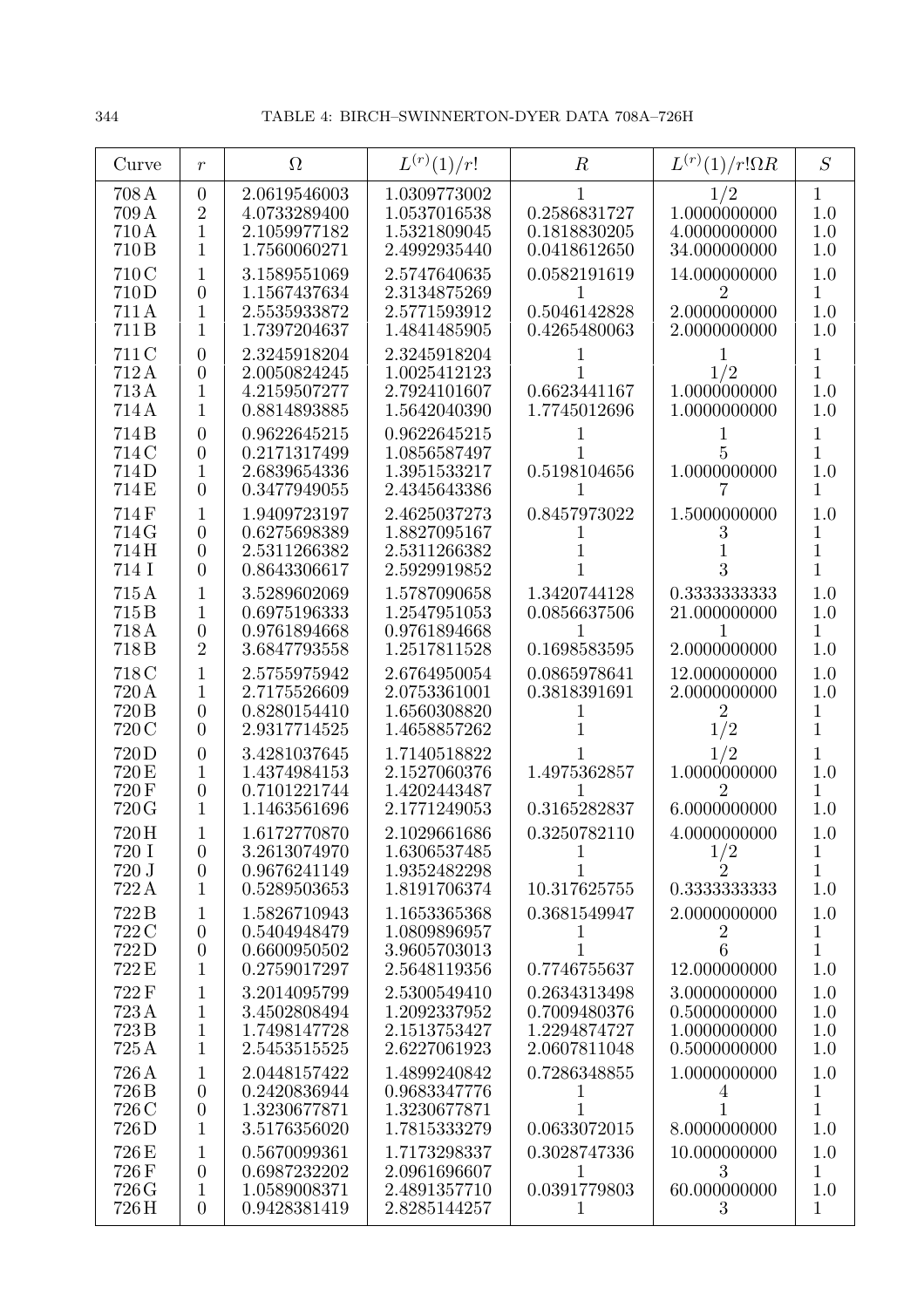| Curve                                   | $\mathfrak{r}$                                                          | $\Omega$                                                                     | $L^{(r)}(1)/r!$                                                              | $\boldsymbol{R}$                                             | $L^{(r)}(1)/r!\Omega R$                                        | S                                                         |
|-----------------------------------------|-------------------------------------------------------------------------|------------------------------------------------------------------------------|------------------------------------------------------------------------------|--------------------------------------------------------------|----------------------------------------------------------------|-----------------------------------------------------------|
| 726 I<br>728 A<br>728 <sub>B</sub>      | $\overline{0}$<br>$\theta$<br>$\theta$                                  | 0.3723785106<br>1.3003620819<br>0.6814404408                                 | 2.9790280849<br>1.3003620819<br>2.7257617631                                 | 1                                                            |                                                                | 1<br>$\mathbf 1$<br>1                                     |
| 728 C<br>728D<br>730 A<br>730 B         | $\mathbf{1}$<br>1<br>$\theta$<br>$\theta$                               | 0.8260062433<br>2.2030843903<br>0.8825509340<br>0.9049726844                 | 2.0890611620<br>1.6802562364<br>0.8825509340<br>0.3016575615                 | 0.4215184367<br>0.1271139260<br>1                            | 6.0000000000<br>6.0000000000<br>1/3                            | 1.0<br>1.0<br>1<br>$\mathbf 1$                            |
| 730 C<br>730D<br>730 E<br>730F<br>730 G | $\overline{0}$<br>$\overline{0}$<br>$\overline{0}$<br>$\mathbf{1}$<br>1 | 2.0285045409<br>1.1089286592<br>1.7926088874<br>2.5571125379<br>3.3565977387 | 2.0285045409<br>1.1089286592<br>1.7926088874<br>1.7537639412<br>1.1443062568 | 1<br>0.3429188030<br>0.3409125388                            | 2.0000000000<br>1.0000000000                                   | $\overline{1}$<br>1<br>$\mathbf 1$<br>1.0<br>1.0          |
| 730H<br>730 I<br>730 J<br>730K          | $\overline{0}$<br>1<br>1<br>$\theta$                                    | 1.7236786394<br>3.5781506698<br>1.1012771596<br>3.2768778391                 | 1.7236786394<br>2.5255155328<br>2.6051012065<br>3.2768778391                 | 0.1008308388<br>0.0375480527                                 | 7.0000000000<br>63.000000000                                   | 1<br>1.0<br>1.0<br>1                                      |
| 731 A<br>732A<br>732B<br>732 C          | 1<br>$\overline{0}$<br>$\mathbf{1}$<br>$\mathbf{1}$                     | 2.8737517466<br>3.2997896421<br>2.7343523122<br>2.6755394130                 | 2.8068624879<br>1.6498948210<br>1.9306520942<br>2.2682272678                 | 0.9767240651<br>1<br>0.1176788183<br>0.1883921057            | 1.0000000000<br>1/2<br>6.0000000000<br>4.5000000000            | 1.0<br>1<br>1.0<br>1.0                                    |
| 733A<br>734A<br>735A<br>735 B           | $\theta$<br>$\overline{0}$<br>$\overline{0}$<br>$\theta$                | 1.6195086138<br>1.3368249040<br>1.4373759725<br>0.2066678812                 | 1.6195086138<br>3.3420622601<br>1.4373759725<br>0.4133357625                 |                                                              | 1<br>5/2<br>2                                                  | 1<br>1<br>$\mathbf 1$<br>$\mathbf{1}$                     |
| 735 C<br>735D<br>735E<br>735F           | $\mathbf{1}$<br>$\overline{0}$<br>$\mathbf{1}$<br>$\mathbf{1}$          | 2.5974756723<br>0.7149316291<br>1.2066457006<br>1.2882643756                 | 1.7905882921<br>1.4298632582<br>1.6631875266<br>1.4518853833                 | 0.3446785491<br>2.7567123073<br>0.0134167723                 | 2.0000000000<br>$\overline{2}$<br>0.5000000000<br>84.000000000 | 1.0<br>$\mathbf 1$<br>1.0<br>1.0                          |
| 737A<br>738 A<br>738B<br>738 C          | 1<br>1<br>$\theta$<br>$\theta$                                          | 0.8056517670<br>1.3681269310<br>0.4498240118<br>1.5977768394                 | 1.4537684161<br>1.6904101465<br>0.8996480237<br>1.5977768394                 | 0.1503718765<br>0.6177826444                                 | 12.000000000<br>2.0000000000                                   | 1.0<br>1.0<br>1<br>1                                      |
| 738D<br>738 E<br>738F<br>738 G          | $\mathbf{1}$<br>$\mathbf{1}$<br>$\overline{0}$                          | 1.6152729786<br>2.0318963871<br>1.7902683597<br>0.9655401711                 | 1.6730284056<br>2.7547337823<br>2.6751400081<br>2.8966205133                 | 0.2589389577<br>0.1355745204<br>0.0339606273<br>$\mathbf{I}$ | 4.0000000000<br>10.000000000<br>44.000000000<br>3              | 1.0<br>1.0<br>1.0<br>$\mathbf{1}$                         |
| 738H<br>738 I<br>738 J<br>739 A         | $\theta$<br>$\boldsymbol{0}$<br>$\boldsymbol{0}$<br>$\theta$            | 0.4071435598<br>2.5773335958<br>1.1131778064<br>3.6774435209                 | 2.8500049188<br>2.5773335958<br>2.2263556127<br>3.6774435209                 | 1<br>$\mathbf 1$<br>$\mathbf{1}$<br>1                        | 1<br>$\overline{2}$<br>$\mathbf{1}$                            | $\mathbf 1$<br>$\mathbf 1$<br>$\mathbf{1}$<br>$\mathbf 1$ |
| 740 A<br>740 B<br>740 C<br>741 A        | $\theta$<br>1<br>$\mathbf{1}$<br>$\overline{0}$                         | 0.4224994326<br>1.3678317161<br>2.0445936737<br>1.8564415480                 | 2.5349965954<br>2.3309157286<br>2.0073801537<br>1.8564415480                 | 1<br>0.8520476975<br>0.0818165886<br>1                       | 6<br>2.0000000000<br>12.000000000<br>$\mathbf{I}$              | 1<br>1.0<br>1.0<br>$\mathbf 1$                            |
| 741B<br>741 C<br>741D<br>741 E          | $\theta$<br>$\theta$<br>$\boldsymbol{0}$<br>$\mathbf{1}$                | 0.4119061199<br>0.2794796202<br>0.1985518805<br>2.6257324397                 | 1.2357183596<br>3.0742758221<br>3.9710376102<br>2.2064827886                 | 1<br>1<br>1<br>0.1050412999                                  | 3<br>11<br>20<br>8.0000000000                                  | 1<br>$\mathbf 1$<br>$\mathbf{1}$<br>1.0                   |
| 742 A<br>742 B<br>742 C<br>742D         | 1<br>$\overline{0}$<br>$\theta$<br>$\overline{0}$                       | 4.0625082193<br>2.0545031092<br>0.7444499769<br>0.2649897578                 | 1.6214759738<br>2.0545031092<br>1.4888999537<br>2.1199180628                 | 0.1995658699<br>1<br>$\mathbf 1$<br>$\mathbf{1}$             | 2.0000000000<br>$\perp$<br>$\sqrt{2}$<br>8                     | 1.0<br>1<br>$\mathbf{1}$<br>$\mathbf{1}$                  |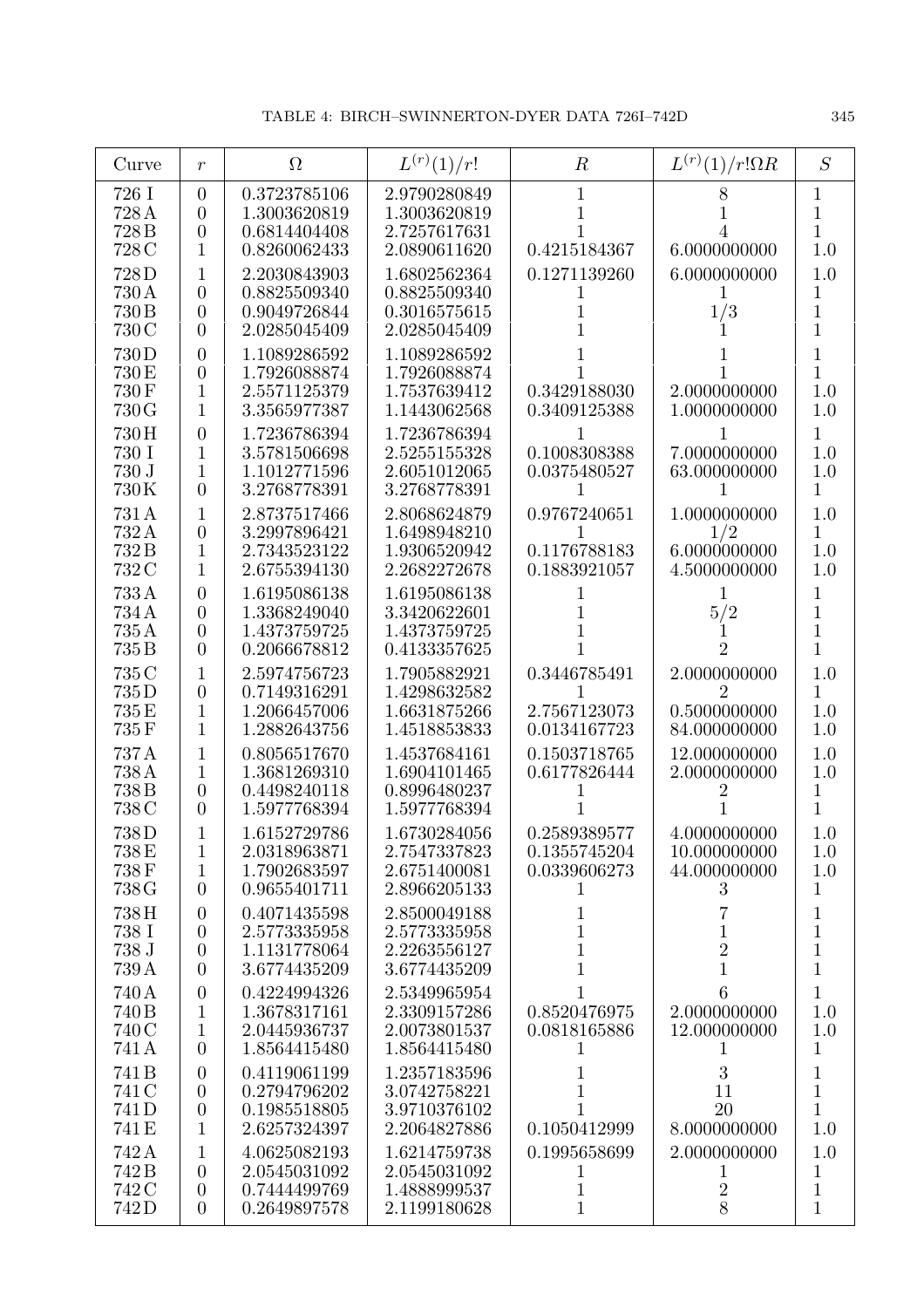| Curve                                       | $\boldsymbol{r}$                                                     | $\Omega$                                                     | $L^{(r)}(1)/r!$                                              | $\boldsymbol{R}$                                  | $L^{(r)}(1)/r!\Omega R$                               | S                                          |
|---------------------------------------------|----------------------------------------------------------------------|--------------------------------------------------------------|--------------------------------------------------------------|---------------------------------------------------|-------------------------------------------------------|--------------------------------------------|
| 742 E<br>742F<br>742 G<br>744 A             | $\mathbf{1}$<br>$\overline{0}$<br>1<br>1                             | 0.5772565826<br>0.8960291889<br>2.1897835762<br>2.4148251947 | 1.9175643082<br>3.5841167558<br>2.5093311207<br>1.9176814067 | 0.3321857846<br>0.0572963271<br>0.1985321143      | 10.000000000<br>4<br>20.000000000<br>4.0000000000     | 1.0<br>1<br>1.0<br>1.0                     |
| 744B<br>744 C<br>744D<br>744 E              | $\overline{0}$<br>$\mathbf{1}$<br>$\overline{0}$<br>$\overline{0}$   | 1.1678014455<br>1.9190973642<br>0.4891399315<br>0.9794154660 | 1.7517021682<br>2.2681277304<br>1.9565597260<br>0.9794154660 | 0.0738670095                                      | 3/2<br>16.000000000                                   | 1<br>1.0<br>1<br>$\overline{1}$            |
| 744F<br>744 G<br>747 A<br>747B              | $\mathbf{1}$<br>1<br>1<br>$\overline{0}$                             | 1.9869542434<br>3.0362477634<br>1.7571979728<br>4.5044550320 | 1.9646208882<br>2.3164305927<br>1.4144734403<br>2.2522275160 | 0.0823966671<br>0.0635771181<br>1.6099192716<br>1 | 12.000000000<br>12.000000000<br>0.5000000000<br>1/2   | 1.0<br>1.0<br>1.0<br>$\mathbf{1}$          |
| 747 C<br>747 <sub>D</sub><br>747 E<br>748 A | 1<br>1<br>1<br>$\overline{0}$                                        | 0.5060273272<br>2.2599386817<br>1.8087956133<br>0.5058218300 | 2.5853819361<br>2.7052674428<br>1.5131984023<br>3.0349309803 | 2.5545872695<br>1.1970534708<br>0.4182889408      | 2.0000000000<br>1.0000000000<br>2.0000000000<br>6     | 1.0<br>1.0<br>1.0<br>1                     |
| 749 A<br>752A<br>753A<br>753B               | 1<br>1<br>$\boldsymbol{0}$<br>$\overline{0}$                         | 1.6335946125<br>2.1590990894<br>1.6329306908<br>2.8471750728 | 1.6287624673<br>2.1778815538<br>3.2658613816<br>1.8981167152 | 0.4985210084<br>1.0086992137                      | 2.0000000000<br>1.0000000000<br>$\overline{2}$<br>2/3 | 1.0<br>1.0<br>1<br>$\mathbf{1}$            |
| 753 C<br>754A<br>754 B<br>754 C             | 1<br>$\overline{0}$<br>1<br>1                                        | 2.6391949788<br>2.4638722502<br>1.0757562718<br>3.0286050243 | 2.1958740551<br>1.6425815001<br>1.9362290724<br>1.2261926627 | 0.2080060466<br>0.4499692735<br>0.8097408892      | 4.0000000000<br>2/3<br>4.0000000000<br>0.5000000000   | 1.0<br>1<br>1.0<br>1.0                     |
| 754D<br>755 A<br>755B<br>755 C              | 1<br>1<br>1<br>$\overline{0}$                                        | 1.3796837741<br>2.7886799378<br>3.5020797733<br>2.1787770859 | 2.9335184328<br>1.9583126075<br>2.8444156107<br>1.0893885430 | 0.1181236232<br>0.7022364169<br>0.8122075438      | 18.000000000<br>1.0000000000<br>1.0000000000<br>1/2   | 1.0<br>1.0<br>1.0<br>1                     |
| 755D<br>755E<br>755F<br>756 A               | $\overline{0}$<br>$\overline{0}$<br>$\overline{0}$<br>$\overline{0}$ | 4.1290425737<br>5.0574520557<br>0.1545463751<br>1.7063838931 | 4.1290425737<br>5.0574520557<br>2.0091028768<br>1.7063838931 |                                                   | 13                                                    | 1<br>1<br>1<br>1                           |
| 756B<br>756 C<br>756D<br>756 E              | $\mathbf{1}$<br>$\overline{0}$<br>$\overline{0}$                     | 2.1611676117<br>1.8177688025<br>2.0527415348<br>2.0818495119 | 2.0476009778<br>2.1245818910<br>2.0527415348<br>2.0818495119 | 0.9474512605<br>0.3895951799<br>1                 | 1.0000000000<br>3.0000000000                          | 1.0<br>1.0<br>1<br>1                       |
| 756F<br>758 A<br>758B<br>759 A              | $\boldsymbol{0}$<br>1<br>$\boldsymbol{0}$<br>$\mathbf{1}$            | 1.2639024702<br>2.0017018367<br>0.9266980553<br>0.8052905555 | 1.2639024702<br>1.2248470767<br>3.7067922210<br>1.2941612047 | 0.3059514295<br>$\mathbf{I}$<br>1.6070736157      | 2.0000000000<br>4<br>1.0000000000                     | 1<br>1.0<br>$\mathbf{1}$<br>1.0            |
| 759B<br>760 A<br>760 B<br>760 C             | 1<br>$\overline{0}$<br>$\overline{0}$<br>$\overline{0}$              | 1.0932448414<br>2.6248441565<br>0.1879117839<br>1.4515241647 | 1.6306147760<br>2.6248441565<br>1.3153824873<br>2.9030483294 | 1.4915366753<br>T<br>1                            | 1.0000000000<br>$\overline{2}$                        | 1.0<br>1<br>$\mathbf{1}$<br>$\overline{1}$ |
| 760 D<br>760 E<br>762A<br>762B              | 1<br>$\mathbf{1}$<br>$\boldsymbol{0}$<br>$\overline{0}$              | 2.7369997770<br>2.6012959156<br>1.5128246531<br>0.4542920018 | 1.7874773125<br>2.2403249976<br>1.5128246531<br>1.8171680074 | 0.2176930286<br>1.7224683929                      | 3.0000000000<br>0.5000000000                          | 1.0<br>1.0<br>$\mathbf 1$<br>$\mathbf{1}$  |
| 762 C<br>762D<br>762 E<br>762F              | 1<br>1<br>1<br>$\overline{0}$                                        | 2.7594600422<br>3.6331443577<br>1.7475576222<br>0.9694108898 | 1.8102970129<br>2.5474201408<br>2.9286927531<br>2.9082326695 | 0.1640082648<br>0.0701161278<br>0.0253920855<br>1 | 4.0000000000<br>10.000000000<br>66.000000000<br>3     | 1.0<br>1.0<br>1.0<br>$\mathbf{1}$          |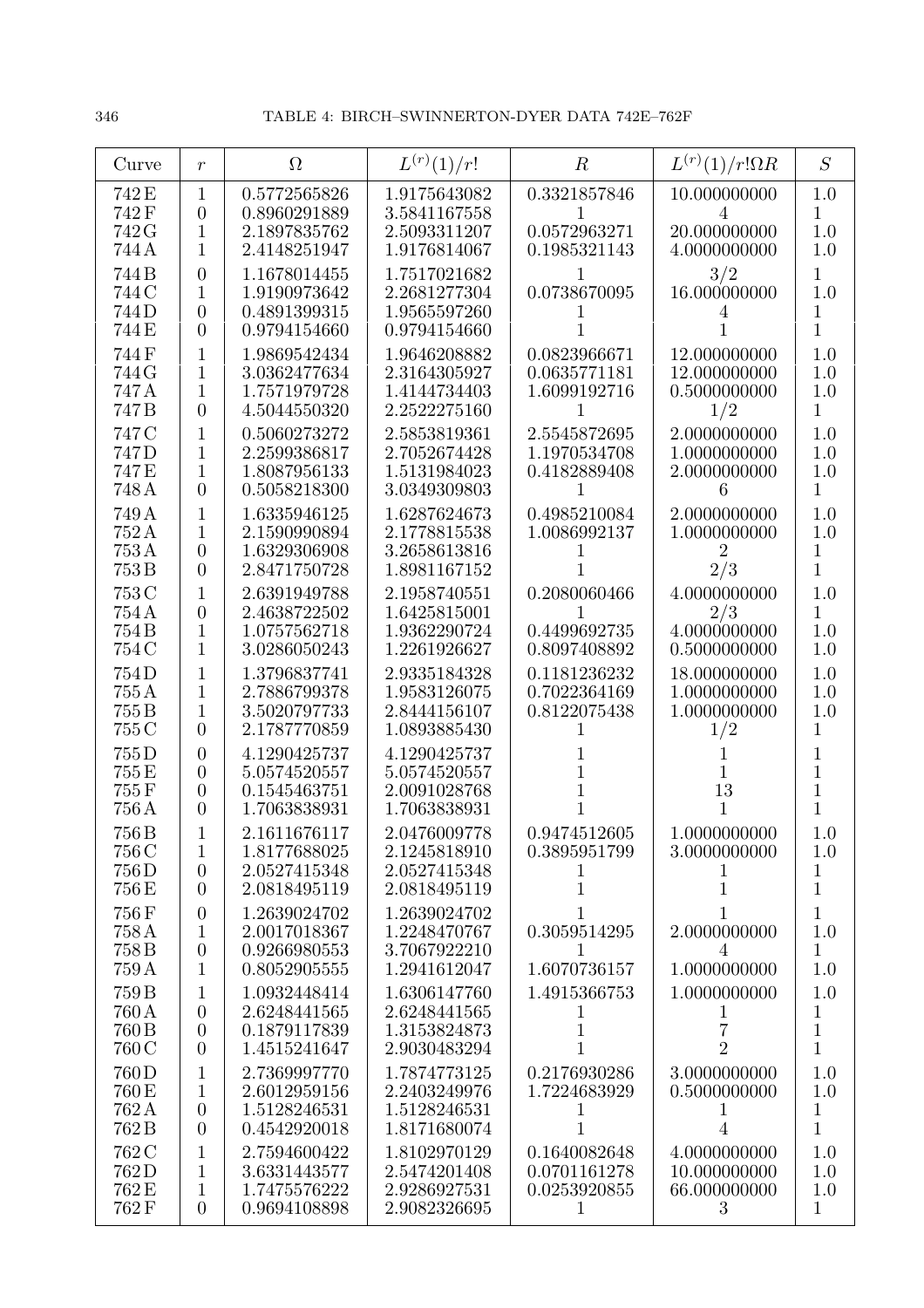| Curve                            | $\boldsymbol{r}$                                                         | $\Omega$                                                     | $L^{(r)}(1)/r!$                                              | $\boldsymbol{R}$                                             | $L^{(r)}(1)/r!\Omega R$                                        | S                                         |
|----------------------------------|--------------------------------------------------------------------------|--------------------------------------------------------------|--------------------------------------------------------------|--------------------------------------------------------------|----------------------------------------------------------------|-------------------------------------------|
| 762 G<br>763A<br>765A            | $\overline{0}$<br>1<br>$\overline{0}$                                    | 0.4859865783<br>3.2220719485<br>2.0616348322                 | 2.9159194697<br>1.2429317687<br>2.0616348322                 | 0.1285851453                                                 | 6<br>3.0000000000                                              | 1<br>1.0<br>1                             |
| 765B<br>765 C                    | $\overline{0}$<br>1                                                      | 1.1759321797<br>3.0783495607                                 | 1.1759321797<br>1.5493056096                                 | 0.5032909938                                                 | 1.0000000000                                                   | 1<br>1.0                                  |
| 766 A<br>768A<br>768B            | $\overline{0}$<br>1<br>1                                                 | 2.0523827032<br>4.3656747146<br>3.3463601247                 | 2.0523827032<br>1.9178228339<br>1.8962429969                 | 0.4392958613<br>0.5666583769                                 | 1.0000000000<br>1.0000000000                                   | 1<br>$1.0\,$<br>1.0                       |
| 768 C<br>768D<br>768E<br>768F    | $\overline{0}$<br>$\overline{0}$<br>$\overline{0}$<br>$\overline{0}$     | 2.1726561662<br>4.7324678729<br>1.5362999083<br>2.9074554322 | 2.1726561662<br>2.3662339365<br>1.5362999083<br>1.4537277161 |                                                              | 1<br>1/2<br>1/2                                                | $\mathbf 1$<br>1<br>$\mathbf 1$<br>1      |
| 768 G<br>768H<br>770 A<br>770 B  | 1<br>1<br>$\overline{0}$<br>$\overline{0}$                               | 3.0869981951<br>2.0558814521<br>1.6305047714<br>1.6894669604 | 2.3829930020<br>2.3075439492<br>1.6305047714<br>0.5631556535 | 0.3859725292<br>1.1224109964                                 | 2.0000000000<br>1.0000000000<br>1<br>1/3                       | 1.0<br>1.0<br>1<br>$\mathbf 1$            |
| 770 C<br>770D<br>770 E<br>770F   | $\overline{0}$<br>1<br>1<br>1                                            | 0.2245966433<br>1.3934589960<br>0.7940452690<br>1.1288970583 | 1.1229832167<br>1.3476401147<br>1.7753382914<br>2.3511646469 | 0.2417796502<br>2.2358149600<br>0.5206773792                 | 5<br>4.0000000000<br>1.0000000000<br>4.0000000000              | 1<br>1.0<br>$1.0\,$<br>$1.0\,$            |
| 770G<br>774A<br>774B<br>774 C    | $\overline{0}$<br>$\overline{0}$<br>$\overline{0}$<br>$\overline{0}$     | 1.8601556792<br>1.0875097482<br>1.5541356320<br>0.0950910435 | 1.8601556792<br>1.4500129977<br>1.5541356320<br>0.7607283478 |                                                              | 1<br>4/3<br>8                                                  | 1<br>1<br>$\overline{1}$<br>$\mathbf{1}$  |
| 774D<br>774E<br>774F<br>774 G    | 1<br>1<br>1<br>1                                                         | 0.4431002071<br>2.4922340340<br>2.4512293565<br>1.7182765282 | 1.7881748996<br>1.5855794875<br>2.7370287348<br>2.7922038752 | 1.0088998329<br>0.3181040516<br>0.4187228636<br>0.0677084429 | 4.0000000000<br>2.0000000000<br>2.6666666667<br>24.000000000   | 1.0<br>1.0<br>1.0<br>1.0                  |
| 774H<br>774 I<br>775A<br>775B    | $\overline{0}$<br>$\overline{0}$<br>1<br>$\overline{0}$                  | 0.4166411653<br>0.7011646252<br>2.3905216902<br>0.9454718718 | 2.9164881572<br>2.8046585008<br>2.2177911110<br>0.9454718718 | 0.4638717817                                                 | 2.0000000000                                                   | 1<br>1<br>1.0<br>1                        |
| 775 C<br>776 A<br>777 A<br>777B  | $\overline{0}$<br>$\mathbf{1}$<br>$\overline{0}$<br>$\overline{0}$       | 0.9912538890<br>3.7983234120<br>5.0397845548<br>0.3038812313 | 3.9650155558<br>2.1229515512<br>1.2599461387<br>0.6077624625 | 0.5589180596<br>1                                            | 1.0000000000<br>1/4<br>$\overline{2}$                          | 1.0<br>1<br>1                             |
| 777C<br>777D<br>777E<br>777F     | $\boldsymbol{0}$<br>1<br>$\mathbf 1$<br>$\mathbf{1}$                     | 0.6617332035<br>2.8360196315<br>0.7933334438<br>3.7264393331 | 1.3234664070<br>1.2399116897<br>2.8167539819<br>1.4653365029 | 1.7488055103<br>2.8404237877<br>0.1966134924                 | $\overline{2}$<br>0.2500000000<br>1.2500000000<br>2.0000000000 | $\mathbf 1$<br>1.0<br>1.0<br>1.0          |
| 777 G<br>780 A<br>780 B<br>780 C | 1<br>1<br>$\boldsymbol{0}$<br>$\mathbf{1}$                               | 1.5621913918<br>2.9965748479<br>0.3205650494<br>1.7695272041 | 2.1958152307<br>2.0100038393<br>1.6028252468<br>2.3706082461 | 0.0702799683<br>0.2235890354<br>1<br>0.1116403787            | 20.000000000<br>3.0000000000<br>5<br>12.000000000              | 1.0<br>1.0<br>1<br>1.0                    |
| 780D<br>781A<br>781 B<br>782A    | $\boldsymbol{0}$<br>$\boldsymbol{0}$<br>$\mathbf{1}$<br>$\mathbf{1}$     | 1.8390125650<br>0.8627373069<br>2.8846769626<br>2.5499874086 | 1.8390125650<br>0.8627373069<br>1.9767169681<br>1.4230642485 | 1<br>1<br>0.2284157514<br>1.1161343336                       | 1<br>1<br>3.0000000000<br>0.5000000000                         | $\mathbf 1$<br>$\mathbf{1}$<br>1.0<br>1.0 |
| 782B<br>782 C<br>782D<br>782 E   | $\boldsymbol{0}$<br>$\overline{0}$<br>$\boldsymbol{0}$<br>$\overline{0}$ | 0.8576115978<br>0.2690438605<br>3.8984248290<br>1.1016692094 | 2.5728347933<br>1.8833070233<br>3.8984248290<br>2.7541730235 | 1<br>1<br>$\mathbf 1$<br>$\mathbf 1$                         | $\boldsymbol{3}$<br>7<br>5/2                                   | 1<br>1<br>$\mathbf 1$<br>$\mathbf{1}$     |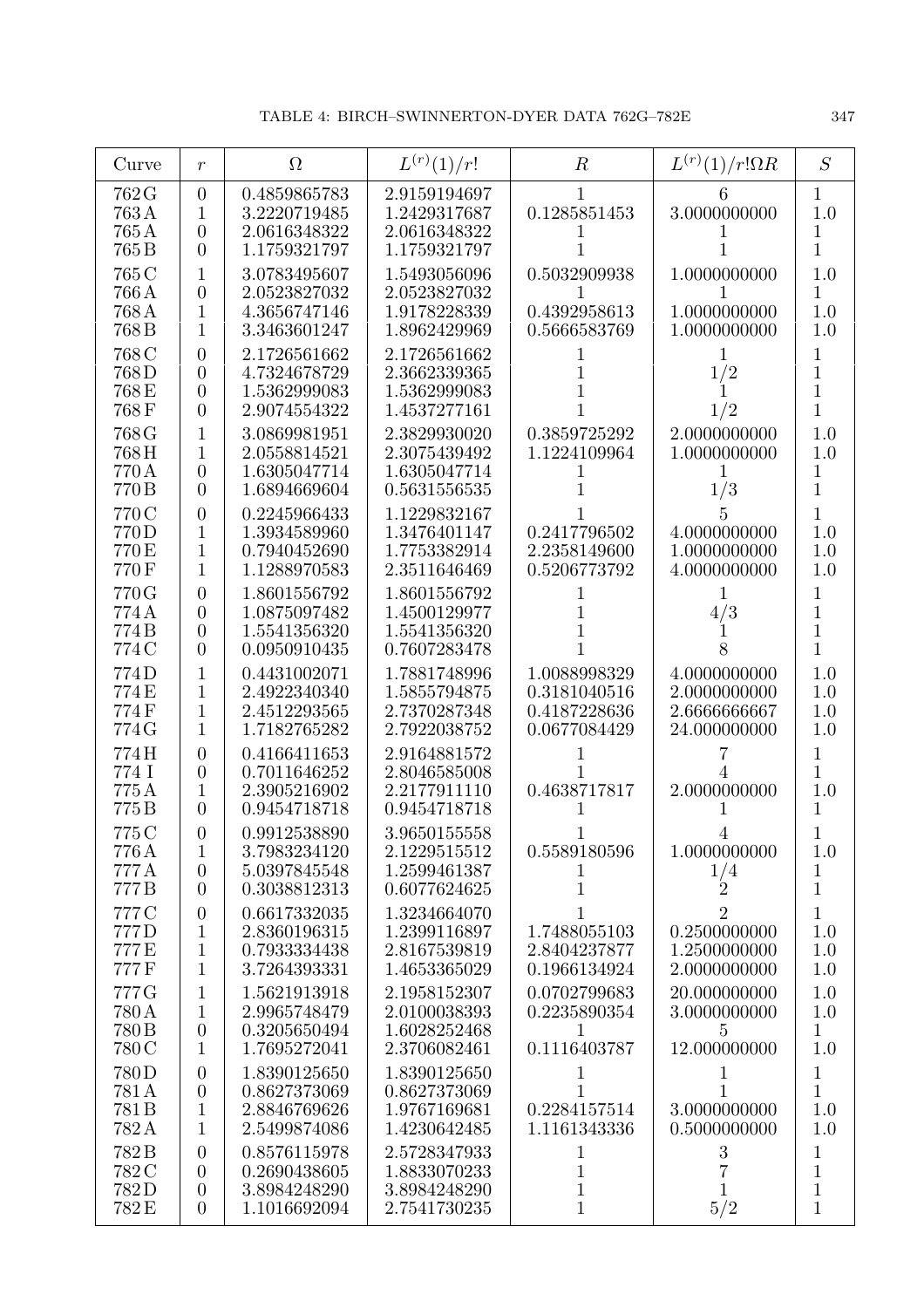| Curve                            | $\boldsymbol{r}$                                                   | $\Omega$                                                     | $L^{(r)}(1)/r!$                                              | $\boldsymbol{R}$                                             | $L^{(r)}(1)/r!\Omega R$                                      | S                                            |
|----------------------------------|--------------------------------------------------------------------|--------------------------------------------------------------|--------------------------------------------------------------|--------------------------------------------------------------|--------------------------------------------------------------|----------------------------------------------|
| 784 A<br>784 B<br>784 C<br>784D  | $\mathbf{1}$<br>1<br>$\theta$<br>$\overline{0}$                    | 2.3868312845<br>1.9041961437<br>1.3221927708<br>1.3459764274 | 2.3969872725<br>1.4763178646<br>1.3221927708<br>1.3459764274 | 1.0042550088<br>0.2584323871                                 | 1.0000000000<br>3.0000000000                                 | 1.0<br>1.0<br>1<br>1                         |
| 784 E<br>784 F<br>784 G<br>784 H | $\overline{0}$<br>$\overline{0}$<br>$\overline{0}$<br>$\mathbf{1}$ | 0.7166350909<br>2.9388051489<br>1.6482722736<br>2.5575309899 | 2.8665403635<br>2.9388051489<br>1.6482722736<br>2.2075638093 | 0.4315810479                                                 | 2.0000000000                                                 | 1<br>$\overline{1}$<br>$\overline{1}$<br>1.0 |
| 784 I<br>784 J<br>786 A<br>786 B | 1<br>1<br>$\mathbf{1}$<br>$\mathbf{1}$                             | 4.1466198122<br>1.1233153024<br>5.0581564923<br>3.0058818246 | 2.2889418179<br>1.7509775464<br>1.4518567044<br>1.4457554465 | 0.5520018525<br>0.3896896852<br>0.2870327770<br>0.2404877388 | 1.0000000000<br>4.0000000000<br>1.0000000000<br>2.0000000000 | 1.0<br>1.0<br>1.0<br>1.0                     |
| 786 C<br>786 D<br>786 E<br>786 F | 1<br>$\theta$<br>$\boldsymbol{0}$<br>$\overline{0}$                | 0.3058839233<br>0.6243670999<br>2.2980284444<br>4.1760155624 | 1.7237614871<br>0.6243670999<br>1.1490142222<br>1.3920051875 | 2.8176725807                                                 | 2.0000000000<br>1/2<br>1/3                                   | 1.0<br>1<br>$\mathbf 1$<br>1                 |
| 786 G<br>786 H<br>786 I<br>786 J | 1<br>1<br>$\overline{0}$<br>$\mathbf{1}$                           | 1.5009743618<br>2.4343976800<br>1.6451388054<br>1.5930966388 | 1.9166428447<br>1.8060854772<br>2.4677082081<br>2.5762182307 | 1.2769324337<br>0.0529930284<br>0.0770054092                 | 1.0000000000<br>14.000000000<br>3/2<br>21.000000000          | 1.0<br>1.0<br>1<br>1.0                       |
| 786K<br>786 L<br>786M<br>790 A   | 1<br>1<br>$\theta$<br>1                                            | 2.1879905064<br>2.1896861019<br>1.0935574545<br>2.7861735231 | 2.4916678812<br>2.9938328080<br>3.2806723636<br>2.4402283805 | 0.1897988035<br>0.0390640833<br>0.2189587583                 | 6.0000000000<br>35.000000000<br>3<br>4.0000000000            | 1.0<br>1.0<br>1<br>1.0                       |
| 791 A<br>791 B<br>791 C<br>792 A | $\overline{0}$<br>$\overline{0}$<br>$\mathbf{1}$<br>1              | 2.2117095243<br>0.9636216384<br>2.3695463432<br>1.4206345211 | 1.1058547621<br>0.4818108192<br>1.6526782132<br>2.1984987673 | 2.7898643434<br>1.5475470536                                 | 1/2<br>1/2<br>0.2500000000<br>1.0000000000                   | 1<br>$\mathbf 1$<br>1.0<br>1.0               |
| 792 B<br>792 C<br>792D<br>792 E  | $\overline{0}$<br>1<br>1<br>$\overline{0}$                         | 1.7214809982<br>3.2592957589<br>2.3650528515<br>1.0701000521 | 1.7214809982<br>2.2026699195<br>2.1181494566<br>2.1402001041 | T<br>0.3379058058<br>0.8956034345                            | 1<br>2.0000000000<br>1.0000000000<br>2                       | $\mathbf{1}$<br>1.0<br>1.0<br>1              |
| 792 F<br>792 G<br>793 A<br>794 A | $\theta$<br>$\overline{0}$<br>$\mathbf{1}$<br>$\overline{2}$       | 0.9557592918<br>0.9996484530<br>2.3803932304<br>4.3426433734 | 1.9115185836<br>0.9996484530<br>2.7443839416<br>1.2945419121 | 1<br>4.6116480361<br>0.1490499911                            | 1<br>0.2500000000<br>2.0000000000                            | $\mathbf{1}$<br>1.0<br>1.0                   |
| 794 B<br>794 C<br>794 D<br>795 A | 1<br>$\mathbf{1}$<br>$\mathbf{1}$<br>$\mathbf{1}$                  | 4.3358043302<br>2.0929914585<br>0.9328062669<br>3.5382943332 | 2.9800260413<br>2.6163624910<br>2.4030580639<br>2.4330443998 | 2.0619191834<br>0.2500117696<br>1.2880799311<br>1.3752639948 | 0.3333333333<br>5.0000000000<br>2.0000000000<br>0.5000000000 | 1.0<br>1.0<br>1.0<br>1.0                     |
| 795 B<br>795 C<br>795 D<br>797 A | $\theta$<br>$\boldsymbol{0}$<br>$\boldsymbol{0}$<br>1              | 0.6187438638<br>0.9180185975<br>1.5531710671<br>3.2937076036 | 0.6187438638<br>1.5300309959<br>2.3297566006<br>1.7511687923 | 1<br>1<br>1<br>0.5316709930                                  | $\mathbf{1}$<br>5/3<br>3/2<br>1.0000000000                   | 1<br>$\overline{1}$<br>1<br>1.0              |
| 798 A<br>798 B<br>798 C<br>798 D | $\mathbf{1}$<br>$\overline{0}$<br>$\mathbf{1}$<br>$\mathbf 1$      | 3.3055085609<br>1.6218747329<br>2.8121213632<br>1.3827775712 | 1.5173058616<br>1.6218747329<br>1.8270977124<br>1.8586019292 | 0.4590234252<br>1<br>0.1299444424<br>0.1344107663            | 1.0000000000<br>1<br>5.0000000000<br>10.000000000            | 1.0<br>1<br>1.0<br>1.0                       |
| 798 E<br>798 F<br>798 G<br>798 H | $\theta$<br>$\boldsymbol{0}$<br>1<br>$\mathbf{1}$                  | 1.5364303383<br>1.9304569995<br>1.1169891799<br>1.2821112156 | 1.5364303383<br>1.9304569995<br>2.5627859695<br>2.9833490048 | $\mathbf 1$<br>1<br>0.1529579704<br>0.0554024630             | 1<br>1<br>15.000000000<br>42.000000000                       | 1<br>$\mathbf{1}$<br>1.0<br>1.0              |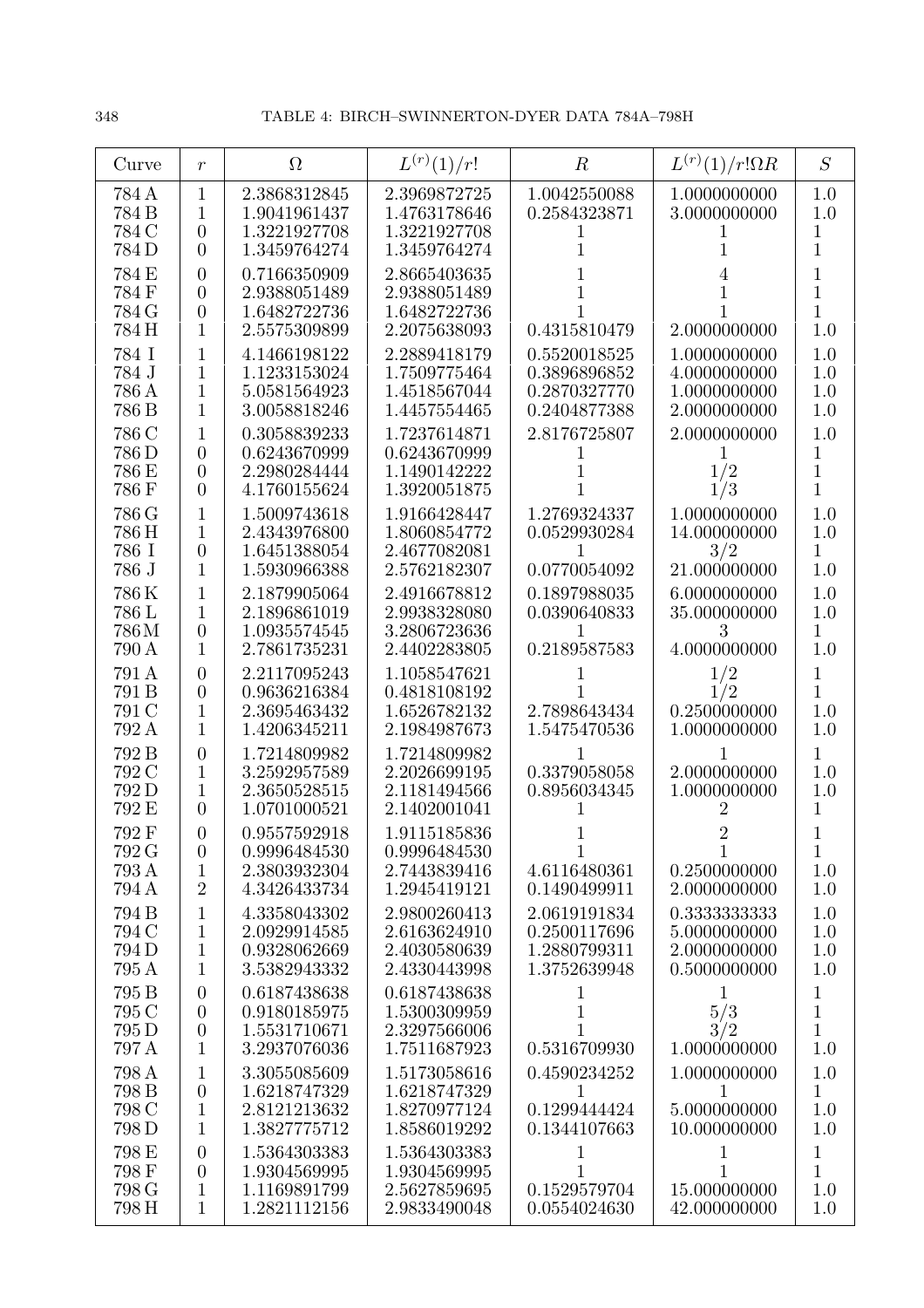| Curve                                     | $\boldsymbol{r}$                                                   | $\Omega$                                                     | $L^{(r)}(1)/r!$                                              | $\boldsymbol{R}$                                             | $L^{(r)}(1)/r!\Omega R$                                      | S                                                 |
|-------------------------------------------|--------------------------------------------------------------------|--------------------------------------------------------------|--------------------------------------------------------------|--------------------------------------------------------------|--------------------------------------------------------------|---------------------------------------------------|
| 798 I<br>799 A<br>799B<br>800 A           | $\theta$<br>$\overline{0}$<br>1<br>1                               | 1.6166094707<br>3.5646854576<br>2.2398831435<br>2.3452395729 | 3.2332189414<br>1.7823427288<br>1.9428746696<br>2.2273703795 | 1<br>0.5782666759<br>1.8994821725                            | $\overline{2}$<br>1/2<br>1.5000000000<br>0.5000000000        | 1<br>$\overline{1}$<br>1.0<br>1.0                 |
| 800 B<br>800 C<br>800D<br>800 E           | 1<br>1<br>$\overline{0}$<br>$\theta$                               | 3.8271616725<br>1.3468072016<br>1.5683562272<br>0.6216204919 | 2.4376901920<br>1.7318693925<br>1.5683562272<br>1.8648614756 | 0.3184723302<br>1.2859074338<br>1                            | 2.0000000000<br>1.0000000000<br>3                            | 1.0<br>1.0<br>1<br>$\overline{1}$                 |
| 800F<br>800G<br>800H<br>800 I             | $\theta$<br>$\overline{0}$<br>1<br>1                               | 1.3899856760<br>2.4380769240<br>3.5069511370<br>1.7115587321 | 1.3899856760<br>2.4380769240<br>2.2287681477<br>2.0166727413 | 0.6355287144<br>0.1963777913                                 | 1.0000000000<br>6.0000000000                                 | 1<br>1<br>1.0<br>1.0                              |
| 801A<br>801 <sub>B</sub><br>801 C<br>801D | $\theta$<br>$\overline{0}$<br>$\mathbf{1}$<br>1                    | 0.2874283226<br>2.5228982039<br>0.9932060231<br>1.3275315217 | 0.5748566451<br>1.2614491020<br>2.0400693564<br>2.7050732537 | 0.5135060876<br>2.0376715803                                 | $\overline{2}$<br>1/2<br>4.0000000000<br>1.0000000000        | 1<br>$\overline{1}$<br>1.0<br>1.0                 |
| 802A<br>802B<br>804A<br>804 <sub>B</sub>  | $\overline{0}$<br>$\overline{0}$<br>$\overline{0}$<br>$\mathbf{1}$ | 2.9586860920<br>2.7580954859<br>1.2181961170<br>0.3920429442 | 2.9586860920<br>1.3790477430<br>1.8272941755<br>2.0038536354 | 0.8518852612                                                 | 1<br>1/2<br>3/2<br>6.0000000000                              | 1<br>$\overline{1}$<br>1<br>1.0                   |
| 804 C<br>804D<br>805A<br>805 <sub>B</sub> | 1<br>1<br>1<br>$\theta$                                            | 3.3871101427<br>1.2304488171<br>0.3121746385<br>1.3368165187 | 1.8789758549<br>2.3844031579<br>3.2924658901<br>0.6684082593 | 0.1849143543<br>0.0922777168<br>5.2734358970                 | 3.0000000000<br>21.000000000<br>2.0000000000<br>1/2          | 1.0<br>1.0<br>1.0<br>1                            |
| 805 C<br>805D<br>806 A<br>806 B           | $\overline{0}$<br>$\overline{0}$<br>$\mathbf{1}$<br>$\mathbf{1}$   | 1.1515660853<br>2.4472776600<br>2.4438911360<br>1.1144535359 | 0.5757830427<br>4.8945553199<br>1.9545918895<br>1.4834831912 | 0.3998934037<br>0.6655652943                                 | $\frac{1}{2}$<br>2.0000000000<br>2.0000000000                | 1<br>1<br>1.0<br>1.0                              |
| 806 C<br>806D<br>806 E<br>806F            | 1<br>1<br>$\overline{0}$<br>$\theta$                               | 3.0117139374<br>0.7414216038<br>0.5520548375<br>1.1935183996 | 3.0094615134<br>2.1907922082<br>3.3123290252<br>2.3870367992 | 0.0999252112<br>0.0447705073                                 | 10.000000000<br>66.000000000<br>6<br>$\overline{2}$          | 1.0<br>1.0<br>1<br>1                              |
| 807A<br>808 A<br>808 B<br>810 A           | $\theta$<br>$\overline{0}$<br>$\theta$<br>$\overline{0}$           | 3.1886904948<br>1.2470006143<br>1.4157114782<br>3.6661316994 | 2.1257936632<br>1.2470006143<br>2.8314229564<br>1.2220438998 | $\mathbf{1}$<br>$\mathbf{1}$<br>$\mathbf 1$                  | 2/3<br>$\overline{1}$<br>$\overline{2}$<br>1/3               | 1<br>$\mathbf{1}$<br>$\mathbf{1}$<br>$\mathbf{1}$ |
| 810 <sub>B</sub><br>810C<br>810D<br>810 E | $\theta$<br>$\theta$<br>1<br>$\theta$                              | 1.5814478510<br>0.5080077512<br>2.4563334791<br>2.3454927808 | 1.0542985673<br>1.5240232535<br>1.7806753746<br>2.3454927808 | $\mathbf 1$<br>$\mathbf{1}$<br>0.3624661288<br>1             | 2/3<br>$\overline{3}$<br>2.0000000000                        | 1<br>1<br>1.0<br>1                                |
| 810F<br>810G<br>810H<br>811 A             | $\theta$<br>$\theta$<br>$\mathbf{1}$<br>$\mathbf{1}$               | 1.7955568582<br>1.6014313405<br>2.0683411935<br>1.9340514664 | 2.3940758110<br>2.6690522342<br>2.8535912313<br>2.0684791373 | 1<br>$\mathbf 1$<br>0.2299420135<br>1.0695057361             | 4/3<br>5/3<br>6.0000000000<br>1.0000000000                   | 1<br>1<br>1.0<br>1.0                              |
| 812A<br>812B<br>813A<br>813B              | $\theta$<br>$\mathbf{1}$<br>$\boldsymbol{0}$<br>$\mathbf{1}$       | 0.9323743908<br>1.9151319254<br>4.2392844940<br>2.3320513620 | 2.7971231723<br>1.9569919894<br>4.2392844940<br>2.2554368624 | 1<br>0.0851547946<br>1<br>0.9671471646                       | 3<br>12.000000000<br>1<br>1.0000000000                       | $\mathbf{1}$<br>1.0<br>$\mathbf{1}$<br>1.0        |
| 814A<br>814B<br>815A<br>816 A             | 1<br>$\mathbf{1}$<br>$\mathbf{1}$<br>$\mathbf{1}$                  | 2.2458764704<br>4.0087531499<br>1.2781104061<br>3.2521275353 | 1.1895559609<br>2.8487110366<br>1.6300946134<br>1.9819661024 | 1.5889867184<br>0.1421245425<br>1.9130913171<br>0.3047183853 | 0.3333333333<br>5.0000000000<br>0.6666666667<br>2.0000000000 | 1.0<br>1.0<br>1.0<br>1.0                          |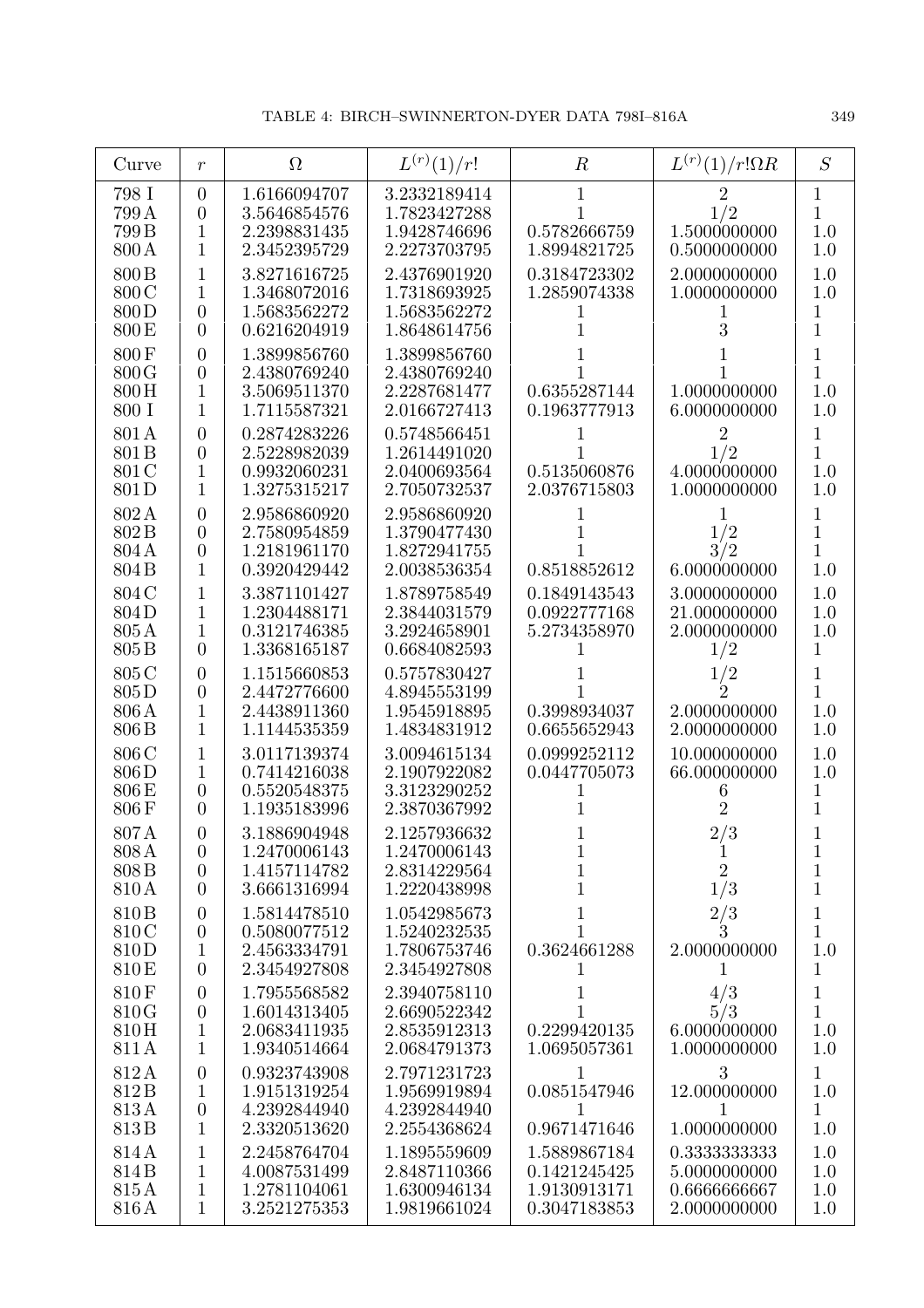| Curve                                       | $\mathfrak{r}$                                                       | $\Omega$                                                     | $L^{(r)}(1)/r!$                                              | $\boldsymbol{R}$                                             | $L^{(r)}(1)/r!\Omega R$                                        | S                                           |
|---------------------------------------------|----------------------------------------------------------------------|--------------------------------------------------------------|--------------------------------------------------------------|--------------------------------------------------------------|----------------------------------------------------------------|---------------------------------------------|
| 816 B<br>816 C<br>816D<br>816 E             | $\overline{0}$<br>$\overline{0}$<br>$\theta$<br>$\overline{0}$       | 1.7752905638<br>1.1027496746<br>0.8104871336<br>0.5970685354 | 1.7752905638<br>1.1027496746<br>2.4314614009<br>1.1941370708 | 1<br>1<br>1                                                  | 3<br>$\overline{2}$                                            | 1<br>1<br>1<br>$\mathbf{1}$                 |
| 816F<br>816G<br>816H<br>816 I               | $\theta$<br>$\mathbf{1}$<br>1<br>1                                   | 1.9526773174<br>3.6606128038<br>0.9934818585<br>1.5953891658 | 1.9526773174<br>2.0695270453<br>1.9010184804<br>2.3777937997 | 0.2826749449<br>0.9567454424<br>0.0677461892                 | 2.0000000000<br>2.0000000000<br>22.000000000                   | 1<br>$1.0\,$<br>1.0<br>1.0                  |
| 816 J<br>817A<br>817B<br>819A               | 1<br>$\overline{2}$<br>$\mathbf{1}$<br>$\mathbf{1}$                  | 1.9478575653<br>3.0564514640<br>1.0755524992<br>1.9019631700 | 2.3068323672<br>1.5664703894<br>1.4907042069<br>2.7129683860 | 0.5921460604<br>0.2562563823<br>0.1385989255<br>2.8528085388 | 2.0000000000<br>2.0000000000<br>10.000000000<br>0.5000000000   | 1.0<br>1.0<br>1.0<br>1.0                    |
| 819 <sub>B</sub><br>819 C<br>819D<br>819E   | 1<br>$\theta$<br>$\overline{0}$<br>$\theta$                          | 4.3270924952<br>1.9275039799<br>0.2993838632<br>0.8373929073 | 1.5410481142<br>3.8550079598<br>0.5987677264<br>1.6747858145 | 0.7122787950                                                 | 0.5000000000<br>2<br>$\overline{2}$<br>$\overline{2}$          | 1.0<br>1<br>$\mathbf 1$<br>1                |
| 819F<br>822A<br>822B<br>822 C               | $\overline{0}$<br>$\mathbf{1}$<br>$\boldsymbol{0}$<br>$\overline{0}$ | 0.6025246471<br>1.5796960506<br>0.4081775441<br>1.4591472676 | 3.6151478828<br>1.5173956623<br>1.6327101766<br>1.9455296901 | 0.4802808938<br>1                                            | 6<br>2.0000000000<br>4<br>4/3                                  | 1<br>1.0<br>1<br>$\overline{1}$             |
| 822D<br>822 E<br>822F<br>825A               | 1<br>$\overline{0}$<br>$\overline{0}$<br>$\mathbf{1}$                | 1.6107354638<br>2.1838655335<br>1.6654990728<br>3.3747765340 | 1.8697090304<br>3.2757983002<br>3.3309981457<br>1.8040304300 | 0.1160779701<br>0.2672814647                                 | 10.000000000<br>$\frac{3}{2}$<br>2.0000000000                  | 1.0<br>1<br>$\overline{1}$<br>1.0           |
| 825 <sub>B</sub><br>825 C<br>826 A<br>826 B | $\mathbf{1}$<br>1<br>$\overline{0}$<br>$\theta$                      | 1.3368809093<br>1.5092459478<br>1.3649054369<br>0.6982483960 | 1.7134165818<br>2.2662910335<br>1.3649054369<br>2.0947451879 | 0.8544349113<br>0.7508024245                                 | 1.5000000000<br>2.0000000000<br>3                              | 1.0<br>1.0<br>$\mathbf 1$<br>$\overline{1}$ |
| 827A<br>828 A<br>828 B<br>828 C             | 1<br>$\boldsymbol{0}$<br>1<br>1                                      | 5.0436182817<br>4.1001947929<br>1.2458224988<br>1.2681978153 | 1.3222292482<br>2.0500973964<br>2.1792708496<br>2.3181073582 | 0.2621588658<br>1.1661751450<br>1.8278752181                 | 1.0000000000<br>1/2<br>1.5000000000<br>1.0000000000            | 1.0<br>$\mathbf 1$<br>$1.0\,$<br>1.0        |
| 828D<br>829 A<br>830 A<br>830 B             | $\theta$<br>$\mathbf{1}$<br>$\theta$<br>$\mathbf{1}$                 | 1.7429033412<br>3.4016683815<br>1.3300813679<br>0.8272891182 | 1.7429033412<br>1.2057007713<br>1.7734418239<br>2.7304793867 | 0.3544439481<br>1<br>0.0257852663                            | 1.0000000000<br>4/3<br>128.00000000                            | 1.0<br>$\mathbf{1}$<br>1.0                  |
| 830 C<br>831A<br>832A<br>832B               | $\mathbf 1$<br>$\mathbf{1}$<br>$\,1$<br>$\mathbf{1}$                 | 2.0301023316<br>2.0541939187<br>2.4007898238<br>1.3485484416 | 2.2133179782<br>1.7484352839<br>2.4019028404<br>2.0036945644 | 0.0545124732<br>0.0851153958<br>0.2501159011<br>0.3714539468 | 20.000000000<br>10.000000000<br>4.0000000000<br>4.0000000000   | 1.0<br>1.0<br>$1.0\,$<br>1.0                |
| 832 C<br>832D<br>832E<br>832F               | 1<br>$\theta$<br>$\theta$<br>$\overline{0}$                          | 1.6405548585<br>2.3913876409<br>0.8369394685<br>1.5368108334 | 2.1713281808<br>1.1956938204<br>1.6738789370<br>3.0736216668 | 0.3308832023<br>$\perp$<br>$\mathbf 1$<br>$\overline{1}$     | 4.0000000000<br>$\frac{1/2}{2}$                                | 1.0<br>1<br>$\mathbf{1}$<br>$\mathbf{1}$    |
| 832 G<br>832H<br>832 I<br>832 J             | $\boldsymbol{0}$<br>$\mathbf{1}$<br>$\mathbf{1}$<br>$\mathbf{1}$     | 1.2301336856<br>3.9630716475<br>2.6223391999<br>0.6378305375 | 2.4602673712<br>2.1688159289<br>2.4833924059<br>1.5951492806 | 1<br>1.0945126012<br>0.2367535449<br>0.6252245646            | $\overline{2}$<br>0.5000000000<br>4.0000000000<br>4.0000000000 | $\mathbf{1}$<br>1.0<br>1.0<br>1.0           |
| 833A<br>834 A<br>834B<br>834 C              | $\theta$<br>$\overline{0}$<br>$\theta$<br>$\mathbf{1}$               | 2.0755836776<br>0.4778202483<br>0.8593990205<br>2.8261629299 | 1.0377918388<br>1.6723708692<br>1.7187980411<br>1.8333472976 | 1<br>$\mathbf 1$<br>1<br>0.0810881814                        | 1/2<br>$\frac{7}{2}$<br>8.0000000000                           | 1<br>$\mathbf 1$<br>$\overline{1}$<br>1.0   |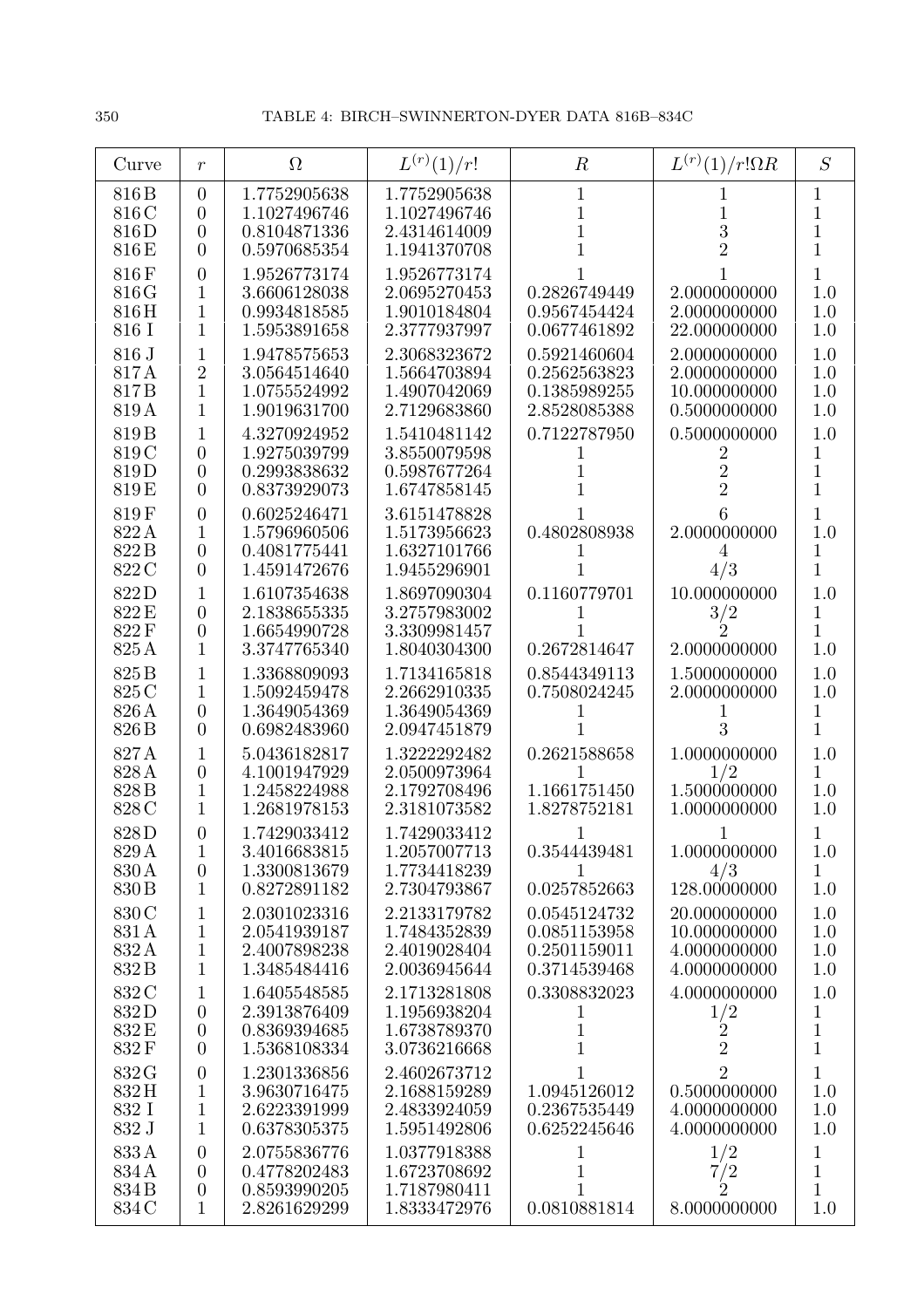| Curve                                       | $\boldsymbol{r}$                                                         | $\Omega$                                                     | $L^{(r)}(1)/r!$                                              | $\boldsymbol{R}$                                             | $L^{(r)}(1)/r!\Omega R$                                              | S                                        |
|---------------------------------------------|--------------------------------------------------------------------------|--------------------------------------------------------------|--------------------------------------------------------------|--------------------------------------------------------------|----------------------------------------------------------------------|------------------------------------------|
| 834D<br>834E<br>834F<br>834 G               | $\overline{0}$<br>1<br>1<br>1                                            | 4.7123016890<br>2.4708181999<br>1.7964026865<br>1.8880547711 | 2.3561508445<br>2.7025662830<br>2.5729930149<br>3.0211249880 | 0.5468970325<br>0.0511536797<br>0.8000628568                 | 1/2<br>2.0000000000<br>28.000000000<br>2.0000000000                  | 1<br>1.0<br>1.0<br>1.0                   |
| 836A<br>836 B<br>840 A<br>840 B             | 1<br>$\overline{0}$<br>$\mathbf 1$<br>$\overline{0}$                     | 1.2193960008<br>1.7821670818<br>1.1320487150<br>1.2212883443 | 2.0763611931<br>2.6732506227<br>1.9611172165<br>1.2212883443 | 0.8513892090<br>3.4647223049                                 | 2.0000000000<br>3/2<br>0.5000000000                                  | 1.0<br>1<br>1.0<br>1                     |
| 840 C<br>840D<br>840 E<br>840F              | $\overline{0}$<br>$\overline{0}$<br>1<br>1                               | 2.7757566445<br>0.3691044282<br>2.2308313793<br>3.7748216876 | 1.3878783223<br>1.8455221409<br>1.9866164430<br>2.0729414081 | 0.8905273887<br>2.1965979638                                 | 1/2<br>1.0000000000<br>0.2500000000                                  | 1<br>1<br>1.0<br>1.0                     |
| 840 G<br>840H<br>840 I<br>840 J             | $\overline{0}$<br>1<br>$\overline{0}$<br>$\overline{0}$                  | 3.0559620739<br>1.6475613042<br>1.9451617258<br>2.1289344074 | 1.5279810369<br>2.4547357754<br>1.9451617258<br>2.1289344074 | 0.4966402503                                                 | 1/2<br>3.0000000000                                                  | 1<br>1.0<br>1                            |
| 842A<br>842B<br>843A<br>845 A               | 1<br>1<br>1<br>$\overline{0}$                                            | 2.7237772439<br>2.4004300386<br>2.6718170788<br>1.4929349382 | 1.4033951345<br>2.3619845303<br>2.5244694756<br>1.4929349382 | 0.5152385855<br>0.0756910698<br>0.9448511635                 | 1.0000000000<br>13.000000000<br>1.0000000000                         | 1.0<br>1.0<br>1.0<br>1                   |
| 846A<br>846 B<br>846 C<br>847 A             | $\overline{0}$<br>1<br>1<br>$\overline{0}$                               | 0.6897576384<br>2.4931128810<br>0.8110632878<br>0.2341098321 | 1.3795152768<br>1.7694946429<br>1.6551206746<br>1.8728786567 | 0.3548765594<br>1.0203400275<br>1                            | 2<br>2.0000000000<br>2.0000000000<br>8                               | 1<br>1.0<br>1.0<br>1                     |
| 847B<br>847 C<br>848 A<br>848 B             | 1<br>1<br>$\overline{0}$<br>$\overline{0}$                               | 0.9088500537<br>0.5402177457<br>0.7199604717<br>0.7428842336 | 1.2780958682<br>1.9187378840<br>1.4399209433<br>1.4857684673 | 0.1757847545<br>1.1839287023<br>ı                            | 8.0000000000<br>3.0000000000<br>2<br>$\overline{2}$                  | 1.0<br>1.0<br>1<br>1                     |
| 848 C<br>848D<br>848 E<br>848F              | $\theta$<br>$\overline{0}$<br>$\theta$<br>1                              | 1.3433600285<br>2.5003648541<br>1.5405906701<br>1.5703419300 | 2.6867200570<br>1.2501824271<br>3.0811813403<br>2.4421024255 | 1.5551405582                                                 | $\overline{2}$<br>1/2<br>$\overline{2}$<br>1.0000000000              | 1<br>1<br>1<br>1.0                       |
| 848 G<br>849 A<br>850 A<br>850 <sub>B</sub> | 1<br>$\boldsymbol{0}$<br>$\overline{0}$                                  | 2.3425055207<br>2.0010953407<br>0.3539825981<br>2.0105217603 | 1.8785649168<br>1.1472977579<br>0.7079651961<br>2.0105217603 | 0.2004867118<br>0.2866674402<br>1                            | 4.0000000000<br>2.0000000000<br>$\mathbf{1}$                         | 1.0<br>1.0<br>1<br>$\mathbf{1}$          |
| 850 C<br>850D<br>850 E<br>850F              | 1<br>1<br>1<br>$\overline{0}$                                            | 1.2971425667<br>0.2669383439<br>2.2753196437<br>0.5968922828 | 1.9776460914<br>1.8987366857<br>1.1214812335<br>2.3875691312 | 0.7623086861<br>0.5080725646<br>0.0821482553<br>1            | 2.0000000000<br>14.000000000<br>6.0000000000<br>4                    | 1.0<br>1.0<br>1.0<br>1                   |
| 850G<br>850H<br>850 I<br>850 J              | $\boldsymbol{0}$<br>$\overline{0}$<br>$\boldsymbol{0}$<br>$\overline{0}$ | 1.8071584322<br>0.8549748907<br>1.0175538788<br>0.5974888457 | 3.6143168644<br>3.4198995626<br>4.0702155151<br>1.1949776915 | 1<br>1<br>1<br>1                                             | $\overline{2}$<br>$\overline{4}$<br>$\overline{4}$<br>$\overline{2}$ | 1<br>1<br>$\mathbf{1}$<br>$\overline{1}$ |
| 850K<br>850L<br>851A<br>854 A               | $\mathbf 1$<br>1<br>$\mathbf 1$<br>1                                     | 1.4888215440<br>2.9004989556<br>3.8742025615<br>2.1225419878 | 2.7115121406<br>2.7415419874<br>1.4039603600<br>1.8547964065 | 0.1517706040<br>0.0675140487<br>0.1811934634<br>0.4369280837 | 12.000000000<br>14.000000000<br>2.0000000000<br>2.0000000000         | 1.0<br>1.0<br>1.0<br>1.0                 |
| 854 B<br>854 C<br>854D<br>855 A             | $\mathbf 1$<br>1<br>1<br>$\overline{0}$                                  | 2.7912216525<br>2.9994943944<br>1.2693965422<br>0.9424032711 | 2.0035028254<br>2.7291045757<br>2.6429141568<br>0.9424032711 | 3.2300418371<br>0.1137318585<br>0.0495720017<br>1            | 0.2222222222<br>8.0000000000<br>42.000000000<br>1                    | 1.0<br>1.0<br>1.0<br>$\mathbf{1}$        |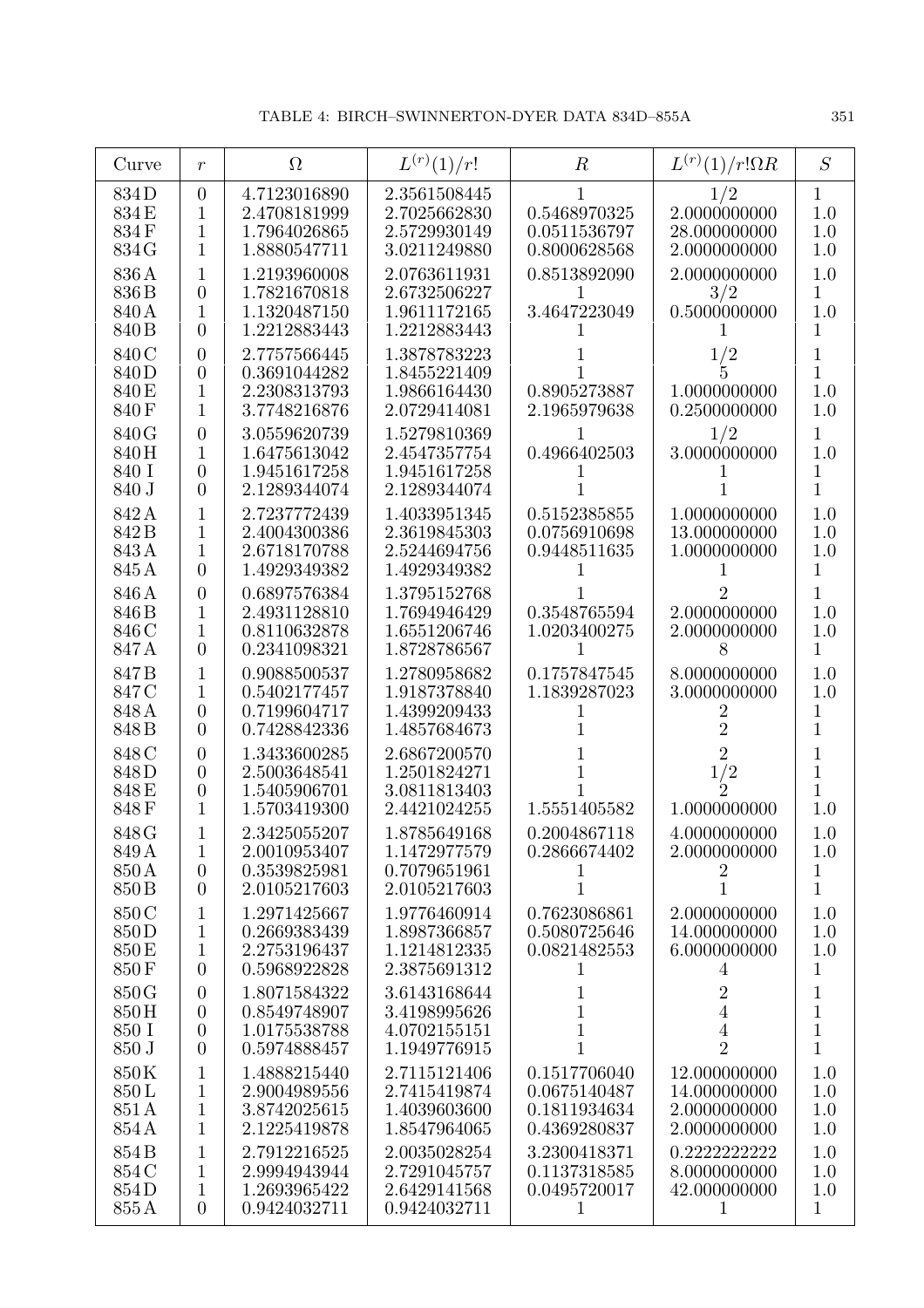| Curve                            | $\,r$                                                                | $\Omega$                                                     | $L^{(r)}(1)/r!$                                              | $\boldsymbol{R}$                             | $L^{(r)}(1)/r!\Omega R$                      | S                                           |
|----------------------------------|----------------------------------------------------------------------|--------------------------------------------------------------|--------------------------------------------------------------|----------------------------------------------|----------------------------------------------|---------------------------------------------|
| 855 B<br>855 C<br>856 A<br>856 B | $\mathbf{1}$<br>$\overline{0}$<br>1<br>1                             | 1.4708261859<br>1.0322612259<br>4.4255910442<br>1.5228754070 | 1.6027786295<br>2.0645224517<br>2.4629930198<br>2.3348898990 | 0.3632377152<br>0.2782671281<br>0.7666056882 | 3.0000000000<br>2.0000000000<br>2.0000000000 | 1.0<br>1<br>1.0<br>1.0                      |
| 856 C<br>856 D<br>858 A<br>858 B | 1<br>1<br>$\overline{0}$<br>$\mathbf{1}$                             | 3.7638167988<br>0.5234970512<br>1.1358111272<br>0.8964019921 | 2.0348872808<br>2.6183951496<br>1.1358111272<br>1.9329491676 | 0.1351611535<br>5.0017381060<br>2.1563418918 | 4.0000000000<br>1.0000000000<br>1.0000000000 | 1.0<br>1.0<br>1<br>1.0                      |
| 858 C<br>858D<br>858 E<br>858 F  | $\overline{0}$<br>$\overline{0}$<br>$\boldsymbol{0}$<br>$\mathbf{1}$ | 1.4531272382<br>0.8847016726<br>1.7801749731<br>0.6144950596 | 1.4531272382<br>1.7694033452<br>2.6702624597<br>2.5969082820 | 0.0384189535                                 | $\overline{2}$<br>3/2<br>110.00000000        | 1<br>$\mathbf{1}$<br>1<br>$1.0\,$           |
| 858 G                            | 1                                                                    | 2.8332583986                                                 | 2.6549896366                                                 | 0.0520599972                                 | 18.000000000                                 | 1.0                                         |
| 858 H                            | $\overline{0}$                                                       | 1.8422546597                                                 | 1.8422546597                                                 | 1                                            | T                                            | 1                                           |
| 858 I                            | $\overline{0}$                                                       | 0.3445543329                                                 | 2.7564346634                                                 | 1                                            | 8                                            | $\mathbf{1}$                                |
| 858 J                            | $\overline{0}$                                                       | 1.4366901998                                                 | 2.8733803997                                                 | 1                                            | $\overline{2}$                               | $\overline{1}$                              |
| $858\,\mathrm{K}$                | $\overline{0}$                                                       | 0.2109237587                                                 | 2.9529326224                                                 |                                              | 14                                           | 1                                           |
| 858 L                            | $\boldsymbol{0}$                                                     | 0.5152748186                                                 | 3.6069237304                                                 |                                              | 7                                            | $\mathbf{1}$                                |
| 858M                             | $\boldsymbol{0}$                                                     | 1.7091732041                                                 | 3.4183464083                                                 |                                              | $\overline{2}$                               | $\mathbf{1}$                                |
| 861 A                            | $\overline{0}$                                                       | 1.8859710003                                                 | 0.9429855001                                                 |                                              | 1/2                                          | $\overline{1}$                              |
| 861 B                            | 1                                                                    | 0.4004425393                                                 | 2.9817201838                                                 | 0.4380036777                                 | 17.000000000                                 | $1.0\,$                                     |
| 861 C                            | 1                                                                    | 0.5198123568                                                 | 1.9612976333                                                 | 0.1078025070                                 | 35.000000000                                 | 1.0                                         |
| 861 D                            | 1                                                                    | 3.0961653380                                                 | 1.6446967712                                                 | 0.1062408878                                 | 5.0000000000                                 | 1.0                                         |
| 862 A                            | 1                                                                    | 2.3772088260                                                 | 1.8963864630                                                 | 0.3988682951                                 | 2.0000000000                                 | 1.0                                         |
| 862 B<br>862 C<br>862D<br>862 E  | 1<br>$\overline{0}$<br>$\overline{0}$<br>1                           | 3.7125048067<br>2.0389535297<br>1.9962060868<br>1.6300467988 | 1.0545502107<br>3.0584302946<br>2.6616081157<br>2.7877433020 | 0.1420267805<br>2.1377785779                 | 2.0000000000<br>3/2<br>4/3<br>0.8000000000   | 1.0<br>$\mathbf 1$<br>$\overline{1}$<br>1.0 |
| 862F                             | 1                                                                    | 2.7368168553                                                 | 2.6102377901                                                 | 0.1192186913                                 | 8.0000000000                                 | 1.0                                         |
| 864 A                            | 1                                                                    | 3.4479342806                                                 | 2.1886718012                                                 | 0.3173888513                                 | 2.0000000000                                 | 1.0                                         |
| 864 B                            | 1                                                                    | 3.2770629245                                                 | 2.3652195151                                                 | 0.3608749007                                 | 2.0000000000                                 | 1.0                                         |
| 864 C                            | 1                                                                    | 1.5867673970                                                 | 2.1953723773                                                 | 0.2305917029                                 | 6.0000000000                                 | 1.0                                         |
| 864D<br>864 E<br>864F<br>864 G   | $\overline{0}$<br>$\overline{0}$<br>$\overline{0}$<br>$\overline{0}$ | 1.6436559999<br>0.9161205838<br>1.0740205877<br>1.9906657850 | 1.6436559999<br>1.8322411676<br>2.1480411753<br>1.9906657850 | 1<br>$\mathbf 1$<br>1                        | $\frac{2}{2}$<br>$\mathbf{1}$                | 1<br>$\mathbf 1$<br>1                       |
| 864H                             | $\boldsymbol{0}$                                                     | 1.0026005839                                                 | 2.0052011678                                                 | $\mathbf 1$                                  | $\overline{2}$                               | $\mathbf 1$                                 |
| 864 I                            | $\boldsymbol{0}$                                                     | 0.6200860754                                                 | 1.2401721508                                                 | 1                                            | $\overline{2}$                               | 1                                           |
| 864 J                            | $\mathbf{1}$                                                         | 0.9489652340                                                 | 2.3079806750                                                 | 0.4053504091                                 | 6.0000000000                                 | 1.0                                         |
| 864 K                            | $\mathbf{1}$                                                         | 1.7365551510                                                 | 2.1621840308                                                 | 0.6225497732                                 | 2.0000000000                                 | 1.0                                         |
| 864 L                            | 1                                                                    | 1.8920131616                                                 | 2.2253261072                                                 | 0.1960280679                                 | 6.0000000000                                 | 1.0                                         |
| 866 A                            | 1                                                                    | 2.2101758802                                                 | 2.4744969079                                                 | 0.8396945680                                 | 1.3333333333                                 | 1.0                                         |
| 867 A                            | 1                                                                    | 0.6257848531                                                 | 1.6987250823                                                 | 0.6786378233                                 | 4.0000000000                                 | 1.0                                         |
| 867 B                            | $\mathbf{1}$                                                         | 2.7849176519                                                 | 1.2964049615                                                 | 0.4655092622                                 | 1.0000000000                                 | 1.0                                         |
| 867 C                            | 1                                                                    | 0.5370146722                                                 | 3.3192111933                                                 | 3.0904287770                                 | 2.0000000000                                 | 1.0                                         |
| 867D                             | $\overline{0}$                                                       | 0.6754417434                                                 | 1.3508834868                                                 | T                                            | $\boldsymbol{2}$                             | 1                                           |
| 867 E                            | $\boldsymbol{0}$                                                     | 2.2141682160                                                 | 4.4283364320                                                 | 1                                            | $\overline{2}$                               | $\mathbf{1}$                                |
| 869 A                            | $\mathbf{1}$                                                         | 3.8207898925                                                 | 3.0401844953                                                 | 0.3978476416                                 | 2.0000000000                                 | $1.0\,$                                     |
| 869 B                            | 1                                                                    | 1.9650475386                                                 | 1.4849690043                                                 | 0.3778455674                                 | 2.0000000000                                 | 1.0                                         |
| 869 C                            | $\boldsymbol{0}$                                                     | 1.7377151949                                                 | 0.8688575975                                                 | 1                                            | 1/2                                          | 1                                           |
| 869 D                            | 1                                                                    | 1.9846117144                                                 | 2.5742151775                                                 | 0.2161812610                                 | 6.0000000000                                 | 1.0                                         |
| 870 A                            | $\mathbf{1}$                                                         | 2.3986779297                                                 | 1.6315300055                                                 | 0.2267262847                                 | 3.0000000000                                 | 1.0                                         |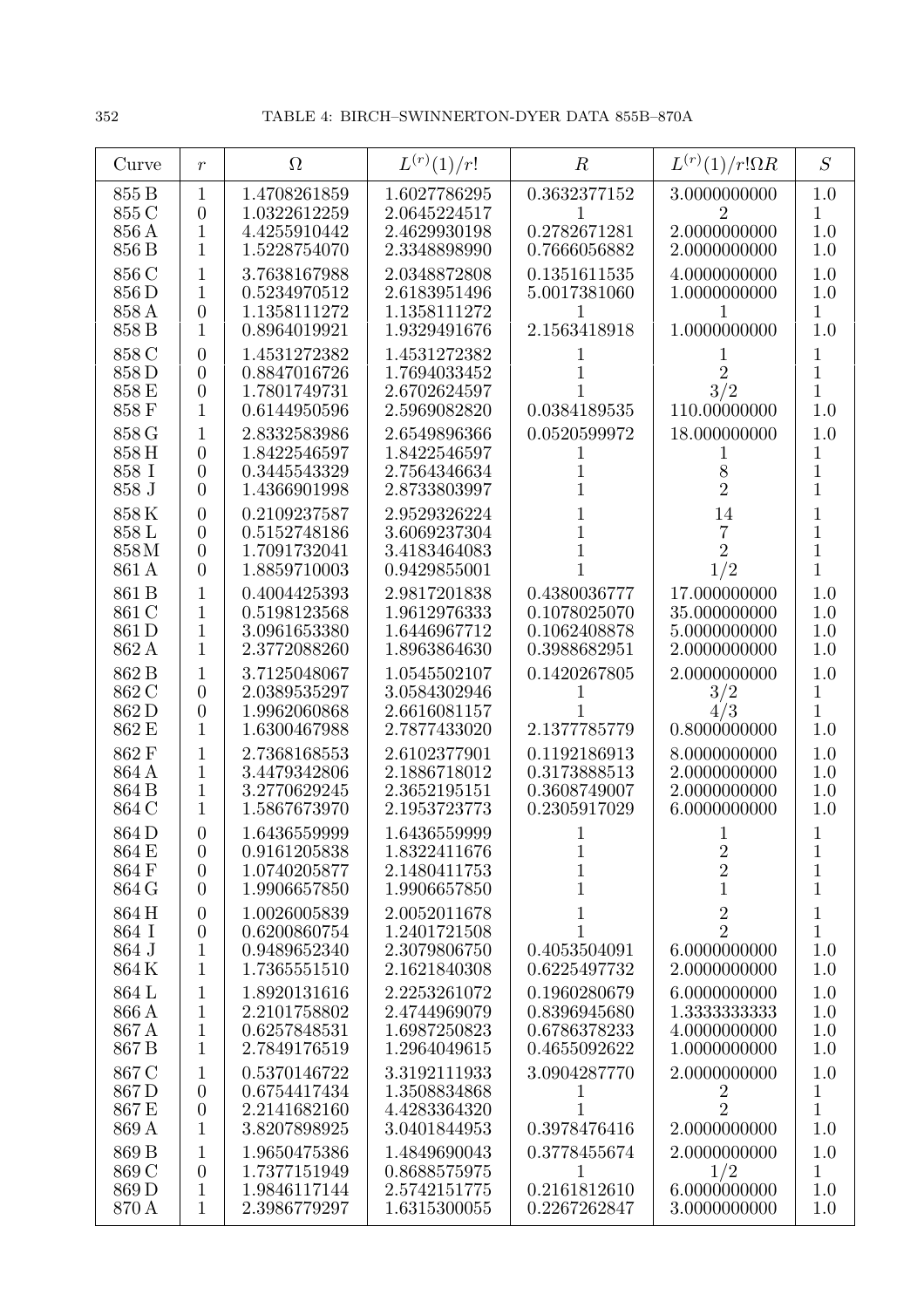| Curve                  | $\boldsymbol{r}$                 | $\Omega$                                     | $L^{(r)}(1)/r!$                              | $\boldsymbol{R}$              | $L^{(r)}(1)/r!\Omega R$      | S                             |
|------------------------|----------------------------------|----------------------------------------------|----------------------------------------------|-------------------------------|------------------------------|-------------------------------|
| 870 B<br>870 C<br>870D | 1<br>1<br>$\overline{0}$         | 1.0644927048<br>2.0189872282<br>1.5632095609 | 1.9885607215<br>2.0033437922<br>1.5632095609 | 1.8680829963<br>0.9922518400  | 1.0000000000<br>1.0000000000 | 1.0<br>1.0<br>$\mathbf{1}$    |
| 870 E                  | 1                                | 2.8225873469                                 | 2.6829769303                                 | 0.3168460471                  | 3.0000000000                 | 1.0                           |
| 870F<br>870G           | 1<br>$\overline{0}$              | 1.2569671923<br>2.5341570608                 | 2.7740230622<br>2.5341570608                 | 0.0630547895                  | 35.000000000                 | 1.0<br>1                      |
| 870H                   | $\overline{0}$                   | 3.2900075814                                 | 3.2900075814                                 |                               |                              | $\mathbf 1$                   |
| 870 I                  | $\theta$                         | 0.6243667517                                 | 3.1218337583                                 |                               | 5                            | $\overline{1}$                |
| 871A                   | $\overline{0}$                   | 2.5120439338                                 | 5.0240878676                                 |                               | 2                            | $\mathbf 1$                   |
| 872A<br>873A           | 1<br>$\overline{0}$              | 2.6621279676<br>2.1363788789                 | 1.8625114998<br>2.1363788789                 | 0.3498162978                  | 2.0000000000                 | 1.0<br>1                      |
| 873B                   | 1                                | 0.7702196484                                 | 2.8470655353                                 | 3.6964332722                  | 1.0000000000                 | 1.0                           |
| 873C                   | 1                                | 0.1777801853                                 | 3.5817480649                                 | 5.0367650056                  | 4.0000000000                 | 1.0                           |
| 873D                   | 1                                | 2.6074609607                                 | 1.2665575443                                 | 0.1214359067                  | 4.0000000000                 | 1.0                           |
| 874 A<br>874B          | $\overline{0}$<br>$\overline{0}$ | 2.3626280616<br>0.7640162400                 | 2.3626280616<br>0.7640162400                 |                               |                              | 1<br>1                        |
| 874 C                  | 1                                | 4.3943660458                                 | 1.4639454722                                 | 0.3331414491                  | 1.0000000000                 | 1.0                           |
| 874D                   | 1                                | 2.5757683247                                 | 3.1207398502                                 | 0.2423152595                  | 5.0000000000                 | 1.0                           |
| 874E<br>874F           | 1<br>$\overline{0}$              | 1.2290033293<br>0.5062034509                 | 2.8015532327<br>3.5434241560                 | 2.2795326635<br>1             | 1.0000000000                 | 1.0<br>$\mathbf{1}$           |
| 876A                   | 1                                | 1.1285506284                                 | 2.0503245410                                 | 1.8167767484                  | 1.0000000000                 | 1.0                           |
| 876B                   | 1                                | 2.3538774689                                 | 2.4725343055                                 | 0.0700272731                  | 15.000000000                 | 1.0                           |
| 880 A                  | 1                                | 3.1380735450                                 | 2.2742262829                                 | 1.4494410346                  | 0.5000000000                 | 1.0                           |
| 880 B<br>880C          | $\overline{0}$<br>1              | 3.0983312416<br>0.5665638294                 | 1.5491656208<br>2.2927808355                 | 1<br>2.6978788227             | 1/2<br>1.5000000000          | $\mathbf 1$<br>1.0            |
| 880D                   | 1                                | 2.4941606033                                 | 1.6190601765                                 | 0.0540950255                  | 12.000000000                 | 1.0                           |
| 880 E                  | $\overline{0}$                   | 0.3888578280                                 | 0.7777156559                                 | 1                             | 2                            | $\mathbf{1}$                  |
| 880F                   | 1                                | 1.0869015844                                 | 2.0045110340                                 | 0.4610608409                  | 4.0000000000                 | 1.0                           |
| 880G<br>880H           | 1<br>1                           | 1.0122129857<br>3.4266195477                 | 2.5733079776<br>1.8690062115                 | 0.1271129700<br>1.0908746568  | 20.000000000<br>0.5000000000 | 1.0<br>1.0                    |
| 880 I                  | $\overline{0}$                   | 1.7212734487                                 | 1.7212734487                                 | 1                             |                              | 1                             |
| 880 J                  | $\overline{0}$                   | 1.8425381207                                 | 2.7638071810                                 |                               | 3/2                          | 1                             |
| 882A                   |                                  | 1.4743501869<br>0.7682933291                 | 1.6179112815                                 | 1.6460586799                  | 0.6666666667                 | 1.0                           |
| 882B<br>882C           | $\overline{0}$<br>$\overline{0}$ | 0.4827121345                                 | 1.5365866583<br>0.9654242689                 | $\mathbf 1$<br>$\overline{1}$ | $\sqrt{2}$<br>$\overline{2}$ | $\mathbf 1$<br>$\overline{1}$ |
| 882D                   | 1                                | 2.7923167773                                 | 1.8519608668                                 | 0.1658086290                  | 4.0000000000                 | 1.0                           |
| 882E                   | 1                                | 0.7584048118                                 | 1.6782922276                                 | 0.5532310059                  | 4.0000000000                 | 1.0                           |
| 882F<br>882G           | $\boldsymbol{0}$<br>1            | 0.5029660481<br>2.2521071108                 | 3.0177962886<br>2.8881331620                 | 1<br>0.0712452092             | 6<br>18.000000000            | $\mathbf{1}$<br>1.0           |
| 882H                   | 1                                | 1.0223787452                                 | 2.8863902281                                 | 0.0470535054                  | 60.000000000                 | 1.0                           |
| 882 I                  | $\theta$                         | 1.2970927845                                 | 2.5941855689                                 | 1                             | $\overline{2}$               | 1                             |
| 882 J<br>882K          | $\theta$<br>$\boldsymbol{0}$     | 0.3024687067<br>0.8064528302                 | 3.0246870671<br>3.2258113209                 | $\mathbf{1}$<br>$\mathbf{1}$  | 10<br>$\overline{4}$         | $\mathbf 1$<br>$\mathbf 1$    |
| 882L                   | $\overline{0}$                   | 0.5020150241                                 | 2.0080600965                                 | $\mathbf{1}$                  | $\overline{4}$               | $\mathbf{1}$                  |
| 885A                   | $\boldsymbol{0}$                 | 2.8904036931                                 | 2.8904036931                                 | 1                             | 1                            | $\mathbf{1}$                  |
| 885B                   | $\mathbf 1$                      | 1.5393627999                                 | 2.5812771705                                 | 3.3536956599                  | 0.5000000000                 | 1.0                           |
| 885 C<br>885D          | $\mathbf 1$<br>1                 | 3.2915493122<br>2.0244640686                 | 2.3961058957<br>1.5083772548                 | 0.2426522860<br>0.7450748463  | 3.0000000000<br>1.0000000000 | 1.0<br>1.0                    |
| 886A                   | 1                                | 4.7336407225                                 | 1.5970001613                                 | 0.1686862454                  | 2.0000000000                 | 1.0                           |
| 886 B                  | 1                                | 2.6526645889                                 | 1.4452458189                                 | 0.5448279534                  | 1.0000000000                 | 1.0                           |
| 886 C<br>886D          | $\boldsymbol{0}$<br>1            | 1.1782593182<br>0.5609213187                 | 2.3565186364<br>3.0178292399                 | 1<br>0.1415823508             | 2<br>38.000000000            | $\mathbf{1}$<br>1.0           |
|                        |                                  |                                              |                                              |                               |                              |                               |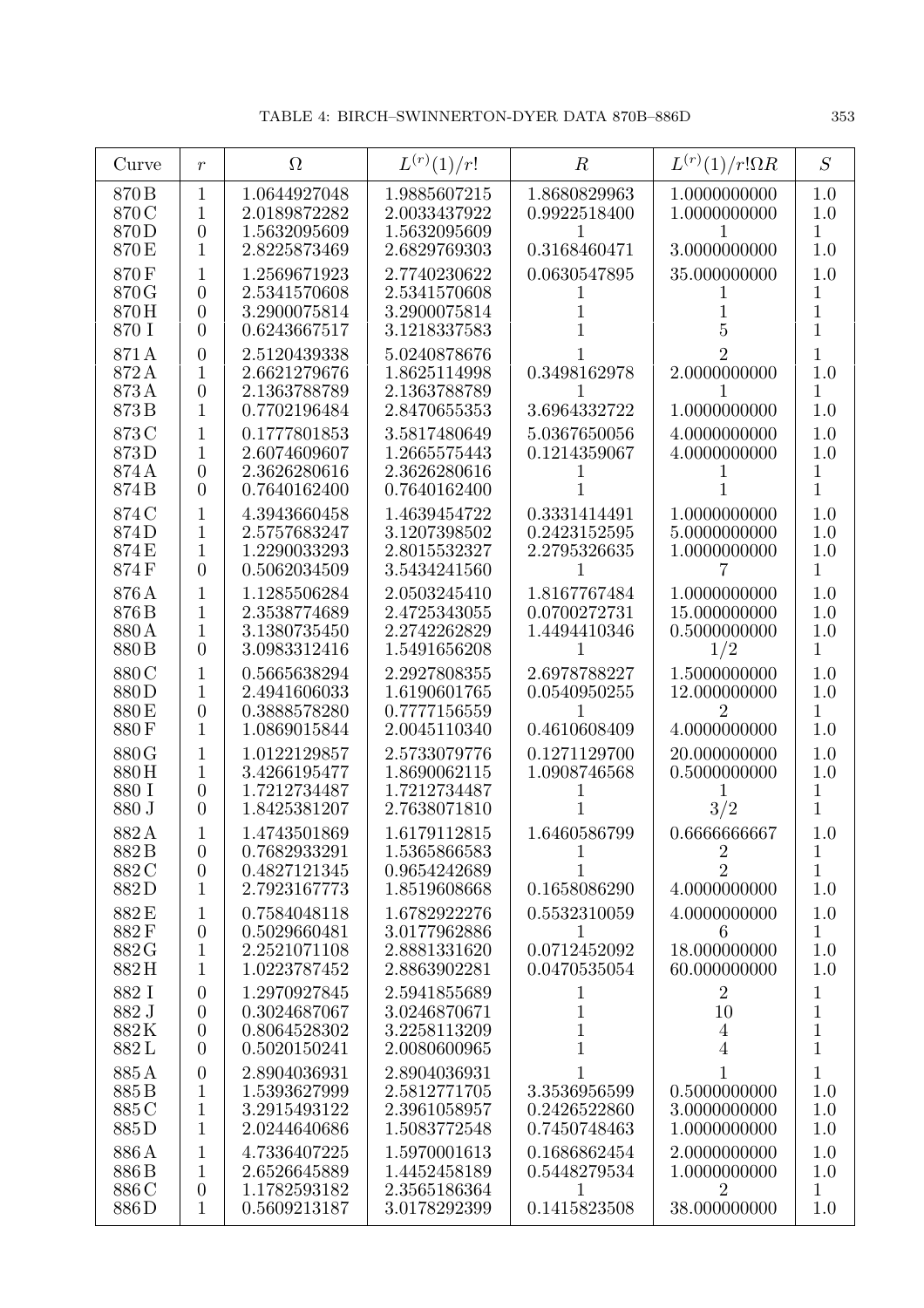| Curve                                                  | $\boldsymbol{r}$                                                       | $\Omega$                                                     | $L^{(r)}(1)/r!$                                              | $\boldsymbol{R}$                                             | $L^{(r)}(1)/r!\Omega R$                                      | S                                                            |
|--------------------------------------------------------|------------------------------------------------------------------------|--------------------------------------------------------------|--------------------------------------------------------------|--------------------------------------------------------------|--------------------------------------------------------------|--------------------------------------------------------------|
| 886E<br>888A<br>888B<br>888C                           | $\mathbf{1}$<br>$\boldsymbol{0}$<br>1<br>1                             | 3.4991428175<br>0.6337216869<br>2.0800736558<br>1.2894745254 | 2.8836435055<br>0.6337216869<br>2.4590584170<br>2.0698576775 | 0.1648199948<br>1<br>1.1821977603<br>1.6051947027            | 5.0000000000<br>1.0000000000<br>1.0000000000                 | 1.0<br>$\mathbf 1$<br>1.0<br>1.0                             |
| 888D<br>890 A<br>890 <sub>B</sub><br>890 C             | $\overline{0}$<br>1<br>1<br>$\overline{0}$                             | 2.6073010855<br>3.4473615420<br>2.9585607938<br>1.8431917777 | 2.6073010855<br>1.7674639432<br>1.2590202825<br>1.8431917777 | 1<br>0.5127004875<br>0.4255516010                            | 1<br>1.0000000000<br>1.0000000000                            | $\mathbf{1}$<br>1.0<br>1.0<br>$\mathbf{1}$                   |
| 890D<br>890E<br>890F<br>890 G                          | 1<br>1<br>1<br>1                                                       | 4.4512040152<br>0.8221408346<br>1.8577167478<br>1.7698498471 | 1.9993135464<br>1.4484961589<br>2.1818938580<br>2.8194525619 | 0.4491624153<br>0.8809294576<br>0.0903463831<br>1.5930461934 | 1.0000000000<br>2.0000000000<br>13.000000000<br>1.0000000000 | 1.0<br>1.0<br>1.0<br>1.0                                     |
| 890H<br>891 A<br>891B<br>891 C                         | $\overline{0}$<br>1<br>$\overline{0}$<br>$\overline{0}$                | 2.8880852693<br>2.3510028056<br>1.6877732673<br>1.0225312693 | 2.8880852693<br>1.4926709205<br>0.5625910891<br>2.0450625386 | 1<br>0.3174540917<br>1<br>1                                  | 2.0000000000<br>1/3<br>$\overline{2}$                        | $\mathbf{1}$<br>1.0<br>1<br>$\overline{1}$                   |
| 891D<br>891 E<br>891F<br>891 G                         | $\overline{0}$<br>$\overline{0}$<br>$\boldsymbol{0}$<br>$\overline{0}$ | 2.3923630414<br>0.7912355109<br>4.1487915620<br>0.9633519031 | 2.3923630414<br>0.7912355109<br>1.3829305207<br>0.9633519031 | 1<br>1<br>1<br>1                                             | 1<br>1<br>1/3                                                | $\mathbf{1}$<br>$\mathbf{1}$<br>$\mathbf{1}$<br>$\mathbf{1}$ |
| 891H<br>892A<br>892B<br>892 C                          | $\overline{0}$<br>$\overline{0}$<br>1<br>1                             | 4.0505896063<br>3.1558649438<br>3.3588715764<br>2.6003499001 | 4.0505896063<br>3.1558649438<br>2.5062487345<br>2.1454643693 | 1<br>2.2384738542<br>0.2750225228                            | 0.3333333333<br>3.0000000000                                 | 1<br>$\overline{1}$<br>1.0<br>1.0                            |
| 894A<br>894 B<br>894 C<br>894D                         | 1<br>1<br>$\boldsymbol{0}$<br>1                                        | 1.1906736040<br>1.7191484425<br>1.1568928656<br>2.5631776678 | 1.5789258426<br>1.3981098223<br>1.9281547759<br>2.0563466857 | 0.6630389039<br>0.8132571846<br>1<br>0.2674215306            | 2.0000000000<br>1.0000000000<br>5/3<br>3.0000000000          | 1.0<br>1.0<br>$\mathbf{1}$<br>1.0                            |
| 894 E<br>894F<br>894 G<br>895A                         | 1<br>1<br>1<br>1                                                       | 0.4843074326<br>3.9572511003<br>1.4668493690<br>4.9464687269 | 2.7362803060<br>2.6445527611<br>3.1291749777<br>1.7538892145 | 0.1228235424<br>0.1336560503<br>0.0277047098<br>0.3545740024 | 46.000000000<br>5.0000000000<br>77.000000000<br>1.0000000000 | 1.0<br>1.0<br>1.0<br>1.0                                     |
| 895 <sub>B</sub><br>896 A<br>896 <sub>B</sub><br>896 C | $\overline{0}$<br>$\mathbf{1}$<br>$\mathbf{1}$<br>$\overline{0}$       | 1.5004138844<br>2.6873620768<br>3.8005038960<br>3.3322500870 | 1.5004138844<br>2.2979189861<br>2.2943272655<br>1.6661250435 | 1.7101670117<br>1.2073805623<br>1                            | 0.5000000000<br>0.5000000000<br>1/2                          | 1<br>1.0<br>1.0<br>$\mathbf{1}$                              |
| 896D<br>897A<br>897B<br>897 C                          | 1<br>$\boldsymbol{0}$<br>$\boldsymbol{0}$<br>$\mathbf{1}$              | 4.7125132663<br>1.0302057840<br>2.2513865211<br>2.2862457182 | 2.3323381619<br>1.0302057840<br>1.1256932605<br>1.2516489192 | 0.9898489532<br>T<br>1<br>2.1898764585                       | 0.5000000000<br>T<br>1/2<br>0.2500000000                     | 1.0<br>1<br>$\mathbf{1}$<br>1.0                              |
| 897D<br>897E<br>897F<br>898 A                          | $\mathbf 1$<br>$\mathbf{1}$<br>$\mathbf 1$<br>$\mathbf{1}$             | 0.1325510626<br>0.7081406416<br>1.6831372042<br>3.3421121540 | 3.0756516640<br>1.8699514540<br>1.6264676608<br>1.9128614257 | 0.7734507752<br>1.0562599259<br>0.9663310019<br>0.5723510575 | 30.000000000<br>2.5000000000<br>1.0000000000<br>1.0000000000 | 1.0<br>1.0<br>1.0<br>1.0                                     |
| 898B<br>898 C<br>898D<br>899 A                         | $\boldsymbol{0}$<br>$\boldsymbol{0}$<br>$\mathbf{1}$<br>$\mathbf{1}$   | 1.5337032793<br>2.5896817775<br>3.5510202364<br>3.9981065199 | 1.5337032793<br>3.8845226663<br>2.7167655369<br>2.3407393199 | 1<br>0.2550220646<br>0.5854619701                            | $\mathbf{1}$<br>3/2<br>3.0000000000<br>1.0000000000          | $\mathbf{1}$<br>$\mathbf{1}$<br>1.0<br>1.0                   |
| 899B<br>900 A<br>900B<br>900C                          | $\overline{0}$<br>$\overline{0}$<br>$\boldsymbol{0}$<br>$\mathbf{1}$   | 4.6049071056<br>0.8731871573<br>1.8812247026<br>1.9525058408 | 4.6049071056<br>1.7463743146<br>1.8812247026<br>2.3172745410 | 1<br>$\,1$<br>1<br>0.5934103992                              | 1<br>$\overline{2}$<br>1<br>2.0000000000                     | 1<br>$\mathbf{1}$<br>$\mathbf 1$<br>1.0                      |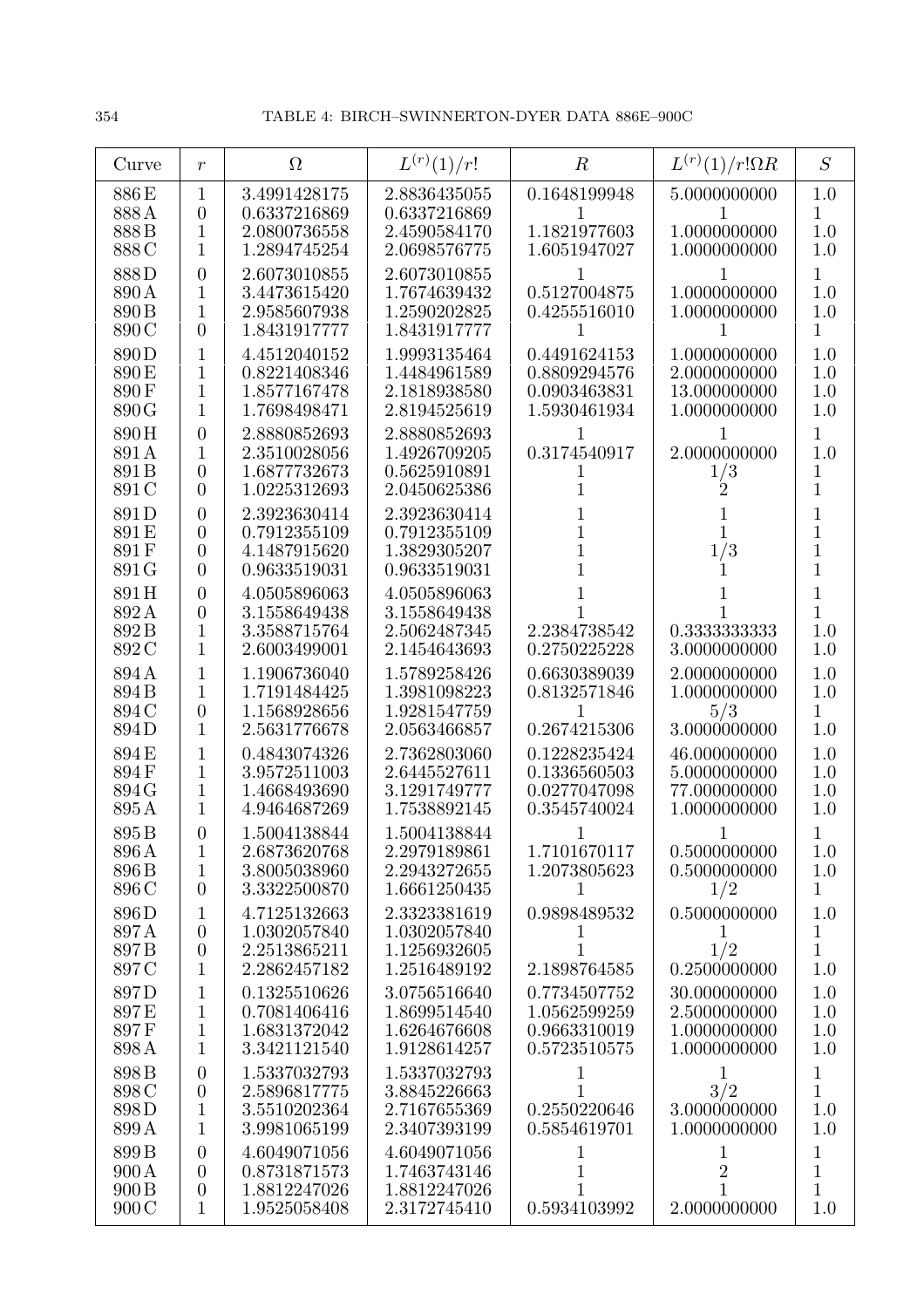| Curve                                                 | $\boldsymbol{r}$                                       | $\Omega$                                                     | $L^{(r)}(1)/r!$                                              | $\boldsymbol{R}$                                        | $L^{(r)}(1)/r!\Omega R$                               | S                                          |
|-------------------------------------------------------|--------------------------------------------------------|--------------------------------------------------------------|--------------------------------------------------------------|---------------------------------------------------------|-------------------------------------------------------|--------------------------------------------|
| 900D<br>900 E<br>900F                                 | 1<br>1<br>$\overline{0}$                               | 1.7136269959<br>1.1743738590<br>0.7663572902                 | 2.3474457037<br>2.2986343680<br>1.5327145804                 | 0.1141558086<br>0.3262212668<br>1                       | 12.000000000<br>6.0000000000<br>2                     | 1.0<br>1.0<br>1                            |
| 900G                                                  | $\theta$                                               | 0.6478758022                                                 | 1.9436274067                                                 |                                                         | 3                                                     | $\overline{1}$                             |
| 900H<br>901 A<br>901 B<br>901 C                       | $\overline{0}$<br>1<br>1<br>$\theta$                   | 1.4486943348<br>1.5965166331<br>1.1813876044<br>2.7871636011 | 1.4486943348<br>1.6122697072<br>1.9820576840<br>0.9290545337 | 2.0197343064<br>3.3554739809                            | 0.5000000000<br>0.5000000000<br>1/3                   | $\mathbf 1$<br>1.0<br>1.0<br>1             |
| 901D<br>901 E<br>901F<br>902A                         | $\overline{0}$<br>1<br>1<br>1                          | 0.3712575011<br>0.8647721717<br>3.3303214003<br>0.7602202342 | 1.1137725033<br>2.9384268771<br>1.3138606461<br>1.5657216063 | 0.2265280169<br>0.3945146693<br>1.0297815921            | 3<br>15.000000000<br>1.0000000000<br>2.0000000000     | $\mathbf{1}$<br>1.0<br>1.0<br>1.0          |
| 902B<br>903A<br>903B<br>904 A                         | $\overline{0}$<br>1<br>$\overline{0}$<br>1             | 3.7125501906<br>2.3072778935<br>0.4081046798<br>3.3170381291 | 2.4750334604<br>2.3301434116<br>1.6324187193<br>2.2509942877 | 0.2524775427<br>1.3572314819                            | 2/3<br>4.0000000000<br>4<br>0.5000000000              | 1<br>1.0<br>1<br>1.0                       |
| 905A<br>905 <sub>B</sub><br>906A<br>906 B             | 1<br>$\overline{0}$<br>1<br>1                          | 4.9675540093<br>0.5380139112<br>0.3410288839<br>2.3722659293 | 3.2826026256<br>2.6900695561<br>1.5305099601<br>1.7692736909 | 2.6432345734<br>1<br>2.2439594301<br>0.7458159176       | 0.2500000000<br>5<br>2.0000000000<br>1.0000000000     | 1.0<br>$\mathbf{1}$<br>1.0<br>1.0          |
| 906C<br>906D<br>906 E<br>906 F                        | 1<br>1<br>$\overline{0}$<br>$\overline{0}$             | 1.4178407129<br>2.6185194041<br>0.4571735518<br>1.3091802355 | 2.0227288128<br>1.8951624465<br>2.2858677589<br>2.6183604710 | 0.7133131368<br>2.1712603430                            | 2.0000000000<br>0.3333333333<br>5<br>$\overline{2}$   | 1.0<br>1.0<br>1<br>$\overline{1}$          |
| 906G<br>906H<br>906 I<br>909A                         | 1<br>1<br>$\overline{0}$<br>$\theta$                   | 2.2339918210<br>1.8388370165<br>3.0548337452<br>0.8230901504 | 2.7197368860<br>3.1439048924<br>3.0548337452<br>1.6461803008 | 0.4058112270<br>0.0310859019                            | 3.0000000000<br>55.000000000<br>$\overline{2}$        | 1.0<br>1.0<br>1<br>$\mathbf{1}$            |
| 909 <sub>B</sub><br>909 C<br>910A<br>910 <sub>B</sub> | $\overline{0}$<br>1<br>$\overline{0}$<br>1             | 1.7762665291<br>3.1448957012<br>1.0509058342<br>2.1311572863 | 3.5525330582<br>2.1205886995<br>1.0509058342<br>1.9847671663 | 0.3371476992<br>1<br>1.3969643482                       | $\overline{2}$<br>2.0000000000<br>0.6666666667        | 1<br>1.0<br>1<br>1.0                       |
| 910C<br>910D<br>910E<br>910F                          | 1<br>$\overline{0}$<br>1                               | 2.6028837106<br>2.0695112831<br>0.2537944386<br>0.5215759252 | 1.3176683943<br>1.8764854850<br>1.5227666315<br>3.0174721366 | 1.5187021867<br>0.3022429338<br>1<br>0.1051872356       | 0.3333333333<br>3.0000000000<br>6<br>55.000000000     | 1.0<br>1.0<br>$\mathbf{1}$<br>1.0          |
| 910G<br>910H<br>910 I<br>910 J                        | 1<br>1<br>$\boldsymbol{0}$<br>$\overline{0}$           | 3.4576823605<br>1.0529878541<br>3.5045156420<br>1.5932468473 | 2.1767073443<br>2.7611188149<br>3.5045156420<br>1.5932468473 | 0.0629527851<br>0.0257076017<br>$\perp$<br>$\mathbf{1}$ | 10.000000000<br>102.00000000<br>T<br>$\mathbf 1$      | 1.0<br>1.0<br>$\mathbf{1}$<br>$\mathbf{1}$ |
| 910K<br>912A<br>912B<br>912C                          | 1<br>1<br>$\boldsymbol{0}$<br>$\overline{0}$           | 1.1077876976<br>0.8595022649<br>3.2036916115<br>1.2142468377 | 2.5781642664<br>1.9507400215<br>1.6018458057<br>2.4284936753 | 0.0664945425<br>1.1348079587<br>$\perp$<br>$\mathbf{1}$ | 35.000000000<br>2.0000000000<br>$\frac{1}{2}$         | 1.0<br>1.0<br>1<br>$\mathbf{1}$            |
| 912D<br>912E<br>912F<br>912G                          | $\overline{0}$<br>$\boldsymbol{0}$<br>$\mathbf 1$<br>1 | 2.3936541672<br>1.5429736445<br>0.9267225427<br>3.0080919221 | 2.3936541672<br>1.5429736445<br>2.0970333294<br>1.9566840158 | 1<br>1<br>1.1314245812<br>0.6504734784                  | 1<br>1<br>2.0000000000<br>1.0000000000                | $\mathbf{1}$<br>$\mathbf{1}$<br>1.0<br>1.0 |
| 912H<br>912 I<br>912 J<br>912K                        | 1<br>1<br>$\theta$<br>$\overline{0}$                   | 1.8797316974<br>1.7505351624<br>1.5440087217<br>0.7961574782 | 2.5332700532<br>2.4090814409<br>2.3160130825<br>2.3884724345 | 0.2695352807<br>0.3440492789<br>1<br>$\,1$              | 5.0000000000<br>4.0000000000<br>3/2<br>$\overline{3}$ | 1.0<br>1.0<br>1<br>$\mathbf{1}$            |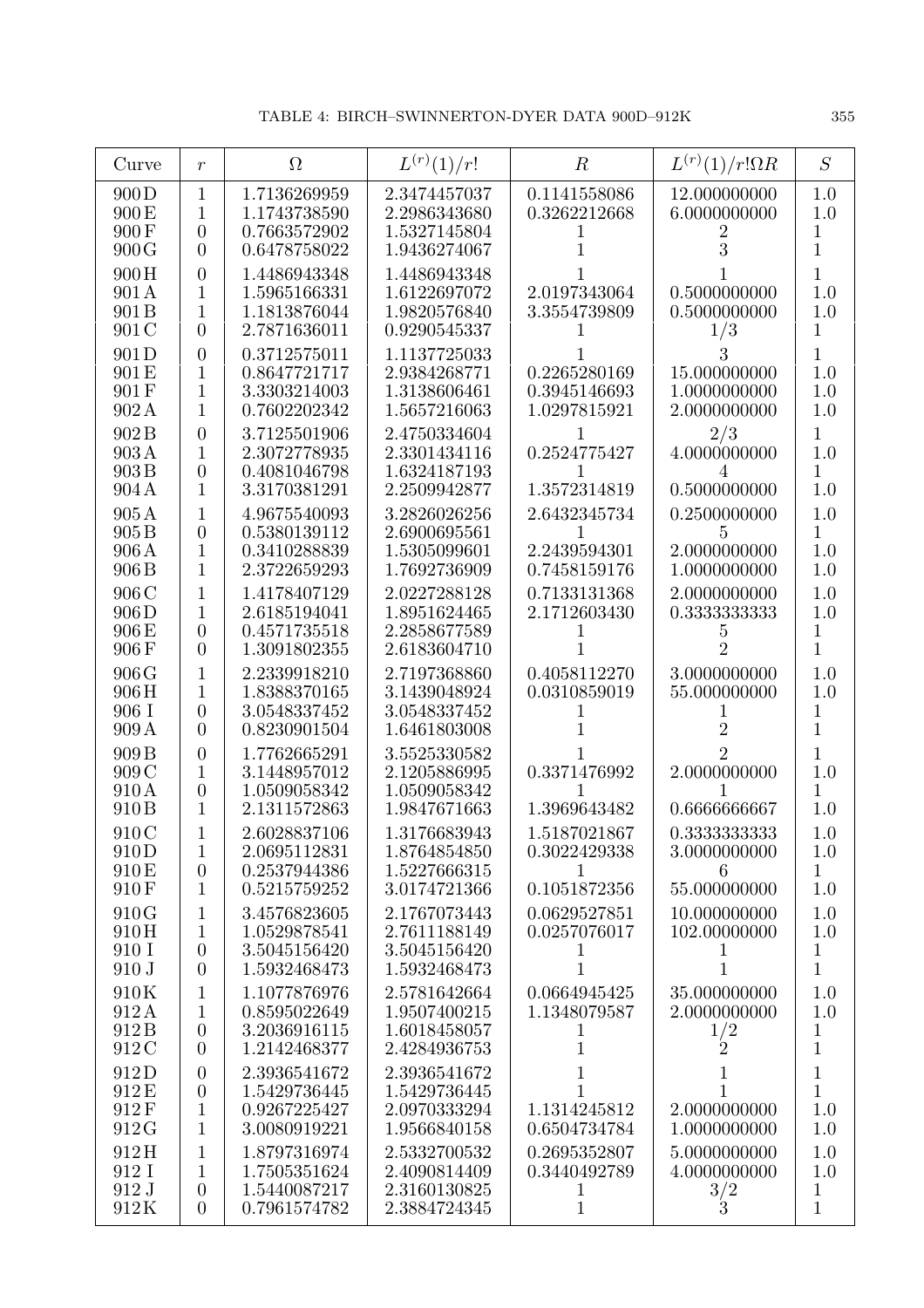| Curve                                        | $\boldsymbol{r}$                                                         | $\Omega$                                                     | $L^{(r)}(1)/r!$                                              | $\boldsymbol{R}$                                             | $L^{(r)}(1)/r!\Omega R$                                      | S                                                           |
|----------------------------------------------|--------------------------------------------------------------------------|--------------------------------------------------------------|--------------------------------------------------------------|--------------------------------------------------------------|--------------------------------------------------------------|-------------------------------------------------------------|
| 912L<br>913A<br>913B<br>914 A                | $\overline{0}$<br>$\theta$<br>$\theta$<br>1                              | 0.9591647519<br>0.7261078737<br>2.7848137078<br>1.8616267621 | 1.9183295038<br>0.7261078737<br>5.5696274157<br>1.8025054924 | 1<br>1<br>1.9364842933                                       | 2<br>2<br>0.5000000000                                       | 1<br>1<br>$\mathbf 1$<br>1.0                                |
| 914B<br>915A<br>915B<br>915 C                | $\theta$<br>$\overline{0}$<br>1<br>$\theta$                              | 2.0072142904<br>0.4655714661<br>4.3738322547<br>1.3320394729 | 2.0072142904<br>3.2590002627<br>2.6130796804<br>3.9961184186 | 1.1948696375                                                 | 0.5000000000<br>3                                            | 1<br>$\mathbf{1}$<br>1.0<br>$\mathbf 1$                     |
| 915D<br>916A<br>916 B<br>916 C               | 1<br>$\theta$<br>$\overline{0}$<br>$\overline{2}$                        | 1.4688651520<br>0.8084778532<br>1.0750718596<br>3.9021255757 | 1.8627134122<br>1.2127167798<br>3.2252155789<br>1.5975481506 | 0.2818068856<br>0.1364681992                                 | 4.5000000000<br>3/2<br>3.0000000000                          | 1.0<br>1<br>$\mathbf 1$<br>1.0                              |
| 916D<br>916E<br>918A<br>918 B                | 1<br>$\mathbf{1}$<br>1<br>1                                              | 4.2153960915<br>3.1904104520<br>1.3010831327<br>1.4955878600 | 2.4420882822<br>2.1723205570<br>1.7144756707<br>1.8094793603 | 1.7379778051<br>0.2269635407<br>0.6588647672<br>0.2016463903 | 0.3333333333<br>3.0000000000<br>2.0000000000<br>6.0000000000 | 1.0<br>1.0<br>1.0<br>1.0                                    |
| 918C<br>918D<br>918E<br>918F                 | 1<br>$\overline{0}$<br>1<br>1                                            | 0.4499146685<br>0.7550553757<br>2.3462922188<br>1.7651732561 | 1.9056874752<br>1.5101107513<br>1.7463400878<br>1.6690879842 | 4.2356642461<br>0.7442977792<br>1.4183491437                 | 1.0000000000<br>2<br>1.0000000000<br>0.6666666667            | 1.0<br>$\mathbf{1}$<br>1.0<br>1.0                           |
| 918G<br>918H<br>918 I<br>918 J               | $\overline{0}$<br>1<br>1<br>1                                            | 2.3989561499<br>2.2570175348<br>1.7369042247<br>0.8491152910 | 3.1986081999<br>2.9626885215<br>3.0516986095<br>2.9088946006 | 0.0397774668<br>1.7569757538<br>0.3425794626                 | 4/3<br>33.000000000<br>1.0000000000<br>10.000000000          | 1<br>1.0<br>1.0<br>1.0                                      |
| 918K<br>918L<br>920 A<br>920 B               | $\overline{0}$<br>$\overline{0}$<br>1<br>1                               | 0.3288423901<br>1.5039717658<br>0.5880378493<br>2.4127978013 | 2.6307391207<br>3.0079435315<br>2.4148869343<br>1.6168440738 | 0.0684447704<br>0.0558426430                                 | 8<br>2<br>60.000000000<br>12.000000000                       | $\mathbf 1$<br>1<br>1.0<br>1.0                              |
| 920 C<br>920 D<br>921 A<br>921 B             | 1<br>1<br>$\theta$<br>1                                                  | 2.8080443019<br>1.4333203773<br>0.3209950628<br>3.0340231314 | 2.5036279661<br>2.1460465556<br>0.6419901256<br>2.3484673295 | 0.2228978336<br>0.1871569146<br>1.1610659648                 | 4.0000000000<br>8.0000000000<br>0.6666666667                 | 1.0<br>1.0<br>$\mathbf{1}$<br>1.0                           |
| 922A<br>923 A<br>924 A<br>924 B              | $\theta$<br>$\overline{0}$<br>$\overline{0}$<br>$\mathbf{1}$             | 1.9239190433<br>2.7221586012<br>0.2719911704<br>1.2992812640 | 1.9239190433<br>2.7221586012<br>0.8159735113<br>2.0082329065 | 1<br>0.1030432728                                            | $\mathbf 1$<br>3<br>15.000000000                             | $\mathbf{1}$<br>$\mathbf{1}$<br>1.0                         |
| 924 C<br>924D<br>924 E<br>924F               | 1<br>$\overline{0}$<br>$\mathbf 1$<br>$\overline{0}$                     | 1.8340344156<br>0.5078494253<br>2.9265647575<br>0.3714094030 | 2.0474653986<br>1.5235482760<br>2.4104695147<br>1.8570470150 | 0.3721241327<br>$\mathbf{I}$<br>0.0549101014<br>T            | 3.0000000000<br>3<br>15.000000000<br>5.                      | 1.0<br>$\mathbf{1}$<br>1.0<br>1                             |
| 924 G<br>924H<br>925A<br>925 B               | $\boldsymbol{0}$<br>$\mathbf{1}$<br>1<br>$\mathbf{1}$                    | 2.5196994926<br>0.7490531114<br>2.1906183485<br>2.9208099321 | 2.5196994926<br>2.4534577552<br>2.4066435608<br>1.8478028504 | 1<br>0.0727869394<br>0.5493069029<br>0.3163168596            | 1<br>45.000000000<br>2.0000000000<br>2.0000000000            | $\mathbf{1}$<br>1.0<br>1.0<br>1.0                           |
| 925 C<br>$925\,\mathrm{D}$<br>925 E<br>926 A | $\boldsymbol{0}$<br>$\overline{0}$<br>$\boldsymbol{0}$<br>$\overline{0}$ | 1.5623454535<br>1.6068744035<br>2.6774308083<br>2.3944486185 | 1.5623454535<br>3.2137488070<br>5.3548616166<br>3.5916729278 | $\mathbf 1$<br>$\mathbf 1$<br>1<br>$\mathbf 1$               | 1<br>$\overline{2}$<br>$\overline{2}$<br>3/2                 | $\mathbf{1}$<br>$\mathbf{1}$<br>$\mathbf{1}$<br>$\mathbf 1$ |
| 927A<br>928 A<br>928 B<br>930 A              | 1<br>$\mathbf{1}$<br>1<br>$\mathbf{1}$                                   | 0.8448400033<br>1.4888902545<br>2.6895458659<br>1.4909281319 | 2.8850974564<br>2.5431935125<br>2.0226680670<br>1.5301618707 | 1.7074815616<br>0.4270283698<br>0.1880120444<br>2.0526299530 | 2.0000000000<br>4.0000000000<br>4.0000000000<br>0.5000000000 | 1.0<br>1.0<br>1.0<br>1.0                                    |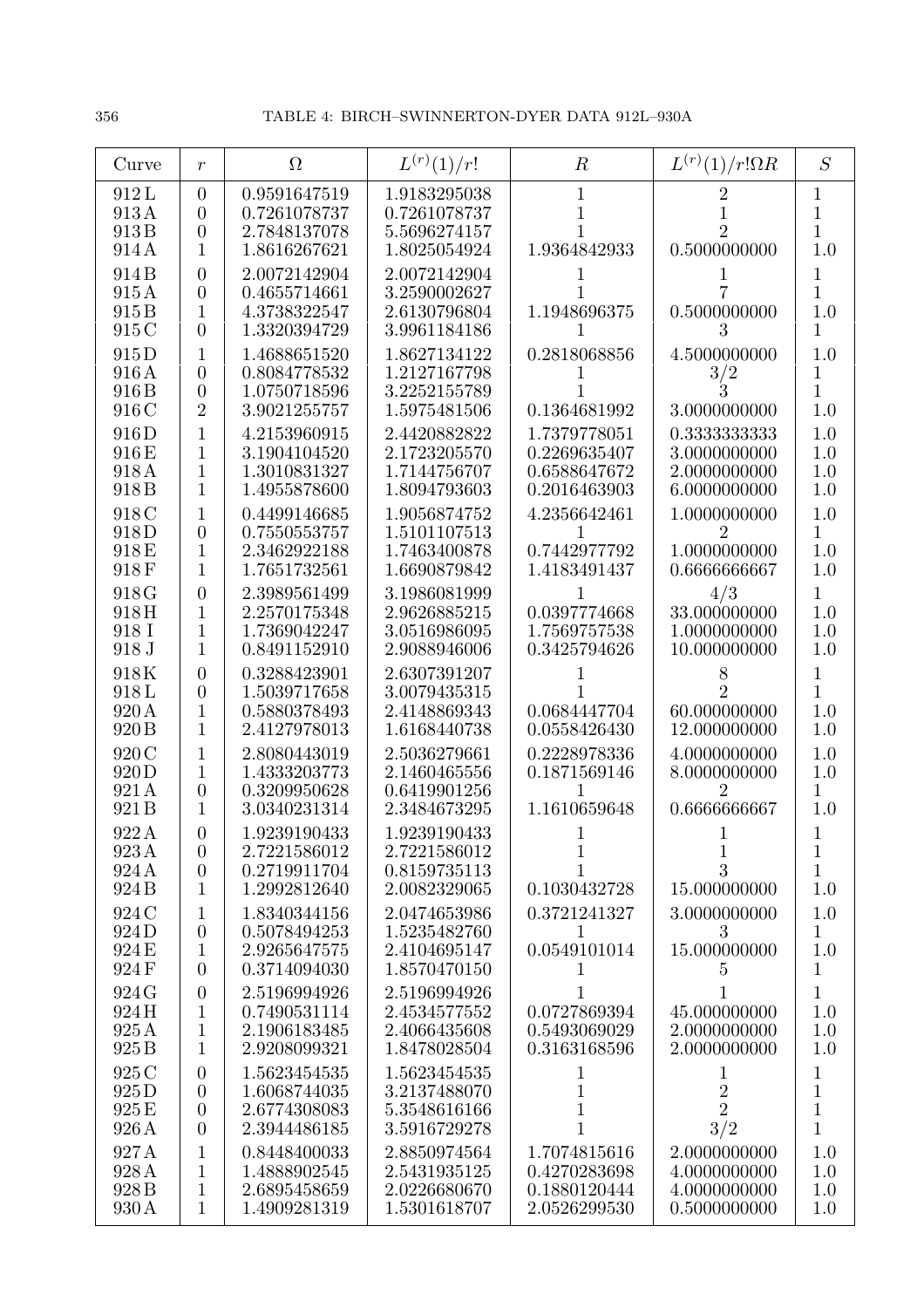| Curve                            | $\,r$                                                                  | $\Omega$                                                     | $L^{(r)}(1)/r!$                                              | $\boldsymbol{R}$                                  | $L^{(r)}(1)/r!\Omega R$                                        | S                                                   |
|----------------------------------|------------------------------------------------------------------------|--------------------------------------------------------------|--------------------------------------------------------------|---------------------------------------------------|----------------------------------------------------------------|-----------------------------------------------------|
| 930 B<br>930 C<br>930 D<br>930 E | $\overline{0}$<br>$\overline{0}$<br>1<br>1                             | 0.6265047032<br>1.2362640714<br>0.5179840083<br>2.7841974936 | 0.6265047032<br>1.2362640714<br>1.7003818844<br>1.5851902223 | 1<br>0.4689559791<br>0.2846763252                 | 7.0000000000<br>2.0000000000                                   | $\mathbf 1$<br>$\mathbf 1$<br>1.0<br>1.0            |
| 930 F<br>930 G<br>930 H<br>930 I | $\overline{0}$<br>$\overline{0}$<br>1<br>$\overline{0}$                | 0.1346848356<br>3.0709626286<br>0.7521873500<br>1.4978178696 | 1.4815331915<br>1.5354813143<br>2.0821067538<br>1.4978178696 | 0.1845379571                                      | 11<br>1/2<br>15.000000000                                      | 1<br>$\mathbf 1$<br>1.0<br>$\mathbf 1$              |
| 930 J<br>930K<br>930 L<br>930M   | $\overline{0}$<br>$\overline{0}$<br>$\overline{0}$<br>1                | 0.9353812860<br>0.9415552095<br>0.7411152604<br>1.5250007887 | 1.8707625720<br>1.8831104190<br>2.2233457812<br>2.7780796862 | 0.3036151092                                      | $\overline{2}$<br>$\overline{2}$<br>3<br>6.0000000000          | 1<br>$\mathbf 1$<br>$\mathbf 1$<br>1.0              |
| 930 N<br>930 O<br>931 A<br>931 B | $\overline{0}$<br>$\overline{0}$<br>$\overline{0}$<br>$\theta$         | 0.5072789872<br>0.8109446204<br>1.7334096346<br>1.5598943009 | 3.0436739229<br>3.2437784816<br>5.2002289037<br>1.5598943009 |                                                   | 6<br>4<br>3                                                    | 1<br>$\mathbf{1}$<br>$\overline{1}$<br>$\mathbf{1}$ |
| 931 C<br>933 A<br>933 B<br>934 A | $\overline{0}$<br>1<br>$\mathbf 1$<br>$\mathbf{1}$                     | 1.8757939810<br>3.5910691959<br>1.0684901563<br>4.3580455357 | 1.8757939810<br>1.8296030548<br>2.3006452064<br>2.0713329133 | 0.5094869954<br>0.1957430894<br>0.4752894150      | 1.0000000000<br>11.000000000<br>1.0000000000                   | $\mathbf 1$<br>1.0<br>1.0<br>1.0                    |
| 934 B<br>934 C<br>935 A<br>935 B | $\overline{0}$<br>$\overline{0}$<br>1<br>$\overline{0}$                | 2.1730807250<br>1.2985913057<br>1.8682654972<br>1.4462050325 | 3.6218012083<br>3.8957739172<br>1.5708761577<br>0.9641366883 | 0.4204103111<br>1                                 | 5/3<br>3<br>2.0000000000<br>2/3                                | 1<br>$\mathbf 1$<br>1.0<br>1                        |
| 936 A<br>936 B<br>936 C<br>936 D | $\mathbf 1$<br>$\overline{0}$<br>$\overline{0}$<br>$\overline{0}$      | 2.2570695652<br>2.1411309907<br>0.9953703325<br>0.5479481922 | 2.2673570478<br>2.1411309907<br>1.9907406649<br>1.0958963844 | 1.0045578935                                      | 1.0000000000<br>$\overline{2}$<br>$\overline{2}$               | 1.0<br>1<br>$\mathbf 1$<br>$\overline{1}$           |
| 936 E<br>936 F<br>936 G<br>936 H | 1<br>$\overline{0}$<br>1<br>1                                          | 1.7307793292<br>1.0573903107<br>2.1330121455<br>2.4247872636 | 2.2335648552<br>2.1147806214<br>2.3589685594<br>2.2877842319 | 0.6452483045<br>0.5529665090<br>0.4717494739      | 2.0000000000<br>$\overline{2}$<br>2.0000000000<br>2.0000000000 | 1.0<br>$\mathbf{1}$<br>1.0<br>1.0                   |
| 936 I<br>938 A<br>938 B<br>938 C | $\overline{0}$<br>1<br>1<br>1                                          | 1.1006671090<br>3.6024689923<br>0.9200292966<br>1.7860118886 | 2.2013342180<br>2.0114613919<br>1.5169169330<br>2.7904680859 | 0.2791781687<br>0.3297540499<br>0.0651000726      | $\overline{2}$<br>2.0000000000<br>5.0000000000<br>24.000000000 | 1<br>1.0<br>1.0<br>1.0                              |
| 938 D<br>939 A<br>939 B<br>939 C | $\overline{0}$<br>1<br>1<br>1                                          | 1.7647855022<br>0.4879438291<br>3.1462027883<br>2.5507838076 | 3.5295710044<br>1.8494900042<br>3.0969548932<br>1.3745564274 | 1<br>3.7903748214<br>1.9686937566<br>0.1077752198 | $\overline{2}$<br>1.0000000000<br>0.5000000000<br>5.0000000000 | $\mathbf{1}$<br>1.0<br>1.0<br>1.0                   |
| 940 A<br>940 B<br>940 C<br>940 D | $\boldsymbol{0}$<br>$\boldsymbol{0}$<br>1<br>1                         | 0.3036041233<br>2.6935919591<br>1.0823244188<br>3.4473780398 | 0.9108123700<br>2.6935919591<br>2.5466599781<br>2.1758274460 | 1<br>1<br>2.3529543766<br>0.2103847640            | $\sqrt{3}$<br>$\mathbf{1}$<br>1.0000000000<br>3.0000000000     | 1<br>$\mathbf{1}$<br>1.0<br>1.0                     |
| 940 E<br>942 A<br>942 B<br>942 C | $\boldsymbol{0}$<br>$\overline{0}$<br>$\boldsymbol{0}$<br>$\mathbf{1}$ | 0.9196309029<br>1.8983844340<br>0.1107867230<br>0.7173734051 | 2.7588927086<br>1.8983844340<br>1.7725875672<br>3.2430106243 | 1<br>0.0282542066                                 | $\boldsymbol{3}$<br>1<br>16<br>160.00000000                    | $\mathbf 1$<br>$\mathbf{1}$<br>$\mathbf{1}$<br>1.0  |
| 942 D<br>943 A<br>944 A<br>944 B | 1<br>$\boldsymbol{0}$<br>1<br>$\mathbf 1$                              | 2.8179267391<br>3.5161617758<br>2.0241263360<br>3.5140200888 | 3.1731945642<br>1.7580808879<br>2.5461928917<br>2.5384601650 | 0.0469197578<br>1<br>0.6289609612<br>0.3611903320 | 24.000000000<br>1/2<br>2.0000000000<br>2.0000000000            | 1.0<br>$\mathbf 1$<br>1.0<br>1.0                    |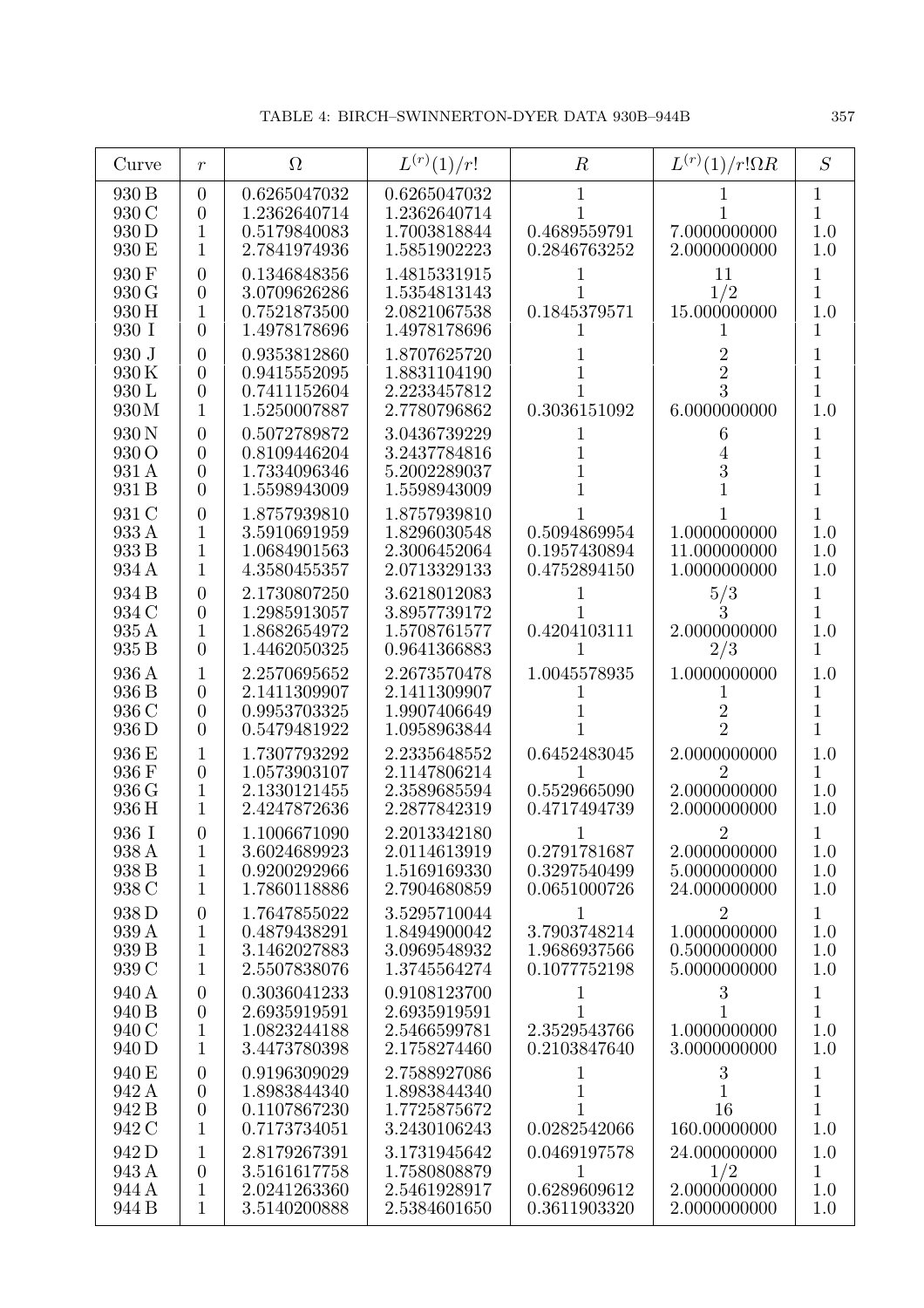| Curve                            | $\boldsymbol{r}$                                                     | $\Omega$                                                     | $L^{(r)}(1)/r!$                                              | $\boldsymbol{R}$                             | $L^{(r)}(1)/r!\Omega R$                                            | S                                                     |
|----------------------------------|----------------------------------------------------------------------|--------------------------------------------------------------|--------------------------------------------------------------|----------------------------------------------|--------------------------------------------------------------------|-------------------------------------------------------|
| 944 C<br>944 D<br>944 E<br>944 F | $\mathbf 1$<br>$\theta$<br>$\overline{2}$<br>$\theta$                | 1.7116935681<br>2.6857753111<br>3.4396916312<br>2.0369179593 | 1.9540124811<br>2.6857753111<br>1.6216175829<br>2.0369179593 | 0.2853916901<br>L<br>0.1178606803            | 4.0000000000<br>4.0000000000                                       | 1.0<br>1<br>1.0<br>1                                  |
| 944 G<br>944 H<br>944 I<br>944 J | $\overline{0}$<br>1<br>1<br>1                                        | 0.7123740916<br>0.5325676265<br>1.3545068719<br>1.3648615266 | 1.4247481832<br>2.6349557864<br>2.4534358947<br>2.3102708075 | 1.2369113588<br>0.4528282480<br>1.6926778010 | 4.0000000000<br>4.0000000000<br>1.0000000000                       | 1<br>1.0<br>1.0<br>1.0                                |
| 944K<br>946 A<br>946 B<br>946 C  | 1<br>$\overline{0}$<br>$\mathbf{1}$<br>$\theta$                      | 2.9562562217<br>2.6183705859<br>1.7794979329<br>0.3661751353 | 1.7643718252<br>1.3091852930<br>1.9736736156<br>3.6617513529 | 0.1492066057<br>1<br>1.6636773602            | 4.0000000000<br>1/2<br>0.6666666667<br>10                          | 1.0<br>1<br>1.0<br>1                                  |
| 948 A<br>948 B<br>948 C<br>950 A | $\overline{0}$<br>$\theta$<br>$\overline{0}$<br>1                    | 1.0595880585<br>1.6952296957<br>2.0612524126<br>1.8318889258 | 1.5893820878<br>1.6952296957<br>2.0612524126<br>2.0016845509 | 0.5463444106                                 | 3/2<br>2.0000000000                                                | 1<br>$\mathbf{1}$<br>$\overline{1}$<br>1.0            |
| 950 B<br>950 C<br>950 D<br>950 E | $\overline{0}$<br>$\overline{0}$<br>$\boldsymbol{0}$<br>1            | 0.4410560617<br>1.2198252026<br>1.5541474188<br>2.5365493120 | 0.8821121233<br>2.4396504053<br>3.1082948376<br>2.8728001790 | 0.1887603870                                 | $\overline{2}$<br>$\overline{2}$<br>$\overline{2}$<br>6.0000000000 | 1<br>1<br>1<br>1.0                                    |
| 954 A<br>954 B<br>954 C<br>954 D | 1<br>$\theta$<br>$\theta$<br>1                                       | 0.7259892615<br>1.1953320239<br>0.6676539457<br>1.6378943272 | 1.9067839158<br>1.1953320239<br>1.3353078914<br>1.8540254793 | 1.3132314877<br>0.2829891783                 | 2.0000000000<br>4.0000000000                                       | 1.0<br>1<br>1<br>1.0                                  |
| 954 E<br>954 F<br>954 G<br>954 H | 1<br>1<br>$\overline{0}$<br>1                                        | 0.8578088245<br>1.5511785481<br>3.1990540814<br>2.8839207271 | 1.7557498068<br>1.6924692457<br>3.1990540814<br>2.9846183138 | 1.0233922505<br>0.5455430156<br>0.0739226361 | 2.0000000000<br>2.0000000000<br>14.000000000                       | 1.0<br>1.0<br>$\mathbf 1$<br>1.0                      |
| 954 I<br>954 J<br>954K<br>954 L  | 1<br>1<br>$\theta$<br>$\overline{0}$                                 | 2.7048923859<br>0.6041744008<br>0.4941064717<br>1.3885180426 | 3.0682460481<br>2.9240611399<br>2.9646388300<br>2.7770360851 | 0.1134332022<br>0.0711729909<br>1            | 10.000000000<br>68.000000000<br>6                                  | 1.0<br>1.0<br>1<br>1                                  |
| 954M<br>955 A<br>956 A<br>957 A  | $\theta$<br>$\overline{0}$<br>$\overline{0}$<br>$\theta$             | 0.8313387442<br>1.4863405386<br>1.9246145311<br>2.1597414573 | 3.3253549770<br>0.7431702693<br>1.9246145311<br>1.0798707286 | 1<br>1<br>1                                  | 1/2<br>1/2                                                         | 1<br>1<br>$\mathbf 1$                                 |
| 960 A<br>960 B<br>960 C<br>960 D | $\mathbf 1$<br>$\mathbf{1}$<br>$\boldsymbol{0}$<br>$\overline{0}$    | 2.7025732251<br>3.5906720505<br>1.7605688118<br>0.8715629020 | 2.0503200250<br>2.0578659516<br>1.7605688118<br>1.7431258040 | 1.5173095078<br>0.5731144261<br>1<br>1       | 0.5000000000<br>1.0000000000<br>T<br>$\overline{2}$                | 1.0<br>1.0<br>$\mathbf 1$<br>$\overline{\mathbf{4}}$  |
| 960 E<br>960 F<br>960 G<br>960 H | $\theta$<br>$\overline{0}$<br>$\boldsymbol{0}$<br>1                  | 1.1850926721<br>1.8974006112<br>1.9807518180<br>2.9612986380 | 1.1850926721<br>1.8974006112<br>1.9807518180<br>2.6461902538 | 1<br>1<br>0.5957274330                       | 1<br>1.5000000000                                                  | 1<br>$\overline{1}$<br>$\mathbf{1}$<br>1.0            |
| 960 I<br>960 J<br>960K<br>960 L  | $\boldsymbol{0}$<br>$\boldsymbol{0}$<br>$\mathbf{1}$<br>$\mathbf{1}$ | 1.1287136997<br>1.4422113862<br>4.9320596338<br>1.7061708770 | 1.1287136997<br>1.4422113862<br>2.1856460521<br>2.5949647962 | 1.7726031024<br>1.5209290178                 | 0.2500000000<br>1.0000000000                                       | $\mathbf 1$<br>$\overline{1}$<br>1.0<br>1.0           |
| 960M<br>960 N<br>960 O<br>960 P  | 1<br>$\overline{0}$<br>$\boldsymbol{0}$<br>$\overline{0}$            | 2.3059156871<br>2.2484039196<br>0.8191069172<br>1.9775352502 | 2.5176290280<br>2.2484039196<br>2.4573207515<br>1.9775352502 | 1.0918131318<br>1<br>1<br>1                  | 1.0000000000<br>T<br>3<br>$\mathbf 1$                              | 1.0<br>$\boldsymbol{4}$<br>$\mathbf 1$<br>$\mathbf 1$ |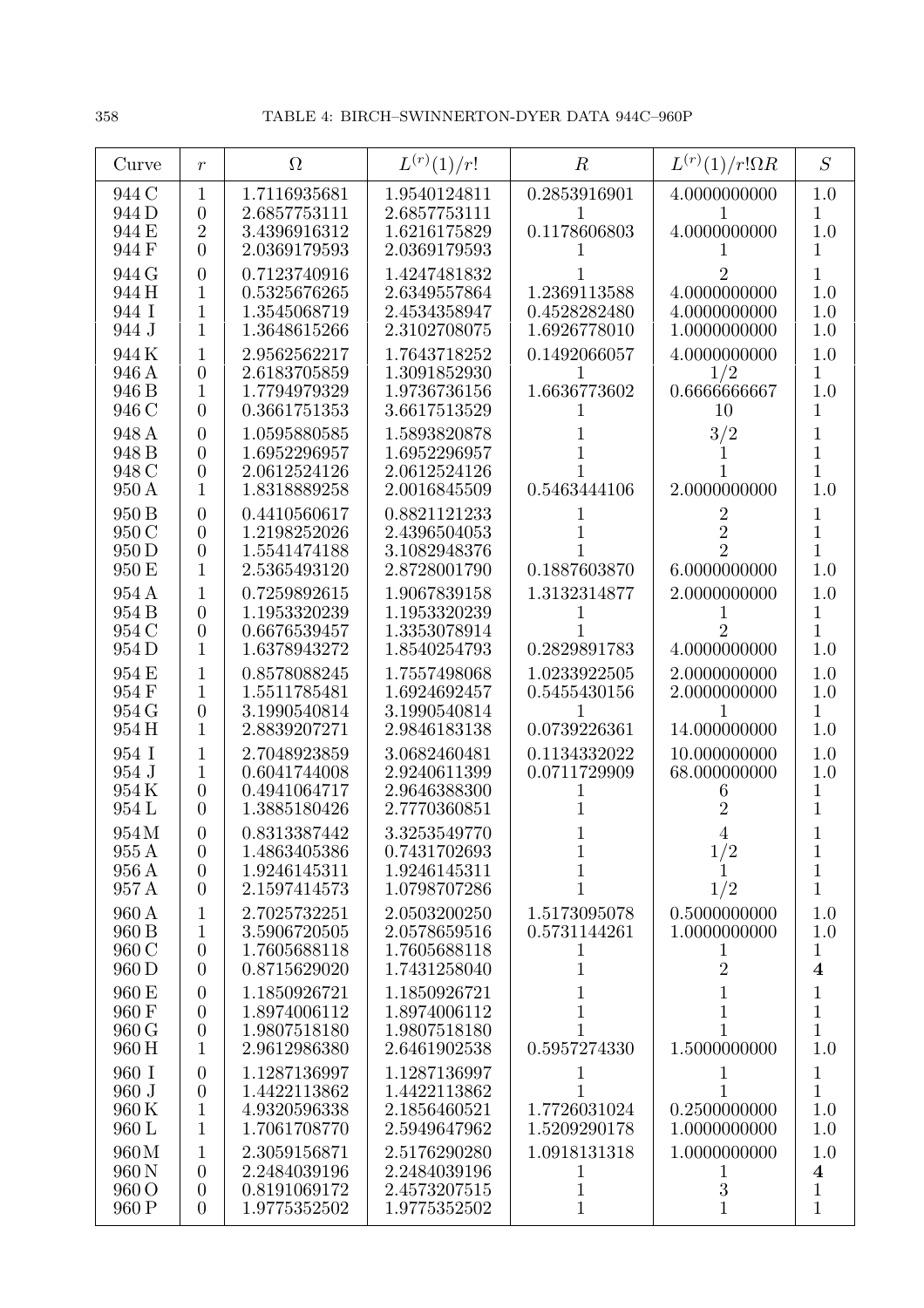| Curve                            | $\boldsymbol{r}$                                                           | $\Omega$                                                     | $L^{(r)}(1)/r!$                                              | $\boldsymbol{R}$                                             | $L^{(r)}(1)/r!\Omega R$                                      | S                               |
|----------------------------------|----------------------------------------------------------------------------|--------------------------------------------------------------|--------------------------------------------------------------|--------------------------------------------------------------|--------------------------------------------------------------|---------------------------------|
| 962A<br>964 A<br>965A<br>966 A   | $\theta$<br>$\overline{0}$<br>$\boldsymbol{0}$<br>1                        | 2.7999393875<br>1.1198415821<br>4.0716220074<br>0.8853869237 | 2.7999393875<br>1.1198415821<br>2.0358110037<br>1.4614322919 | 1<br>0.8253071357                                            | 1/2<br>2.0000000000                                          | 1<br>1<br>$\overline{1}$<br>1.0 |
| 966 B<br>966 C<br>966D<br>966 E  | $\overline{0}$<br>1<br>1<br>1                                              | 0.2819418097<br>0.5664715755<br>1.7441234008<br>1.9082662943 | 1.4097090486<br>1.7653369522<br>1.3761745479<br>2.0669379979 | 1.5581867021<br>0.3945175402<br>0.2707874163                 | 5<br>2.0000000000<br>2.0000000000<br>4.0000000000            | 1<br>1.0<br>1.0<br>1.0          |
| 966F<br>966 G<br>966H<br>966 I   | $\overline{0}$<br>1<br>$\overline{0}$<br>$\overline{0}$                    | 0.4082792341<br>1.1385943933<br>0.4792307183<br>0.4643098624 | 1.6331169366<br>2.7656988559<br>2.3961535917<br>2.7858591746 | 1<br>0.6072616535<br>$\mathbf{I}$                            | 4<br>4.0000000000<br>5                                       | $\overline{1}$<br>1.0<br>1<br>1 |
| 966 J<br>966K<br>968A<br>968 B   | $\overline{0}$<br>$\overline{0}$<br>1<br>$\overline{0}$                    | 0.3992807787<br>2.7119467172<br>1.6556466339<br>0.3816352236 | 3.5935270082<br>2.7119467172<br>2.6417815152<br>2.2898113418 | 0.1994523968                                                 | 8.0000000000                                                 | 1<br>1<br>1.0<br>1              |
| 968 C<br>968D<br>968E<br>969 A   | $\overline{0}$<br>1<br>1<br>$\overline{0}$                                 | 0.6021890261<br>3.0267578391<br>0.4991290115<br>2.9869009292 | 2.4087561044<br>2.5010482433<br>1.4384836253<br>2.9869009292 | 0.4131563171<br>0.3602484508<br>1                            | 2.0000000000<br>8.0000000000                                 | 1<br>1.0<br>1.0<br>1            |
| 970 A<br>970 B<br>972A<br>972B   | $\overline{0}$<br>$\overline{0}$<br>$\overline{0}$<br>$\overline{0}$       | 0.5310141996<br>1.5883427578<br>1.6050978266<br>2.0222965389 | 0.5310141996<br>1.5883427578<br>1.6050978266<br>2.0222965389 | 1<br>1                                                       |                                                              | 1<br>1<br>1<br>1                |
| 972 C<br>972D<br>973A<br>973B    | 1<br>1<br>$\boldsymbol{0}$<br>1                                            | 2.9166563143<br>2.3149516507<br>4.8789961045<br>4.1607442392 | 2.3761866009<br>2.3144639469<br>4.8789961045<br>2.4129023423 | 0.8146954406<br>0.9997893244<br>1<br>5.2192876639            | 1.0000000000<br>1.0000000000<br>$\mathbf{1}$<br>0.1111111111 | 1.0<br>1.0<br>1<br>1.0          |
| 974 A<br>974 B<br>974 C<br>974D  | $\boldsymbol{0}$<br>$\boldsymbol{0}$<br>$\boldsymbol{0}$<br>$\overline{0}$ | 1.2046434315<br>0.2422921289<br>2.1052734500<br>2.2001897331 | 1.2046434315<br>0.2422921289<br>1.0526367250<br>2.2001897331 | 1                                                            | 1<br>1/2                                                     | 1<br>1<br>$\overline{1}$<br>1   |
| 974 E<br>974 F<br>974 G<br>974H  | $\mathbf{1}$<br>$\mathbf{1}$<br>$\mathbf{1}$                               | 4.1853626672<br>3.1291701195<br>2.4046637022<br>1.4607794760 | 2.8758677503<br>2.8497837722<br>2.3325867716<br>2.1312789050 | 0.2290417007<br>0.1011906126<br>0.3233420637<br>0.0972667419 | 3.0000000000<br>9.0000000000<br>3.0000000000<br>15.000000000 | 1.0<br>1.0<br>1.0<br>1.0        |
| 975A<br>975 B<br>975 C<br>975D   | 1<br>1<br>$\boldsymbol{0}$<br>$\overline{0}$                               | 1.7990725603<br>1.1088014849<br>0.8069461169<br>0.3611376073 | 2.6002925141<br>1.1952547420<br>1.6138922337<br>0.7222752146 | 1.4453516615<br>0.2694925012<br>1<br>1                       | 1.0000000000<br>4.0000000000<br>$\rm{2}$<br>$\overline{2}$   | 1.0<br>1.0<br>1<br>1            |
| 975E<br>975F<br>975 G<br>975H    | $\overline{0}$<br>1<br>$\boldsymbol{0}$<br>1                               | 0.4098572926<br>1.1032705873<br>1.4788241842<br>0.9164687672 | 0.8197145851<br>1.8832551063<br>1.4788241842<br>3.1593865372 | 1<br>0.8534874073<br>$\mathbf{I}$<br>0.5745579573            | 2<br>2.0000000000<br>6.0000000000                            | 1<br>1.0<br>1<br>1.0            |
| 975 I<br>975 J<br>975K<br>976 A  | $\mathbf{1}$<br>$\mathbf{1}$<br>$\mathbf{1}$<br>$\overline{0}$             | 0.9486309445<br>2.4669880308<br>1.8043863715<br>1.4719422687 | 1.4720753967<br>2.3914244965<br>1.8568392911<br>2.9438845375 | 0.0184736827<br>0.0969370125<br>0.0571705373<br>T            | 84.000000000<br>10.000000000<br>18.000000000                 | 1.0<br>1.0<br>1.0<br>1          |
| 976 B<br>976 C<br>978 A<br>978 B | $\overline{0}$<br>1<br>$\boldsymbol{0}$<br>$\overline{0}$                  | 0.9972054784<br>1.8569859777<br>1.0617344731<br>2.7212716532 | 1.9944109568<br>2.2379967092<br>1.0617344731<br>1.3606358266 | 1<br>1.2051769567<br>1<br>$\mathbf{1}$                       | 2<br>1.0000000000<br>1<br>1/2                                | 1<br>1.0<br>1<br>$\mathbf{1}$   |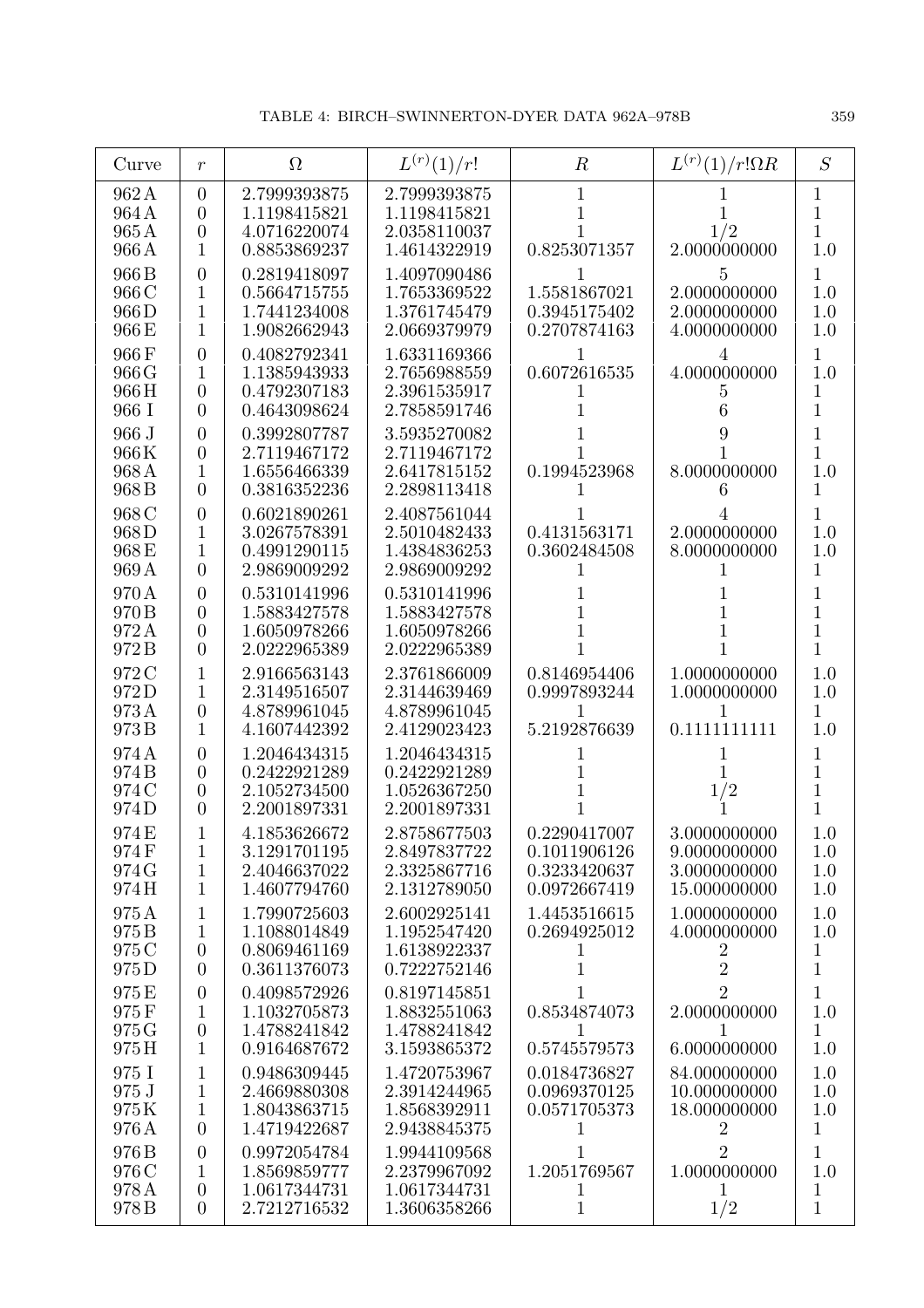| Curve                                      | $\boldsymbol{r}$                                                     | $\Omega$                                                     | $L^{(r)}(1)/r!$                                              | $\boldsymbol{R}$                                             | $L^{(r)}(1)/r!\Omega R$                                      | S                                        |
|--------------------------------------------|----------------------------------------------------------------------|--------------------------------------------------------------|--------------------------------------------------------------|--------------------------------------------------------------|--------------------------------------------------------------|------------------------------------------|
| 978 C<br>978D<br>978E<br>978F              | $\overline{0}$<br>$\overline{0}$<br>1<br>1                           | 0.1241533014<br>0.7283045343<br>4.1996664677<br>2.5393784966 | 0.2483066027<br>0.7283045343<br>1.9268524917<br>2.8120225559 | 1<br>0.2294054190<br>0.0503348387                            | 2.0000000000<br>22.000000000                                 | 1<br>1<br>1.0<br>1.0                     |
| 978 G<br>978H<br>979 A<br>979 <sub>B</sub> | 1<br>$\overline{0}$<br>$\overline{0}$<br>1                           | 1.6105329585<br>3.1205326016<br>2.3873792165<br>0.4339769970 | 3.2537064683<br>3.1205326016<br>2.3873792165<br>3.3551350704 | 0.0360761951<br>2.5770452456                                 | 56.000000000<br>3.0000000000                                 | 1.0<br>1<br>$\mathbf{1}$<br>1.0          |
| 980 A<br>980 B<br>980 C<br>980D            | $\overline{0}$<br>$\overline{0}$<br>1<br>1                           | 1.9162261352<br>0.5248079970<br>1.7233973087<br>1.0078659084 | 1.9162261352<br>0.5248079970<br>2.5976248754<br>2.0479221272 | 0.7536349460<br>0.1693282567                                 | 2.0000000000<br>12.000000000                                 | 1<br>1<br>1.0<br>1.0                     |
| 980 E<br>980F<br>980 G<br>980 H            | $\overline{0}$<br>$\overline{0}$<br>$\overline{0}$<br>$\theta$       | 0.6921975851<br>0.1605835588<br>1.7191073020<br>3.1333036925 | 1.3843951703<br>1.4452520290<br>2.5786609530<br>3.1333036925 | T<br>1                                                       | 2<br>9<br>3/2                                                | 1<br>1<br>$\mathbf 1$<br>1               |
| 980 I<br>981 A<br>981 B<br>982A            | $\overline{0}$<br>1<br>1<br>1                                        | 0.4067815814<br>1.5965483661<br>3.4310796281<br>3.2102819765 | 0.8135631628<br>2.9392815103<br>1.4755066121<br>1.9893672757 | 0.9205112644<br>0.2150207474<br>0.3098430746                 | 2<br>2.0000000000<br>2.0000000000<br>2.0000000000            | 1<br>1.0<br>1.0<br>1.0                   |
| 984 A<br>984 B<br>984 C<br>984D            | $\overline{0}$<br>$\overline{0}$<br>1<br>1                           | 1.0445702608<br>0.4869816017<br>1.2706245285<br>2.2574282587 | 1.0445702608<br>1.9479264069<br>1.9979012463<br>2.6460535196 | 0.2620628939<br>0.1953589968                                 | 6.0000000000<br>6.0000000000                                 | 1<br>1<br>$1.0\,$<br>1.0                 |
| 985A<br>985 B<br>986 A<br>986 B            | $\overline{0}$<br>1<br>$\boldsymbol{0}$<br>1                         | 0.7767573734<br>3.1840958685<br>1.4557074439<br>0.2363375503 | 2.3302721201<br>1.0139872562<br>0.9704716293<br>1.6316897708 | 0.0796134364<br>1<br>1.7260162095                            | 3<br>4.0000000000<br>2/3<br>4.0000000000                     | $\mathbf{1}$<br>1.0<br>1<br>1.0          |
| 986 C<br>986D<br>986E<br>986F              | 1<br>1<br>1<br>1                                                     | 1.9736513369<br>2.2888169878<br>0.4067622872<br>2.6487806372 | 2.1668844307<br>3.2671750193<br>2.6151822165<br>3.0414018081 | 1.0979063983<br>0.1784314253<br>0.0918466316<br>0.1435283921 | 1.0000000000<br>8.0000000000<br>70.000000000<br>8.0000000000 | 1.0<br>1.0<br>1.0<br>1.0                 |
| 987A<br>987 B<br>987 C<br>987D             | $\Omega$<br>$\overline{0}$<br>$\overline{0}$<br>$\overline{0}$       | 2.1704014659<br>1.7012497719<br>2.9294495045<br>0.6856950713 | 2.1704014659<br>0.8506248859<br>2.9294495045<br>4.7998654990 | 1<br>1<br>1                                                  | 1/2<br>$\overline{7}$                                        | 1<br>$\mathbf{1}$<br>$\mathbf{1}$        |
| 987E<br>988A<br>988B<br>988 C              | $\mathbf{1}$<br>$\theta$<br>1<br>$\mathbf{1}$                        | 0.6097264187<br>1.0584031179<br>0.2075922181<br>1.9393544817 | 1.7241936701<br>3.1752093536<br>2.4883343573<br>2.2502125023 | 0.1885210172<br>1<br>0.3073498884<br>0.1933815713            | 15.000000000<br>3<br>39.000000000<br>6.0000000000            | 1.0<br>$\mathbf{1}$<br>1.0<br>1.0        |
| 988D<br>989 A<br>990 A<br>990 B            | $\theta$<br>$\theta$<br>1<br>$\overline{0}$                          | 1.0820810042<br>4.0825015085<br>3.6418359797<br>1.4891045559 | 1.0820810042<br>4.0825015085<br>1.7927380911<br>0.9927363706 | 1<br>1<br>0.2461310862<br>1                                  | 1<br>1<br>2.0000000000<br>2/3                                | $\mathbf{1}$<br>$\mathbf{1}$<br>1.0<br>1 |
| 990 C<br>990 D<br>990 E<br>990F            | $\boldsymbol{0}$<br>$\overline{0}$<br>$\mathbf{1}$<br>$\overline{0}$ | 0.5287307010<br>1.1688028795<br>0.9415811183<br>1.2550458447 | 1.0574614021<br>1.1688028795<br>1.7973283849<br>1.2550458447 | 1<br>1.9088407255<br>1                                       | $\sqrt{2}$<br>1.0000000000<br>T                              | $\mathbf{1}$<br>$\mathbf{1}$<br>1.0<br>1 |
| 990 G<br>990H<br>990 I<br>990 J            | $\theta$<br>1<br>$\theta$<br>$\mathbf{1}$                            | 0.1953396646<br>0.8123963142<br>1.4030386758<br>1.7426021642 | 1.5627173170<br>3.0762047385<br>2.8060773515<br>3.0722751578 | 1<br>0.6310968930<br>1<br>0.4407596899                       | 8<br>6.0000000000<br>$\overline{2}$<br>4.0000000000          | 1<br>1.0<br>$\mathbf{1}$<br>1.0          |